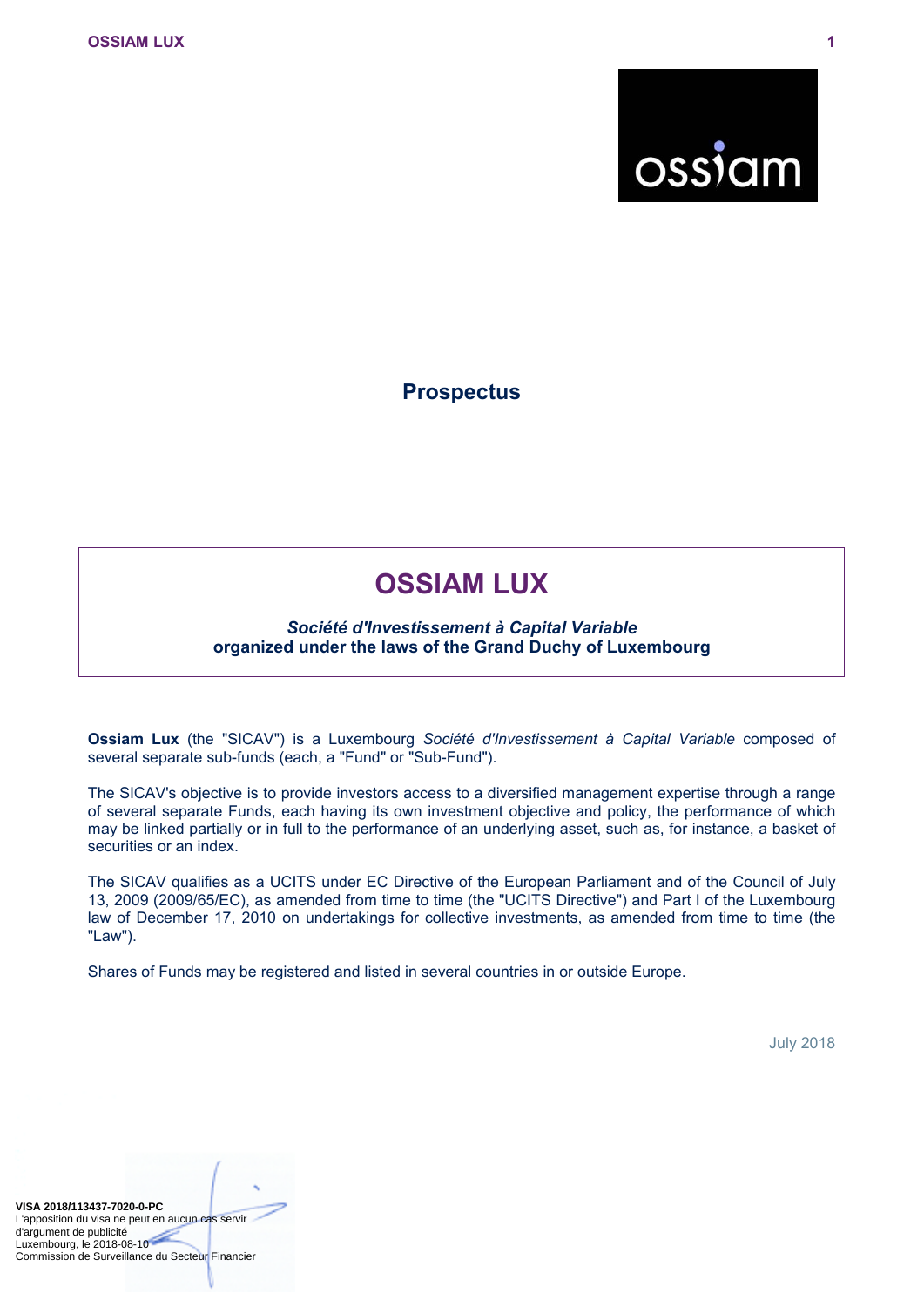# <span id="page-1-0"></span>**TABLE OF CONTENTS**

### Page

| APPENDIX 5 - OSSIAM RISK WEIGHTED ENHANCED COMMODITY EX. GRAINS TR 51     |  |
|---------------------------------------------------------------------------|--|
|                                                                           |  |
|                                                                           |  |
|                                                                           |  |
|                                                                           |  |
| APPENDIX 10 - OSSIAM SHILLER BARCLAYS CAPE® EUROPE SECTOR VALUE TR  67    |  |
| APPENDIX 11 - OSSIAM SOLACTIVE MOODY'S ANALYTICS IG EUR SELECT CREDIT  71 |  |
|                                                                           |  |
|                                                                           |  |
|                                                                           |  |
|                                                                           |  |
|                                                                           |  |
|                                                                           |  |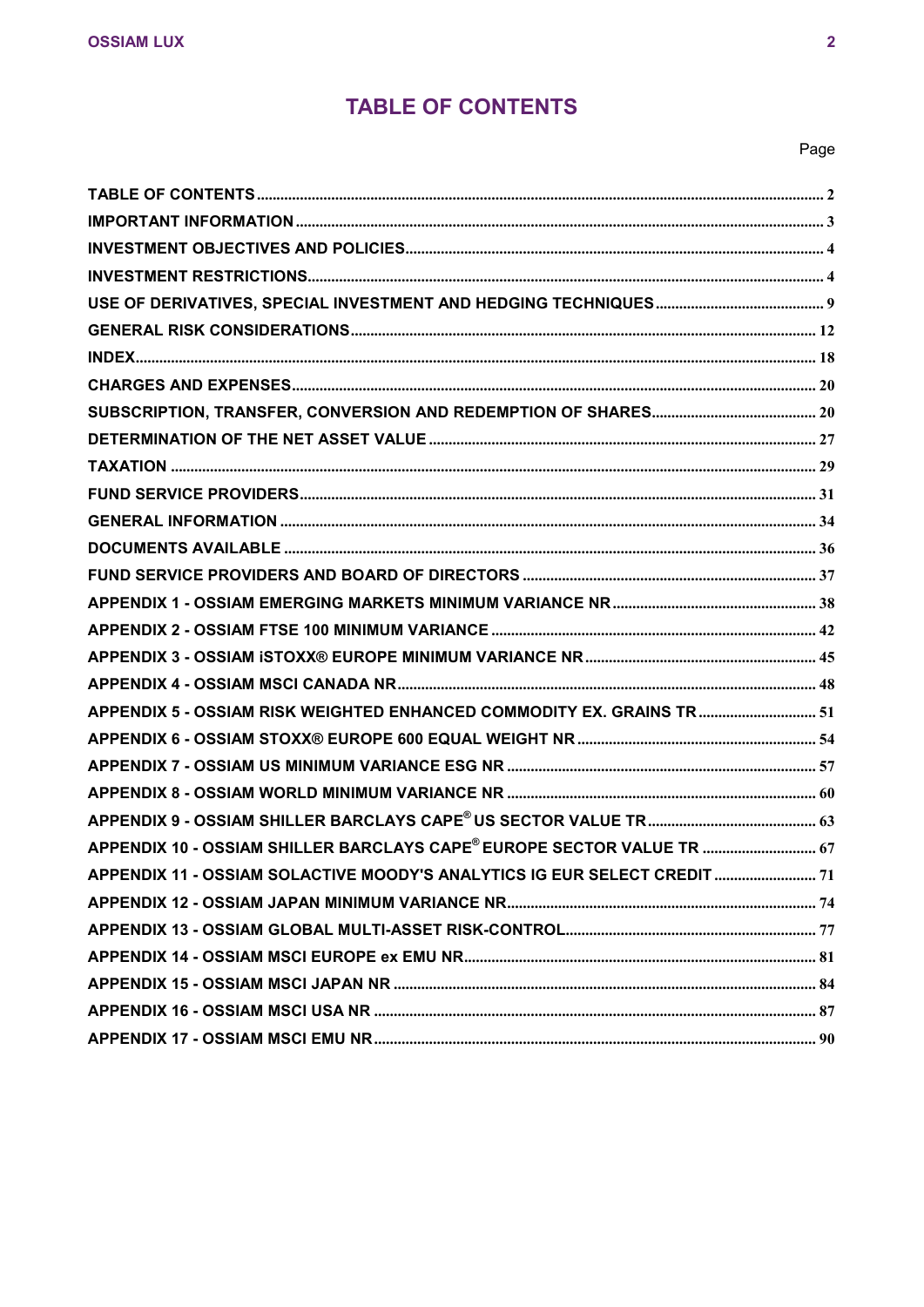### <span id="page-2-0"></span>**IMPORTANT INFORMATION**

### **SHARES OF EACH FUND ARE ONLY OFFERED FOR SALE IN LUXEMBOURG AND WHERE OTHERWISE PERMITTED BY LAW. SHARES ARE NOT BEING OFFERED OR SOLD IN ANY JURISDICTION WHERE THE OFFER OR SALE IS PROHIBITED BY LAW.**

### *Investor Qualifications*

Shares may be divided into several separate Share Classes. Shares may be differentiated between distribution Shares (identified by the letter "D") and capitalization Shares (identified by the letter "C"). Other Share Classes may be offered with specific features such as charges and expenses, currency and foreign exchange exposure, minimum subscription or other specific features. The Shares may be listed for trading on one or more stock exchanges. All such characteristics may be further defined under the Section entitled "Subscription, Transfer, Conversion and Redemption of Shares" as well as in the Appendix for each Fund.

### *What to Know Before You Invest in a Fund*

Your investment in a Fund may increase or decrease and you could lose some or all of your investment in a Fund. There is no assurance that a Fund will meet its investment objective. Please read this Prospectus before making any investment in a Fund. In addition, there may be laws and regulations, exchange controls and tax rules that apply to you because of your investment in a Fund. If you have any question about the information in this Prospectus or investing in any Fund, please consult your financial, tax and legal advisers.

No person is authorized to make any representation about the SICAV, any Fund or the Shares other than those representations contained in this Prospectus. You should not rely on any representation about the SICAV, a Fund or the Shares other than those representations contained in this Prospectus.

For additional copies of this Prospectus, or copies of the most recent annual and semi-annual reports of the SICAV or the SICAV's articles of incorporation (the "Articles of Incorporation"), please call State Street Bank Luxembourg S.C.A., tel. + 352 46 40 10 1 or write to: State Street Bank Luxembourg S.C.A., 49 Avenue J.F. Kennedy, L-1855 Luxembourg, Grand Duchy of Luxembourg.

The Management Company draws the investors' attention to the fact that any investor will only be able to fully exercise his investor rights directly against the SICAV, notably the right to participate in general meetings of the shareholders of the SICAV ("Shareholders"), if the investor is registered himself and in his own name in the Shareholders' register of the SICAV. In cases where an investor invests in the SICAV through an intermediary investing into the SICAV in his own name but on behalf of the investor, it may not always be possible for the investor to exercise certain Shareholder rights directly against the SICAV. Investors are advised to take advice on their rights.

### *Data Protection*

Shareholders are informed that their personal data or information given in the subscription documents or otherwise in connection with an application to subscribe for Shares, as well as details of their shareholding, will be stored in digital form and processed in compliance with the provisions of the relevant Luxembourg laws and regulations on personal data protection. Shareholders are informed that their personal data may be transferred outside of the European Union, including countries which may not offer the same level of confidentiality and protection of personal data as Luxembourg law (such as, but not limited to, India). Shareholders have a right to access and rectification of personal data held on them and may, in some circumstances, also have a right to object to the processing of their personal data. For additional information, please contact the Management Company.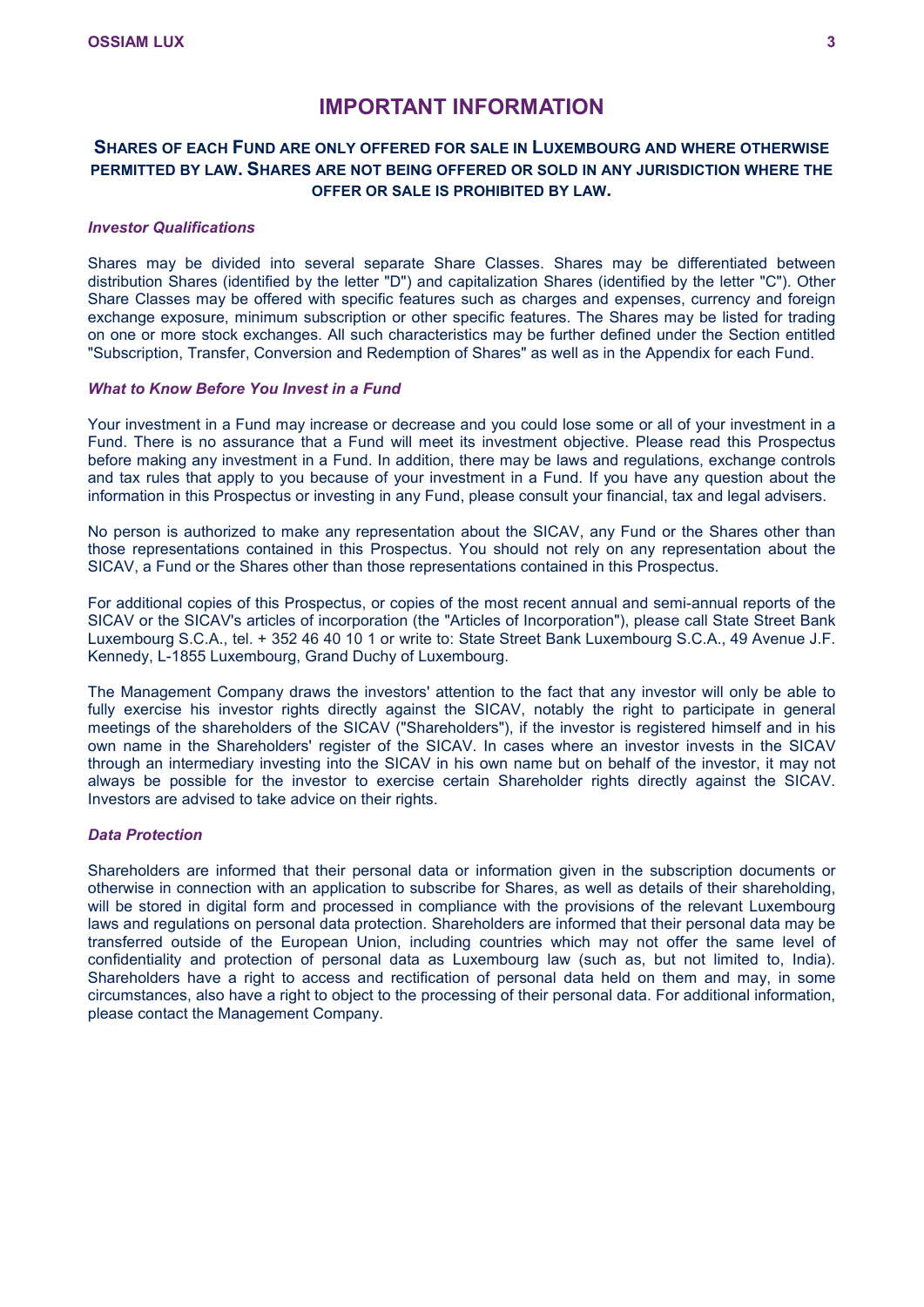### <span id="page-3-0"></span>**INVESTMENT OBJECTIVES AND POLICIES**

The provisions of this section apply only insofar as they are compatible with the specific investment objectives and policies disclosed in the Fund's Appendix to this Prospectus.

The board of directors of the SICAV (the "Board of Directors") determines the specific investment policy and investment objective of the Fund, which are described in more detail in the respective Fund Appendix. The investment objectives of each Fund will be carried out in compliance with the limits and restrictions set forth under chapter entitled "Investment Restrictions" below.

The investment objective of each Fund is to provide the investors with a return which may, as the case may be, linked to an index (either at the maturity date or on such payout date(s)) as more fully described in the relevant Appendix.

Each Fund may use various investment techniques to achieve its investment objective.

For instance, the exposure may be achieved by way of derivative transactions, negotiated at arm's length with a counterparty. Accordingly, a Fund may be at any time fully or partially exposed to one or more counterparties.

A Fund with a maturity date will follow an investment policy that aims at providing investors with a predefined payout upon the maturity date. The ability to provide investors with such a predefined payout is dependent upon a number of parameters, including market movements between the determination of the payout upon the structuring of the Fund and the Fund's launch date. In order to mitigate these market movements, the Fund may agree to take over prehedging arrangements (if any).

There is no assurance that the investment objective of any Fund will actually be achieved.

### <span id="page-3-1"></span>**INVESTMENT RESTRICTIONS**

Unless more restrictive rules are provided for in the investment policy of any specific Fund, each Fund shall comply with the rules and restrictions detailed below and in the chapter entitled "Use of Derivatives, Special Investment and Hedging Techniques".

Investors should note that the Management Company may decide to comply with more restrictive investment rules set forth by the laws and regulations of jurisdictions where such Fund may be marketed or by laws and regulations applicable to certain investors in such Fund.

If the limits set forth below or in the chapter entitled "Use of Derivatives, Special Investment and Hedging Techniques" are exceeded for reasons beyond the control of the Management Company, the Management Company must adopt as its primary objective in its sale transactions the remedying of such situation, taking due account of the interests of the Fund's Shareholders.

### **Authorized Investments**

If permitted by each Fund's investment policy, each Fund may invest in the assets described below.

- 1. At least 90% of each Fund's net assets must consist of:
	- a. Transferable securities or money market instruments admitted to or dealt in on a regulated market within the meaning of Directive 2014/65/EU of the European Parliament and of the Council of 15 May

2014 on markets in financial instruments or any other regulated market that operates regularly, is recognized and is open to the public ("Regulated Market") located in a Member State or any other country of Europe, Asia, Oceania, Africa or the American continents.

- b. Recently issued transferable securities or money market instruments for which an undertaking has been made that application will, or has been made, for admission to official listing on any Regulated Market, provided that such admission is effectively secured within one (1) year of issue.
- c. Units of undertakings for collective investment in transferable securities ("UCITS") authorized according to the UCITS Directive and/or other undertakings for collective investment ("UCI") within the meaning of the first and second indent of Article 1, paragraph (2) a) and b) of the UCITS Directive, whether or not established in a Member State (as defined under the Law, provided that:
	- Such investment in UCITS and other UCIs shall not exceed 10% of each Fund's net assets (unless otherwise specified by the investment policies of a specific Fund as described in the appendices).
	- Such other UCIs must be authorized under laws of either a Member State or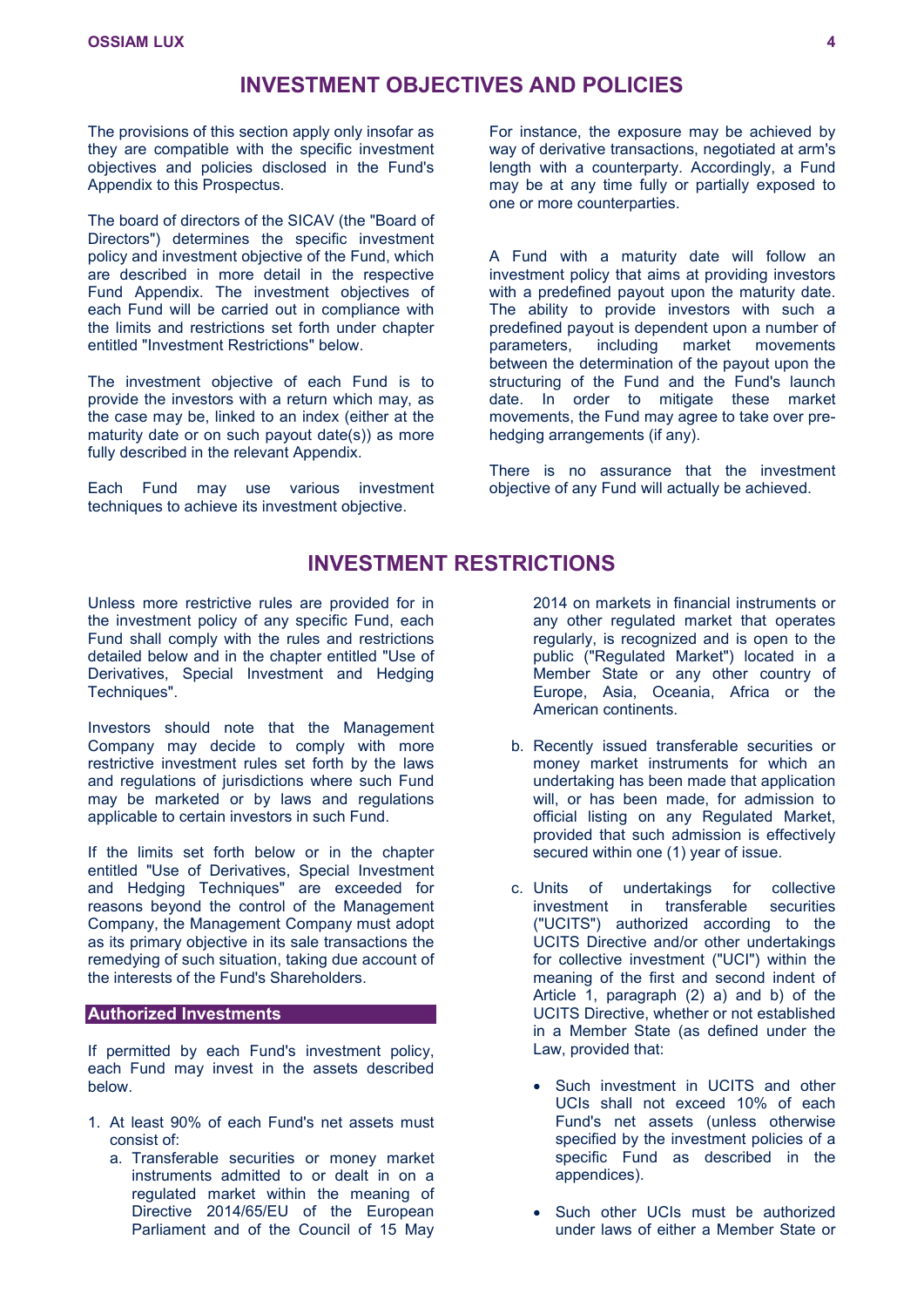a state in respect of which the CSSF considers that the level of (i) supervision of such UCIs is equivalent to that provided for under the law of the EU ("Community law") and (ii) cooperation between the relevant local authority and the CSSF is sufficiently ensured.

- Such other UCIs must provide to their shareholders a level of protection that the Management Company may reasonably consider to be equivalent to that provided to unitholders by UCITS within the meaning of Article 1(2) a) and b) of the UCITS Directive, in particular with respect to the rules on assets segregation, applying to portfolio diversification and borrowing, lending and short sales transactions.
- Such UCIs must issue semi-annual and annual reports.
- The organizational documents of the UCITS or of the other UCIs must restrict investments in other undertakings for collective investment to no more than 10% of their aggregate net assets.
- d. Time deposits with credit institutions, under the following restrictions:
	- Such deposits may be withdrawn at any time.
	- Such deposits must have a residual maturity of less than twelve (12) months.
	- The credit institution must have its registered office in a Member State or, if its registered office is located in another state, the credit institution must be subject to prudential rules considered by the CSSF to be equivalent to those provided for under Community law.
- e. Money market instruments other than those dealt in on a Regulated Market, under the following restrictions:
	- The issue or the issuer of such instruments must be regulated in terms of investor and savings protection.
	- Such instruments must be either (i) issued or guaranteed by a Member State, its local authorities or central bank, the European Central Bank, the EU, the European Investment Bank, any other state that is not a Member State, a public international body of which one or more Member States are members or, in the case of a federal state, any one of the entities forming part of the federation; or (ii) issued by a corporate

entity whose securities are traded on a Regulated Market; or (iii) issued or guaranteed by an entity that is subject to prudential supervision in accordance with criteria defined under Community law; or (iv) issued or guaranteed by an entity that is subject to prudential rules considered by the CSSF to be equivalent to those provided for under Community law; or (v) issued by other entities that belong to categories of issuers approved by the CSSF, provided that investments in such instruments are subject to investor protection equivalent to that provided by the types of issuers mentioned in Paragraph e.(i) to (iv) above. The issuer of the instruments referred to in Paragraph e.(v) above must be a company (x) whose capital and reserves amount to at least €10 million, (y) that issues its annual financial statements in accordance with EEC Council Directive 78/660/EEC, and (z) that, within a group of companies including at least one listed company, is dedicated to the financing of the group or is an entity dedicated to the financing of securitization vehicles that benefits from a bank liquidity line.

- f. Derivatives, under the conditions set forth in the chapter entitled "Use of Derivatives, Special Investment and Hedging Techniques".
- g. Cash, under the conditions set forth in the section below entitled "Cash Management".
- h. Securities issued by one or several other Sub-Funds (the "Target Fund(s)"), under the following conditions:
	- the Target Fund does not invest in the investing Sub-Fund;
	- not more than 10 % of the assets of the Target Fund may be invested in other Sub-Funds;
	- the voting rights linked to the transferable securities of the Target Fund are suspended during the period of investment;
	- in any event, for as long as these securities are held by the SICAV, their value will not be taken into consideration for the calculation of the net asset value for the purposes of verifying the minimum threshold of the net assets imposed by the Law.
- 2. Up to 10% of each Fund's net assets may consist of transferable securities and money market instruments other than those referred to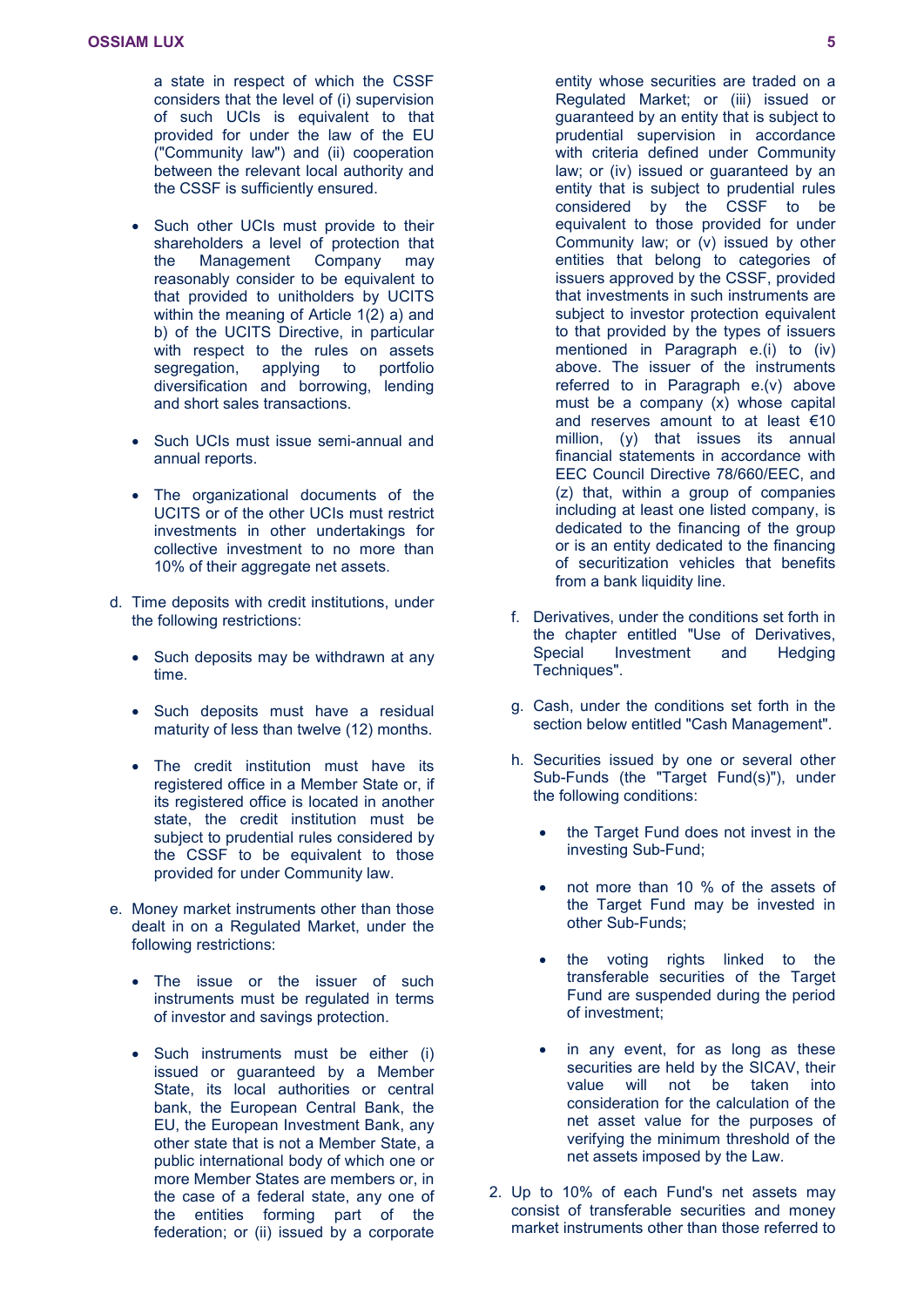under Paragraph 1 above.

### **Cash Management**

Each Fund may:

- 1. Hold ancillary liquid assets, which enables a Fund to hold up to 49% of its net assets in cash, whereas, in exceptional circumstances, such as in the event of a large subscription request, this limit may be temporarily exceeded if the SICAV considers this to be in the best interest of the Shareholders.
- 2. Borrow up to 10% of its net assets on a temporary basis.
- 3. Acquire foreign currency by means of back-toback loans.

### **Investments in any One Issuer**

For the purpose of the restrictions described in Paragraphs 1 through 5 and 8 below and Paragraphs 2, 5 and 6 of the chapter entitled "Use of Derivatives, Special Investment and Hedging Techniques", issuers that consolidate or combine their accounts in accordance with Directive 2013/34/EU or recognized international accounting rules are regarded as one and the same issuing group ("Issuing Group").

Issuers that are UCIs structured as SICAVs, defined as a legal entity with several separate funds or portfolios, whose assets are held exclusively by the investors of such fund or portfolio and which may be held severally liable for its own debts and obligations shall be treated as a separate issuer for the purposes of Paragraphs 1 through 5, 7 through 8 below and Paragraphs 2 and 4 through 6 of the chapter entitled "Use of Derivatives, Special Investment and Hedging Techniques".

Each Fund shall comply with the following restrictions (within six (6) months following its launch):

### *Transferable Securities and Money Market Instruments*

- 1. Each Fund shall comply with the following restrictions:
	- a. No Fund may invest more than 10% of its net assets in transferable securities or money market instruments of any one issuer.
	- b. Where investments in transferable securities or money market instruments of any one issuer exceed 5% of the Fund's net assets, the total value of all such investments may not exceed 40% of the Fund's net assets. This limitation does not

apply to time deposits and OTC Derivatives that satisfy the requirements described in the chapter entitled "Use of Derivatives, Special Investment and Hedging Techniques" below.

- 2. No Fund may invest or expose in the aggregate more than 20% of its net assets in transferable securities or money market instruments issued by the same Issuing Group.
- 3. Notwithstanding the limit set forth in Paragraph 1.a. above, each Fund may invest or be exposed up to 35% of its net assets in any one issuer of transferable securities or money market instruments that are issued or guaranteed by a Member State, its local authorities, any other state that is not an EU Member State or a public international body of which one or more Member States are members.
- 4. Notwithstanding the limit set forth in Paragraph 1.a. above, each Fund may invest or be exposed up to 25% in any one issuer of qualifying debt securities issued by a credit institution that has its registered office in a Member State and, under applicable law, is submitted to specific public control in order to protect the holders of such qualifying debt securities. Qualifying debt securities are securities the proceeds of which are invested in accordance with applicable law in assets providing a return covering the debt service through to the maturity date of the securities and will be applied on a priority basis to the payment of principal and interest in the event of a default by the issuer. Where investments in any one issuer of qualifying debt securities exceed 5% of the Fund's net assets, the total value of such investments may not exceed 80% of the Fund's net assets.
- 5. The investments referred to in Paragraphs 3 and 4 above may be disregarded for the purposes of calculating the 40% limit set forth in Paragraph 1.b. above.
- 6. Notwithstanding the foregoing, each Fund may invest or be exposed up to 100% of its net assets in transferable securities or money market instruments issued or guaranteed by a Member State, its local authorities, any other Member State of the Organization for Economic Co-operation and Development ("OECD"), Singapore, Brazil, or a public international body of which one or more Member States are members, provided that such securities are part of at least six different issues and the securities from any one issue do not account for more than 30% of the Fund's net assets.
- 7. Notwithstanding the limits set forth in Paragraph 1 above, each Fund whose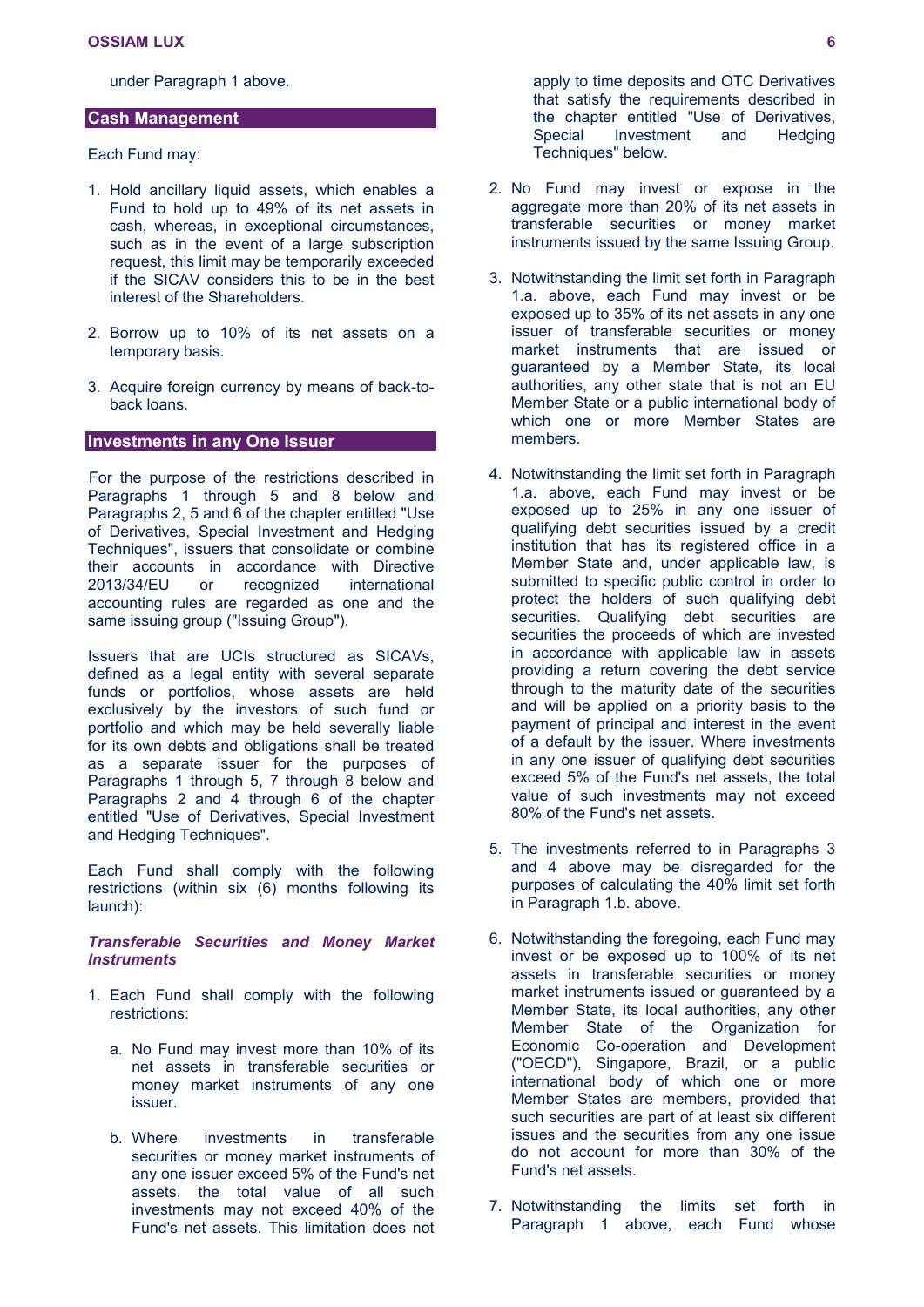investment policy is to replicate the composition of a stock or debt security index may invest or be exposed up to 20% of its net assets in stocks or debt security issued by any one issuer under the following restrictions:

- a. The index must be recognized by the CSSF.
- b. The composition of the index must be sufficiently diversified.
- c. The index must be an adequate benchmark for the market represented in such index.
- d. The index must be appropriately published.

The 20% limit referred to above may be raised to 35% under exceptional market conditions, particularly those impacting the Regulated Markets where certain transferable securities or money market instruments are highly dominant. The investment up to this 35% limit is only permitted for one single issuer.

#### *Bank Deposits*

8. A Fund may not invest or expose more than 20% of its net assets in deposits made with any one institution.

### *Units of Other UCIs*

- 9. Each Fund shall comply with the following restrictions:
	- a. No Fund may invest or expose more than 20% of its net assets in the units of any UCITS and/or UCI referred to in Paragraph 1.c under "Authorized Investment" above. For the purposes of this Paragraph, each sub-fund of a UCITS or UCI with multiple sub-funds within the meaning of the Law must be considered as a separate issuer, provided that each sub-fund may be held severally liable for its own debts and obligations.
	- b. Investments made in units of UCIs other than UCITS may not in the aggregate exceed 30% of the net assets of each Fund.
	- c. When a Fund has acquired units of other UCITS and/or UCIs, the underlying assets of such UCITS and/or other UCIs do not have to be taken into account for the purposes of the limits set forth in Paragraphs 1 through 5 and 8 of the section entitled "Investments in any one issuer" and Paragraphs 2, 5 and 6 of the chapter entitled "Use of Derivatives, Special Investment and Hedging Techniques".
	- d. If any UCITS and/or UCI in which a Fund

invests is managed directly or indirectly by the same investment manager or if such UCITS and/or UCI is managed by a company linked to the Fund by common management or control or by way of a direct or indirect stake of more than 10% of the capital or votes, investment in the securities of such UCITS and/or UCI shall be permitted only if neither sales charges nor redemption charges are paid by the Fund on account of such investment.

e. A Fund that invests a substantial proportion of its assets in other UCITS and/or UCIs shall disclose in the Prospectus the maximum level of investment management fees that may be charged both to the Fund itself and to the other UCITS and/or UCIs in which it intends to invest. In its annual report, the SICAV shall indicate the investment management fees actually charged both to the Fund itself and to the other UCITS and/or UCIs in which the Fund invests.

### *Master-feeder Structures*

Any Fund which acts as a feeder fund (the "Feeder") of a master fund shall invest at least 85% of its assets in shares/units of another UCITS or of a compartment of such UCITS (the "Master"), which shall neither itself be a feeder fund nor hold units/shares of a feeder fund. The Feeder may not invest more than 15% of its assets in one or more of the following:

- a) ancillary liquid assets in accordance with Article 41 (2), second paragraph of the Law;
- b) financial derivative instruments, which may be used only for hedging purposes, in accordance with Article 41  $(1)$  g) and Article 42  $(2)$  and  $(3)$ of the Law;
- c) movable and immovable property which is essential for the direct pursuit of the SICAV's business.

When a Fund invests in the shares/units of a Master which is managed, directly or by delegation by the same management company or by any other company with which such management company is linked by common management or control, or by a substantial direct or indirect holding, the management company or such any other company may not charge subscription or redemption fees on account of the Fund investment in the shares/units of the Master, except replication charges.

The maximum level of the management fees that may be charged both to the Feeder and to the Master is disclosed in this Prospectus. The SICAV indicates the maximum proportion of management fees charged both to the Fund itself and to the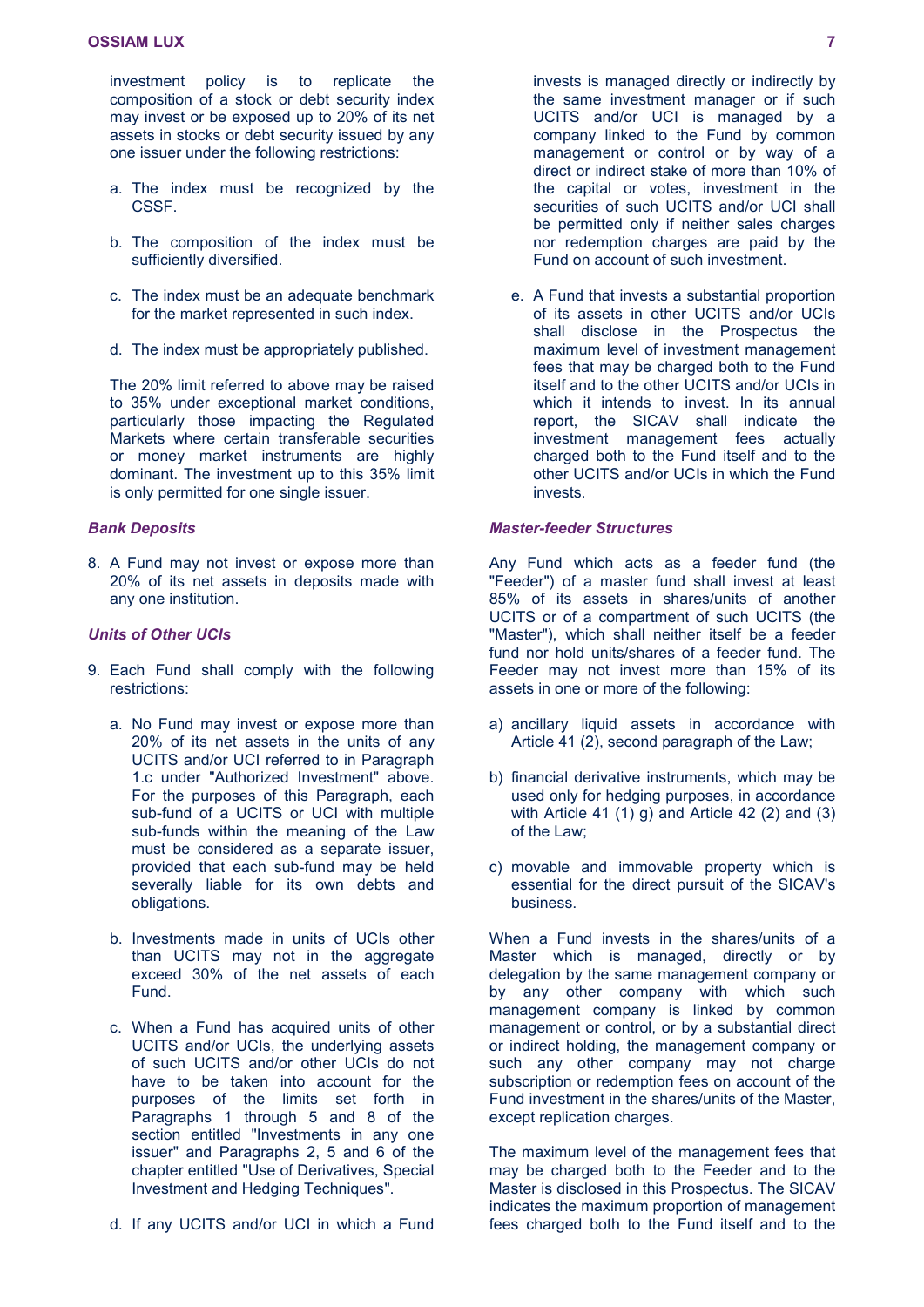Master in its annual report. The Master shall not charge subscription or redemption fees for the investment of the Feeder into its shares/units or the disinvestment thereof. However, for avoidance of doubt, the Master shall be entitled to charge replication charges.

### *Combined Limits*

- 10.Notwithstanding the limits set forth in Paragraphs 1 and 8 of the section entitled "Investments in any one Issuer" and Paragraph 2 of the chapter entitled "Use of Derivatives, Special Investment and Hedging Techniques, no Fund may combine (a) investments in transferable securities or money market instruments issued by, (b) deposits made with, (c) exposure arising from OTC Derivative transactions undertaken with or (d) exposure arising from efficient portfolio management techniques with, any one entity in excess of 20% of its net assets.
- 11.The limits set forth in Paragraphs 1, 3, 4 and 8 of the section entitled "Investments in any one Issuer" and Paragraph 2 of the entitled "Use of Derivatives, Special Investment and Hedging Techniques" may not be aggregated. Accordingly, each Fund's investments in transferable securities or money market instruments issued by, and deposits or derivatives instruments made with, any one issuer in accordance with Paragraphs 1, 3, 4 and 8 of the section entitled "Investments in any one Issuer" and Paragraph 2 and 5 of the chapter entitled "Use of Derivatives, Special Investment and Hedging Techniques" may under no circumstances exceed 35% of its net assets.

### **Influence over any One Issuer**

The influence that the SICAV or each Fund may exercise over any one issuer shall be limited as follows:

- 1. Neither the SICAV nor any Fund may acquire shares with voting rights which would enable such Fund or the SICAV as a whole to exercise a significant influence over the management of the issuer.
- 2. Neither any Fund nor the SICAV as a whole may acquire (a) more than 10% of the outstanding non-voting shares of the same issuer, (b) more than 10% of the outstanding debt securities of the same issuer, (c) more than 10% of the money market instruments of any single issuer, or (d) more than 25% of the outstanding units of the same UCITS and/or UCI.

The limits set forth in Paragraph 2(b) through 2(d) above may be disregarded at the time of the acquisition if at that time the gross amount of debt

securities or money market instruments or the net amount of the instruments in issue may not be calculated.

The limits set forth in Paragraphs 1 and 2 of this section above do not apply in respect of:

- Transferable securities and money market instruments issued or guaranteed by a Member State or its local authorities, any other state that is not a Member State or a public international body of which one or more Member States are members.
- Shares held by the SICAV in the capital of a company incorporated in a state that is not a Member State provided that (a) this issuer invests its assets mainly in securities issued by issuers of that state, (b) pursuant to the laws of that state such holding constitutes the only possible way for the Fund to purchase securities of issuers of that state, and (c) such company observes in its investment policy the restrictions in this section as well as those set forth in Paragraphs 1 through 5 and 8 through 11 of the section entitled "Investments in any one Issuer" and Paragraphs 1 and 2 of this section.
- Shares in the capital of affiliated companies which, exclusively on behalf of the SICAV, carry on only the activities of management, advice or marketing in the country where the affiliated company is located with respect to the redemption of Shares at the request of Shareholders.

### **Overall Risk Exposure and Risk Management Process**

The Management Company must implement a risk management process that enables it to monitor and measure at any time the risks related to the assets held in the Funds and their contribution to the overall risk profile of the Funds.

Specific limits and risks relating to financial derivatives instruments are respectively described under the section "Derivatives" of the chapter entitled "Use of Derivatives, Special Investment and Hedging Techniques" and the section "Risks Associated with Financial Derivatives Instruments" of the chapter entitled "General Risk Considerations" below.

### **Prohibited Transactions**

Each Fund is prohibited from engaging in the following transactions:

 Acquiring commodities, precious metals or certificates representing commodities or metals, provided that transactions in financial instruments, indices or transferable securities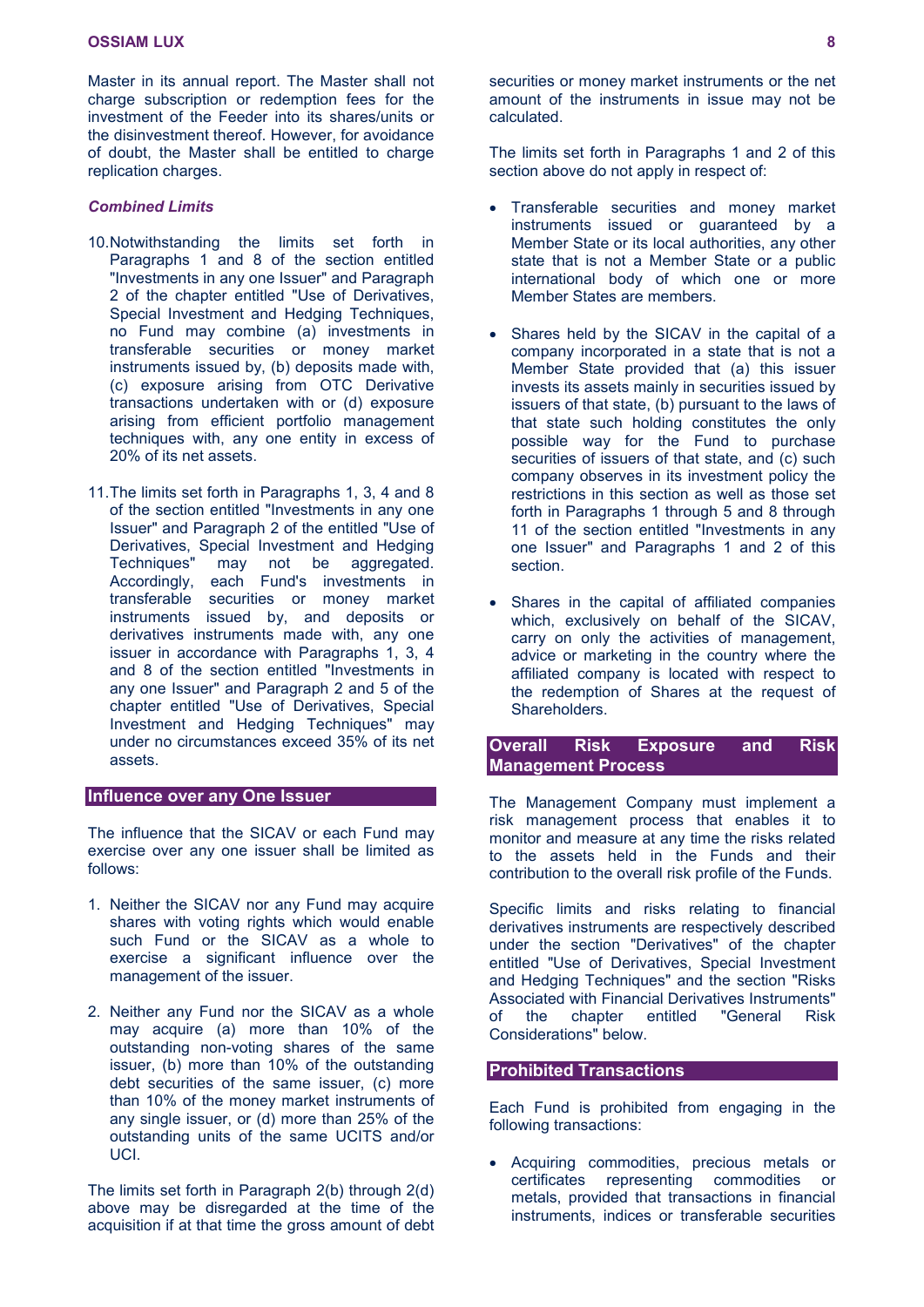as well as futures and forward contracts, options and swaps thereon are not considered to be transactions in commodities for the purposes of this restriction;

- Investing in real property unless investments are made in securities secured by real estate or interests in real estate or issued by companies that invest in real estate or interests in real estate;
- Issuing warrants or other rights to subscribe in Shares of the Fund;
- Granting loans or guarantees in favor of a third party. However such restriction shall not prevent each Fund from investing up to 10% of its net assets in non-fully paid-up transferable securities, money market instruments, units of other UCIs or financial derivative instruments; and
- Entering into uncovered short sales of transferable securities, money market instruments, units of other UCIs or financial derivative instruments.

### <span id="page-8-0"></span>**USE OF DERIVATIVES, SPECIAL INVESTMENT AND HEDGING TECHNIQUES**

As a general rule, each Fund may, to the maximum extent authorized by law, invest in all type of derivative instruments in order to achieve its investment objective. For the purpose of hedging, efficient portfolio management, duration management, other risk management of the portfolio or investment, a Fund may use all authorized techniques and instruments relating to transferable securities and other liquid assets.

Under no circumstance shall these operations cause a Fund to fail to comply with its investment objective.

Each Fund is to be considered as a separate UCITS for the application of this section.

### **Derivatives**

- 1. A Fund may use derivatives, including options, futures, swaps and forward contracts, for risk management, hedging or investment purposes, as specified in the Fund's investment policy. Any such derivatives transaction shall comply with the following restrictions:
	- a. Such derivatives must be traded on a Regulated Market or over-the-counter with counterparties that are subject to prudential supervision and belong to the categories of counterparties approved by the CSSF and specialized in this type of transactions.
	- b. The underlying assets of such derivatives must consist of either the instruments mentioned in Paragraph 1 of the section entitled "Authorized Investments" or financial indices, interest rates, foreign exchange rates or currencies in which the relevant Fund invests in accordance with its investment objective.
	- c. Such derivatives, if traded over-thecounter ("OTC Derivatives"), must be subject to reliable and verifiable pricing on

a daily basis and may be sold, liquidated or closed by an offsetting transaction by the Fund at any time at their fair value.

The counterparties of the derivatives transactions will have no discretion over the composition or management of the portfolio of the Fund or the underlying assets of the financial derivative instruments.

### *Investments in any one Issuer*

- 2. The risk exposure to any one counterparty in an OTC Derivative transaction may not exceed:
	- a. 10% of each Fund's net assets when the counterparty is a credit institution that has its registered office in a Member State or, if its registered office is located in another state, that is subject to prudential rules considered by the CSSF to be equivalent to those provided for under Community law, or
	- b. 5% of each Fund's net assets when the counterparty does not fulfill the requirements set forth above.
- 3. Investments in financial derivatives instruments that are not index-based shall comply with the limits set forth in Paragraphs 2, 5 and 11 of the section entitled "Investments in any one Issuer" of the chapter entitled "Investment Restrictions" and Paragraph 6 of this chapter, provided that the exposure to the underlying assets does not exceed in the aggregate the investment limits set forth in Paragraphs 1 through 5 and 8 of the chapter entitled "Investment Restrictions" and Paragraphs 2, 5 and 6 of this chapter.
- 4. When a transferable security or money market instrument embeds a derivative, such derivative must comply with the requirements of Paragraph 3 above and those set forth under "Global Risk Exposure" below.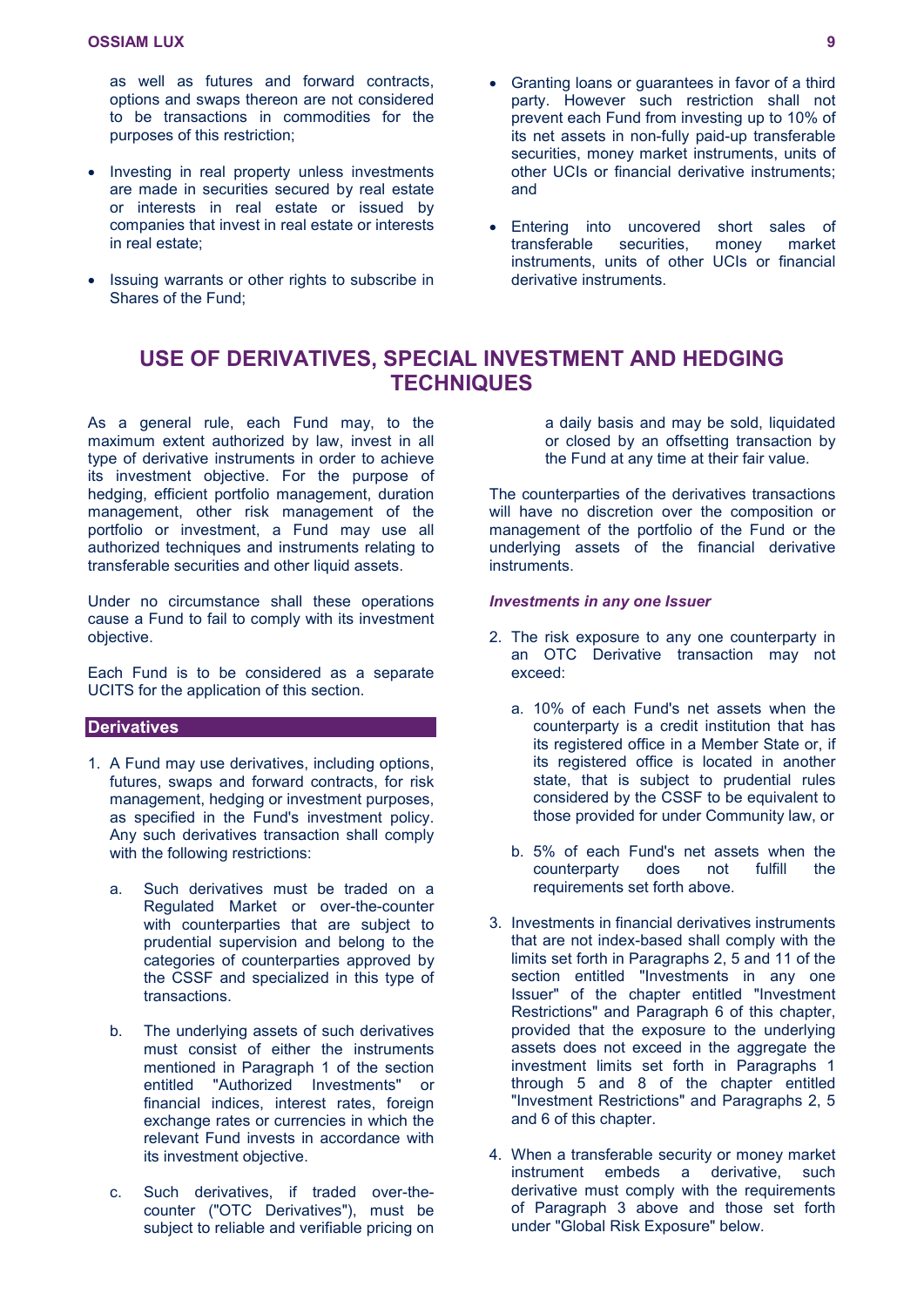### *Combined Limits*

- 5. Notwithstanding the limits set forth in Paragraphs 1 and 8 of the section entitled "Investment in any one Issuer" and Paragraph 2 of the chapter entitled "Use of Derivatives, Special Investment and Hedging Techniques, no Fund may combine (a) investments in transferable securities or money market instruments issued by, (b) deposits made with, (c) exposure arising from OTC Derivative transactions undertaken with or (d) exposure arising from efficient portfolio management techniques with, any one entity in excess of 20% of its net assets.
- 6. The limits set forth in Paragraphs 1, 3, 4 and 8 of the section entitled "Investments in any one Issuer" and Paragraph 2 of the chapter entitled "Use of Derivatives, Special Investment and Hedging Techniques" may not be aggregated. Accordingly, each Fund's investments in transferable securities or money market instruments issued by, and deposits or derivatives instruments made with, any one issuer in accordance with Paragraphs 1, 3, 4 and 8 of the section entitled "Investments in any one Issuer" and Paragraph 2 and 5 of the chapter entitled "Use of Derivatives, Special Investment and Hedging Techniques" may under no circumstances exceed 35% of its net assets.

### *Global Risk Exposure*

7. Except as otherwise stated therein, each Fund's global risk exposure relating to financial derivative instruments must not exceed such Fund's net assets. The SICAV reserves the right to apply more restrictive limits with respect to each Fund's risk exposure.

The Fund's global risk exposure is calculated by using the standard commitment approach. "Standard commitment" approach means that each financial derivative instrument position is converted into the market value of an equivalent position in the underlying asset of that derivative taking account of netting and hedging arrangements. The Fund's global risk exposure is also evaluated by taking into account foreseeable market movements and the time available to liquidate the positions.

The Management Company must implement processes for accurate and independent assessment of the value of OTC Derivatives.

Unless otherwise provided in a Fund's Appendix, a Fund's global risk exposure shall be calculated using the commitment approach.

### *Prohibited Transactions*

8. Each Fund is prohibited from engaging in uncovered short sales of financial derivative **instruments** 

### *Use of OTC Total Return Swap*

9. Each Fund may invest into OTC Total Return Swap ("**TRS**") or performance swap in order to achieve its investment objective.

A TRS is a derivative contract in which one counterparty transfers the total economic performance, including income from interest and fees, gains and losses from price movements, and credit losses, of a reference obligation to another counterparty.

In this case, the Fund will invest in a portfolio of assets, the value or the performance of which will be exchanged against the value or the performance of the related index as applicable.

Such TRS or performance swap will be entered by private agreement between the Fund and financial institutions which are located in a Member State of the OECD.

Such financial institutions will have credit rating of BB+ by Standard & Poor's or Ba1 by Moody's or any other credit rating that the Management Company will consider as equivalent. The legal status of the counterparty is not taken into account.

Each Fund may, in order to achieve its investment objective, enter into funded and/or unfunded TRS, as appropriate and may switch partially or totally from one to another. In case funded TRS are used, the aggregated funded amount shall not exceed 10% of the asset under management.

10. The reference assets underlying the TRS or performance swap shall be described in the relevant investment policy of each Fund.

In case of synthetic replication, the expected proportion of assets under management of each Fund that will be subject to the TRS is 95%, subject to a maximum of 100%.

11. By investing in such TRS or performance swap, each Fund will be exposed to the risk of bankruptcy, settlement default or any other type of default by the counterparty of the TRS or performance swap.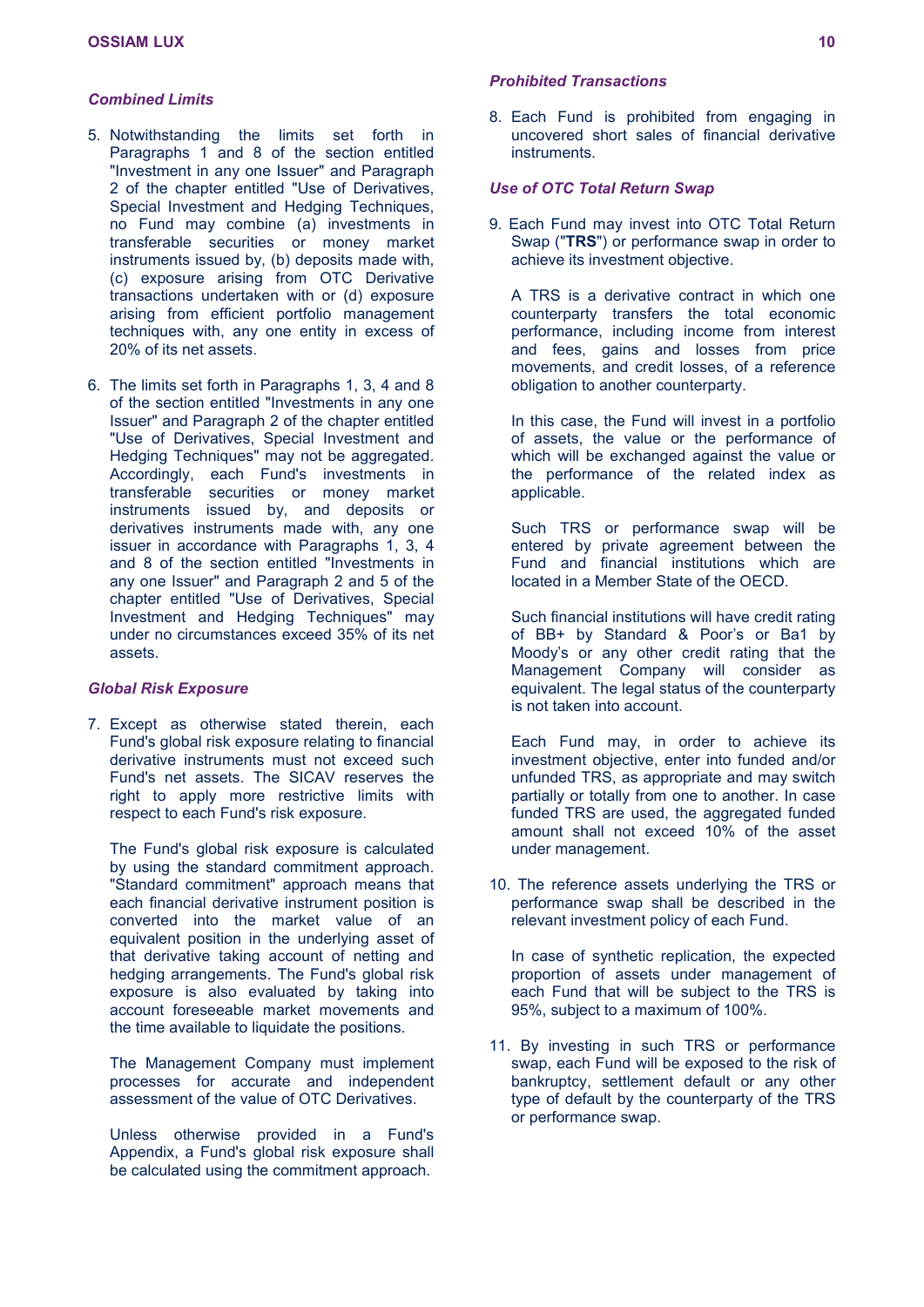### **Repurchase Agreements**

A repurchase agreement is an agreement involving the purchase and sale of securities with a clause reserving to the seller the right or the obligation to repurchase from the acquirer the securities sold at a price and term specified by the two parties in their contractual arrangement.

A Fund may enter into repurchase agreement transactions and may act either as purchaser or seller in repurchase agreement transactions or a series of continuing repurchase transactions under the following restrictions:

- A Fund may buy or sell securities using a repurchase agreement transaction only if the counterparty in such transactions is a financial institution specializing in this type of transactions and is subject to prudential supervision rules considered by the CSSF as equivalent to those set forth by Community law.
- A Fund must be able, at any time, under the terms of the relevant agreement, to terminate the agreement or recall any securities subject to a repurchase agreement. Fixed term transactions that do not exceed seven days should be considered as arrangements on terms that allow the assets to be recalled at any time by the Fund.
- During the life of a repurchase agreement, a Fund cannot sell the securities that are the object of the contract, either before the right to repurchase these securities has been exercised by the counterparty, or before the repurchase term has expired except to the extent the Fund has other means of coverage.
- A Fund's level of exposure to repurchase agreement transactions must be such that it is able, at all times, to meet its redemption obligations.
- A Fund's counterparty risk arising from one or more securities lending transactions, sale with right of repurchase transaction or repurchase/reverse repurchase transaction visà-vis one same counterparty may not exceed:
	- 10% of the Fund's net assets if such counterparty is a credit institution having its registered office in the European Union or in a jurisdiction considered by the CSSF as having equivalent prudential supervision rules; or
	- 5% of the Fund's net assets in any other case.

As at the date of this Prospectus, the SICAV has not entered into any repurchase agreement. Should the SICAV decide to enter into such agreements on behalf of a Fund in the future, this Prospectus will be updated in conformity with the Regulation (EU) 2015/2365 of the European Parliament and of the Council of 25 November 2015 on transparency of securities financing transactions and of reuse, ESMA's Guidelines on ETFs and other UCITS issues (ESMA/2014/937) and any relevant CSSF circular in order to disclose adequate information in this regard.

### **Securities Lending and Borrowing**

A Fund may enter into securities lending and borrowing transactions; provided that:

- The Fund may only lend or borrow securities either directly or through a standardized lending system organized by a recognized clearing institution or through a lending system organized by a financial institution that specializes in this type of transactions that is subject to prudential supervision rules which are considered by the CSSF as equivalent to those set forth by Community law, in exchange for a securities lending fee;
- In case of a standardised securities lending system organised by a recognised clearing institution such as Clearstream Banking or Euroclear or in case of a lending system organised by a financial institution subject to prudential supervision rules considered by the CSSF as equivalent to those prescribed by Community law and specialised in this type of transactions, securities lent may be transferred before the receipt of the guarantee if any such intermediary assures the proper completion of the transaction. Such intermediary may, instead of the borrower, provide to the Fund collateral in compliance with the requirements expressed above.
- The Fund may only enter into securities lending transactions provided that it is entitled at any time, under the terms of the relevant agreement, to request the return of the securities lent or to terminate the agreement;
- A Fund's counterparty risk arising from one or more securities lending transactions, sale with right of repurchase transaction or repurchase/reverse repurchase transaction visà-vis one same counterparty may not exceed:
	- 10% of the Fund's net assets if such counterparty is a credit institution having its registered office in the European Union or in a jurisdiction considered by the CSSF as having equivalent prudential supervision rules; or
	- 5% of the Fund's net assets in any other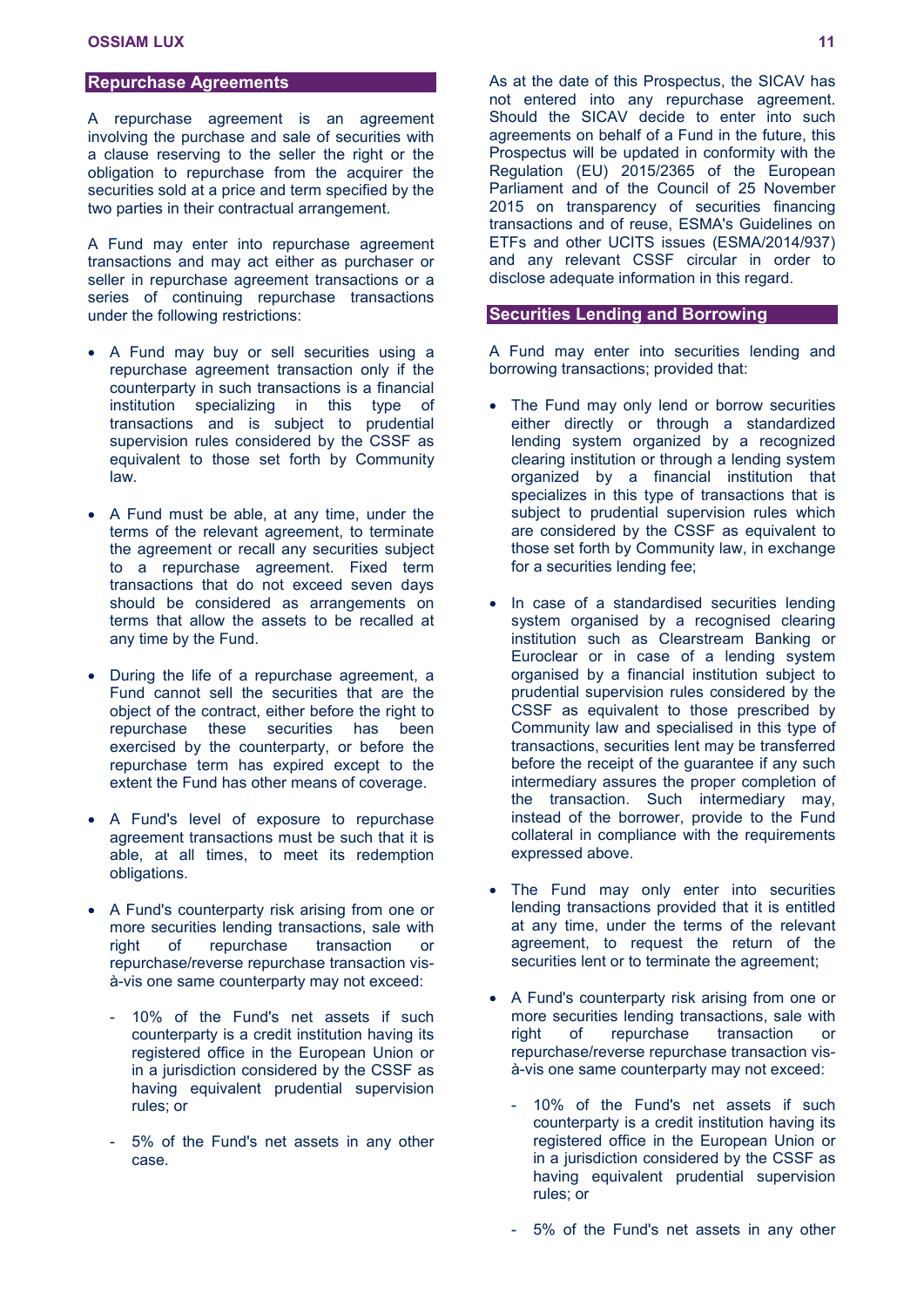#### case.

As at the date of this Prospectus, the SICAV has not entered into any securities lending or borrowing transactions. Should the SICAV decide to enter into such agreements on behalf of a Fund in the future, this Prospectus will be updated in conformity with the Regulation (EU) 2015/2365 of the European Parliament and of the Council of 25 November 2015 on transparency of securities financing transactions and of reuse, ESMA's Guidelines on ETFs and other UCITS issues (ESMA/2014/937) and any relevant CSSF circular in order to disclose adequate information in this regard.

### **Management of Collateral**

Risk exposure to a counterparty to OTC Derivatives and/or efficient portfolio management techniques will take into account collateral provided by the counterparty in the form of assets eligible as collateral under applicable laws and regulations, as summarized in this section. All assets received by the SICAV on behalf of a Fund in the context of efficient portfolio management techniques are considered as collateral for the purpose of this section.

The Fund must receive collateral, the value of which at any time must be at least equal to 90% of the total value of the transaction. The amount of collateral must be valued on a daily basis to ensure that this level is maintained. The collateral must also comply with the criteria listed in ESMA Guidelines on ETFs and other UCITS issues (ESMA/2014/937).

This collateral must be given in the form of cash, securities or instruments permissible under Luxembourg laws or regulations, such as (i) liquid assets, (ii) sovereign OECD bonds, (iii) shares or units issued by money market UCIs calculating a daily net asset value and having the highest rating, (iv) shares or units issued by UCITS investing in bonds or shares mentioned under (v) and (vi) below, (v) bonds issued or guaranteed by first class issuers offering an adequate liquidity, or (vi) shares listed or dealt on a stock exchange of a Member State or on a stock exchange of a Member State of the OECD provided the latter are included in a main index.

The maximum exposure of a Fund to any given issuer included in the basket of collateral received is limited to 20% of the net asset value of the Fund. By way of derogation, a Fund may take an exposure up to 100% of its net asset value in

sovereign OECD bonds, provided that such securities are part of a basket of collateral comprised of at least six different issues and the securities from any one issue do not account for more than 30% of the Fund's net asset value. Reinvested cash collateral, if permitted, will be diversified in accordance with this requirement.

The level of collateral required for OTC Derivatives and efficient portfolio management techniques will be determined as per the agreements in place with the individual counterparties, taking into account factors including the nature and characteristics of the transactions, the creditworthiness and identity of the counterparties and prevailing market conditions. At all times the counterparty exposure not covered by collateral will remain below the applicable counterparty risk limits set out in this Prospectus.

The following haircut will apply to the collateral received:

| IG<br>Government<br><b>or</b> | At least 0.50% |
|-------------------------------|----------------|
| Corporate debt with<br>- a    |                |
| remaining maturity <1 year    |                |
| Government<br>IG<br>or        | At least 1.00% |
| Corporate debt with<br>a      |                |
| remaining maturity of 1-5     |                |
| Government or IG debt with    | At least 3,00% |
| a remaining maturity of 5-10  |                |
| vears                         |                |
| Government or IG debt with    | At least 4,00% |
| remaining maturity of<br>a    |                |
| more than 10 years            |                |

Non-cash collateral received may not be sold, reinvested or pledged.

Collateral should be issued by an entity that is independent from the counterparty and is expected not to display a high correlation with the performance of the counterparty.

Collateral received will be held by the Depositary (or a sub-depositary thereof) on behalf of the relevant Fund.

The Management Company reserves the right to accept collateral in cash only.

Such cash collateral will not be reinvested or reused by the Fund.

### <span id="page-11-0"></span>**GENERAL RISK CONSIDERATIONS**

Various factors may adversely affect the value of a Fund's assets. The following are the principal risks of investing in the SICAV. All Funds are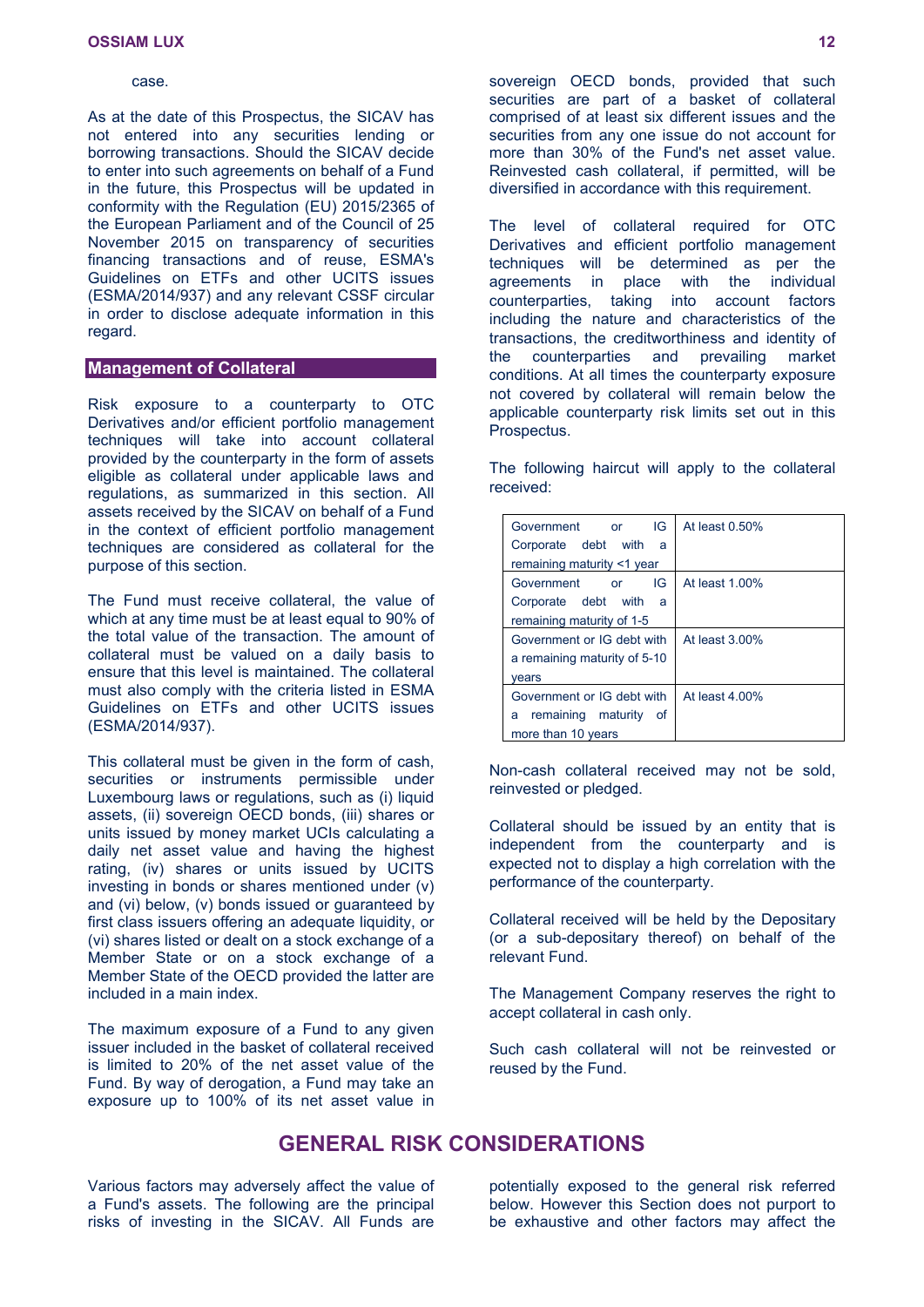value of an investment. For specific risk considerations relating to any Fund, please refer to the "Risk and Reward Profile" section in the relevant Appendix.

### **Risk of Capital loss**

Principal value and returns fluctuate over time (including as a result of currency fluctuations) so that Shares, when redeemed, may be worth more or less than their original cost. There is no guarantee that the capital invested in a Share will be returned to the investor in full.

### **Equity Security Risk**

Investing in equity securities involve risks associated with the unpredictable drops in a stock's value or periods of below-average performance in a given stock or in the stock market as a whole.

Shares' prices on equity markets may fluctuate namely pursuant to investor's expectations or anticipations, causing high potential volatility risk. Volatility on equity markets has historically been much greater than the volatility of fixed income markets.

### *Capitalization Size of Companies – Small and Mid Capitalization Companies*

Investments in small and mid-capitalization companies may involve greater risks than investments in larger companies, including fewer managerial and financial resources. Stocks of small and mid-size companies may be particularly sensitive to unexpected changes in interest rates, borrowing costs and earnings. As a result of trading less frequently, stocks of small and midsize companies may also be subject to wider price fluctuations and may be less liquid.

### *Initial Public Offerings ("IPOs")*

Investors should note that certain Funds, notwithstanding their investment policy and/or restrictions, may not be eligible to participate in equity IPOs due to the fact that the parent companies and/or affiliates of the Management Company, which themselves are precluded from participating in equity IPOs, or other investors subject to similar restrictions, have invested in such Funds. Such ineligibility for equity IPOs results in the loss of an investment opportunity, which may adversely affect the performance of the concerned Funds.

### **Operational Risk**

The SICAV or any of its Funds may be exposed to operational risks, being the risk that operational processes, including those related to the safekeeping of assets, valuation and transaction processing may fail, resulting in losses. Potential causes of failure may arise from human errors, physical and electronic system failures and other business execution risks as well as external events.

#### **Custody Risk**

Assets of the Company are safe kept by the Depositary and shareholders are exposed to the risk of the Depositary not being able to fully meet its obligation to restitute in a short time frame all of the assets of the Company in the case of bankruptcy of the Depositary Bank. The assets of the Company will be identified in the Depositary Bank's books as belonging to the Company. Securities held by the Depositary Bank will be segregated from other assets of the Depositary Bank which mitigates the risk of non-restitution in case of bankruptcy. However, no such segregation applies to cash which increases the risk of non-restitution in case of bankruptcy.

### **Convertible Security Risks**

Certain Funds may invest in convertible securities which are securities generally offering fixed interest or dividend yields which may be converted either at a stated price or stated rate for common or preferred stock. Although to a lesser extent than with fixed income securities generally, the market value of convertible securities tends to decline as interest rates rise. Because of the conversion feature, the market value of convertible securities also tends to vary with fluctuations in the market value of the underlying common or preferred stock.

**Risks Associated with Financial Derivatives Instruments**

Each Fund may engage in derivatives transactions as part of its investment strategy, for hedging and efficient portfolio management purpose. These strategies currently include the use of listed and OTC Derivatives.

A derivative is a contract whose price is dependent upon or derived from one or more underlying assets. The most common derivatives instruments include, without limitation, futures contracts, forward contracts, options, warrants, and swaps. The value of a derivative instrument is determined by fluctuations in its underlying asset. The most common underlying assets include stocks, bonds, currencies, interest rates, market indexes and commodities.

The use of derivatives for investment purposes may create greater risk for the Funds than using derivatives solely for hedging purposes.

These instruments are volatile and may be subject to various types of risks, including but not limited to market risk, liquidity risk, credit risk, counterparty risk, legal risk and operations risks.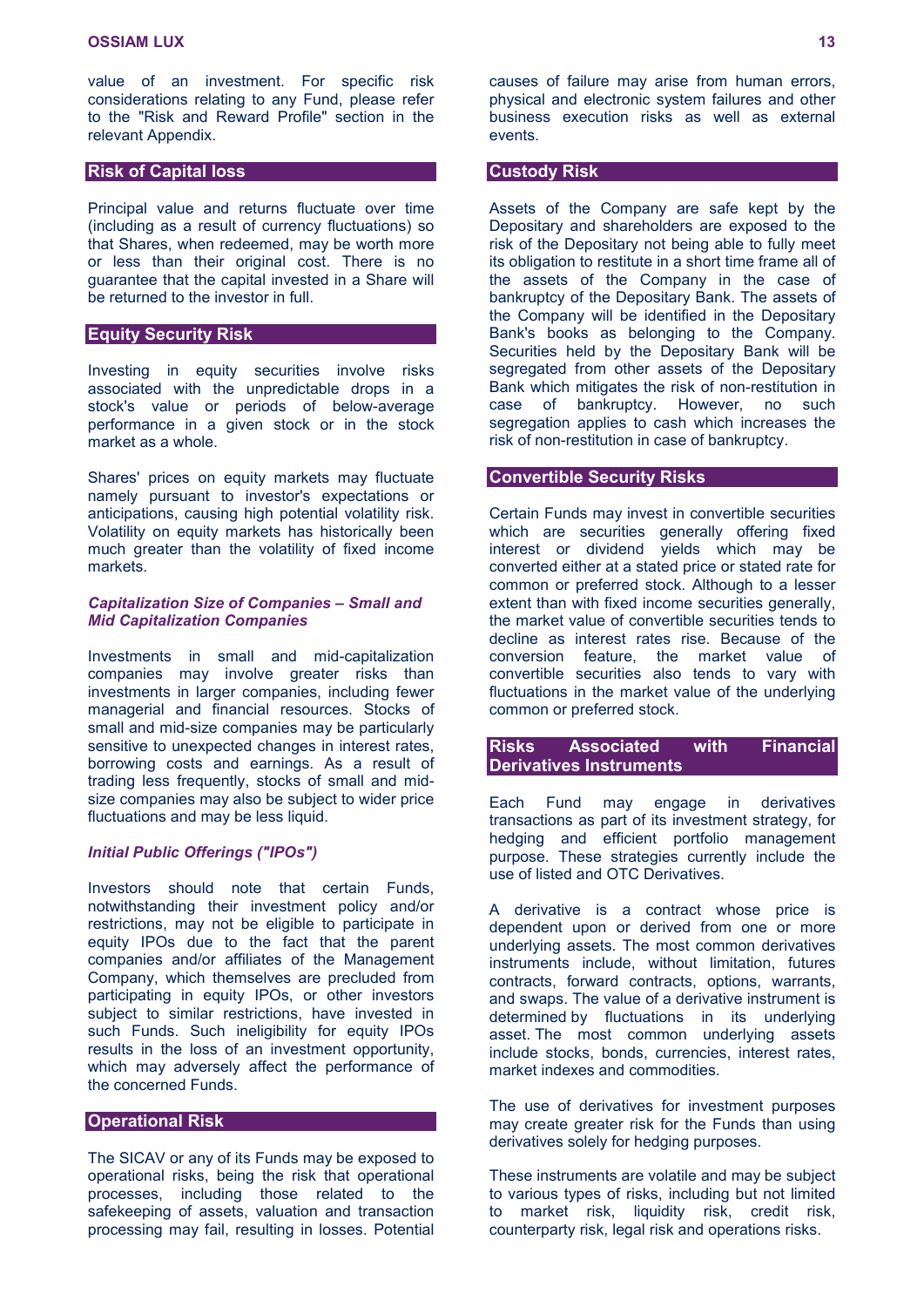Furthermore, there may be an imperfect correlation between derivatives instruments used as hedging vehicles and the investments or market sectors to be hedged. This might result in an imperfect hedge of these risks and a potential loss of capital.

Most derivatives are characterized by high leverage.

The principal risks associated with using derivatives in managing a portfolio are:

- a higher absolute market exposure for Funds that make an extensive use of derivatives;
- difficulty of determining whether and how the value of a derivative will correlate to market movements and other factors external to the derivative;
- difficulty of pricing a derivative, especially a derivative that is traded over-the-counter or for which there is a limited market.
- difficulty for a Fund, under certain market conditions, to acquire a derivative needed to achieve its objectives;
- difficulty for a Fund, under certain market conditions, to dispose of certain derivatives when those derivatives no longer serve their purposes.

As a Fund whose performance is linked to an Index will often be invested in derivative instruments or securities which differ from the Index, derivative techniques will be used to link the value of the Shares to the performance of the Index. While the prudent use of such derivatives can be beneficial, derivatives also involve risks which, in certain cases, can be greater than the risks presented by more traditional investments.

There may be transaction costs associated with the use of derivatives.

It should be noted that pricing of OTC Derivatives may take into account costs such as but not limited to index licences, hedging and refinancing, and operational costs which may therefore have an impact on the relevant Sub-Fund's returns.

OTC derivatives are traded in accordance with the Management Company best execution policy notably taking into account the pricing of the OTC derivatives, the reliability, operational capacity and creditworthiness of such counterparty.

There is a risk that agreements and derivatives techniques are terminated due, for instance, to bankruptcy, supervening illegality or change in tax or accounting laws. In such circumstances, a Fund may be required to cover any losses incurred.

Furthermore, certain transactions are entered into on the basis of complex legal documents. Such documents may be difficult to enforce or may be the subject of a dispute as to interpretation in certain circumstances.

### **Counterparty Risks**

Some Funds are exposed to counterparty risks associated to counterparties with which, or brokers, dealers and exchanges through which, they deal, whether they engage in exchangetraded or OTC transactions, or repos and stocklending operations. In the case of insolvency or failure of any such party, such a Fund will incur a loss which might negatively impact the return of the Fund.

### **Structured Instrument Risks**

Certain Funds may invest in structured instruments, which are debt instruments linked to the performance of an asset, a foreign currency, an index of securities, an interest rate, or other financial indicators. The payment on a structured instrument may vary linked to changes of the value of the underlying assets.

Structured instruments may be used to indirectly increase a Fund's exposure to changes to the value of the underlying assets or to hedge the risks of other instruments that the Fund holds.

Investment in structured instruments involves certain risks, including the risk that the issuer may be unable or unwilling to satisfy its obligations, the instrument's underlying assets may move in a manner that may turn out to be disadvantageous for the holder of the instrument. Structured instruments, which are often illiquid, are also subject to market risk, liquidity risk, interest rate risk and leverage risk.

### **Exchange and Interest Rate Risks**

Some Funds are invested in securities denominated in a number of different currencies other than their Reference Currency. Changes in foreign currency exchange rates will affect the value of some securities held by such Funds and bring additional volatility.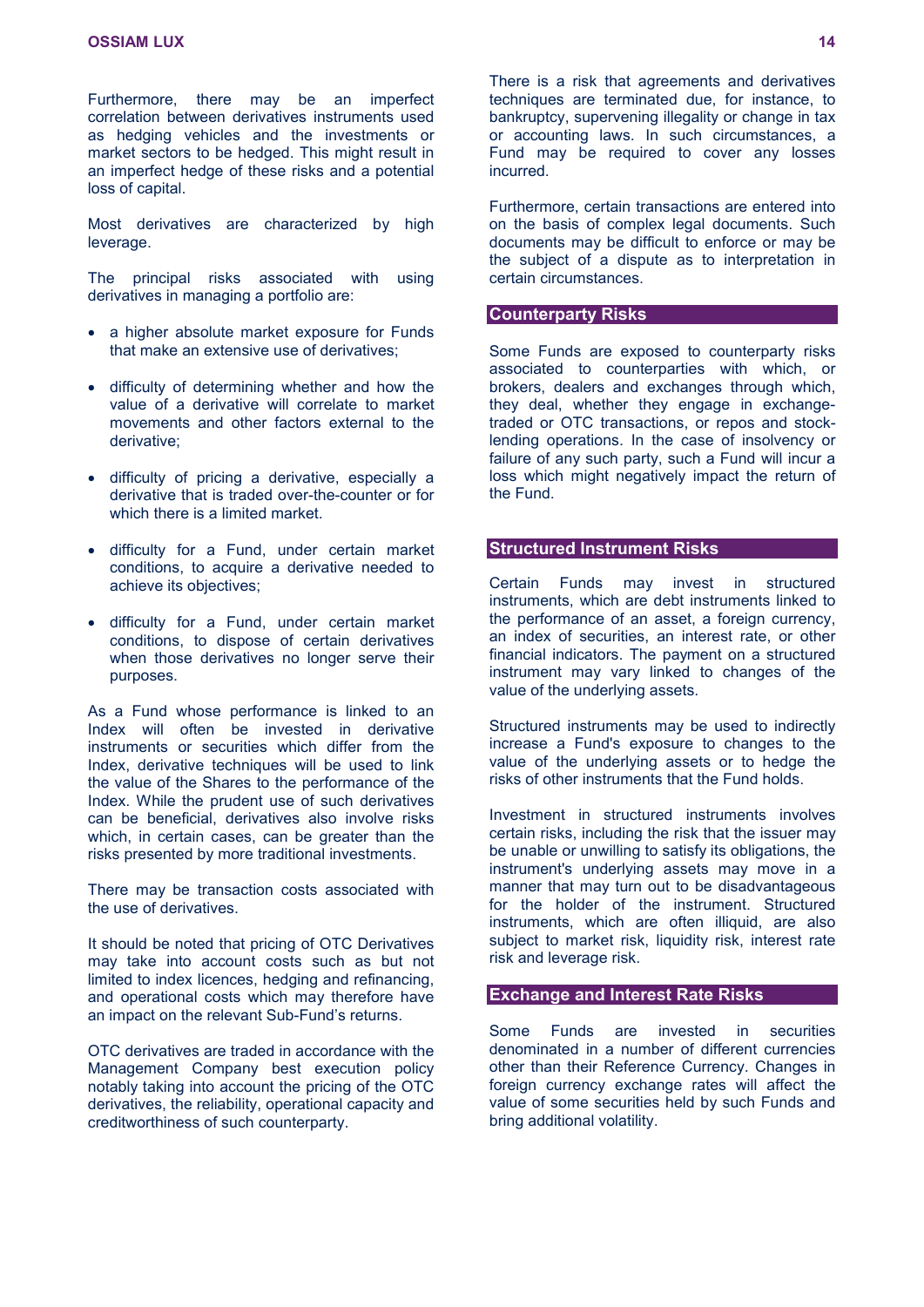Because the net asset value of the Fund will be calculated in its Reference Currency, the performance of an Index or of its constituents denominated in another currency than the Reference Currency will also depend on the strength of such currency against the Reference Currency and the interest rate of the country issuing this currency.

Fluctuations in interest rates of the currency or currencies in which the Shares, the Fund's assets and/or the Index are denominated may affect the value of the Shares.

For unhedged Share Classes denominated in currencies different from the Reference Currency, the Share Class value follows fluctuations of the exchange rate between the Share Class currency and the Reference Currency, which can generate additional volatility at the Share Class level.

### **Risk Linked to Investments in Emerging Markets**

Investments in emerging market securities involve certain risks, such as illiquidity and volatility, which may be greater than those generally associated with investing in developed markets. The extent of economic development, political stability, market depth, infrastructure, capitalization, and regulatory oversight in emerging market economies may be less than in more developed countries.

### **Global Investing**

International investing involves certain risks such as currency exchange rate fluctuations, political or regulatory developments, economic instability and lack of information transparency. Securities in one or more markets may also be subject to limited liquidity.

### **Change in Laws and/or Tax Regime Risks**

Each Fund is subject to the laws and tax regime of Luxembourg. The SICAV must comply with regulatory constraints or changes in the laws affecting it, the Shares, or the investment restrictions, which might require a change in the investment policy and objectives followed by a Fund. The Fund's assets, the Index and the derivative techniques used to link the two may also be subject to change in laws or regulations and/or regulatory action which may affect their value.

The securities held by each Fund and their issuers will be subject to the laws and tax regimes of various other countries. Changes to any of those laws and tax regimes, or any tax treaty between Luxembourg and another country, could adversely affect the value to any Fund of those securities.

### **Portfolio Concentration Risks**

Although the strategy of certain Funds of investing in a limited number of stocks has the potential to generate attractive returns over time, it may increase the volatility of such Funds' investment performance as compared to funds that invest in a larger number of stocks. If the stocks in which such Funds invest perform poorly, the Funds could incur greater losses than if it had invested in a larger number of stocks.

### **Liquidity Risks**

Certain Funds may acquire securities that are traded only among a limited number of investors. The limited number of investors for those securities may make it difficult for the Funds to dispose of those securities quickly or in adverse market conditions. Many derivatives and securities that are issued by entities that pose substantial credit risks typically are among those types of securities that the Funds may acquire that only are traded among limited numbers of investors.

Some markets, on which Funds may invest, may prove at time to be insufficiently liquid or illiquid. This affects the market price of such a Fund's securities and therefore its net asset value.

Furthermore, there is a risk that, because of a lack of liquidity and efficiency in certain markets due to unusual market conditions or unusual high volumes of repurchase requests or other reason, Funds may experience some difficulties in purchasing or selling holdings of securities and, therefore, meeting subscriptions and redemptions in the time scale indicated in the Prospectus.

In such circumstances, the Management Company may, in accordance with the SICAV's Articles of Incorporation and in the investors' interest, suspend subscriptions and redemptions or extend the settlement timeframe.

The fact that the Shares may be listed on a stock exchange is not an assurance of liquidity in the Shares.

#### **Portfolio Management Risk**

For any given Fund, there is a risk that investment techniques or strategies are unsuccessful and may incur losses for the Fund. Shareholders will have no right or power to participate in the day-today management or control of the business of the Funds, nor an opportunity to evaluate the specific investments made by the Funds or the terms of any of such investments.

Past performance is not a reliable indicator as to future performance. The nature of and risks associated with the Fund's future performance may differ materially from those investments and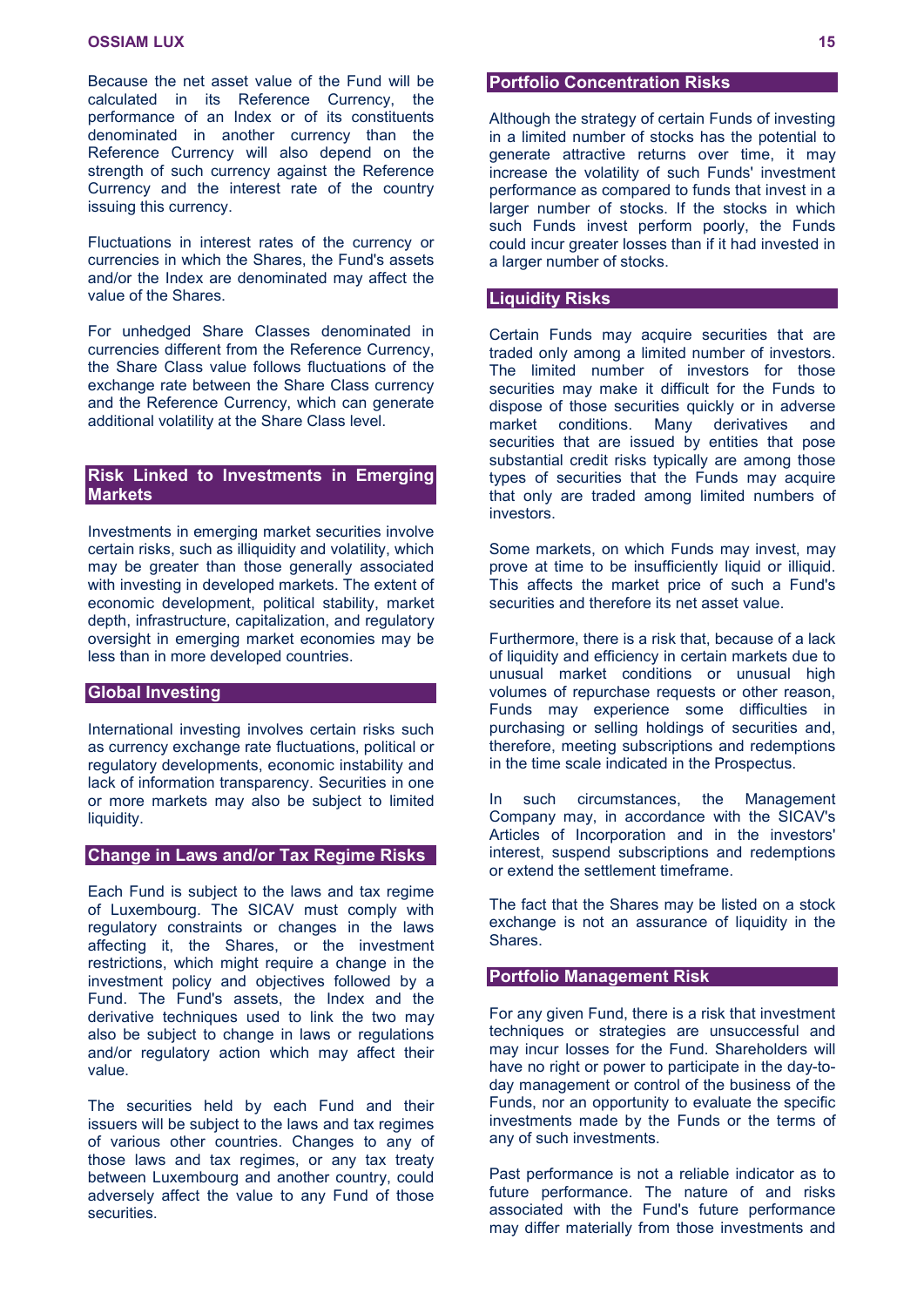strategies historically undertaken by the Management Company. There can be no assurance that the Management Company will realise returns comparable to those achieved in the past or generally available on the market.

### **Risk on Cross Class Liabilities for all Shares**

Although there is an accounting attribution of assets and liabilities to the relevant Share Class, there is no legal segregation with respect to Share Classes of the same Fund. Therefore, if the liabilities of a Share Class exceed its assets, creditors of said Share Class of the Fund may seek to have recourse to the assets attributable to the other Share Classes of the same Fund.

As there is an accounting attribution of assets and liabilities without any legal segregation amongst Share Classes, a transaction relating to a Share Class could affect the other Share Classes of the same Fund.

In addition, the use of financial derivative instruments for the hedging of the hedged Share Classes means that the SICAV enters into financial derivative contracts, on behalf of the relevant hedged Share Class, which may generate payment/delivery obligations at the level of the Fund that it should be able to meet. Due to the lack of asset segregation between Share Classes, the financial derivatives used become part of the common pool of assets of the relevant Fund. This introduces potential counterparty and operational risk for all Shareholders in the relevant Fund. This could lead to a risk of contagion to the other Share Classes of the Fund. This risk could disadvantage Shareholders in those Share Classes where no hedging is undertaken as well as those participating in the hedged Share Classes. A list of share classes with a contagion risk is available to investors, upon request, at the registered office of the Management Company and of the SICAV and will be kept up-to-date. The Management Company has nevertheless implemented additional controls in order to mitigate this risk.

### **Risks Relating to Index**

**These risks provisions only apply to Funds which investment objective and policy (as determined in the Appendix) is to replicate an index.**

### *Failure to Reproduce the Performance of the Index*

Each Fund intends to achieve a return tracking that of the relevant Index. To that purpose, each Fund may or may not own all the constituents of the relevant Index. The return of the Fund may also be affected by the fees and expenses incurred by the Fund, by eventual taxes applicable to dividends, by transaction costs, small illiquid components, dividend reinvestments as well as by the prices of derivatives, neither of which would be reflected in the return of the Index.

There is therefore no guarantee that the performance of the Fund will be identical to that of the relevant Index.

### *Lack of Discretion of the Management Company to Adapt to Market Changes*

Unlike many conventional funds but like most traditional ETFs, the Funds are not "actively managed". Accordingly, the Management Company will not adjust the composition of a Fund's portfolio except (where relevant) in order to seek to closely correspond to the duration and total return of the relevant Index. The Funds do not try to "beat" the market they track and do not seek temporary defensive positions when markets decline or are judged to be overvalued. Accordingly, a fall in the relevant Index may result in a corresponding fall in the value of the Shares of the relevant Fund.

### *Reliance on Index Sponsors*

The SICAV and the Management Company shall rely solely on the Index Sponsor for any information relating to the Index used as Index for a Fund, including but not limited to any information relating to the calculation, composition, weighting and value of such Index.

### *Change of Index*

The SICAV may decide to change the Index of a Fund in the conditions further detailed under the Section of this Prospectus entitled "*Index*".

### *Licensing to Use the Relevant Index may be Terminated*

Each Fund has been granted a licence by each of the Index Sponsors to use the relevant Index in order to create a Fund based on the relevant Index and to use certain trademarks and any copyright in the relevant Index. A Fund may not be able to fulfill its objective and may be terminated if the licence agreement between the Fund and the relevant Index Sponsor is terminated. A Fund may also be terminated if the relevant Index ceases to be compiled or published and there is no replacement Index using the same or substantially similar formula for the method of calculation as used in calculating the relevant Index.

### *Past Performance*

Past performance of the Index and the securities composing such Index is not a guarantee of their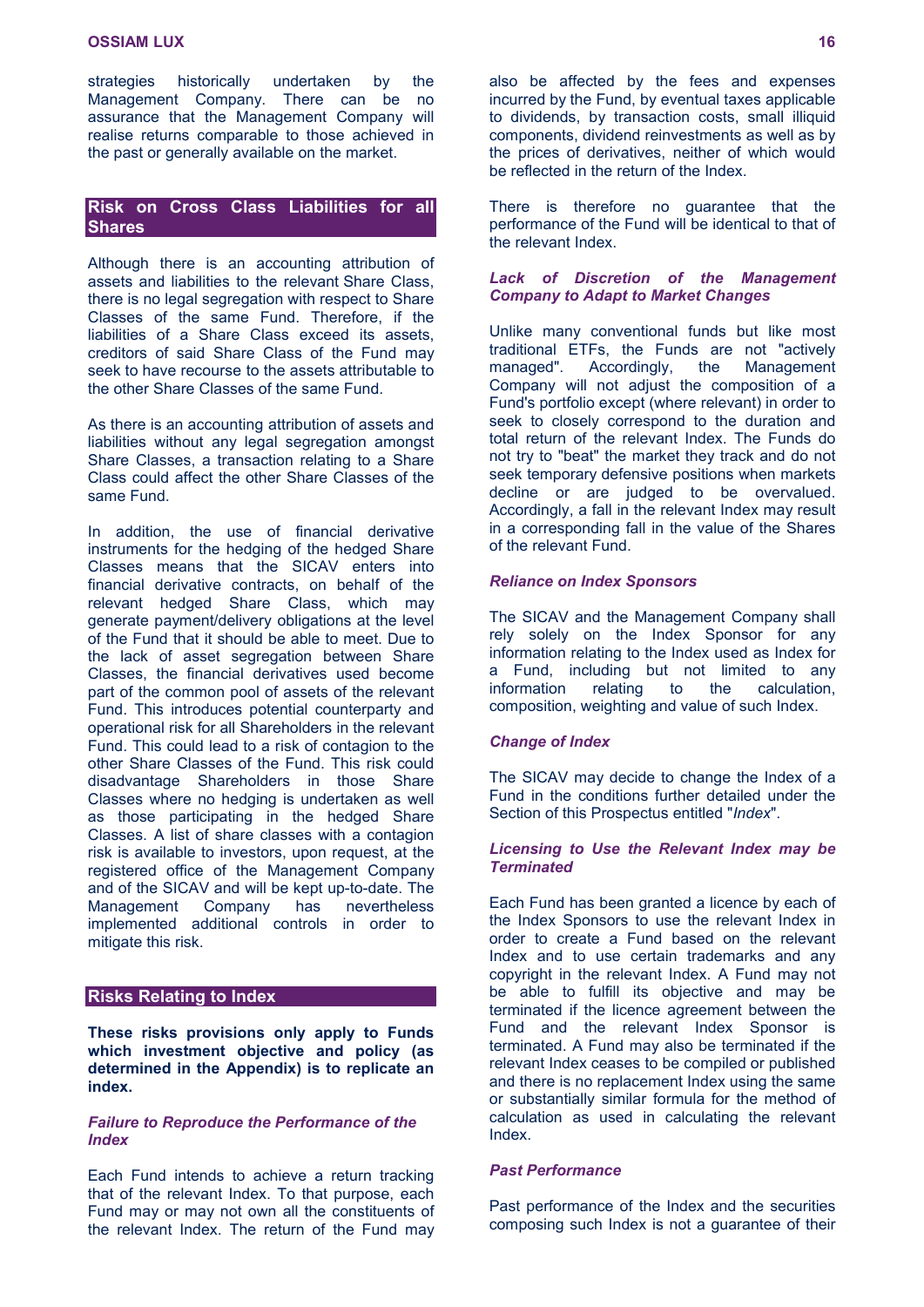or the Fund's future performance.

#### *Risk of Capital Loss for Index Tracking Funds*

The value of the Shares will depend, among other things, on the value of the Index and the securities composing this Index. There is no guarantee that the value of Index or the underlying securities will remain at the same level. Accordingly the value of Shares may be subject to substantial fluctuations.

#### *Corporate Actions*

Securities comprising an Index may be subject to change in the event of corporate actions in respect of those securities.

### *Correlation*

The Shares may not correlate either perfectly or highly with movements in the value of the Fund's assets and/or the Index.

### *Path Dependency*

Shares may be linked to Indexes the performance of which is path dependent. This means that any decision or determination made can have a cumulative effect and may result in the value of such Fund over time being significantly different from the value it would have been if there had been no such cumulative effect.

### **Secondary Market Trading Risk**

The SICAV intends to list Shares of the Funds on one or more stock exchanges. However, there is no guarantee that trading on such stock exchange shall be possible including in, but not limited to, the following circumstances (i) such listing has not been achieved and/or maintained, (ii) the rules and requirements of any stock exchange applicable to the listing of Shares have changed or (iii) trading on such stock exchange is suspended due to market conditions.

Notwithstanding the listing of the Shares on one or more Relevant Stock Exchange, there is no guarantee as to the liquidity of the Shares on any Relevant Stock Exchange or as to the correlation of the trading price of Shares on any Relevant Stock Exchange and the net asset value for such Share.

On any Relevant Stock Exchange, Shares will trade at above or below their net asset value, such trading price may fluctuate in accordance with changes in the net asset value, intraday changes in the net asset value and market supply and demand for Shares.

### **Conflicts of Interest**

The Management Company, the Depositary, the Administrator, the Index Provider or Market

Makers and any affiliate, director, officer or agent thereof (hereinafter referred to as the "Interested Parties") may enter into financial, banking or other transaction with one another or with the SICAV. Such transactions may give rise to potential conflicts of interest. In particular, the Management Company may provide information and/or advice to the Index Provider in relation to the composition and determination of the Index.

Where such conflict of interest arises, the Management Company will at all times act in the best interest of the SICAV and its Shareholders and will procure that these conflicts are resolved fairly and that the SICAV and its Shareholders are not unfairly prejudiced.

In particular, the Management Company may act as advisor to the Index Provider of certain Funds, in this case, the Management Company, acting as advisor to the Index Provider, will pursue actions and take steps that it deems appropriate to protect its interests without regard to the consequences for investors in Shares of any Share Class of the Fund. The Management Company may be in possession at any time of information in relation to one or more of the Index constituents which may not be available to investors in Shares of any Share Class of the Fund linked to the Index. There is no obligation on the Management Company to disclose to any investor in Shares of any Share Class of the Fund any such information.

### **Securities Lending**

Securities lending involves counterparty risk, including the risk that the loaned securities may not be returned or returned in a timely manner if the borrower defaults, and that the rights to the collateral are lost if the lending agent defaults. Should the borrower of securities fail to return securities lent by a Fund, there is a risk that the collateral received may be realised at a value lower than the value of the securities lent out, whether due to inaccurate pricing of the collateral, adverse market movements in the value of the collateral, a deterioration in the credit rating of the issuer of the collateral, or the illiquidity of the market in which the collateral is traded. As a Fund may reinvest the cash collateral received from borrowers, there is a risk that the value on return of the reinvested cash collateral may decline below the amount owed to those borrowers. Delays in the return of securities on loan may restrict the ability of the Sub-Fund to meet delivery obligations under security sales or payment obligations arising from redemption requests.

#### **Repurchase Transactions**

Repurchase transactions involves certain risks and there can be no assurance that the objective sought to be obtained from such use will be achieved.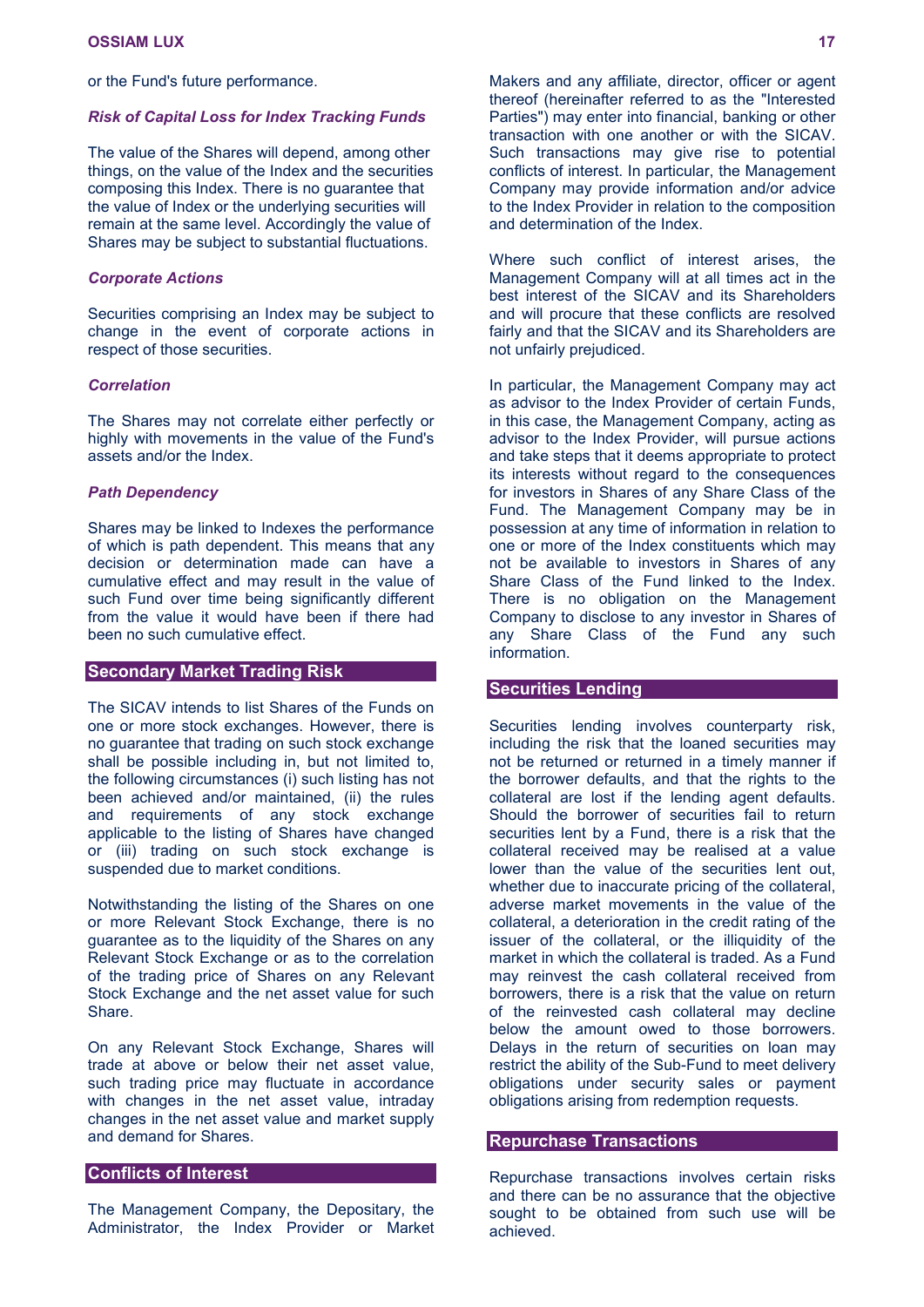Investors must notably be aware that (1) in the event of the failure of the counterparty with which cash of a Fund has been placed there is the risk that collateral received may yield less than the cash placed out, whether because of inaccurate pricing of the collateral, adverse market movements, a deterioration in the credit rating of issuers of the collateral, or the illiquidity of the

market in which the collateral is traded; and that (2) (i) locking cash in transactions of excessive size or duration. (ii) delays in recovering cash placed out, or (iii) difficulty in realising collateral may restrict the ability of the Fund to meet sale requests, security purchases or, more generally, reinvestment.

### <span id="page-17-0"></span>**INDEX**

### **This section only applies to Funds which investment objective and policy (as determined in the Appendix) is to replicate an index.**

### **Index**

The investment objective of the Funds aims at tracking the performance of an Index or a strategy based on an Index, as further defined in each Fund's investment policy.

For the purpose of replicating the Index, a Sub-Fund may use either synthetic or physical replication as indicated in each Sub-Fund's investment policy which is detailed in the relevant Sub-Fund's Appendix.

However, the SICAV may change the replication method in the following circumstances

- (i) the number of eligible swap counterparties has decreased significantly,
- (ii) the investment management of the Fund is negatively impacted by costs or operational constraints applicable to the current replication method, or
- (iii) the current replication method has demonstrated a small level of demand.

Shareholders shall be informed of any such change in the replication method by way of a notice which will be made available to the Shareholders on Ossiam's website at [www.ossiam.com.](http://www.ossiam.com/)

### **Benchmarks Regulation**

Unless otherwise disclosed in this Prospectus, the indices or benchmarks used by the Sub-Funds are, as at the date of this Prospectus, provided by benchmark administrators who benefit from the transitional arrangements set out in Regulation (EU) 2016/1011 (the "Benchmarks Regulation") and accordingly have not yet been included in the register of administrators and benchmarks maintained by ESMA pursuant to Article 36 of the Benchmarks Regulation. Benchmark administrators providing a benchmark on 30 June 2016 are required to apply for authorisation or

registration as an administrator under the Benchmarks Regulation before 1 January 2020.

As at the date of this Prospectus, the only relevant benchmark administrators included in the register of administrators maintained by ESMA are MSCI Limited, the benchmark administrator of the MSCI benchmarks and FTSE International Limited, the benchmark administrator of FTSE Indices.

### **Change of Index**

The SICAV may change the Index of a Fund for another Index, including, but not limited to, in the following circumstances:

- the techniques or instruments necessary for the implementation of the relevant Fund's investment objective and policy cease to be available in a manner deemed acceptable by the SICAV; in the determination of the SICAV, the accuracy, quality and availability of data of a particular Index has deteriorated;
- the components of the Index would cause the Fund (if it were to follow the Index closely) to be in breach of the limits set out under 'Investment Restrictions' and/or materially affect the taxation and fiscal treatment of the SICAV and any of its Shareholders;
- the particular Index ceases to exist or, in the determination of the SICAV, there is a material change in the formula for or the method of calculating a component of the Index or there is a material modification of the component of the Index;
- a new Index, more representative of the relevant Fund's investment objective, is now available;
- it comes to the attention of the SICAV or the Management Company that there is limited liquidity in one or more component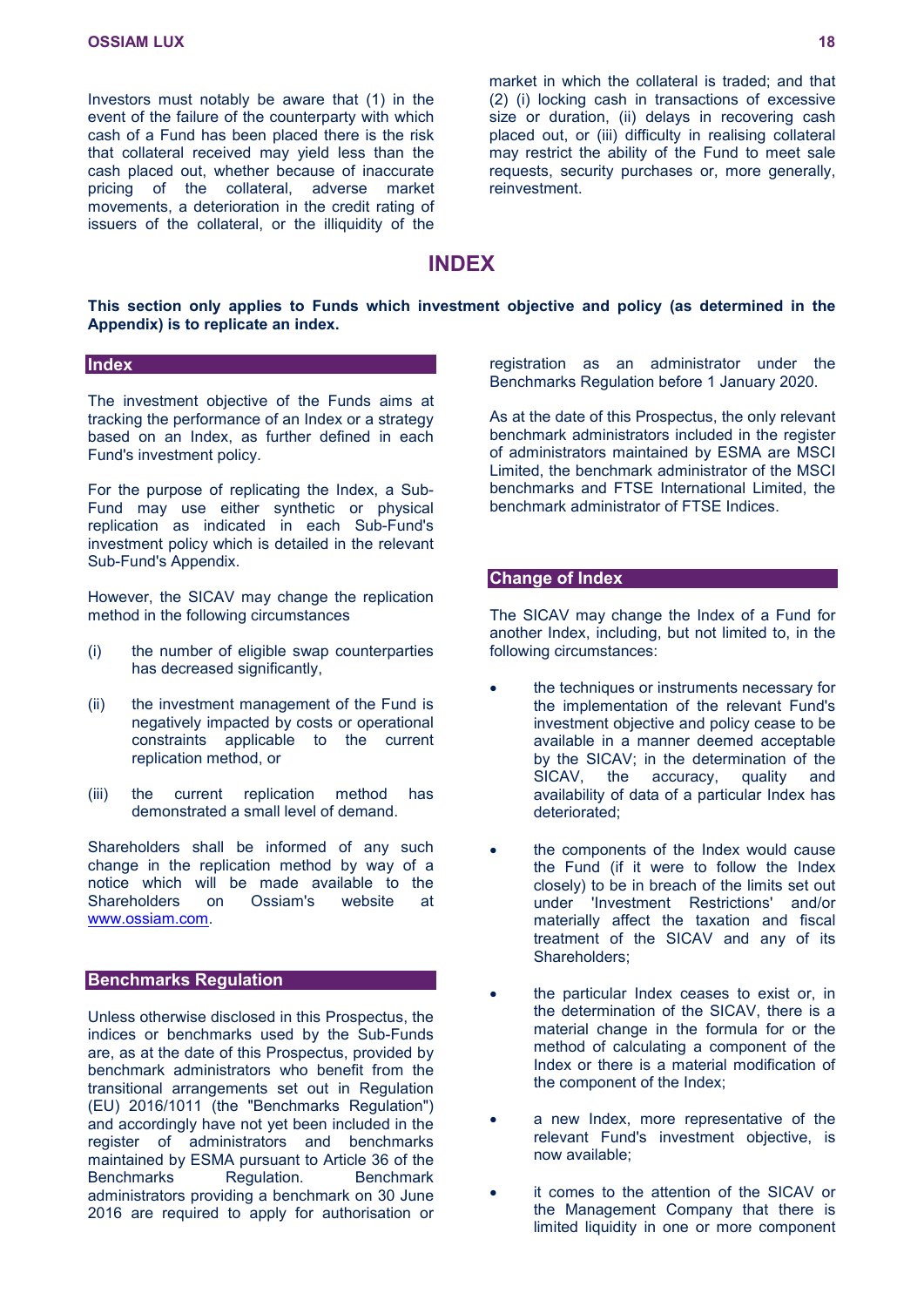securities of the Index or it becomes impractical to invest in the components of the Index;

- the Index Sponsor increases its license fees to a level which the SICAV considers excessive;
- the license agreement is terminated; or
- any successor Index Sponsor is not considered acceptable by the Board of Directors.

The above list is not exhaustive and should not be considered as limiting the ability of the SICAV to change the Index in any other circumstances deemed appropriate.

Any change to the Index shall be made in compliance with applicable laws and regulations. Shareholders of the relevant Fund will be notified of such change as required under applicable laws.

### **Written plan**

The Management Company maintains a written plan setting out the actions that will be taken in the event of the benchmark materially changing or ceasing to be provided. A copy of the written plans is available at the registered office of the Management Company and may be obtained free of charge.

 $\bullet$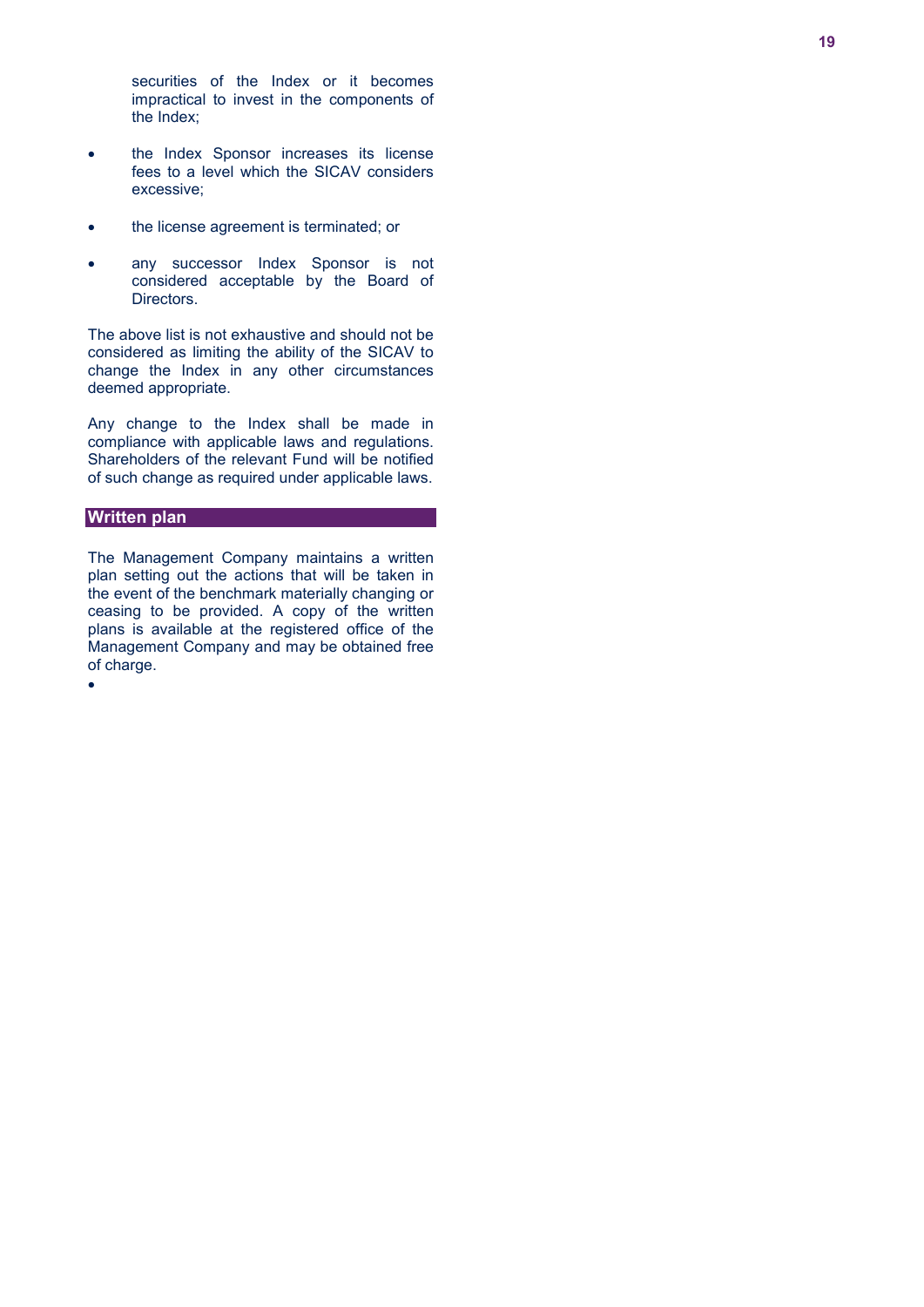The SICAV pays out of its assets all expenses payable by the SICAV. Those expenses include fees payable to:

- The Management Company;
- The Depositary and Administrative Agent; and
- Independent auditors, external counsels and other professionals.

They also include administrative expenses, such as registration fees, index fees and the costs relating to the translation and printing of this Prospectus and reports to Shareholders.

The Management Company pays the Funds' distributors, and other fees, out of the fees it receives from the SICAV.

Expenses specific to a Fund or Share Class will be borne by that Fund or Share Class. Charges that are not specifically attributable to a particular Fund or Share Class may be allocated among the relevant Funds or Share Classes based on their respective net assets or any other reasonable basis given the nature of the charges.

Costs and gross incomes provided by a TRS or performance swap shall be considered as basic flows between a Fund and a swap counterparty. Such costs and expenses will be borne by each Fund and the gross revenue will revert to the relevant Fund.

<span id="page-19-0"></span>Charges relating to the creation of a new Fund or Share Class may be written off over a period not exceeding 5 years against the assets of that Fund or Share Class.

The total amount of ongoing charges paid annually by each Fund shall not exceed such percentage of each Fund's daily net asset value as indicated in each Fund's Appendix under "Charges for this Fund".

Unless otherwise provided for in any Fund's Appendix, if the ongoing charges paid by each Fund exceed the percentage disclosed in the relevant Appendices, the Management Company will support the difference and the corresponding income will be presented under "Other Income" in the SICAV's audited annual report.

Payments made to a third party to meet costs necessarily incurred in connection with the acquisition or disposal of any asset of a relevant Fund (including but not limited to brokerage fees), interest on borrowing and payments incurred for the holding of financial derivative instruments (such as margin calls, if any) are not comprised in the ongoing charges and will be borne by the relevant Fund or Share Class.

For Funds which investment objective is to replicate an index, in the event of a change of replication method from synthetic to physical decided by the Management Company in consideration of the interests of the Shareholders, some additional costs not comprised in the ongoing charges may be borne by the relevant Fund.

### <span id="page-19-1"></span>**SUBSCRIPTION, TRANSFER, CONVERSION AND REDEMPTION OF SHARES**

### **Share Characteristics**

### *Available Classes*

Each Fund issues Shares in several separate Share Classes, as set out in each Fund's Appendix under "Practical Information" (each a "Share Class"). Such Shares Classes may differ with respect to the type of investors for which they are designed, their distribution policy, their currencies of quotation, their currency risk hedging, their Minimum Subscription Requirement and Minimum Redemption Requirement, their level of charges and may also differ depending on whether the Share Classes are traded/listed on at least one Regulated Market or multilateral trading facility with at least one Market Maker:

- The inclusion of "UCITS-ETF" in the name of a Share Class characterizes a Share Class which is traded/listed on at least one Regulated Market or multilateral trading facility with at least one Market Maker.
- Class 1 and 2 Shares are designed for all investors.
- However, for Class 2 Shares, the Board of Directors or the Management Company may, in their discretion, waive or modify the Minimum Subscription Requirement and Minimum Redemption Requirement relating to this Share Class.
- Class N Shares are available to individuals in certain limited circumstances when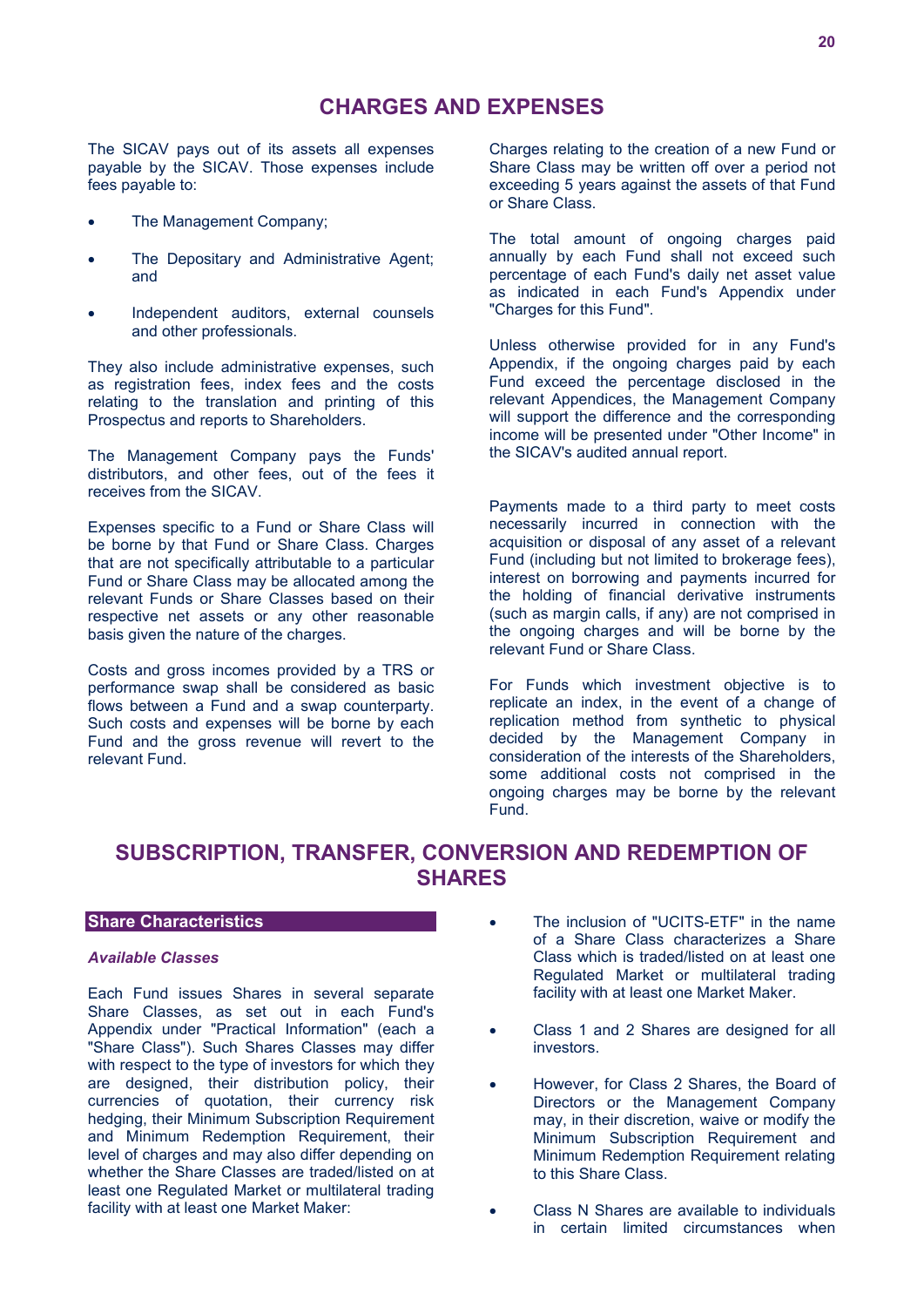investing through distributors, financial advisors, platforms or other intermediaries (together the "Intermediaries") on the basis of a separate agreement or fee arrangement between the investor and an Intermediary. Class N Shares are meant to comply with the restrictions on the payment of commissions set-out under the FCA Handbook in relation to Retail Distribution Review.

- The inclusion of the letter C in the name of<br>a Share Class characterizes an a Share Class characterizes an accumulating Share Class that capitalizes all its earnings whereas the inclusion of the letter D characterizes a Share Class that makes periodic distributions.
- The inclusion of the letter H in the name of a Share Class characterizes a hedged Share Class which is a Share Class denominated in a currency other than the Reference Currency and that is hedged at least at 95% against the currency exchange risk related to such Reference Currency. Shareholders of class H Shares should be aware that although the intention is to be close to a full hedge, a perfect hedge is not possible and the portfolio can be over (up to 105%) or under hedged (with a minimum of 95%) during certain periods. This hedging will typically be undertaken by means of OTC Derivatives such as forward contracts but may also include currency options or futures or OTC Derivatives.
- The inclusion of "Hedged Index" in the name of a Share Class characterizes a Share Class which replicates a hedged version of the Index replicated at the level of the Fund, in the Reference Currency. Additional information on the "Hedged Index" methodology may be found in the relevant Fund's Appendix.
- Share Classes may be quoted in different currencies.
- Share Classes may present different charges and expenses levels and have different Minimum Subscription Requirements and Minimum Redemption Requirements, as set out in each Fund's Appendix under "Practical Information".

Shares have no par value.

An up-to-date list of the Share Classes with a contagion risk is available upon request at the registered office of the SICAV and of the Management Company.

### *Shareholder Rights*

All Shareholders have the same rights, regardless of the Share Class held. Each Share is entitled to one vote at any general meeting of the Shareholders. There are no preferential or preemptive rights attributable to the Shares.

### *Reference Currency*

The reference currency of the SICAV is the Euro. The reference currency of each Fund (the "Reference Currency") is as set out in each Fund's Appendix under "Practical Information".

### *Dividend Policy*

Accumulating Shares identified by the inclusion of a C in their name capitalize all their earnings. The Shareholders may however, upon proposal of the Board of Directors, elect to issue dividends to Shareholders of any Fund holding accumulating Shares as well as for Shareholders of any Fund holding distributing Shares.

Distributing Shares identified by the inclusion of a D in their name make periodic distributions in the form of cash, as decided by the Shareholders upon proposal of the Board of Directors. In addition, the Board of Directors may declare interim dividends.

In any event, no distribution may be made if, as a result, the net asset value of the SICAV would fall below €1,250,000.

For subscriptions on the primary market, Shareholders when completing the subscription form may decide to declare dividends in the form of additional Shares and a residual amount of cash. Dividends not claimed within five years of distribution will be forfeited and revert to the relevant Fund. No interest shall be paid on dividends that have not been claimed.

### *Listing on Stock Exchanges*

The SICAV intends to list some Shares or Share Classes of the Funds on one or more Stock Exchanges (the "Relevant Stock Exchanges") thus qualifying as an exchange traded fund.

The SICAV may, in its sole discretion, decide to list any additional Fund, Share and/or Share Class on any Relevant Stock Exchange.

The SICAV and the Fund intend to comply with any rules and requirements of the Relevant Stock Exchange for as long as the Shares of any Fund will be listed on the Relevant Stock Exchange.

Certain financial institutions may act as market makers ("Market Makers") in order to guarantee the liquidity of the Funds.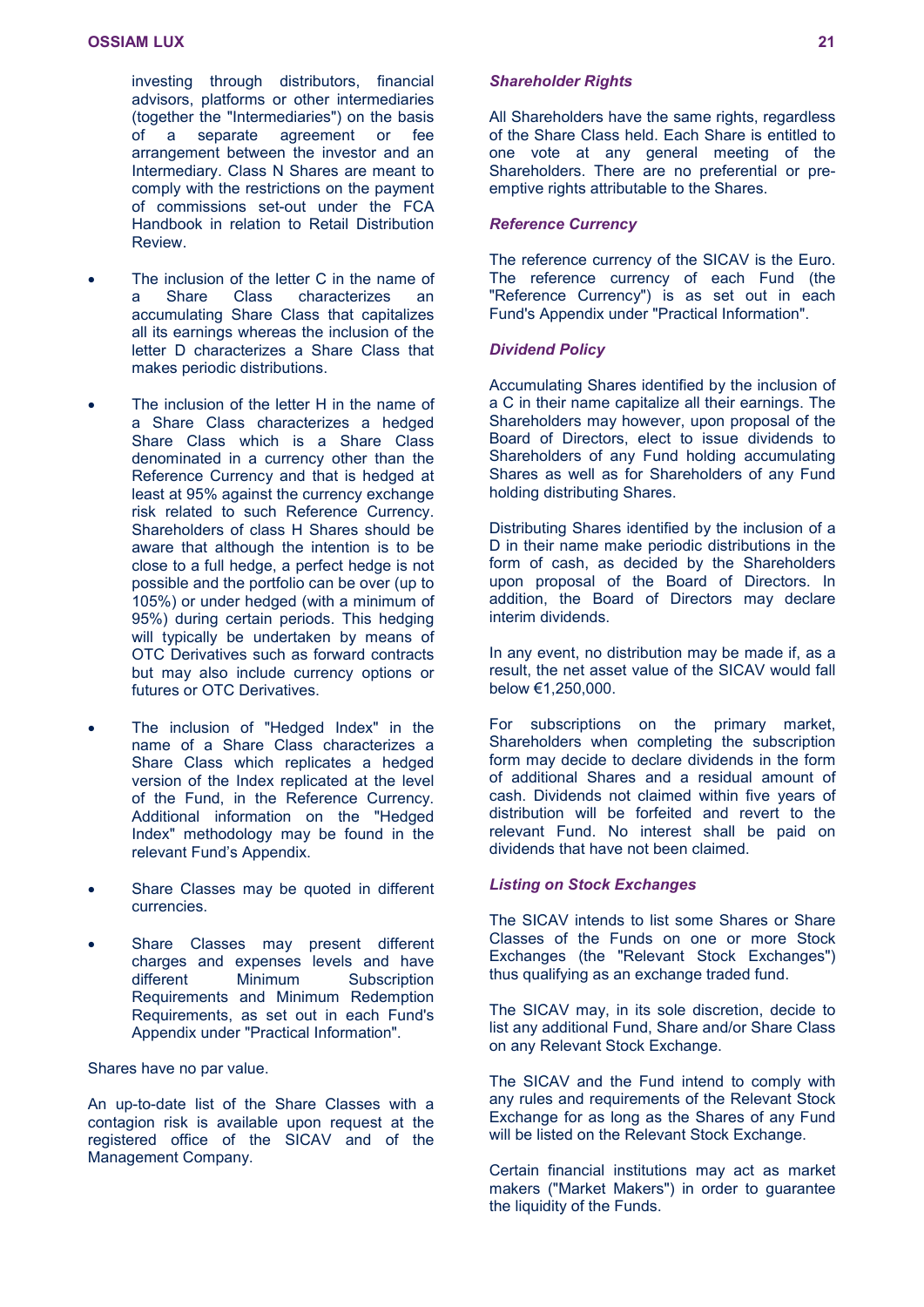### *Form of Shares*

Shares may be issued in registered form and/or bearer form.

Registered Shares will be issued without share certificates.

Bearer Shares, if issued, are represented by a Global Share Certificate. Such Global Share Certificate shall be issued in the name of the SICAV and deposited with a clearing agent and shall be transferable in accordance with applicable laws and any rules and procedures set out in this Prospectus, or the rules issued by the Relevant Stock Exchange or relevant clearing agent. Shareholders will receive such bearer Shares by way of book entry credit to the securities account of the Shareholder's intermediary opened with the clearing agent.

### *Fractional Shares*

As specifically defined in each Fund's Appendix, the Fund may issue whole and fractional registered Shares up to one thousandth of a Share. Fractions of such registered Shares will be issued and rounded up to 3 decimal places unless otherwise provided in the Fund's Appendix. Any rounding may result in a benefit for the relevant Shareholder or Fund. Fractional entitlements to Shares do not carry voting rights but do grant rights of participation on a pro-rated basis in net results and liquidation proceeds attributable to the relevant Fund.

In the case of bearer Shares, only certificates evidencing a whole number of Shares will be issued.

### *Investor Qualifications*

No investor may be a U.S. Person, except in compliance with applicable U.S. regulations and only with the prior consent of the Management Company. A U.S. Person' is defined in the U.S. Internal Revenue Code of 1986 and under Regulation S of the U.S. Securities Act of 1933, each as amended, and includes the following:

- a natural person that is a U.S. citizen or resident in the United States and certain former citizens and residents of the United States:
- an estate (i) with any U.S. Person as executor or administrator or (ii) the income of which is subject to U.S. taxation regardless of source;
- a corporation or partnership organised under U.S. law;
- any trust (i) of which any trustee is a U.S. Person or (ii) over whose administration a U.S. court has primary supervision and all substantial decisions of which are under control of one or more U.S. fiduciaries;
- any agency or branch of a foreign entity located in the United States;
- any non-discretionary account or similar account (other than an estate or trust) held by a dealer or other fiduciary for the benefit or account of a U.S. Person;
- any discretionary account or similar account (other than an estate or trust) held by a dealer or other fiduciary organised, incorporated, or (if an individual) resident of the United States; and
- any partnership or corporation if: (i) organised or incorporated under the laws of any foreign jurisdiction; and (ii) formed by a U.S. Person principally for the purpose of investing in securities not registered under the 1933 Act, unless it is organised or incorporated, and owned, by accredited investors (as defined in Rule 501(a) under the 1933 Act) who are not natural persons, estates or trusts.

In addition, the Management Company may impose additional qualifications on some or all potential investors intending to purchase Shares.

**Subscription of Shares on the Primary Market**

### *Procedure of Subscription*

Shares may be (i) subscribed on the primary market by authorized participants ("Authorized Participants") as well as, subject to approval of the Board of Directors on a case by case basis, other institutional investors while (ii) UCITS-ETF Share Classes shall be purchased on the secondary market by placing an order to buy Shares on any Relevant Stock Exchange as further detailed under the Section entitled "Subscription and Redemption of Shares on the Secondary Market".

The primary market is the market on which Shares are issued by the SICAV. The Management Company may approve Authorized Participants and other institutional investors, which are authorized to subscribe Shares in a Fund in return for a contribution in cash and/or an instrument and securities portfolio which is representative of such Fund's Index.

Except during the initial offering period, Shares may only be subscribed on any "Dealing Day" subject to the subscription orders from Authorized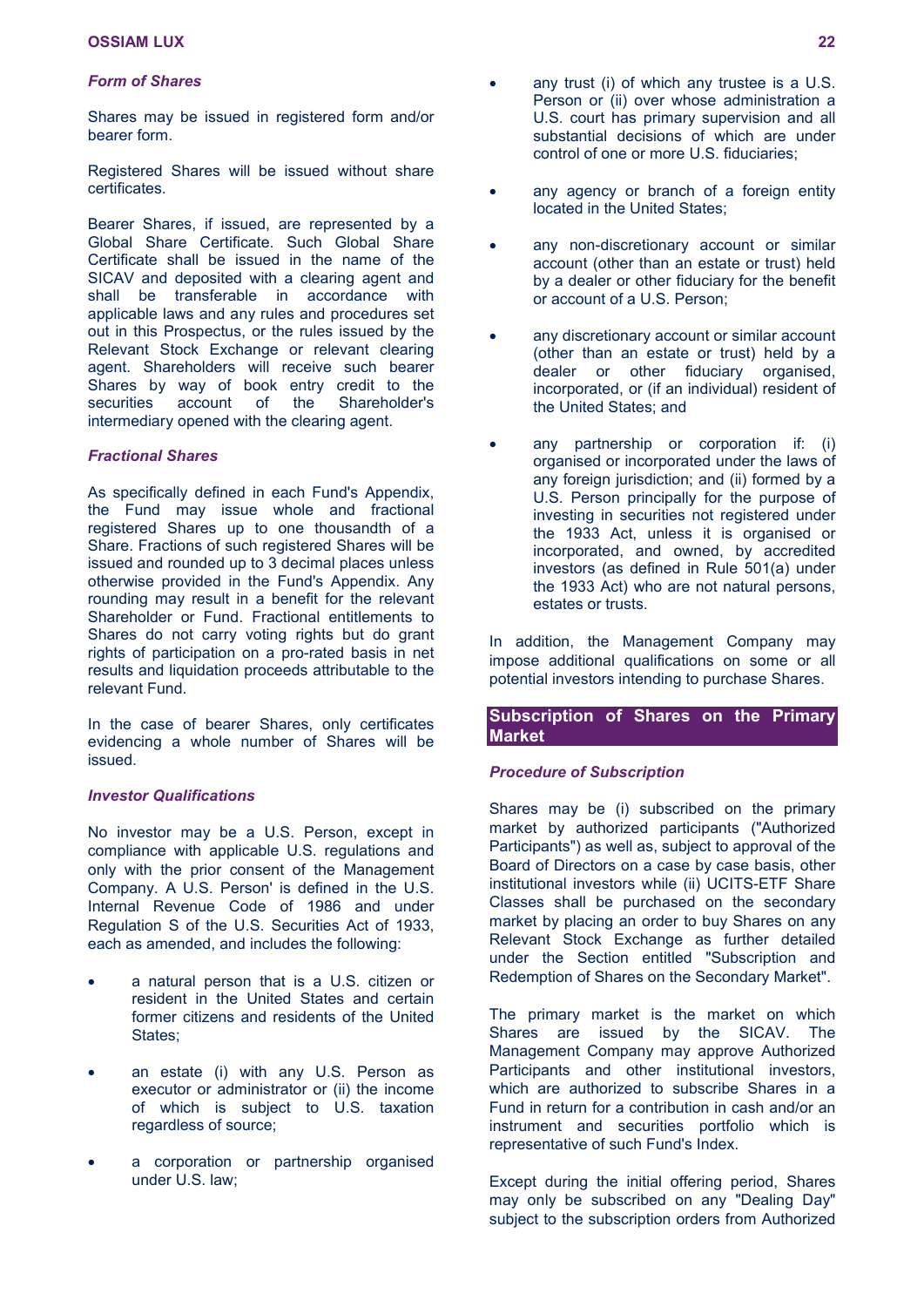Participants or other institutional investors being received by the Registrar and Transfer Agent on or prior to the relevant Dealing Deadline.

Unless as indicated in the relevant Fund's Appendix under "Practical Information", a Dealing Day is any business day in Luxembourg on which the Index attributable to the relevant Sub-Fund is available and provided that no more than a residual portion of the underlying markets which compose the Index are closed except as otherwise determined by the Board of Directors on a case by case basis.

Dealing Deadlines and the relevant Minimum Subscription Requirement relating to each Fund are specified in the relevant Appendix under "Practical Information".

Investors must subscribe in to Shares at an unknown net asset value. Late trading will not be allowed. Late trading is to be understood as the acceptance of a subscription, conversion or redemption order after the time limit fixed for accepting orders (cut-off time) on the relevant day and the execution of such order at the price based in the net asset value applicable to such same day.

Applications received after the Dealing Deadline for the relevant Dealing Day shall be deemed to have been received by the next Dealing Deadline.

Notwithstanding the above and provided that (i) equal treatment of investors be complied with and (ii) this is not detrimental to the interests of the Shareholders, the Board of Directors or the Management Company may, in their discretion, postpone the Dealing Deadline.

#### *Restrictions on Subscriptions*

The SICAV and the Management Company reserve the right to reject or postpone any application to subscribe to Shares for any reason, including if the SICAV or the Management Company considers that the applying investor is engaging in excessive trading or market-timing.

The SICAV or the Management Company may also impose restrictions on the subscription of Shares of any Fund by any person or entity in connection with an unauthorized structured, guaranteed or similar instrument, note or scheme if the SICAV or the Management Company believes that such subscription may have adverse consequences for the Fund's Shareholders or the fulfillment of the Fund's investment objectives and policies.

### *Minimum Subscription Requirement*

No investor may submit subscription orders for

less than the Minimum Subscription Requirement indicated in the Appendix for each Fund as applicable as a minimum number of Shares or a minimum amount.

The SICAV may, provided that equal treatment of Shareholders be complied with, grant Shareholders an exception from the conditions of Minimum Subscription Requirement and accept a subscription of an amount which is below the Minimum Subscription Requirement thresholds. Such an exception may only be made in favor of investors who understand and are able to bear the risk linked to an investment in the relevant Fund, on exceptional basis and in specific cases.

### *Sales and Replication Charges*

The subscription of Shares may be subject to a maximum sales charge of a percentage of the net asset value of the Shares being purchased as indicated in the Appendix for each Fund under "Charges for this Fund". Any sales charge will be levied to the benefit of the Management Company who may in turn partially or totally repay the sales charge to distributors and other agents.

Before subscribing for Shares, please ask your financial intermediary whether a sales charge will apply to your subscription and the actual amount of that sales charge.

In case the relevant Fund is a Master, the relevant feeder will not pay any sales charge, except the replication charges below, if any.

Additionally, for Funds which investment objective and policy is to replicate an index, the subscription of Shares may be subject to an additional replication charge up to a maximum percentage as defined in each Fund's Appendix of the net asset value of the Shares being purchased in order to take into account any charge, fee, tax or other cost linked to the acquisition of securities reflecting the Index and/or costs linked to the notional adjustments of derivatives instruments seeking to replicate the Index, which, for the avoidance of doubt, include, when calculating the subscription price, any provision for spreads (to take into account the difference between the price at which assets were valued for the purpose of calculating the net asset value and the estimated price at which such assets shall be bought as a result of a subscription). Any replication charge will be levied to the benefit of the relevant Fund.

### *Additional Levies*

The SICAV and the Management Company reserve the right to levy an additional fee of up to 2% of the net asset value of the Shares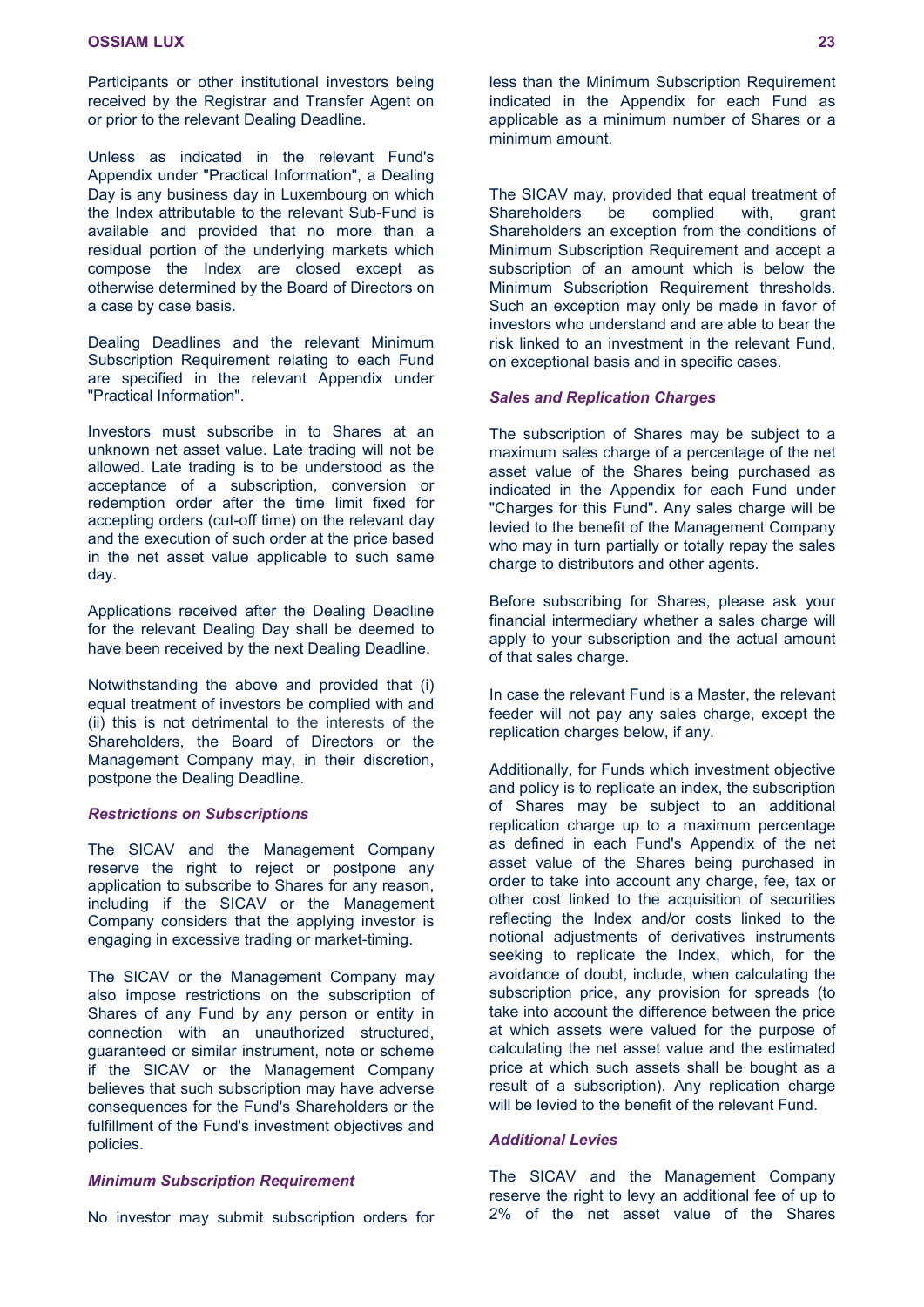subscribed if the SICAV or the Management Company considers that the applying investor is engaging in excessive trading or market-timing practices. Any such fee shall be levied to the benefit of the Fund concerned.

#### *Payment of the Price*

The price, paid in cash or in kind, corresponds to the Share's net asset value together with any sales and/or replication charges.

An investor should pay the purchase price in the currency of the Share Class purchased. If an investor pays the purchase price in another currency, the SICAV or its agent will make reasonable efforts to convert the payment into the currency of the Share Class purchased. All costs associated with the conversion of that payment will be borne by the investor, whether such conversion is actually made. Neither the SICAV nor any of its agents shall be liable to an investor if the SICAV or agent is unable to convert any payment into the currency of the Share Class purchased by the investor.

Subscriptions can be paid for in cash or by the contribution of instruments and securities which could be acquired by the relevant Fund pursuant to its investment policy.

In case of Funds which investment objective and policy is to replicate an index, such contribution in kind must comply with the following conditions must be satisfied:

- Subscriptions can only be paid for in securities by the contribution of a basket of instruments and securities reflecting the composition of the relevant Fund's Index and a cash portion.
- For each subscription received before the relevant Dealing Deadline the basket of instruments and securities to be contributed is based on the composition of the relevant Fund's Index before the start of trading on that day, and shall be submitted to the Management Company.
- The Management Company may accept or refuse all or some of the proposed baskets of instruments and securities until the relevant Dealing Deadline on the same day.
- If the instruments and securities are accepted, they are valued in accordance with the rules set forth in the Articles of Incorporation.

The Management Company accepts a portfolio only if the portfolio securities and assets comply with the investment objectives and policies of the

relevant Fund and is in compliance with the conditions set forth by Luxembourg law.

When the issue price is paid in cash, unless specified otherwise in this Prospectus, it must be paid to the Paying Agent in the currency in which the relevant Shares are denominated within 3 Dealing Days from the relevant subscription date. When the issue price is paid by contributing instruments and securities, unless specified otherwise in this Prospectus, the instruments and securities must be transferred to the Fund no later than 3 Dealing Days from the relevant subscription date.

No Shares will be issued during any period in which calculation of the net asset value is suspended as further detailed under the Section entitled "Temporary Suspension of Calculation of the Net Asset Value".

If the aggregate value of the subscription requests received by the Registrar and Transfer Agent on any day corresponds to more than 10% of the net assets of a Fund, the SICAV may defer part or all of such subscription requests for such period as it considers to be in the best interest of the Fund and its Shareholders. Any deferred subscription shall be treated as a priority to any further subscription request received on any following subscription date.

### **Redemption of Shares on the Primary Market**

Shares may be sold (i) on the primary market or (ii) on the secondary market by placing an order to sell Shares on any Relevant Stock Exchange as further detailed under the Section entitled "Subscription and Redemption of Shares on the Secondary Market".

### *Procedure of Redemption on the Primary Market*

Shares may only be redeemed on any "Dealing Day" subject to the redemption orders from Authorized Participants or other institutional investors being received by the Registrar and Transfer Agent on or prior to the relevant Dealing Deadline.

Shareholders must redeem their Shares at an unknown net asset value.

Dealing Deadlines and the relevant Minimum Redemption Requirement relating to each Fund are specified in the relevant Appendix under "Practical Information".

Applications received after the Dealing Deadline for the relevant Dealing Day shall be deemed to have been received by the next Dealing Deadline.

To the extent required by applicable law of a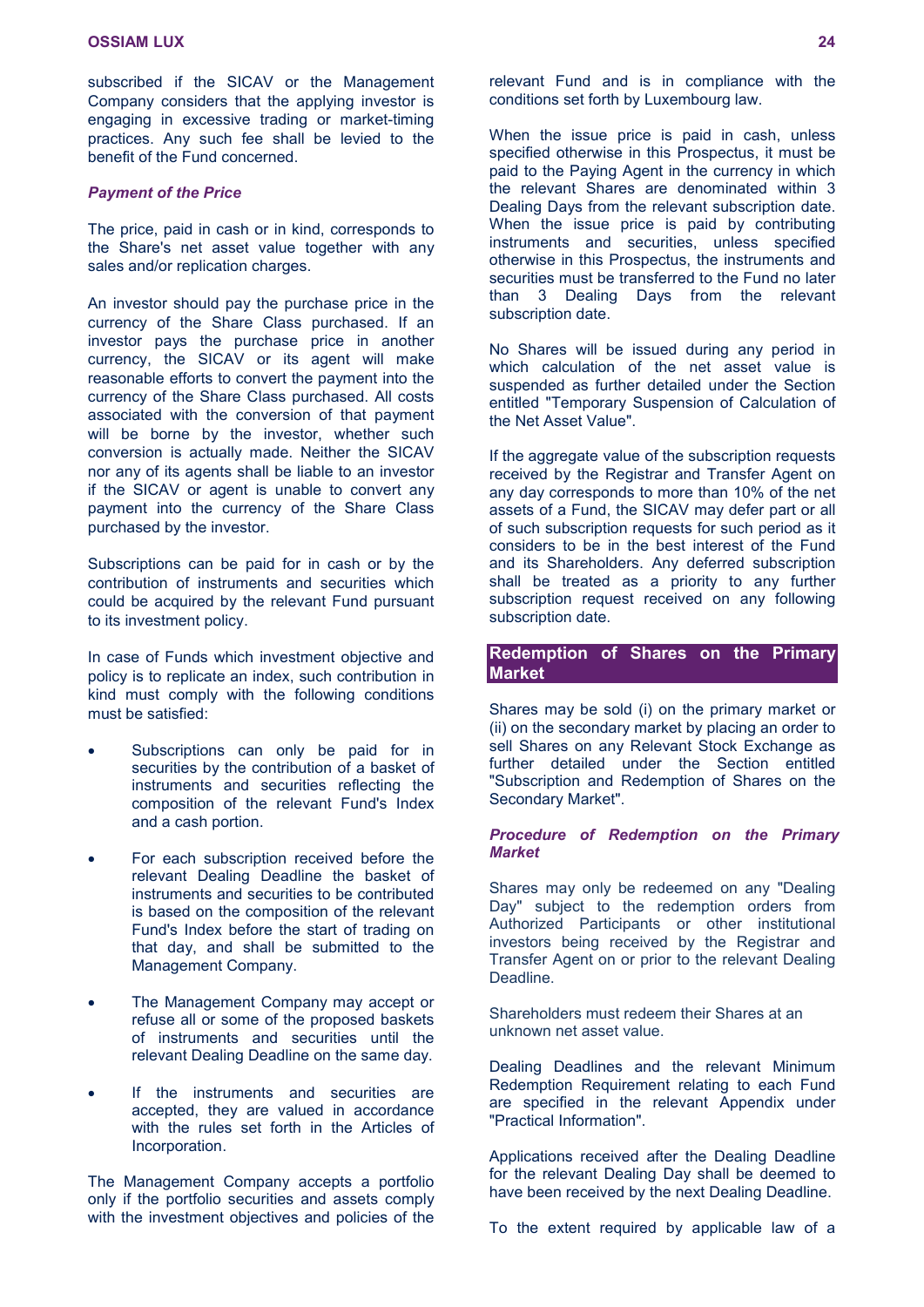country where the Shares are registered for distribution to the public, cash redemptions will be accepted from Shareholders not qualifying as Authorized Participants under the conditions set forth in this Section of the Prospectus.

### *Minimum Redemption Requirement*

No investor may submit redemption orders for less than the Minimum Redemption Requirement indicated in the Appendix for each Fund as applicable as a minimum number of Shares or a minimum amount.

The SICAV may, provided that equal treatment of Shareholders be complied with, grant Shareholders an exception from the conditions of Minimum Redemption Requirement and accept a redemption of an amount which is below the Minimum Redemption Requirement thresholds. Such an exception may only be made in favor of investors who understand and are able to bear the risk linked to an investment in the relevant Fund, on exceptional basis and in specific cases.

### *Redemption and Replication Charge*

The redemption of Shares may be subject to a redemption charge of a percentage of the net asset value of the Shares being redeemed as indicated in each Fund's Appendix under "Charges for this Fund". Any redemption charge shall be levied to the benefit of the Management Company.

Additionally, for Funds which investment objective and policy is to replicate an index, the redemption of Shares may be subject to an additional replication charge up to a maximum percentage as defined in each Fund's Appendix of the net asset value of the Shares being redeemed in order to take into account any costs linked to the disposal of securities reflecting the Index and/or any charge, fee, tax or other cost linked to the notional adjustments of derivatives instruments seeking to replicate the Index, which, for the avoidance of doubt, include, when calculating the redemption price, any provision for spreads (to take into account the difference between the price at which assets were valued for the purpose of calculating the net asset value and the estimated price at which such assets shall be sold as a result of a redemption). Any replication charge will be levied to the benefit of the relevant Fund.

### *Additional Levies*

The SICAV and the Management Company reserve the right to levy an additional fee of up to 2% of the net asset value of the Shares redeemed if the SICAV or the Management Company considers that the redeeming investor is engaging in excessive trading or market-timing practices. Any such fee shall be levied to the benefit of the

### Fund concerned.

In the event that a redemption request causes a Fund to incur exceptional costs, the SICAV may levy an additional fee reflecting such exceptional costs to the benefit of the Fund concerned.

Neither the SICAV nor any of its agents shall pay any interest on redemption proceeds or make any adjustment on account of any delay in making payment to the Shareholder.

In case the relevant Fund is a Master, the relevant feeder will not pay any redemption charge, except the replication charges above.

### *Payment of the Redemption Price*

Investors, at their request and subject to the Management Company's approval, may decide to redeem Shares in cash and/or by the delivery of instruments and securities held in the portfolio. Instruments and securities allocated for redemptions are valued in accordance with the valuation rules contained in this Prospectus. The delivery of a portfolio of securities will be made in compliance with the conditions set forth by Luxembourg law, in particular the obligation to deliver a valuation report from the SICAV's Auditor (*réviseur d'entreprises agréé*) which shall be available for inspection safe for proportional inkind redemption in which case no valuation report is required.

The Management Company ensures that allocation of a portfolio of instruments and securities as payment of the redemption price is not detrimental to the interests of the other Shareholders.

The redemption price per Share corresponds to the net asset value per Share less any redemption and/or replication charges.

Shares will not be redeemed during any period when calculation of the net asset value is suspended.

When the redemption price is paid in cash, unless specified otherwise in this Prospectus, it must be paid in the currency in which the relevant Shares are denominated within 5 Dealing Days from the date of calculation of the applicable net asset value. When the redemption price is paid by the allocation of instruments or securities held in the portfolio, unless specified otherwise in this Prospectus, the instruments and securities must be transferred to the redeeming Shareholder no later than 5 Dealing Days after calculation of the applicable net asset value.

If the aggregate value of the redemption requests received by the Registrar and Transfer Agent on any day corresponds to more than 10% of the net assets of a Fund, the SICAV may defer part or all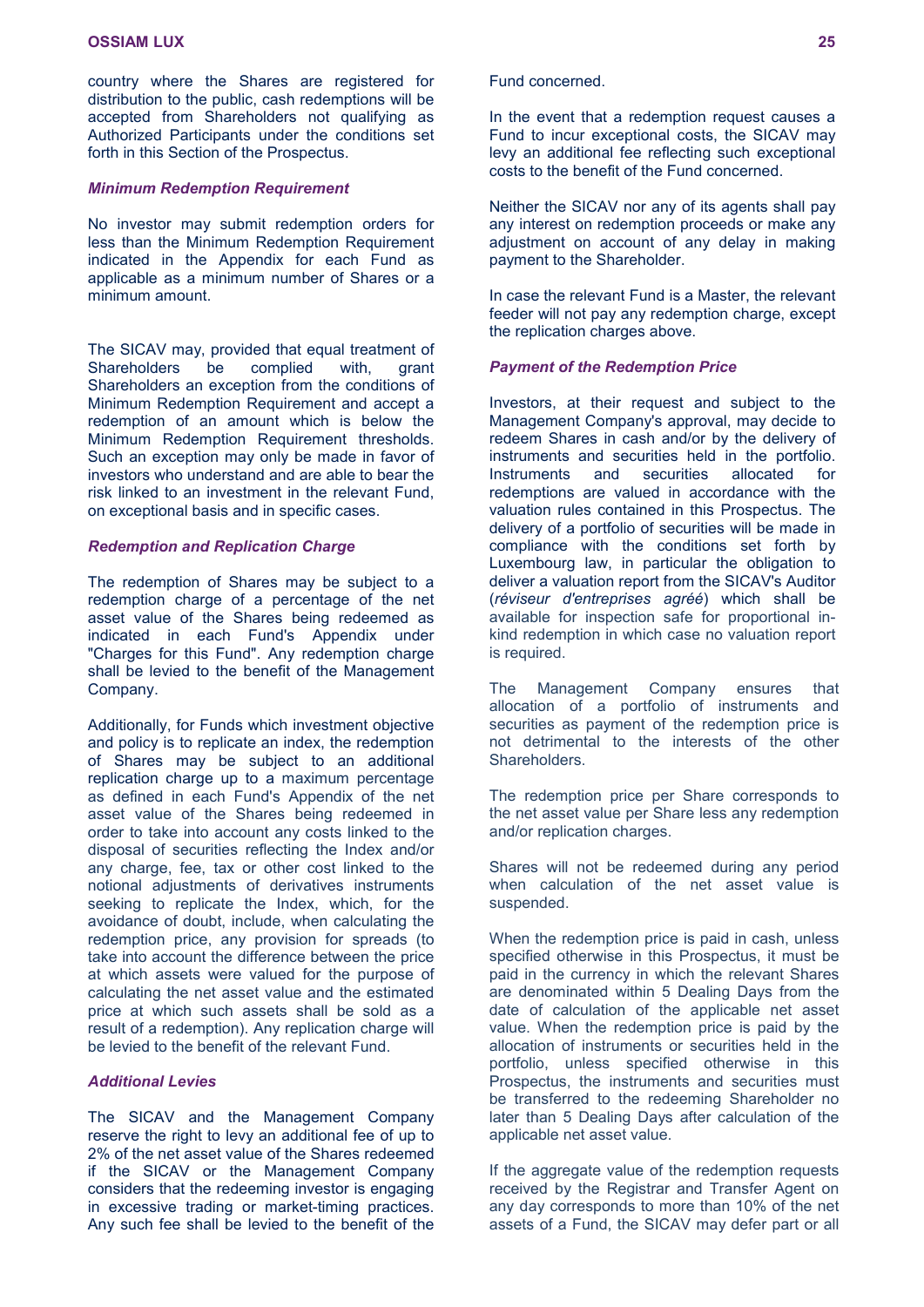of such redemption requests and may also defer the payment of redemption proceeds for such period as it considers to be in the best interest of the Fund and its Shareholders. Any deferred redemption or deferred payment of redemption proceeds shall be treated as a priority to any further redemption request received on any following redemption date.

Shares may be redeemed on any day that the relevant Fund calculates its net asset value.

Any Shareholder redeeming Shares agrees to hold the SICAV and each of its agents harmless with respect to any loss suffered by one or more of them in connection with that redemption.

### *Forced Redemption*

The SICAV or the Management Company may immediately redeem some or all of a Shareholder's Shares if the SICAV or the Management Company believes that:

- The Shareholder has made any misrepresentation as to his or her qualifications to be a Shareholder;
- The Shareholder's continued presence as a Shareholder of the SICAV would cause irreparable harm to the SICAV or the other Shareholders of the SICAV;
- The Shareholder, by trading Shares frequently, is causing the relevant Fund to incur higher portfolio turnover and thus, causing adverse effects on the Fund's performance, higher transactions costs and/or greater tax liabilities;
- The Shareholder's continued presence as a Shareholder would result in a breach of any law or regulation, whether Luxembourg or foreign, by the SICAV;
- The continued presence of a person or entity as a Shareholder in any Fund in connection with an unauthorized structured, guaranteed or similar instrument, note or scheme, as a Shareholder would have adverse consequences for the other Shareholders of the Fund or for the fulfillment of the Fund's investment objectives and policies; or
- The Shareholder is or has engaged in marketing and/or sales activities using the name of, or references to the SICAV, a Fund, the Management Company or any of its strategies or portfolio managers without the prior written consent of the Management Company.

### **Conversion of Shares**

Unless specified otherwise in this Prospectus or a Fund Appendix, Shareholders may not convert Shares from one Fund or Share Class to another Fund or Share Class.

Should conversion of Shares be allowed, conversions will be effected at an unknown net asset value.

### **Subscription and Redemption of Shares on the Secondary Market**

Any investor may purchase and/or sell listed Shares (UCITS-ETF Shares) through the secondary market at a price depending on market supply and demand.

Orders to purchase and/or sell Shares may be placed through a member firm or a stockbroker with no minimum order size.

The Fund's Shares purchased on the secondary market cannot usually be sold directly back to the Fund. Investors must buy and sell Shares on a secondary market with the assistance of an intermediary (e.g. a stockbroker) and may incur fees for doing so. In addition, investors may pay more than the current net asset value when buying Shares and may receive less than the current net asset value when selling them.

There is no subscription or redemption fee applicable to the purchase and/or sale of Shares on the secondary market however other trading costs may be incurred over which the SICAV has no control.

Shares listed on the Relevant Stock Exchanges are transferable in accordance with the rules and regulations applicable to the Relevant Stock Exchanges.

The trading price of Shares on the secondary market shall depend on supply and demand, and shall correspond approximately to the Indicative Net Asset Value, as further detailed under the Section entitled "Determination of the Net Asset Value - Indicative Net Asset Value".

If publication of the Index is discontinued or suspended, the Fund's listing may be suspended at the same time. As soon as publication of the Index is resumed, the Fund's listing will be resumed and factor in any change in the Fund's net asset value and in the Indicative Net Asset Value since suspension.

In the case of a Suspension of the Secondary Market and to the extent that there is no suspension of calculation of the net asset value:

 The Management Company will communicate on its internet website either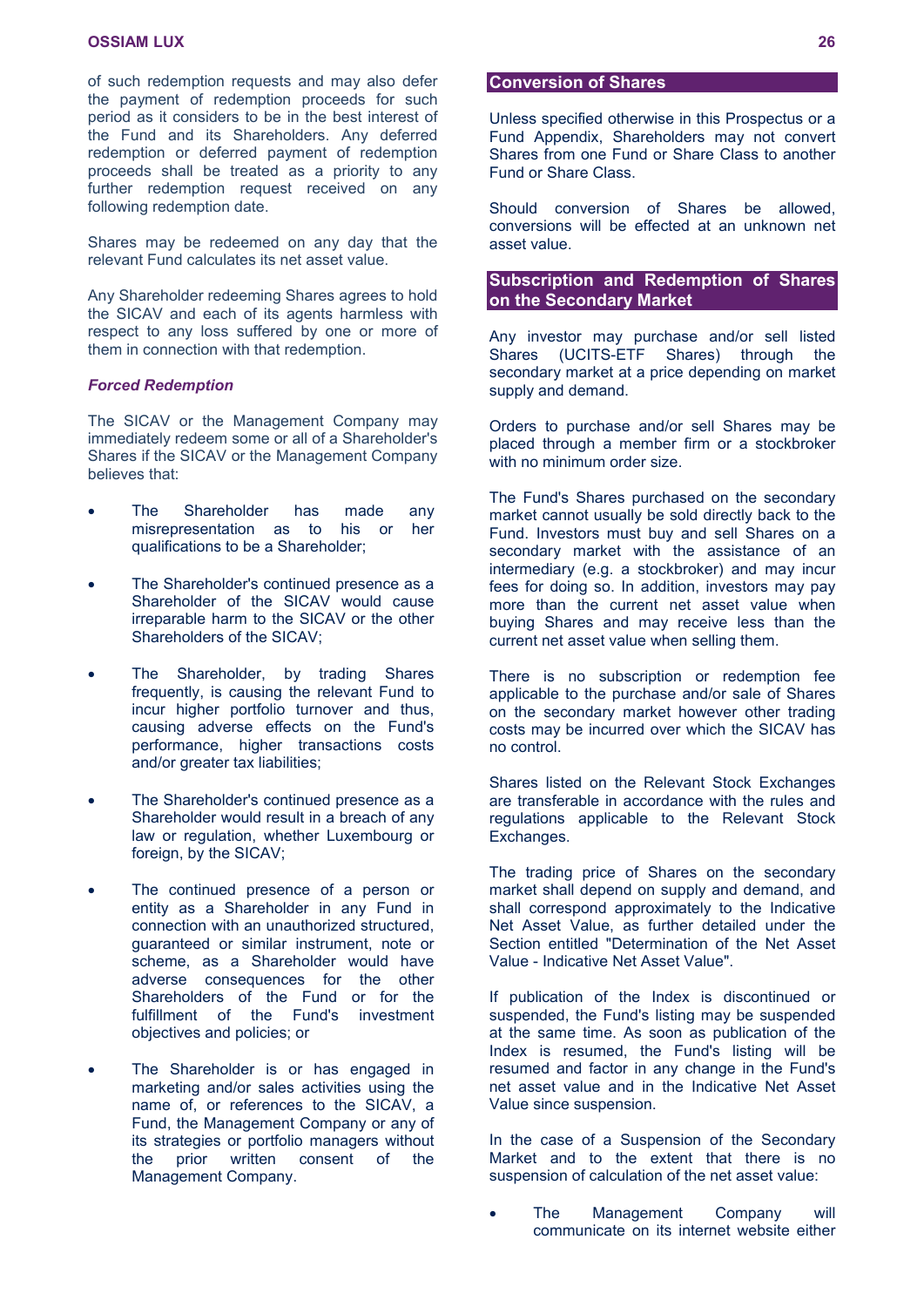a list of Authorised Participants or a contact at the Registrar and Transfer Agent to which Shareholders or their usual intermediaries could send their redemption orders to be executed on the primary market. Such redemption orders will be executed on the basis of the next available net asset value and according to the relevant procedure,

- Minimum Redemption Requirement will not apply to orders submitted under such circumstances,
- In such circumstances, exit charges will be applicable up to 3% of the value of the Shares redeemed.

"Suspension of the Secondary Market" means any situation making impossible for a Shareholder any redemption of a Share Class listed for trading for more than 3 consecutive business days, due to:

- trading suspension of the relevant Share Class on all exchanges where it is listed for trading;
- durable failure of the Market Makers to guarantee the liquidity of the relevant UCITS-ETF Share Class ensuring its negotiability on all Relevant Stock **Exchanges**
- circumstances where the stock exchange value of the relevant UCITS-ETF Share Class significantly varies from its indicative net asset value (i.e. beyond the limits set forth in the Relevant Stock Exchange's rules).
- absence of Market Makers for the relevant UCITS-ETF Share Class on all Relevant Stock Exchanges.

## <span id="page-26-0"></span>**DETERMINATION OF THE NET ASSET VALUE**

### **Time of Calculation**

The SICAV calculates the net asset value of each Share Class for each subscription/ redemption date on the business day following the relevant Dealing Day.

If since the time of determination of the net asset value, there has been a material change in the quotations in the markets on which a substantial portion of the investments of any Fund are dealt in or quoted, the SICAV may, in order to safeguard the interests of the Shareholders and the Fund, cancel the first valuation and carry out a second valuation for all applications made on the relevant Dealing Day.

### **Method of Calculation**

The net asset value of each Share of any one Share Class on any day that any Fund calculates its net asset value is determined by dividing the value of the portion of assets attributable to that Share Class less the portion of liabilities attributable to that Share Class, by the total number of Shares of that Share Class outstanding on such day.

The net asset value of each Share shall be determined in the currency of quotation of the relevant Share Class.

For any Share Class in which the only difference from the Share Class denominated in the Reference Currency is the currency of quotation, the net asset value per Share of that Share Class shall be the net asset value per Share of the Share Class denominated in the Reference Currency multiplied by the exchange rate between the Reference Currency and the currency of quotation at the latest rates quoted by any major banks. If such quotations are not available, the rate of exchange will be determined in good faith by or under procedures established by the SICAV.

The net asset value of each Share Class may be rounded to the nearest 1/1000 of the currency of the relevant Share Class in accordance with the SICAV's guidelines.

The value of each Fund's assets shall be determined as follows:

- *Securities and money market instruments traded on exchanges and Regulated Markets* - last closing price, unless the SICAV believes that an occurrence after the publication of the last market price and before any Fund next calculates its net asset value will materially affect the security's value. In that case, the security may be fair valued at the time the Administrative Agent determines its net asset value by or pursuant to procedures approved by the SICAV.
- *Securities and money market instruments not traded on a Regulated Market (other than short-term money market instruments)* - based upon valuations provided by pricing vendors, which valuations are determined based on normal, institutional-size trading of such securities using market information, transactions for comparable securities and various relationships between securities which are generally recognized by institutional traders.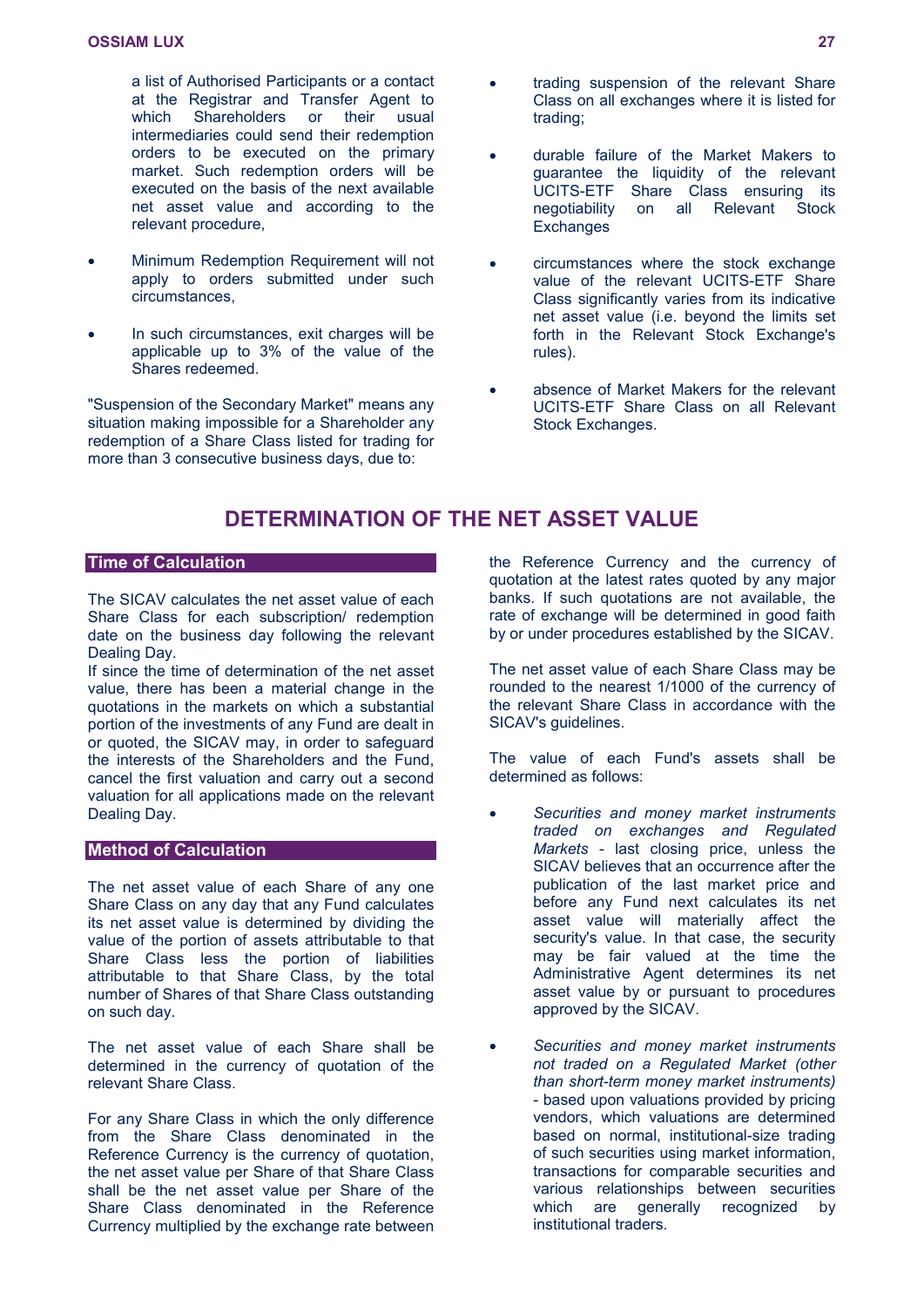- *Short-term money market instruments (remaining maturity of less than 90 calendar days or less)* - amortized cost (which approximates market value under normal conditions).
- *Futures, options and forwards* unrealized gain or loss on the contract using current settlement price. When a settlement price is not used, future and forward contracts will be valued at their fair value as determined pursuant to procedures approved by the SICAV, as used on a consistent basis.
- *Units or shares of open-ended funds* last published net asset value.
- *Cash on hand or deposit, bills, demand notes, accounts receivable, prepaid expenses, cash dividends and interest declared or accrued and not yet received* full amount, unless in any case such amount is unlikely to be paid or received in full, in which case the value thereof is arrived at after the SICAV or its agent makes such discount as it may consider appropriate in such case to reflect the true value thereof.
- *All other assets*  fair market value as determined pursuant to procedures approved by the SICAV.

The SICAV may also value securities at fair value or estimate their value pursuant to procedures approved by the SICAV in other circumstances such as when extraordinary events occur after the publication of the last market price but prior to the time the Funds' net asset value is calculated.

The effect of fair value pricing as described above for securities traded on exchanges and all other securities and instruments is that securities and other instruments may not be priced on the basis of quotations from the primary market in which they are traded. Instead, they may be priced by another method that the SICAV believes is more likely to result in a price that reflects fair value. When fair valuing its securities, the SICAV may, among other things, use modeling tools or other processes that take into account factors such as securities market activity and/or significant events that occur after the publication of the last market price and before the time a Fund's net asset value is calculated.

Trading in most of the portfolio securities of the Funds takes place in various markets outside Luxembourg on days and at times other than when banks in Luxembourg are open for regular business. Therefore, the calculation of the Funds' net asset values does not take place at the same time as the prices of many of their portfolio securities are determined, and the value of the Funds' portfolio may change on days when the SICAV is not open for business and its Shares may not be purchased or redeemed.

The value of any asset or liability not expressed in a Reference Currency will be converted into such currency at the latest rates quoted by any major banks. If such quotations are not available, the rate of exchange will be determined in good faith by or under procedures established by the Administrative Agent.

### **Indicative Net Asset Value**

On each Dealing Day, an indicative net asset value (the "Indicative Net Asset Value") may be calculated and published at each update of the Index on the basis of changes in the prices of the securities composing such Index.

### **Temporary Suspension of Calculation of the Net Asset Value**

The SICAV may temporarily suspend the determination of the net asset value per Share within any Fund, and accordingly the issue and redemption of Shares of any Share Class within any Fund:

- During any period when any of the principal stock exchanges or other markets on which any substantial portion of the investments of the SICAV attributable to such Share Class from time to time is quoted or dealt in is closed otherwise than for ordinary holidays, or during which dealings therein are restricted or suspended, provided that such restriction or suspension affects the valuation of the investments of the SICAV attributable to a Share Class quoted thereon;
- When for any reason the prices of any assets in which the Fund invests directly or indirectly and, for the avoidance of doubt, where applicable techniques used to manage exposure to certain assets, cannot promptly or accurately be ascertained;
- During the existence of any state of affairs which in the opinion of the SICAV constitutes an emergency as a result of which disposals or valuation of assets owned by the SICAV attributable to such Share Class would be impracticable;
- During any breakdown in the means of communication or computation normally used in determining the price or value of any of the investments of such Share Class or the current price or value on any stock exchange or other market in respect of the assets attributable to such Share Class;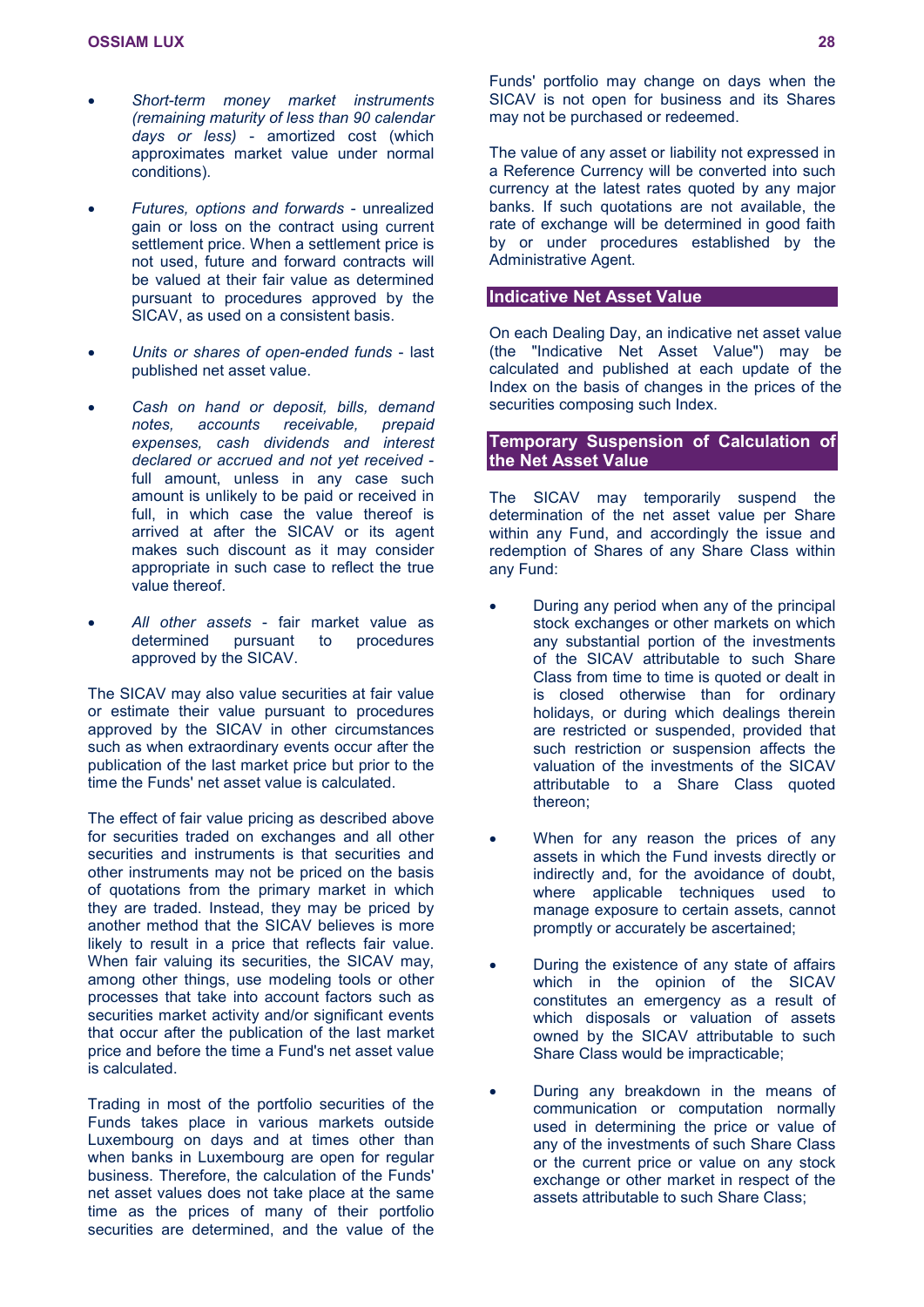- When for any other reason the prices of any investments owned by the SICAV attributable to any Share Class cannot promptly or accurately be ascertained;
- During any period when the SICAV is unable to repatriate funds for the purpose of making payments on the redemption of the Shares of such Share Class or during which any transfer of funds involved in the realization or acquisition of investments or payments due on redemption of Shares cannot in the opinion of the SICAV be affected at normal rates of exchange;
- From the time of publication of a notice convening an extraordinary general meeting of Shareholders for the purpose of winding-up the SICAV; or
- Following the suspension of the calculation of the net asset value, issue, redemptions or conversions of shares or units of the

**Taxation of the SICAV**

The SICAV is not subject to any Luxembourg tax on interest or dividends received by any Fund, any realized or unrealized capital appreciation of Fund assets or any distribution paid by any Fund to Shareholders.

The SICAV is not subject to any Luxembourg stamp tax or other duty payable on the issuance of Shares.

The SICAV is, however, liable in Luxembourg to a tax of 0.05% per annum or 0.01% per annum as applicable ("*Taxe d'Abonnement*"). The Taxe d'Abonnement is payable quarterly on the basis of the net asset value of the Fund at the end of the relevant calendar quarter. The benefit of the 0.01% Taxe d'Abonnement is available to Funds or Share Classes exclusively held by institutional investors

However, a Fund will not be subject to the *Taxe d'Abonnement* referred to above where:

- (i) its Shares are listed or traded on at least one stock exchange or another Regulated Market operating regularly, recognized and opened to the public; and
- (ii) its objective is to replicate the performance of one or more indices which must represent an adequate benchmark for the market to which they refer and must be published in an appropriate manner.

If several Share Classes exist within the Fund, the exemption only applies to Share Classes fulfilling Master in which the SICAV or a Fund invests as its Feeder.

### **Performance**

The Funds present their performance as average annual total return, reflecting all charges and expenses accrued by the relevant Fund and including the reinvestment of any distribution paid by the Fund. Performance does not include any adjustment for sales charges and does not consider any tax consequence to Shareholders as a result of investing in Shares.

The Funds, when presenting their average annual total return, also may present their performance using other means of calculation, and may compare their performance to various benchmarks and indices.

Past performance is not necessarily indicative of future results.

### <span id="page-28-0"></span>**TAXATION**

the conditions set out in (i) above.

Other jurisdictions may impose withholding and other taxes on interest and dividends received by the Funds on assets issued by entities located outside of Luxembourg. The SICAV may not be able to recover those taxes.

### **Taxation of the Shareholders**

Shareholders currently are not subject to any Luxembourg income tax on capital gain or income, any Luxembourg wealth tax or any further Luxembourg domestic withholding tax other than Shareholders domiciled, resident or having a permanent establishment in Luxembourg.

Shareholders who are not residents of Luxembourg may be taxed in accordance with the laws of other jurisdictions. This Prospectus does not make any statement regarding those jurisdictions. Before investing in the SICAV, investors should discuss with their tax advisers the implications of acquiring, holding, transferring and redeeming Shares.

Shareholders under the German jurisdiction should note that, where a Fund mentions that it qualifies as "equity fund under German Investment Act" in its Appendix under "Practical Information", it means that the relevant Fund is permanently invested for a minimum of 80% in equities as defined under German Investment Act.

#### **FATCA**

The SICAV (or each Fund) may be subject to the Hiring Incentives to Restore Employment Act (the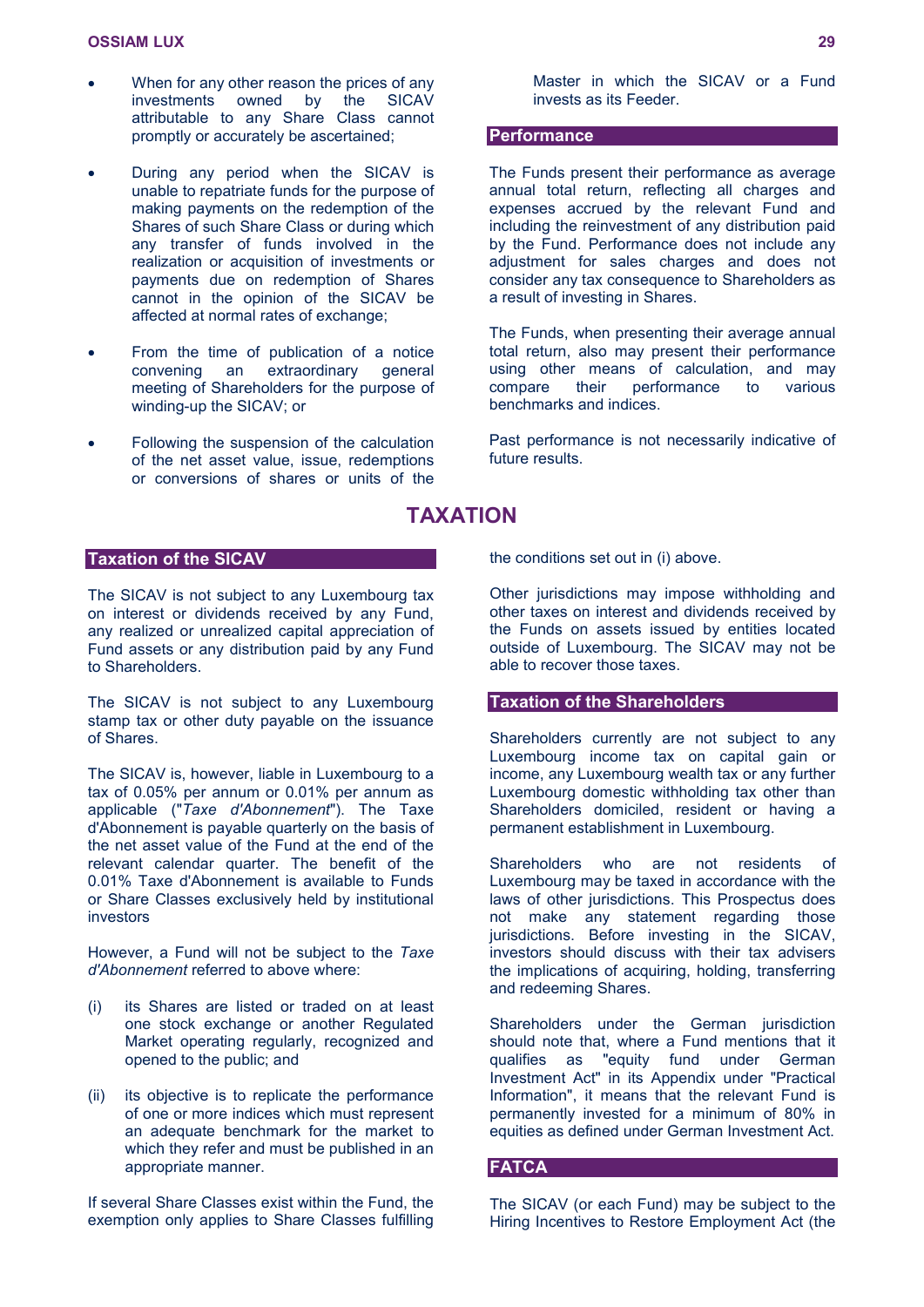"Hire Act") which was signed into U.S. law in March 2010. It includes provisions generally known as the Foreign Account Tax Compliance Act ("FATCA"). The objective of this law is to combat U.S. tax evasion by certain U.S. Persons and obtain from non-US financial institutions ("Foreign Financial Institutions" or "FFIs") information relating to such persons that have direct or indirect accounts or investments in those FFIs.

In case FFIs choose not to comply with FATCA, FATCA will impose a withholding tax of 30 % on certain U.S. source income and gross sales proceeds.

To be relieved from these withholding taxes, the FFIs will need to comply with the provisions of FATCA under the terms of the applicable legislation implementing FATCA.

In particular, since July 2014, FFIs are required to report directly or indirectly through their local authority to the Internal Revenue Service (the "IRS") certain holdings by and payments made to (i) certain U.S. Persons, (ii) certain non- financial foreign entities ("NFFEs") owned by certain U.S. Persons (iii) and FFIs that do not comply with the terms of the FATCA Legislation.

Being established in Luxembourg and subject to the supervision of the *Commission de Surveillance du Secteur Financier* ("CSSF") in accordance with the Law, the SICAV (or each Fund) will be treated as an FFI for FATCA purposes.

Luxembourg has entered into a Model I IGA with the United States on 28 March 2014, which means the Fund must comply with the requirements of the Luxembourg IGA legislation. In this context, the SICAV (and each Fund) is considered as a deemed-compliant FFI with these requirements as all of the Shares and other interests in the SICAV (or relevant Funds) are held by or through certain categories of persons. As a result any share of the SICAV (or relevant Fund) acquired through or held by a nonauthorised person or entity may cause the Fund to be in breach of FATCA.

To ensure that the SICAV (or relevant Fund) regularly satisfies these restrictions, investors may be requested to provide additional information to the SICAV (or relevant Fund) to ascertain their tax status.

A failure for the SICAV (or relevant Fund) to obtain such information from each Shareholder and to transmit it to the authorities may trigger the withholding tax to be imposed on payments of certain U.S. source incomes and on proceeds from the sale of certain assets.

Any investor that fails to comply with the Fund's

documentation requests may expose himself to a<br>mandatory redemption. transfer or other mandatory redemption, transfer or other termination of its interest in its Shares, and may be charged with any taxes, operational costs or penalties imposed on the SICAV (or relevant Fund) and attributable to such Shareholder's failure to provide the information.

There can be no assurance, however, that the SICAV (or each Fund) will continue to be exempt from these reporting requirements, in which case the SICAV (or relevant Fund) may be required to report certain information about investors to the relevant governmental authority. Detailed guidance as to the mechanics and scope of this new reporting and withholding regime is continuing to develop. There can be no assurance as to the timing or impact of any such guidance on future operations of the SICAV or the Funds.

### **CRS**

The SICAV (or each Fund) may be subject to the Standard for Automatic Exchange of Financial Account Information in Tax matters (the "Standard") and its Common Reporting Standard (the "CRS") as set out in the Luxembourg law on the Common Reporting Standard (loi relative à la Norme commune de déclaration ou "NCD") (the "CRS Law").

Under the terms of the CRS Law, the SICAV (or each Fund) expects to be treated as a Luxembourg Non-Reporting Financial Institution (Institution financière non déclarante) provided that all of the Shares and other interests in the SICAV (or relevant Funds) are held by or through certain categories of persons. This is based on certain restrictions referred in the subscription and redemption processes detailed in this Prospectus, as well as restrictions on ownership of the SICAV. As a result any share of the SICAV (or relevant Fund) acquired through or held by a nonauthorised person or entity may cause the Fund to be in breach of the CRS Law.

To ensure that the SICAV (or relevant Fund) regularly satisfies these restrictions, the Shareholders may be requested to provide additional information to the SICAV (or relevant Fund), along with the required supporting documentary evidence, so that the SICAV (or relevant Fund) is able to satisfy its due diligence obligations under the CRS Law. This information, as exhaustively set out in Annex I of the CRS Law (hereinafter the "Information"), may include personal data related to certain investors.

The Shareholders have a right to access any personal data related to them as contained in the Information and to request rectification of such personal data if they are inaccurate and/or incomplete. For these purposes, the Shareholder may contact the SICAV (or relevant Fund) in writing at the following address: 49, Avenue J.F.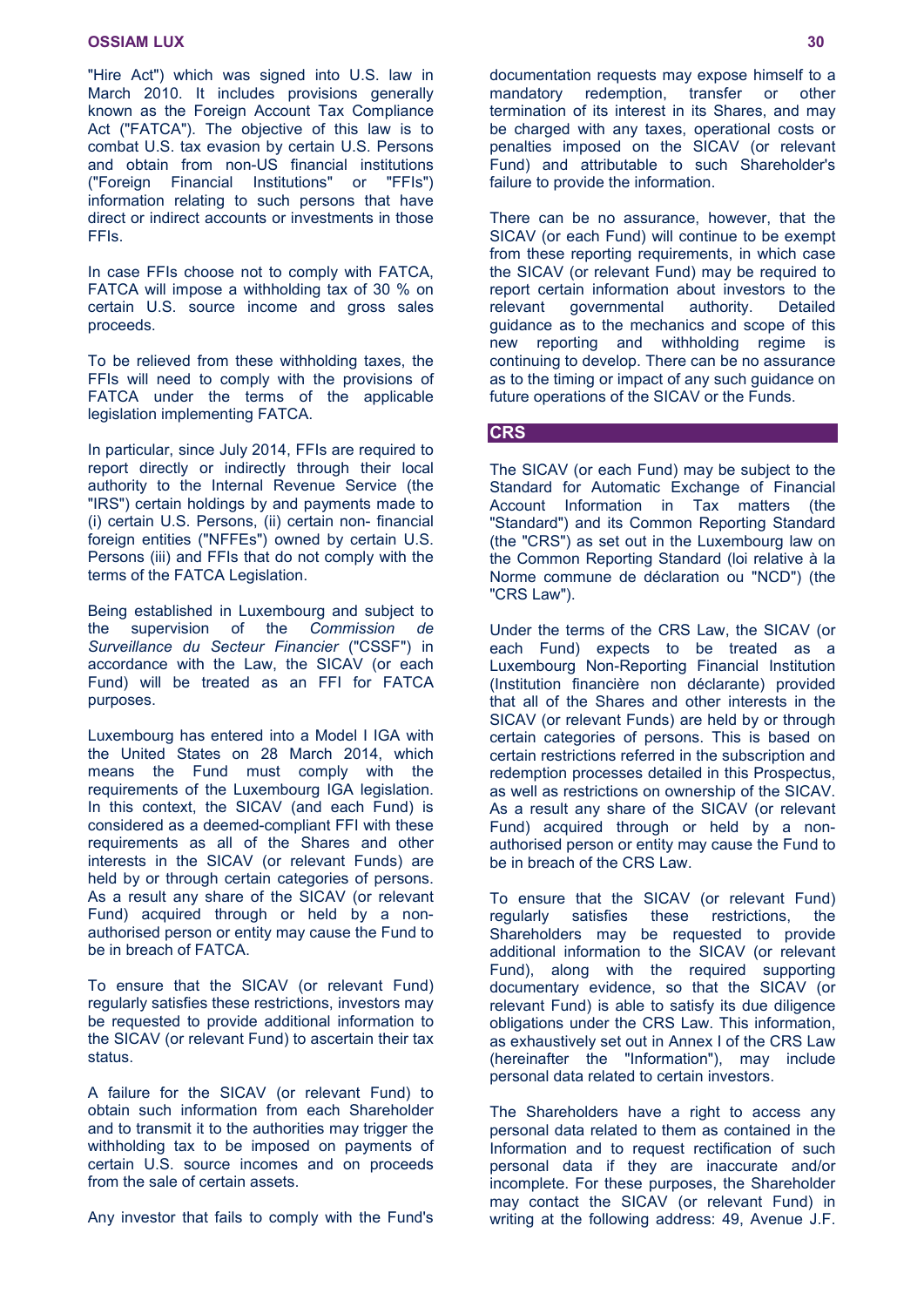Kennedy, L-1855 Luxembourg, Grand-Duchy of Luxembourg.

In particular, the Shareholders undertake to inform the SICAV (or relevant Fund) within thirty (30) days of receipt of these statements if any Information as contained in these statements is not accurate.

The Shareholders further undertake to promptly inform the SICAV (or relevant Fund) of and provide the SICAV (or relevant Fund) with all supporting documentary evidence of any changes

### <span id="page-30-0"></span>**FUND SERVICE PROVIDERS**

### **Management Company**

The SICAV has appointed Ossiam (the "Management Company") as its management company, responsible for the investment management, administration and distribution of the SICAV. The Board of Directors oversees and retains ultimate responsibility for the SICAV and its activities.

Ossiam is a French *société à directoire et conseil de surveillance* with a share capital of € 261,240, having its registered office located 6 place de la Madeleine, 75008 Paris, France, and with a registration number 512 855 958 RCS Paris.

Ossiam is registered as a *Société de Gestion de Portefeuille* with the French *Autorité des Marchés Financiers* under number GP10000016.

In accordance with the *Règlement Général of the Autorité des Marchés Financiers*, the Management Company may delegate some of its responsibilities to affiliated and non-affiliated parties; however, the Management Company oversees and retains full responsibility for the activities delegated to service providers.

The Management Company acts as the management company of the SICAV under the freedom to provide services organised by the UCITS Directive. In accordance with the relevant provisions of the Law, the Management Company will be required to comply with the *Règlement Général of the Autorité des Marchés Financiers* (being the rules of the Management Company's 'home member state' for the purposes of the Law) in relation to the organisation of the Management Company, including its delegation arrangements, risk management procedures, prudential rules and supervision, applicable prudential rules regarding the Management Company's management of UCITS authorised under the UCITS Directive and the Management Company's reporting requirements. The Management Company shall comply with the Law as regards the constitution and the functioning of the SICAV.

related to the Information.

Any Shareholder that fails to comply with the SICAV (or relevant Fund)'s documentation or Information requests may be subject to liability for penalties imposed on the SICAV (or relevant Fund) and attributable to such Shareholder's failure to provide the Information under the terms of the applicable law.

The Management Company is a subsidiary of Natixis Global Asset Management, which is ultimately controlled by Natixis, Paris, France.

The Management Company has designed and implemented a remuneration policy that is consistent with, and promotes, sound and effective risk management, based on its business model that by its nature does not encourage excessive risk taking which would be inconsistent with the risk profile of the Sub-Funds. If and where the Management Company identifies those of its staff members whose professional activity has a material impact on the risk profiles of the Sub-Funds, it ensures that these staff members comply with the remuneration policy. The remuneration policy integrates governance, a pay structure that is balanced between fixed and variable components, and risk and long-term performance alignment rules. These alignment rules are designed to be consistent with the interests of the Management Company, the SICAV and the shareholders, with respect to such considerations as business strategy, objectives, values and interests, and include measures to avoid conflicts of interest. The Management Company ensures that the calculation of a part of the performance-based remuneration may be differed over a three year period and subject to the compliance with the risk taking policy of the company. The details of the current remuneration policy of the Management Company are available on the "Regulatory information" page of ossiam.com, or you can request a free paper copy from the registered office of the Management Company.

### **Fund Administration**

The Management Company has appointed State Street Bank Luxembourg S.C.A. as Administrative Agent, Paying Agent, Domiciliary and Corporate Agent and Registrar and Transfer Agent of the SICAV.

The SICAV's administrative agent ("Administrative Agent") is responsible for maintaining the books and financial records of the SICAV, preparing the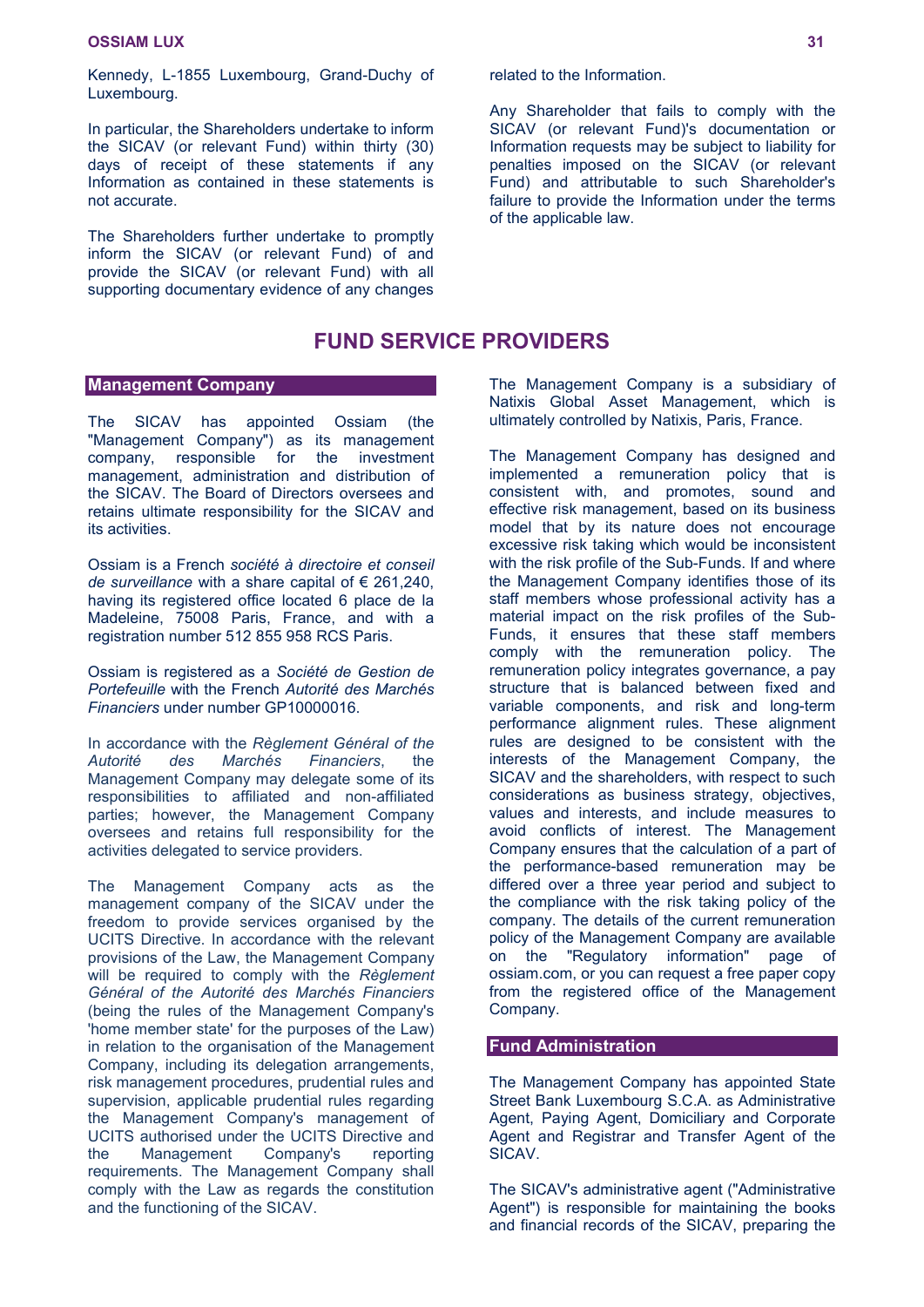SICAV's financial statements, calculating the amounts of any distribution, and calculating the net asset value of each Share Class.

The SICAV's paying agent ("Paying Agent") is responsible for liaising, and arranging, with the Depositary of the SICAV for the payment to Shareholders of any distribution or redemption proceeds as applicable.

The SICAV's domiciliary and corporate agent ("Domiciliary and Corporate Agent") provides the SICAV with a registered Luxembourg address and such facilities that may be required by the SICAV for holding meetings convened in Luxembourg. It also provides assistance with the SICAV's legal and regulatory reporting obligations, including required filings and the mailing of Shareholder documentation.

The SICAV's registrar and transfer agent ("Registrar and Transfer Agent") is responsible for the processing and execution of subscription, transfer, conversion and redemption orders of Shares. It also maintains the SICAV's Shareholder register.

State Street Bank Luxembourg S.C.A. is a Luxembourg *société en commandite par actions* and is registered with the CSSF as a bank.

### **Depositary**

The SICAV has appointed State Street Bank Luxembourg S.A. as Depositary of the SICAV's assets.

In accordance with the Law, the Depositary has been entrusted with the following main functions:

- Ensuring that the sale, issue, repurchase, redemption and cancellation of Shares are carried out in accordance with the Law, any other applicable Luxembourg law, the Prospectus and the Articles of Incorporation;
- Ensuring that the value of Shares is calculated in accordance with the Prospectus and the Articles of Incorporation, the Law and the applicable Luxembourg laws;
- Carrying out the instructions of the SICAV, and its agents (including the Management Company), unless the Depositary determines in its reasonable opinion that such instructions conflict with the Law, any other applicable national law, the Prospectus or the Articles of Incorporation;
- Ensuring that in transactions involving the assets of the SICAV, any consideration due

to the SICAV is remitted to the SICAV within usual time limits which are acceptable market practice in the context of the particular transaction, that the SICAV is notified and, where the situation has not been remedied, the restitution of the assets of the SICAV from the counterparty is requested where possible; and

- Ensuring that the income of the SICAV is applied in accordance with the Prospectus, the Articles of Incorporation, the Law, the UCITS Directive and applicable Luxembourg laws;
- Monitoring of the SICAV's cash and cash flows;
- Safekeeping of the SICAV's assets which includes (a) except as agreed otherwise, holding in custody all financial instruments that are capable of being registered in a financial instruments account opened in the Depositary's books and all financial instruments that can be physically delivered to the Depositary and (b) for other assets, verifying the ownership of the SICAV of such assets and maintaining an up-to-date record accordingly.

### *Delegation*

The Depositary has full power to delegate the whole or any part of its safekeeping functions but its liability will not be affected by the fact that it has entrusted to a third party some or all of the assets in its safekeeping. The Depositary's liability shall not be affected by any delegation of its safekeeping functions under the depositary agreement.

The Depositary has delegated those safekeeping duties set out in Article 34(3)(a) of the Law to State Street Bank and Trust Company with registered office at Copley Place 100, Huntington Avenue, Boston, Massachusetts 02116, USA, whom it has appointed as its global sub-custodian. State Street Bank and Trust Company as global sub-custodian has appointed local sub-custodians within the State Street Global Custody Network.

Information about the safe-keeping functions which have been delegated and the identification of the relevant delegates and sub-delegates are available at the registered office of the SICAV. In addition, the identification of the relevant delegates and sub-delegates is also available on: [http://www.statestreet.com/about/office](http://www.statestreet.com/about/office-locations/luxembourg/subcustodians.html)locations/luxembourg/subcustodians.html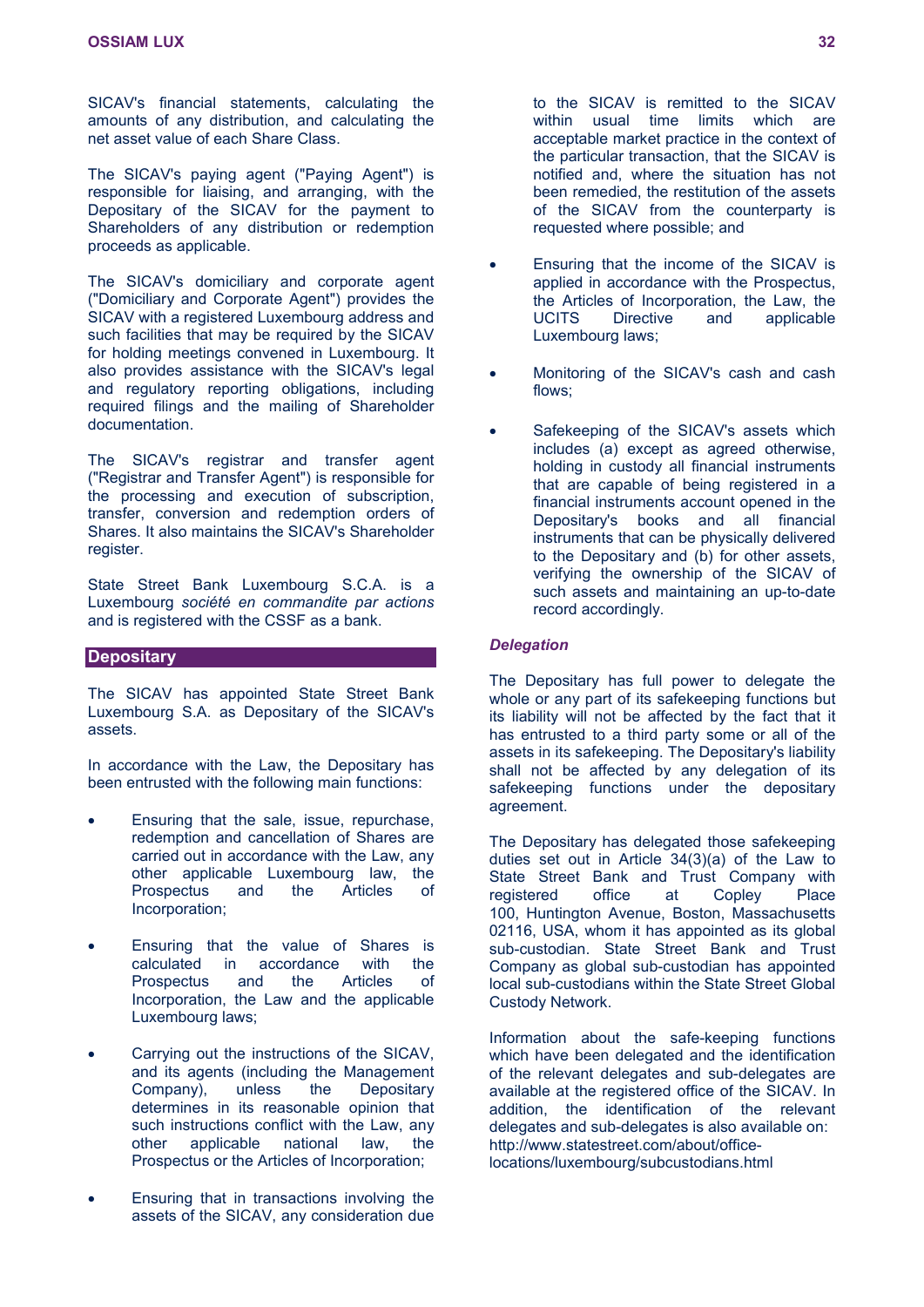### *Liability*

In carrying out its duties the Depositary shall act honestly, fairly, professionally, independently and solely in the interests of the SICAV and its Shareholders.

In the event of a loss of a financial instrument held in custody, determined in accordance with the UCITS Directive, and Article 18 of the UCITS Directive, the Depositary shall return financial instruments of identical type or the corresponding amount to the SICAV without undue delay.

The Depositary shall not be liable if it can prove that the loss of a financial instrument held in custody has arisen as a result of an external event beyond its reasonable control, the consequences of which would have been unavoidable despite all reasonable efforts to the contrary pursuant to the UCITS Directive.

The Depositary will however be liable to the SICAV and the Shareholders for any losses suffered by them arising from the Depositary's negligent or intentional failure to properly fulfil its obligations pursuant to the UCITS Directive.

The Depositary shall not be liable for consequential or indirect or special damages or losses, arising out of or in connection with the performance or non-performance by the Depositary of its duties and obligations.

### *Conflicts of Interest*

The Depositary is part of an international group of companies and businesses that, in the ordinary course of their business, act simultaneously for a large number of clients, as well as for their own account, which may result in actual or potential conflicts. Conflicts of interest arise where the Depositary or its affiliates engage in activities under the depositary agreement or under separate contractual or other arrangements. Such activities may include:

- Providing nominee, administration, registrar and transfer agency, research, agent securities lending, investment management, financial advice and/or other advisory services to the SICAV;
- Engaging in banking, sales and trading transactions including foreign exchange, derivative, principal lending, broking, market making or other financial transactions with the SICAV either as principal and in the interests of itself, or for other clients;

In connection with the above activities the Depositary or its affiliates:

- Will seek to profit from such activities and are entitled to receive and retain any profits or compensation in any form and are not bound to disclose to, the SICAV, the nature or amount of any such profits or compensation including any fee, charge, commission, revenue share, spread, markup, mark-down, interest, rebate, discount, or other benefit received in connection with any such activities;
- May buy, sell, issue, deal with or hold, securities or other financial products or instruments as principal acting in its own interests, the interests of its affiliates or for its other clients;
- May trade in the same or opposite direction to the transactions undertaken, including based upon information in its possession that is not available to the SICAV;
- May provide the same or similar services to other clients including competitors of the SICAV;
- May be granted creditors' rights by the SICAV which it may exercise.

The SICAV may use an affiliate of the Depositary to execute foreign exchange, spot or swap transactions for the account of the SICAV. In such instances the affiliate shall be acting in a principal capacity and not as a broker, agent or fiduciary of the SICAV. The affiliate will seek to profit from these transactions and is entitled to retain and not disclose any profit to the SICAV. The affiliate shall enter into such transactions on the terms and conditions agreed with the SICAV.

Where cash belonging to the SICAV is deposited with an affiliate being a bank, a potential conflict arises in relation to the interest (if any) which the affiliate may pay or charge to such account and the fees or other benefits which it may derive from holding such cash as banker and not as trustee.

The Management Company may also be a client or counterparty of the Depositary or its affiliates.

Up-to-date information on the Depositary, its duties, any conflicts that may arise, the safekeeping functions delegated by the Depositary, the list of delegates and subdelegates and any conflicts of interest that may arise from such a delegation will be made available to Shareholders on request.

The Depositary has functionally and hierarchically separated the performance of its depositary tasks from its other potentially conflicting tasks. The system of internal controls, the different reporting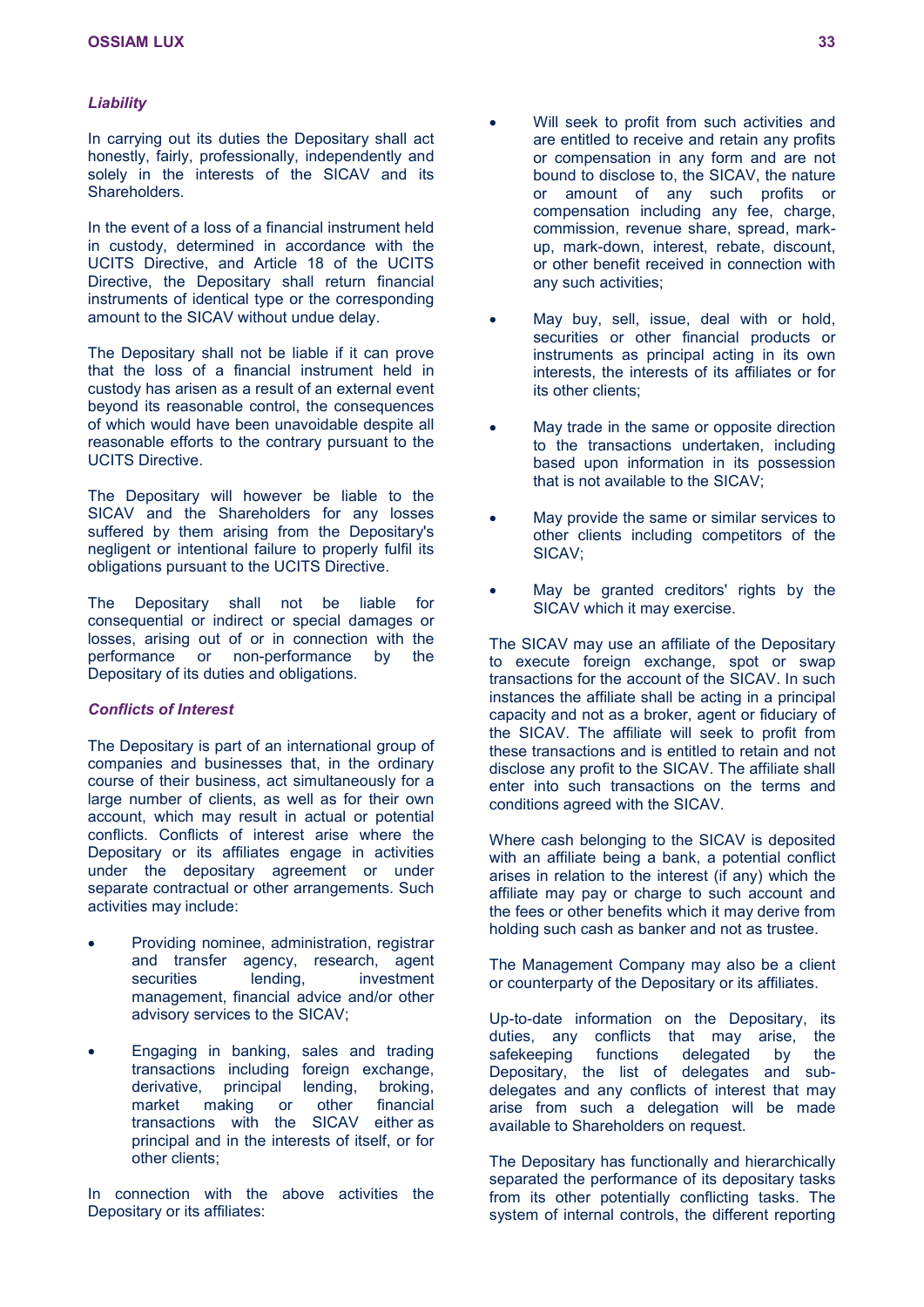the Depositary issues to be properly identified, managed and monitored.

### <span id="page-33-0"></span>**GENERAL INFORMATION**

### **Organization**

The SICAV was incorporated on April 5, 2011 under the name of Ossiam Lux.

The Articles of Incorporation were deposited with the Luxembourg *Registre de Commerce et des Associations* and a publication of such deposit made in the *Mémorial C, Recueil des Sociétés et Associations* of April 18, 2011. The Articles of Incorporation were amended on May 18, 2012. The amended Articles of Incorporation were deposited with the Luxembourg *Registre de Commerce et des Associations* and a publication of such deposit made in the *Mémorial C, Recueil des Sociétés et Associations* of June 11, 2012.

The registered office of the SICAV is located at 49 Avenue J.F. Kennedy, L-1855 Luxembourg. The SICAV is recorded in the Luxembourg *Registre de Commerce* under the number B160071.

Under Luxembourg law, the SICAV is a distinct legal entity. Each of the Funds, however, is not a distinct legal entity from the SICAV. All assets and liabilities of each Fund are distinct from the assets and liabilities of the other Funds.

### **Qualification under Luxembourg Law**

The SICAV qualifies as a UCITS under Part I of the Law.

### **Accounting Year**

The SICAV's fiscal year end is December 31.

### **Reports**

The SICAV publishes annually audited financial statements and semi-annually unaudited financial statements. The SICAV's annual financial statements are accompanied by a discussion of each Fund's management by the Management Company.

### **Shareholders' Meetings**

The annual general meeting of Shareholders is held at 14h00 Luxembourg time in Luxembourg on the third Friday of each month of May. Extraordinary Shareholders' meetings or general meetings of Shareholders of any Fund or any Share Class may be held at such time and place as indicated in the notice to convene. Notices of such meetings shall be provided to the

Shareholders in accordance with Luxembourg law.

### **Disclosure of Funds' Positions**

The Board of Directors may, in compliance with applicable laws and regulations (in particular those relating to the prevention of market timing and related practices), authorize the disclosure of information pertaining to a Fund's positions subject to (i) certain restrictions designed to protect the Fund's interests, (ii) the Shareholder's acceptance of the terms of a confidentiality agreement.

### **Minimum Net Assets**

The SICAV must maintain assets equivalent in net value to at least €1,250,000. There is no requirement that the individual Funds have a minimum amount of assets.

### **Changes in Investment Policies of the Fund**

The investment objective and policies of each Fund may be modified from time to time by the Board of Directors without the consent of the Shareholders, although, if any such modification is deemed material, the Shareholders will be given one (1) month's prior notice of any such change in order to redeem their Shares free of charge.

### **Merger of the SICAV or any Fund with Other Funds or UCIs**

In the circumstances as provided by the Articles of Incorporation, the Board of Directors may decide to allocate the assets of any Fund to those of another existing Fund or to another Luxembourg or foreign UCITS (the "New UCITS") or to another fund within such other Luxembourg or foreign UCITS (the "New Fund") and to redesignate the Shares of the Share Class or Share Classes concerned, as relevant, as shares of the New UCITS of or the New Fund (following a split or consolidation, if necessary, and the payment of the amount corresponding to any fractional entitlement to Shareholders). In case the SICAV or the Fund concerned by the merger is the receiving UCITS (within the meaning of the Law), the Board of Directors will decide on the effective date of the merger it has initiated. Such a merger shall be subject to the conditions and procedures imposed by the Law, in particular concerning the merger project to be established by the Board of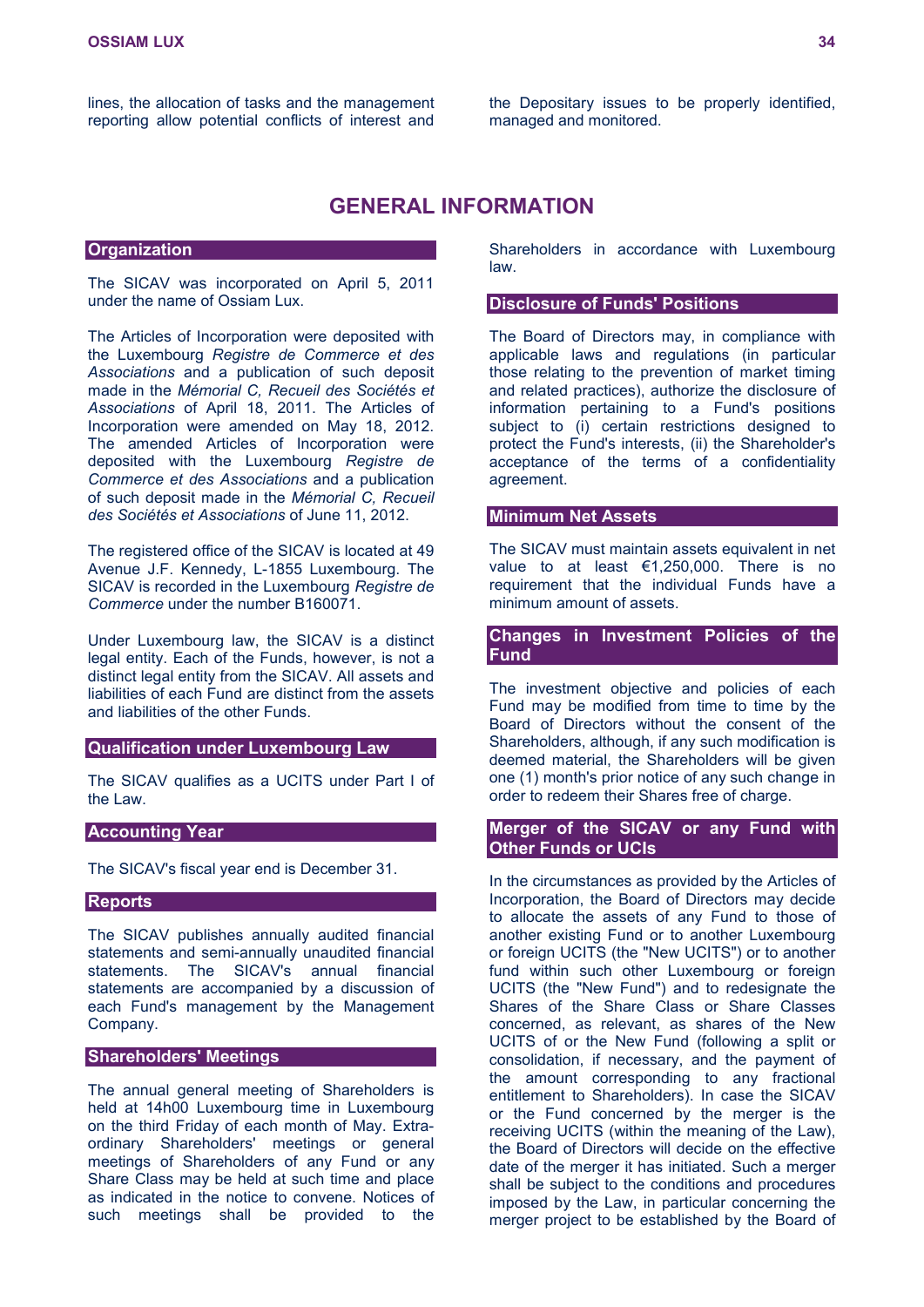Directors and the information to be provided to the Shareholders.

A contribution of the assets and of the liabilities attributable to any Fund to another Fund may, in any other circumstances, be decided upon by a general meeting of the Shareholders of the Share Class or Share Classes issued in the Fund concerned for which there shall be no quorum requirements and which will decide upon such an amalgamation by resolution taken by simple majority of the votes validly cast. Such general meeting of the Shareholders will decide on the effective date of such merger.

The Shareholders may also decide a merger (within the meaning of the Law) of the assets and of the liabilities attributable to the SICAV or any Fund with the assets of any New UCITS or New Fund. Such merger and the decision on the effective date of such merger shall require resolutions of the Shareholders of the SICAV or Fund concerned, subject to the quorum and majority requirements referred to in the Articles. The assets which may not or are unable to be distributed to such Shareholders for whatever reasons will be deposited with the Luxembourg *Caisse de Consignation* on behalf of the persons entitled thereto.

Where the SICAV or any of its Funds is the absorbed entity which, thus, ceases to exist and irrespective of whether the merger is initiated by the Board of Directors or by the Shareholders, the general meeting of Shareholders of the SICAV or of the relevant Fund must decide the effective date of the merger. Such general meeting is subject to the quorum and majority requirements referred to in the Articles of Incorporation.

### **Dissolution and Liquidation of any Fund or any Class of Shares**

Each of the SICAV and any Fund have been established for an unlimited period. The Board of Directors, however, may dissolve any Fund or any Share Class and liquidate the assets of the Fund or Share Class in accordance with Luxembourg law and the Articles of Incorporation.

Shareholders will receive from the Depositary their pro rata portion of the net assets of the SICAV, Fund or Share Class, as the case may be, in accordance with Luxembourg law and the Articles of Incorporation.

Liquidation proceeds not claimed by Shareholders will be held by the Luxembourg *Caisse de Consignation* in accordance with Luxembourg law.

If the Board of Directors determines to dissolve any Fund or any Share Class and liquidate its

assets, the Board of Directors will publish that determination as it determines in the best interest of the Shareholders of such Fund or Share Class.

All redeemed Shares shall be cancelled. The dissolution of the last Fund of the SICAV will result in the liquidation of the SICAV. Liquidation of the SICAV shall be carried out in compliance with the Luxembourg Law and with the Articles of Incorporation.

### **Queries and complaints**

Any person who would like to receive further information regarding the SICAV or who wishes to make a complaint about the operations of the SICAV should contact the Management Company.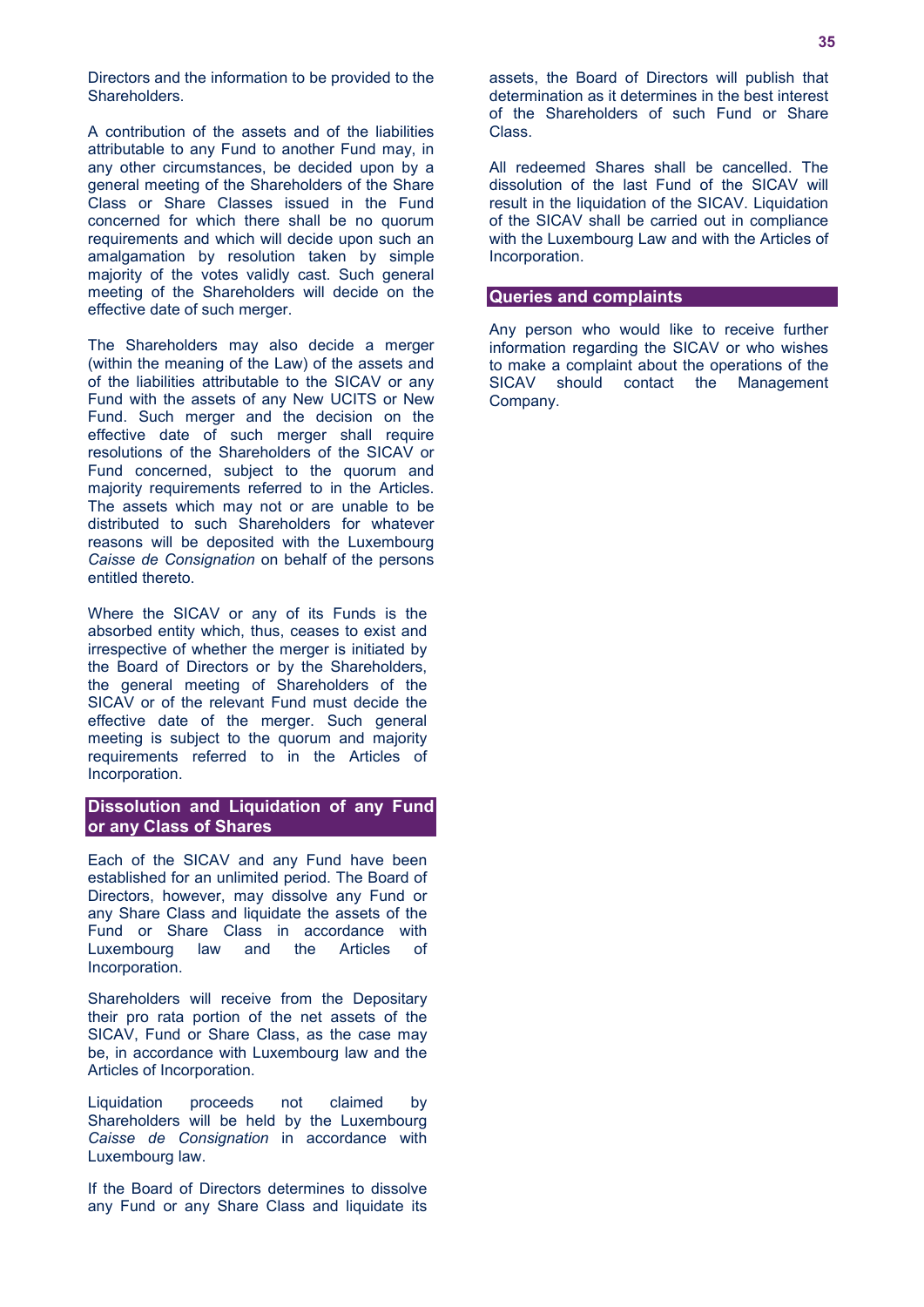## <span id="page-35-0"></span>**DOCUMENTS AVAILABLE**

Any investor may obtain a copy of any of the following documents at:

### State Street Bank Luxembourg S.C.A. 49 Avenue J.F. Kennedy, L-1855 Luxembourg Grand Duchy of Luxembourg

between 10h00 and 16h00 Luxembourg time on any day that Luxembourg banks are open for regular business.

- The Articles of Incorporation:
- The management company services agreement between the SICAV and the Management Company;
- The fund administration agreement between the Management Company and State Street Bank Luxembourg S.C.A.;
- The information sharing agreement between the Management Company and State Street Bank Luxembourg S.C.A;
- The depositary agreement between the SICAV, the Management Company and State Street Bank Luxembourg S.C.A;
- The Prospectus and Key Investor Information Document(s):
- The most recent annual and semi-annual financial statements of the SICAV;
- The net asset value of a Share of each Share Class of any Fund for any day that the Shares' net asset values were calculated;
- The subscription and redemption prices of a Share of each Share Class of any Fund for any day that the Shares' net asset values were calculated; and
- The Law.

The SICAV will publish in *d'Wort*, if appropriate, any Shareholder notices required by Luxembourg law or as provided in the Articles of Incorporation.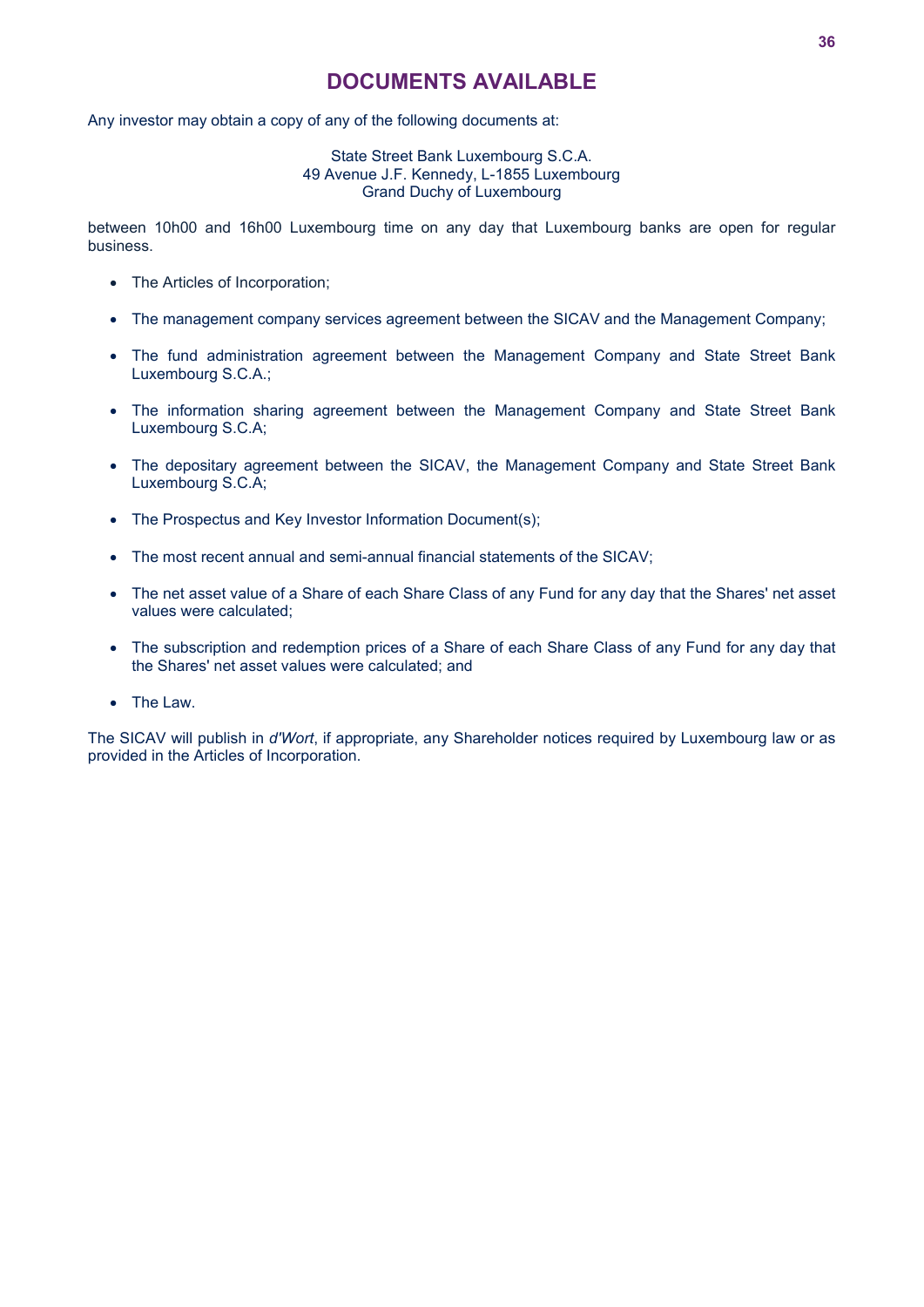# **FUND SERVICE PROVIDERS AND BOARD OF DIRECTORS**

Philippe Chanzy, Chief Financial Officer, Ossiam

Antoine Moreau, Non-Executive Director

**Board of Directors:** Bruno Poulin, Chief Executive Officer, Ossiam

|                                                                                | Christophe Arnould, Independent Director                                                                                               |
|--------------------------------------------------------------------------------|----------------------------------------------------------------------------------------------------------------------------------------|
| <b>Management Company:</b>                                                     | Ossiam<br>6 place de la Madeleine<br>F-75008 Paris<br>France                                                                           |
| <b>Board of Directors</b><br>of the Management Company:                        | <b>Bruno Poulin</b><br><b>Philippe Chanzy</b>                                                                                          |
| <b>Conducting Persons</b><br>of the Management Company:                        | <b>Bruno Poulin</b><br><b>Philippe Chanzy</b><br><b>Tristan Perret</b><br><b>Sarah Ksas</b>                                            |
| <b>Depositary:</b>                                                             | State Street Bank Luxembourg S.C.A.<br>49 Avenue J.F. Kennedy<br>L-1855 Luxembourg<br><b>Grand Duchy of Luxembourg</b>                 |
| <b>Administrative Agent, Paying Agent,</b><br><b>Domiciliary and Corporate</b> |                                                                                                                                        |
| <b>Agent and Registrar and Transfer Agent:</b>                                 | State Street Bank Luxembourg S.C.A.<br>49, Avenue J.F. Kennedy<br>L-1855 Luxembourg<br><b>Grand Duchy of Luxembourg</b>                |
| <b>Auditor of the SICAV:</b>                                                   | Deloitte Audit S.à r.I<br>560, rue de Neudorf<br>L-2220 Luxembourg<br><b>Grand Duchy of Luxembourg</b>                                 |
| <b>Legal Advisor:</b>                                                          | <b>Elvinger Hoss Prussen</b><br>société anonyme<br>2, Place Winston Churchill<br>L-1340 Luxembourg<br><b>Grand Duchy of Luxembourg</b> |

*Supervisory Authority:* CSSF: Commission de Surveillance du Secteur Financier ([www.cssf.lu\)](http://www.cssf.lu/)

**37**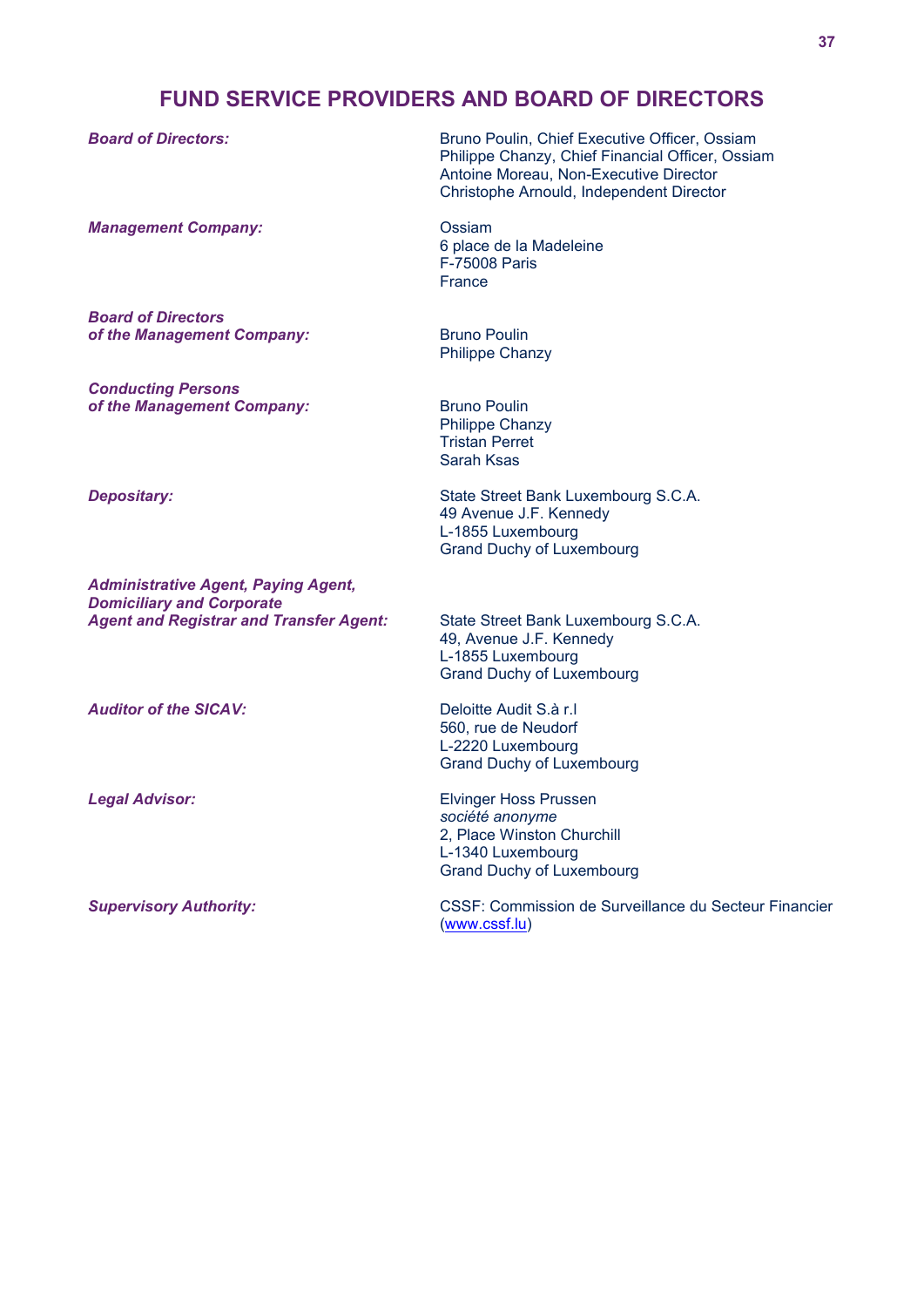# **APPENDIX 1 - OSSIAM EMERGING MARKETS MINIMUM VARIANCE NR**

# **OSSIAM EMERGING MARKETS MINIMUM VARIANCE NR, a sub-fund of OSSIAM LUX**

Management Company: Ossiam, part of Natixis group of companies

## **Objectives and Investment Policy**

### **Investment objective:**

The investment objective of OSSIAM EMERGING MARKETS MINIMUM VARIANCE NR fund (the "Fund") is to replicate, before the Fund's fees and expenses, the performance of the Ossiam Emerging Markets Minimum Variance Index Net Return USD closing level.

The Ossiam Emerging Markets Minimum Variance Index Net Return USD (the "Index") is a total return index (net dividends reinvested) expressed in USD, calculated and published by Standard & Poor's (the "Index Provider") specifically for Ossiam as a customized index. For a detailed description of the Index, see section "Description of the Index".

The anticipated level of tracking error in normal conditions is 1% over a one-year period.

### **Investment policy:**

In order to achieve its investment objective, the Fund will primarily use Index swaps with the objective of gaining exposure to the Index through synthetic replication. In that case, the Fund will invest in a portfolio of assets, the performance of which will be exchanged against the performance of the Index through swap agreements with a swap counterparty. This method implies a counterparty risk as described in the below Risk and Reward Profile. The portfolio of assets held by the Fund shall be permanently invested for a minimum of 60% in equities or rights issued by companies having their registered office in OECD countries. The net asset value per Share of the Fund will therefore increase (or decrease) according to the evolution of the Index. The counterparty to the swaps will be a first class financial institution that specializes in this type of transaction. The Fund may also enter into multiple swap agreements with multiple swap counterparties with the same characteristics as previously described. In case of synthetic replication, an index license contract may exist between the swap counterparty (ies) and the index provider; therefore, licensing fees may be included in the swap costs.

Alternatively, the Fund may invest in all or part of the equity securities comprised in the Index.

The Fund may, with due regard to the best interest of its Shareholders, decide to switch partially or totally from one of the above described policies to the other (i.e. synthetic replication vs. physical replication).

In addition and on an ancillary basis, the Fund may use other derivatives for hedging and investment purposes and enter into securities lending and borrowing transactions as well as repurchase agreement transactions, as described under "Use of Derivatives, Special Investment and Hedging Techniques" in the Prospectus.

The Reference Currency of the Fund is the US Dollar.

**Description of the Index:** 

### *General Description*

The Ossiam Emerging Markets Minimum Variance Index reflects the performance of a dynamic selection of the most liquid among the largest stocks from the S&P/IFCI  $^{\circledR}$ Index (the "Base Index") which tracks the performance of leading companies in 20 emerging countries.

Constituents of the Index will be weighted according to an optimization procedure. As such, sector, company, country and currency exposures in the Index will differ from those of the Base Index.

### *Index Methodology*

The Index composition will be reconstituted on a semi-annual basis. At each rebalancing date, the universe of eligible stocks is a selection of the most liquid stocks (based on their recent average daily traded amounts on their respective primary exchange) among the largest companies (in terms of free float market capitalization) in the Base Index.

The optimization procedure uses statistical inputs such as estimates of the historical volatility of eligible stocks and their degree of correlation and seeks to minimize the expected volatility of the Index. The resulting Index composition must comply with the following constraints (at the time of reconstitution):

- the Index must be fully invested,
- the maximum exposure to a single stock shall not exceed 3.50% of the current value of the Index,
- the maximum exposure to an industry sector shall not exceed 20% of the current value of the Index,
- the maximum exposure to a country shall not exceed 20% of the current value of the Index,
- a dispersion method ensures that a significant number of stocks are included in the Index.

The Index will be calculated and published on a real time and end-ofday basis by the Index Provider using the latest available prices and number of units of each Index constituent. The Index Provider may adjust the number of units of each constituent due to corporate actions (such as stock splits, stock dividends, spin-offs and rights offerings) in accordance with its standard methodology for the Base Index.

No fees are charged at the Index level when changes are made to the composition of the Index.

Income derived from the Fund is distributed for distributing Shares and reinvested for accumulating Shares, as further detailed in this Appendix. Please refer to the Prospectus for additional information. The recommended investment horizon is 5 years.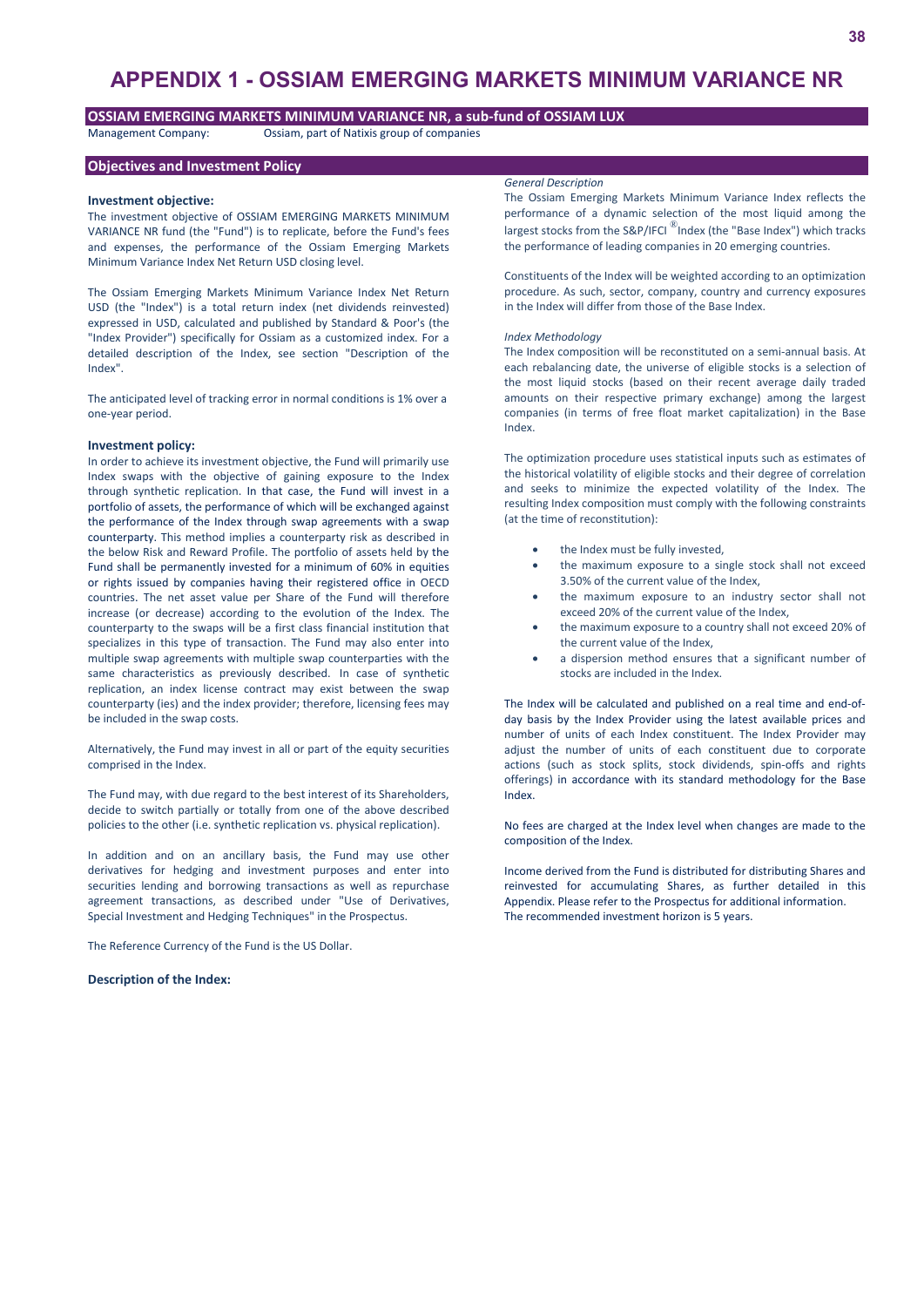## **Risk and Reward Profile**

The specific risks of investing in the Fund are linked to:

### **Index risk**

The value of the Fund's Shares is linked to the Index, the value of which may rise or fall. Hence, investors should note that the value of their investment could fall as well as rise and they should accept that there is no guarantee that the underlying methodology of the Index will indeed result in a return above any comparable investment strategy or that they will recover their initial investment.

# **Emerging markets risk**

Funds investing in emerging markets may be significantly affected by adverse political, economic or regulatory developments. Investing in emerging markets may not provide the same degree of investor protection or information to investors as would generally apply in major securities markets. In addition, exchanges in emerging markets may be very fluctuating. Finally, funds may not be able to sell securities quickly and easily in emerging markets.

### **Currency risk at Share Class level**

For unhedged Share Classes denominated in currencies different from the Reference Currency, the Share Class value follows fluctuations of the exchange rate between the Shares Class currency and the Reference Currency, which can generate additional volatility at the Share Class level.

# **Derivative and Counterparty risk**

Funds may enter into listed and unlisted derivative contracts in order to have an exposure to underlying assets or to protect their direct assets. Payments on these contracts vary with changes of the value of the underlying assets. These contracts may cause the Funds to have a higher market exposure than they would have otherwise, which may in some cases increase losses.

Unlisted contracts are agreed with a specific counterparty. If the counterparty goes into liquidation or fails or defaults on the contract the Fund could suffer a loss. Because they are not listed, these contracts can be difficult to price.

The risks of the Fund are managed through the use of the "Commitment Approach" method described under "Use of Derivatives, Special Investment and Hedging Techniques"–"Global Risk Exposure".

For a complete description of these risks, please refer to the chapter entitled "General Risk Considerations" above. This same chapter also describes the other risks linked to an investment into the Fund.

# **Charges for this Fund**

The charges you pay are used to pay the costs of running the Fund, including the costs of marketing and distributing it. These charges reduce the potential growth of your investment.

The total amount of ongoing charges paid annually by each Share Class shall not exceed such percentage as indicated in this table and applied on a daily basis on the net asset value of such Share Class.

The subscription and redemption of Shares may be subject to Entry and Exit Charges which shall not exceed a percentage of the net asset value of the Shares being purchased or redeemed as indicated in this table.

| <b>Charges by Share Class</b>                                                                 |                                                                                                                                         |                             |                             |         |  |  |  |  |
|-----------------------------------------------------------------------------------------------|-----------------------------------------------------------------------------------------------------------------------------------------|-----------------------------|-----------------------------|---------|--|--|--|--|
| <b>Share Class</b>                                                                            |                                                                                                                                         | <b>UCITS ETF</b><br>1C(USD) | <b>UCITS ETF</b><br>1C(EUR) | 2C(EUR) |  |  |  |  |
| One-off charges taken from your investment or your redemption (as a % of the net asset value) |                                                                                                                                         |                             |                             |         |  |  |  |  |
|                                                                                               | <b>Maximum Sales Charge</b>                                                                                                             | 3.00%                       | 3.00%                       | 3.00%   |  |  |  |  |
| <b>Entry Charge</b>                                                                           | Maximum Replication Charge for Subscriptions                                                                                            | 2.00%                       | 2.00%                       | 2.00%   |  |  |  |  |
|                                                                                               | Maximum Redemption charge                                                                                                               | 3.00%                       | 3.00%                       | 3.00%   |  |  |  |  |
| <b>Exit Charge</b>                                                                            | Maximum Replication Charge for Redemptions                                                                                              | 2.00%                       | 2.00%                       | 2.00%   |  |  |  |  |
|                                                                                               | This is the maximum that might be taken out of your money before it is invested or before the proceeds of your investment are paid out. |                             |                             |         |  |  |  |  |
|                                                                                               | Charges taken from each Share Class over a year (as a % of the net asset value)                                                         |                             |                             |         |  |  |  |  |
| <b>Ongoing charges</b>                                                                        |                                                                                                                                         | 0.75%                       | 0.75%                       | 0.55%   |  |  |  |  |

# **Practical Information**

This Fund might be subject to specific tax treatment in Luxembourg. Depending on your own country of residence, this might have an impact on your investment. For further details, please speak to an adviser. This Fund qualifies as "equity fund pursuant to German Investment Act", as further described under "Taxation" in the Prospectus.

 Fund's Depositary and Administrative Agent: State Street Bank Luxembourg S.C.A. 49, avenue J.F. Kennedy, L-1855 Luxembourg

**Management Company Ossiam** 6, place de la Madeleine 75008 Paris – France

 Fund's Auditor: Deloitte Audit S.à r.l 560, rue de Neudorf L-2220 Luxembourg

The net asset value per Share of the Fund may be obtained on the Management Company's website [\(www.ossiam.com](http://www.ossiam.com/)).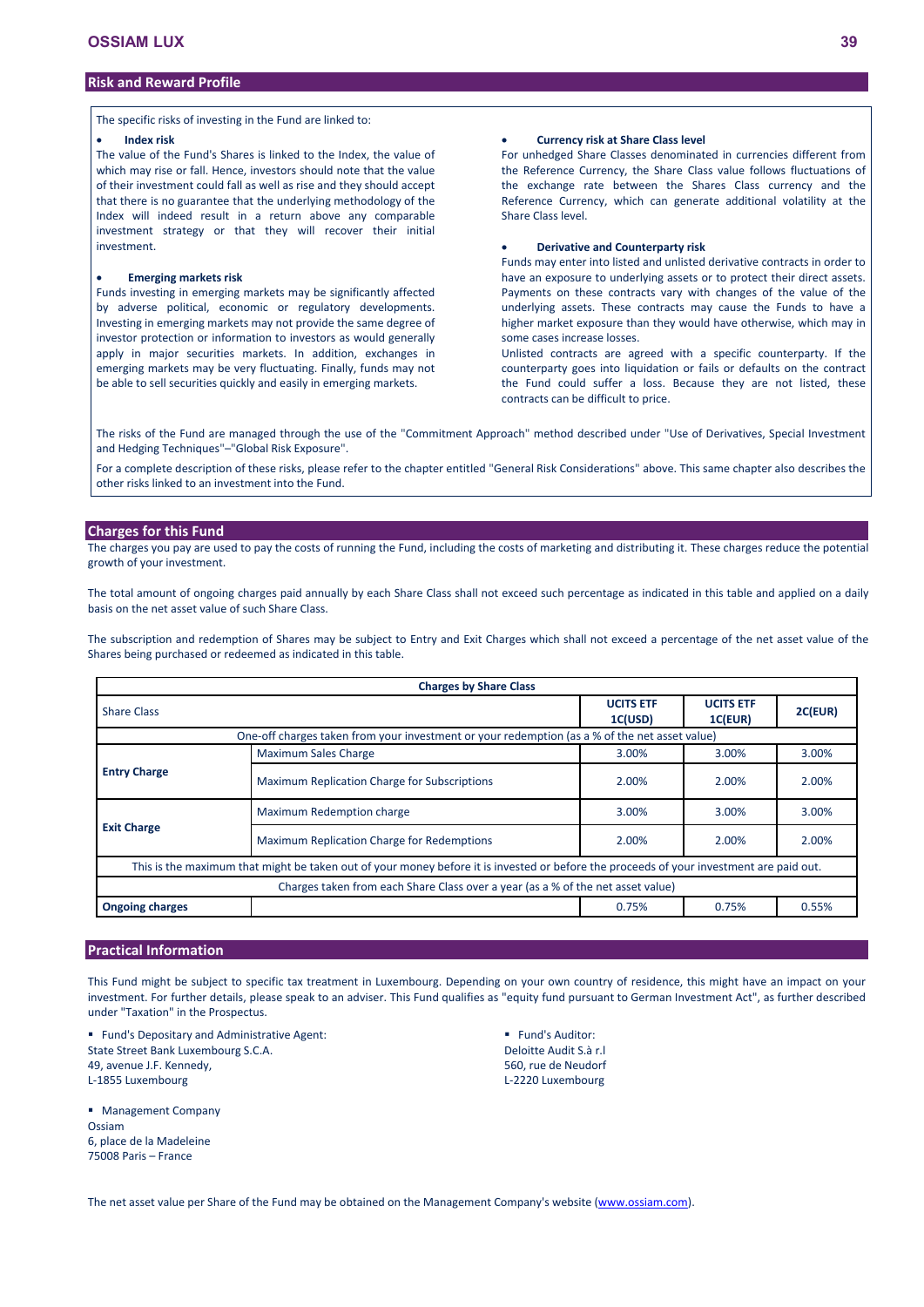The Indicative Net Asset Value of the UCITS ETF 1C(USD) and UCITS ETF 1C(EUR) is calculated on a real time basis by Euronext Paris according to the last known net asset value of the Fund and to the current performance of the Index. It can be accessed on [www.euronext.com.](http://www.euronext.com/) The information on the portfolio of the Fund is disclosed in the annual and semi-annual reports of the Fund.

The Fund being exposed to various markets outside Luxembourg, the calculation of its net asset value will be based on the last available closing market prices the day after the Dealing Deadline in each relevant time zone.

Information on the counterparties to swap agreements is disclosed in the annual report of the Fund and may be obtained by contacting the Management Company.

Information on security lending transactions in the event the Fund would enter into such transactions may be available on the Management Company's website [\(www.ossiam.com](http://www.ossiam.com/)) or obtained by contacting the Management Company.

A detailed description of the Index, as well as current components and weights comprising the Index, is available to subscribers on Ossiam (www.ossiam.com) website.

**Date of creation of the Fund**: 3 February 2012

**Maximum Delay for Settlement of Subscriptions:** 3 Business Days **Maximum Delay for Settlement of Redemptions:** 3 Business Days **Dealing Deadline UCITS ETF 1C (USD) & UCITS ETF 1C (EUR):** 4.00 p.m. (Luxembourg time) on prior Dealing Day when the Dealing Day is not a Friday and 10:45 a.m. (Luxembourg time) on prior Dealing Day when the Dealing Day is a Friday

**Dealing Deadline Class 2C (EUR) Share:** 3.30 p.m. (Luxembourg time) on prior Dealing Day when the Dealing Day is not a Friday and 10:15 a.m. (Luxembourg time) on prior Dealing Day when the Dealing Day is a Friday

# **Date of the 2C(EUR) Share Class launch**:

To be determined by the Board of Directors

**Initial Issue Price of the 2C(EUR) Share Class:** 1000\* UCITS ETF 1C(EUR) on the Business Day of the Share Class Launch

|                              | <b>Share Information</b> |                      |            |                                        |                                             |                             |                           |                                                                  |  |  |  |  |
|------------------------------|--------------------------|----------------------|------------|----------------------------------------|---------------------------------------------|-----------------------------|---------------------------|------------------------------------------------------------------|--|--|--|--|
| <b>Share Class</b>           | <b>ISIN</b>              | Type of<br>investors | Currency   | Minimum<br>Subscription<br>Requirement | <b>Minimum</b><br>Redemption<br>Requirement | Fractional<br><b>Shares</b> | <b>Dividend</b><br>Policy | Subscription on the<br>primary market                            |  |  |  |  |
| <b>UCITS ETF</b><br>1C (USD) | LU0705291812             | All investors        | <b>USD</b> | \$2,000,000                            | \$2,000,000                                 | <b>No</b>                   | Accumulating              | <b>Only Authorized</b><br>Participants and<br>approved investors |  |  |  |  |
| <b>UCITS ETF</b><br>1C (EUR) | LU0705291903             | All investors        | <b>EUR</b> | €2,000,000                             | €2,000,000                                  | <b>No</b>                   | Accumulating              | <b>Only Authorized</b><br>Participants and<br>approved investors |  |  |  |  |
| 2C(EUR)                      | LU0965067753             | All<br>investors*    | <b>EUR</b> | €10,000,000                            | €10,000,000                                 | <b>No</b>                   | Accumulating              | Only approved investors                                          |  |  |  |  |

(\*) The Board of Directors or the Management Company may, in their discretion, waive or modify the Minimum Subscription Requirement, Minimum Redemption Requirement relating to the Share Class 2C(EUR).

The Shares are fully transferable to investors and may be listed for trading on one or more stock exchanges. As a consequence of those listings, (i) there is an obligation on one or more members of the Relevant Stock Exchanges to act as liquidity providers offering bid and offer prices through the trading session at which the Shares can be purchased or sold by investors, (ii) investors may purchase and sell the Shares either through their usual broker on any trading day which is a Business Day when such Relevant Stock Exchange is opened or through a fund platform. Brokers may charge certain fees for trading and brokerage.

**Additional information about the Fund (including prospectus, reports and accounts) may be obtained free of charge at the Registered Office of the Management Company and of the Depositary and Administrative Agent.**

The Board of Directors may be held liable solely on the basis of any statement contained in this document that is misleading, inaccurate or inconsistent with the relevant parts of the Prospectus.

The Fund is authorized in Luxembourg and regulated by the Commission de Surveillance du Secteur Financier.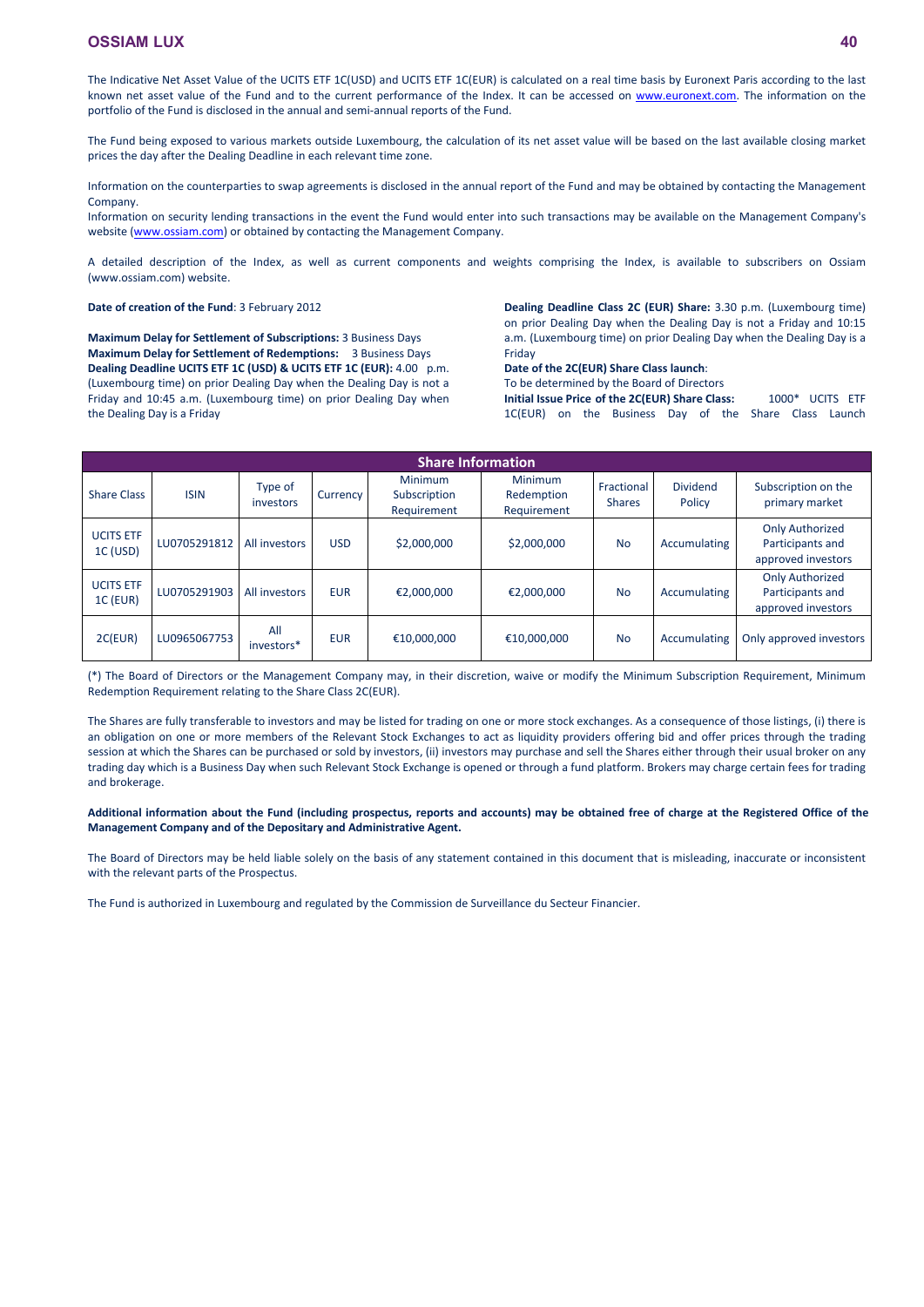"The OSSIAM EMERGING MARKETS MINIMUM VARIANCE NR is not sponsored, endorsed, sold or promoted by Standard & Poor's Financial Services LLC ("S&P"), its affiliates or its third party licensors. Neither S&P, its affiliates nor their third party licensors make any representation or warranty, express or implied, to the owners of the OSSIAM EMERGING MARKETS MINIMUM VARIANCE NR or any member of the public regarding the advisability of investing in securities generally or in the OSSIAM EMERGING MARKETS MINIMUM VARIANCE NR particularly or the ability of the Ossiam Emerging Markets Minimum Variance Index Net Return USD (the "Index") to track general stock market performance. S&P's and its third party licensor's only relationship to Ossiam is the licensing of certain trademarks, service marks and trade names of S&P and/or its third party licensors and for the providing of calculation and maintenance services related to the Index. Neither S&P, its affiliates nor their third party licensors is responsible for and has not participated in the determination of the prices and amount of the OSSIAM EMERGING MARKETS MINIMUM VARIANCE NR or the timing of the issuance or sale of the OSSIAM EMERGING MARKETS MINIMUM VARIANCE NR or in the determination or calculation of the equation by which the OSSIAM EMERGING MARKETS MINIMUM VARIANCE NR is to be converted into cash. S&P has no obligation or liability in connection with the administration, marketing or trading of the OSSIAM EMERGING MARKETS MINIMUM VARIANCE NR.

NEITHER S&P, ITS AFFILIATES NOR THEIR THIRD PARTY LICENSORS GUARANTEE THE ADEQUACY, ACCURACY, TIMELINESS OR COMPLETENESS OF THE INDEX OR ANY DATA INCLUDED THEREIN OR ANY COMMUNICATIONS, INCLUDING BUT NOT LIMITED TO, ORAL OR WRITTEN COMMUNICATIONS (INCLUDING ELECTRONIC COMMUNICATIONS) WITH RESPECT THERETO. S&P, ITS AFFILIATES AND THEIR THIRD PARTY LICENSORS SHALL NOT BE SUBJECT TO ANY DAMAGES OR LIABILITY FOR ANY ERRORS, OMISSIONS OR DELAYS THEREIN. S&P MAKES NO EXPRESS OR IMPLIED WARRANTIES, AND EXPRESSLY DISCLAIMS ALL WARRANTIES OF MERCHANTABILITY OR FITNESS FOR A PARTICULAR PURPOSE OR USE WITH RESPECT TO ITS TRADEMARKS, THE INDEX OR ANY DATA INCLUDED THEREIN. WITHOUT LIMITING ANY OF THE FOREGOING, IN NO EVENT WHATSOEVER SHALL S&P, ITS AFFILIATES OR THEIR THIRD PARTY LICENSORS BE LIABLE FOR ANY INDIRECT, SPECIAL, INCIDENTAL, PUNITIVE OR CONSEQUENTIAL DAMAGES, INCLUDING BUT NOT LIMITED TO, LOSS OF PROFITS, TRADING LOSSES, LOST TIME OR GOODWILL, EVEN IF THEY HAVE BEEN ADVISED OF THE POSSIBILITY OF SUCH DAMAGES, WHETHER IN CONTRACT, TORT, STRICT LIABILITY OR OTHERWISE.

Standard & Poor's® and S&P® are registered trademarks of Standard & Poor's Financial Services LLC. "Calculated by S&P Custom Indices" and its related stylized mark are service marks of Standard & Poor's Financial Services LLC and have been licensed for use by Ossiam."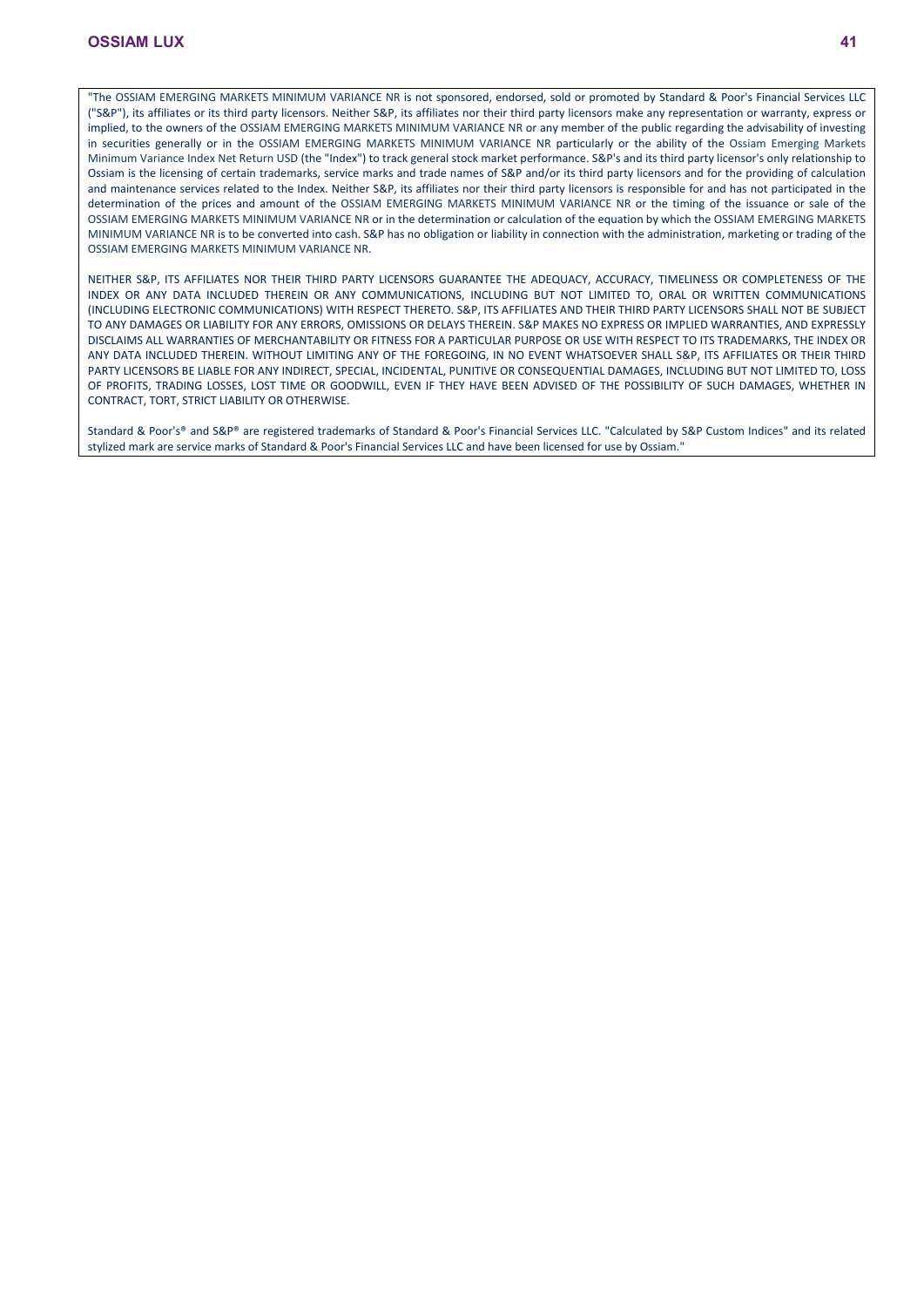# **APPENDIX 2 - OSSIAM FTSE 100 MINIMUM VARIANCE**

## **OSSIAM FTSE 100 MINIMUM VARIANCE, a SubFund of OSSIAM LUX**

Management Company: Ossiam, part of Natixis group of companies

# **Objectives and Investment Policy**

### **Investment objective:**

The investment objective of OSSIAM FTSE 100 MINIMUM VARIANCE fund (the "Fund") is to replicate, before the Fund's fees and expenses, the performance of the FTSE 100 Minimum Variance Index closing level.

The FTSE 100 Minimum Variance Index (the "Index") is a total return index (net dividends reinvested) expressed in GBP, calculated and published by FTSE Group (the "Index Provider"). The index methodology was developed by FTSE jointly with Ossiam. For a detailed description of the Index, see section "Description of the Index".

The anticipated level of tracking error in normal conditions is 0.50% over a one-year period.

### **Investment policy:**

In order to achieve its investment objective, the Fund will primarily invest, through physical replication, in all or part of the equity securities comprised in the Index and in substantially the same weights as in the Index.

As a consequence, the Fund shall be permanently invested for a minimum of 75% in equities or rights issued by companies having their registered office in European Economic Area, excluding Liechtenstein.

In addition, the Fund may use other derivatives for hedging and investment purposes, as described under "Use of Derivatives, Special Investment and Hedging Techniques" in the Prospectus.

The Reference Currency of the Fund is the British Pound (£).

## **Description of the Index:**

### *General Description*

The FTSE 100 Minimum Variance Index reflects the performance of a dynamic selection among the 95 most liquid stocks from the FTSE 100 Index (the "Base Index") which tracks the performance of the 100 largest UK-domiciled blue chip companies, which pass screening for size and liquidity.

Constituents of the Index will be weighted according to an optimization procedure performed by the index provider. As such, sector, company, country exposures in the Index will differ from those of the Base Index. **Risk and Reward Profile**

The specific risks of investing in the Fund are linked to:

### **Index risk**

The value of the Fund's Shares is linked to the Index, the value of which may rise or fall. Hence, investors should note that the value of their investment could fall as well as rise and they should accept that there is no guarantee that the underlying methodology of the Index will indeed result in a return above any comparable investment strategy or that they will recover their initial investment.

#### *Index Methodology*

The Index composition will be reconstituted on a **quarterly** basis subject to certain provisions and composition restrictions. Only the 95 most liquid stocks (based on their recent average daily volumes on the London Stock Exchange) are eligible for inclusion in the Index.

The optimization procedure uses statistical inputs such as estimates of the historical volatility of eligible stocks and their degree of correlation and seeks to minimize the expected volatility of the Index. The resulting Index composition must comply with the following constraints (at the time of reconstitution):

- the Index must be fully invested,
- the maximum exposure to a single stock shall not exceed 4.50% of the current value of the Index,
- the maximum exposure to an industry sector shall not exceed 20% of the current value of the Index,
- a dispersion method ensures that a significant number of stocks are included in the Index.

The Index will be calculated and published on a real time and end-ofday basis by the Index Provider using the latest available prices and number of units of each Index constituent. The Index Provider may adjust the number of units of each constituent due to corporate actions (such as stock splits, stock dividends, spin-offs and rights offerings) in accordance with its standard methodology for the Base Index.

No fees are charged at the Index level when changes are made to the composition of the Index.

Capital gains and net income of the Fund will be capitalized and no dividend will be payable to Shareholders except for the distributing Shares for which all or part of the capital and/or income may be distributed once or several times a year as may be decided by the Board of Directors. Please refer to the Prospectus for additional information.

The recommended investment horizon is 5 years.

### **Geographic Concentration risk**

Funds that concentrate investments in certain geographic regions may suffer losses, particularly when the economies of those regions experience difficulties or when investing in those regions become less attractive. Moreover, the markets in which the funds invest may be significantly affected by adverse political, economic or regulatory developments.

The risks of the Fund are managed through the use of the "Commitment Approach" method described under "Use of Derivatives, Special Investment and Hedging Techniques"–"Global Risk Exposure".

For a complete description of these risks, please refer to the chapter entitled "General Risk Considerations" above. This same chapter also describes the other risks linked to an investment into the Fund.

# **Charges for this Fund**

The charges you pay are used to pay the costs of running the Fund, including the costs of marketing and distributing it. These charges reduce the potential growth of your investment.

The total amount of ongoing charges paid annually by each Share Class shall not exceed such percentage as indicated in this table and applied on a daily basis on the net asset value of such Share Class.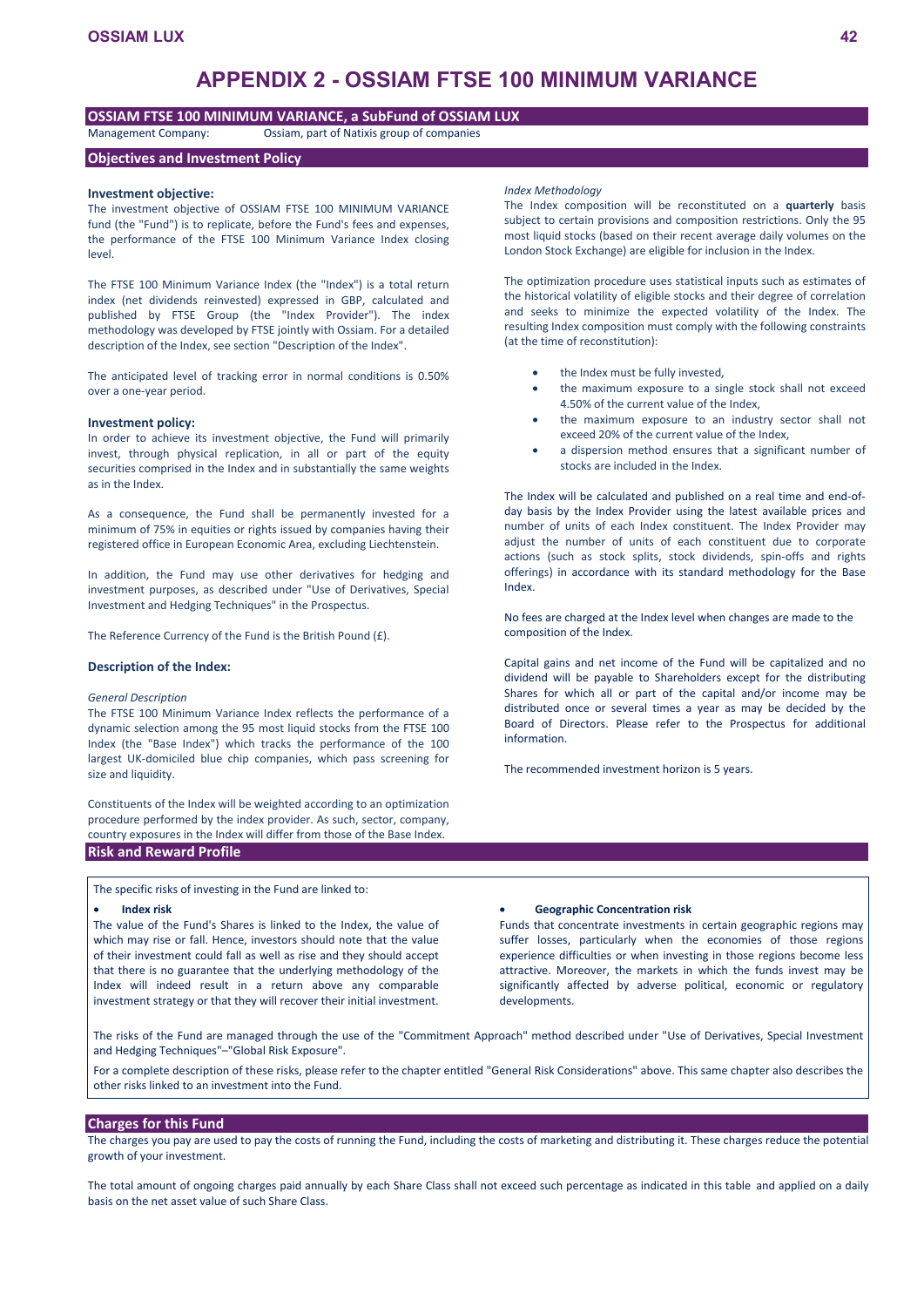In addition, due to its investments in securities of UK companies, the Fund will be subject to stamp duty fees when it buys or sells securities which are not included in the ongoing charges.

The subscription and redemption of Shares may be subject to Entry and Exit Charges which shall not exceed a percentage of the net asset value of the Shares being purchased or redeemed as indicated in this table.

| <b>Charges by Share Class</b>                                                                                                              |                                                                                               |                             |          |                             |  |  |  |  |
|--------------------------------------------------------------------------------------------------------------------------------------------|-----------------------------------------------------------------------------------------------|-----------------------------|----------|-----------------------------|--|--|--|--|
| <b>Share Class</b>                                                                                                                         |                                                                                               | <b>UCITS ETF</b><br>1C(GBP) | N/C(GBP) | <b>UCITS ETF</b><br>1D(GBP) |  |  |  |  |
|                                                                                                                                            | One-off charges taken from your investment or your redemption (as a % of the net asset value) |                             |          |                             |  |  |  |  |
|                                                                                                                                            | <b>Maximum Sales Charge</b>                                                                   | 3.00%                       | 3.00%    | 3.00%                       |  |  |  |  |
| <b>Entry Charge</b>                                                                                                                        | Maximum Replication Charge for<br><b>Subscriptions</b>                                        | 1.00%                       | 2.00%    | 1.00%                       |  |  |  |  |
|                                                                                                                                            | <b>Maximum Redemption charge</b>                                                              | 3.00%                       | 3.00%    | 3.00%                       |  |  |  |  |
| <b>Exit Charge</b>                                                                                                                         | Maximum Replication Charge for<br>Redemptions                                                 | 1.00%                       | 2.00%    | 1.00%                       |  |  |  |  |
| This is the maximum that might be taken out of your money before it is invested or before the proceeds of your<br>investment are paid out. |                                                                                               |                             |          |                             |  |  |  |  |
|                                                                                                                                            | Charges taken from the Share Class over a year (as a % of the net asset value)                |                             |          |                             |  |  |  |  |
| <b>Ongoing charges</b>                                                                                                                     |                                                                                               | 0.45%                       | 0.35%    | 0.45%                       |  |  |  |  |

# **Practical Information**

This Fund might be subject to specific tax treatment in Luxembourg. Depending on your own country of residence, this might have an impact on your investment. For further details, please speak to an adviser. This Fund is eligible to French savings plan called PEA for French investors. This Fund qualifies as "equity fund pursuant to German Investment Act", as further described under "Taxation" in the Prospectus.

 Fund's Depositary and Administrative Agent: State Street Bank Luxembourg S.C.A. 49, avenue J.F. Kennedy, L-1855 Luxembourg

 Management Company: Ossiam 6, place de la Madeleine 75008 Paris – France

Fund's Auditor: Deloitte Audit S.à r.l 560, rue de Neudorf L-2220 Luxembourg

The net asset value per Share may be obtained on the Management Company's website [\(www.ossiam.com](http://www.ossiam.com/)).

The Indicative Net Asset Value of UCITS ETF 1C(GBP) Shares is calculated on a real time basis by Euronext Paris according to the last known net asset value of the Fund and to the current performance of the Index. It can be accessed on [www.euronext.com](http://www.euronext.com/). The information on the portfolio of the Fund is disclosed in the annual and semi-annual reports of the Fund.

In the event the Fund enters into swap agreements, information on the counterparties to swap agreements will be disclosed in the annual report of the Fund and shall be obtained by contacting the Management Company.

A detailed description of the Index, as well as current components and weights comprising the Index, is available to subscribers on Ossiam (www.ossiam.com) website.

**Date of creation of the Fund**: 16 December 2011 **Date of the N/C (GBP) Share Class launch**: To be determined by the Board of Directors **Initial Issue Price** of the **N/C (GBP)**: Index closing price on the launch date of the Share Class

**Maximum Delay for Settlement of Subscriptions:** 3 Business Days **Maximum Delay for Settlement of Redemptions:** 3 Business Days **Dealing Deadline: Please see table below**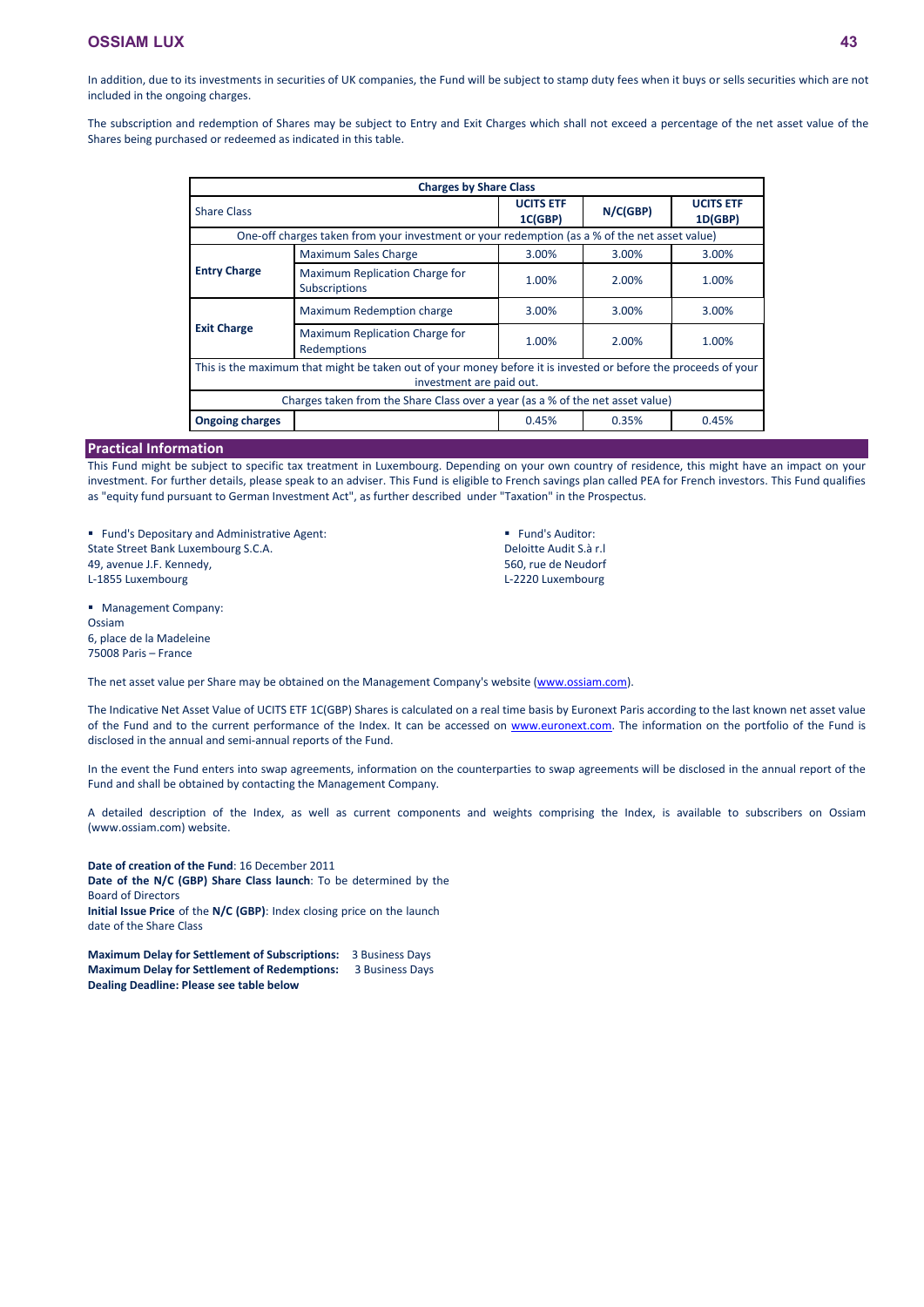|                                              | <b>Share Information</b> |                      |                                      |                                                           |                                                            |                                                          |                                                                 |                             |                                             |                                    |                           |  |
|----------------------------------------------|--------------------------|----------------------|--------------------------------------|-----------------------------------------------------------|------------------------------------------------------------|----------------------------------------------------------|-----------------------------------------------------------------|-----------------------------|---------------------------------------------|------------------------------------|---------------------------|--|
| <b>Share</b><br><b>Class</b>                 | <b>ISIN</b>              | Type of<br>investors | <b>Currency</b>                      | <b>Minimum</b><br>Subscription<br>Requirement             | <b>Minimum</b><br>Redemption<br>Requirement                | <b>Dealing Deadline</b><br>(Luxembourg time)             | <b>Fractional</b><br><b>Shares</b>                              | <b>Dividend</b><br>Policy   | Subscription<br>on the<br>primary<br>market |                                    |                           |  |
| <b>UCITS ETF</b><br>LU0705291739<br>1C (GBP) | All                      | <b>GBP</b>           | £1,000,000 for cash<br>subscriptions | £1,000,000 for cash<br>redemptions                        | $4:30$ p.m. on same<br>day for cash dealings.              |                                                          |                                                                 | Only<br>Authorized          |                                             |                                    |                           |  |
|                                              |                          | investors            |                                      | Multiple of 10,000<br>Shares for in-kind<br>subscriptions | Multiple of 10,000<br>Shares for in-kind<br>redemptions    | 5:00p.m. on same<br>day for in-kind<br>dealings          | <b>No</b>                                                       | Accumulating                | Participants<br>and approved<br>investors   |                                    |                           |  |
| <b>UCITS ETF</b><br>1D(GBP)                  | LU1093308333             | All                  |                                      | <b>GBP</b>                                                | £1,000,000 for cash<br>subscriptions<br>Multiple of 10,000 | £1,000,000 for cash<br>redemptions<br>Multiple of 10,000 | 4:30 p.m. on same<br>day for cash dealings.<br>5:00p.m. on same | <b>No</b>                   | <b>Distributing</b>                         | Only<br>Authorized<br>Participants |                           |  |
|                                              |                          |                      |                                      | investors                                                 |                                                            | Shares for in-kind<br>subscriptions                      | Shares for in-kind<br>redemptions                               | day for in-kind<br>dealings |                                             |                                    | and approved<br>investors |  |
| N/C<br>$(GBP)*$                              | LU0876440065             | All<br>Investors     | <b>GBP</b>                           | £100,000 cash<br>subscription                             | £100,000 cash<br>redemption                                | 4:30 p.m. on same<br>day for cash dealings               | <b>No</b>                                                       | Accumulating                | Only<br>Approved<br><b>Investors</b>        |                                    |                           |  |

The UCITS ETF 1C (GBP) and UCITS ETF 1D (GBP) Shares are fully transferable to investors. The UCITS ETF 1C (GBP) and UCITS ETF 1D (GBP) Shares may be listed for trading on one or more stock exchanges. As a consequence of those listings, (i) there is an obligation on one or more members of the Relevant Stock Exchanges to act as liquidity providers offering bid and offer prices through the trading session at which the Shares can be purchased or sold by investors, (ii) investors may purchase and sell the Shares either through their usual broker on any trading day which is a Business Day when such Relevant Stock Exchange is opened or through a fund platform. Brokers may charge certain fees for trading and brokerage.

(\*) The N/C(GBP) Share Class can be transferable to investors with consent of the Management Company or the Registrar and Transfer Agent.

## **Additional information about the Fund (including prospectus, reports and accounts) may be obtained free of charge at the Registered Office of the Management Company and of the Depositary and Administrative Agent.**

The Board of Directors may be held liable solely on the basis of any statement contained in this document that is misleading, inaccurate or inconsistent with the relevant parts of the Prospectus.

The Fund is authorized in Luxembourg and regulated by the Commission de Surveillance du Secteur Financier.

"The OSSIAM FTSE 100 MINIMUM VARIANCE is not in any way sponsored, endorsed, sold or promoted by FTSE International Limited ("FTSE"), the London Stock Exchange Plc (the "Exchange") or The Financial Times Limited ("FT") (together the "Licensor Parties") and none of the Licensor Parties make any claim, prediction, warranty or representation whatsoever, expressly or impliedly, either as to (i) the results to be obtained from the use of the FTSE INDEX (the "Index") (upon which the OSSIAM FTSE 100 MINIMUM VARIANCE is based), (ii) the figure at which the Index is said to stand at any particular time on any particular day or otherwise, or (iii) the fitness or suitability of the Index for the particular purpose to which it is being put in connection with the OSSIAM FTSE 100 MINIMUM VARIANCE. None of the Licensor Parties have provided or will provide any financial or investment advice or recommendation in relation to the Index to OSSIAM or to its customers or clients. The Index is calculated by FTSE or its agent. None of the Licensor Parties shall be liable (whether in negligence or otherwise) to any person for any error in the Index and none of the Licensor Parties shall be under any obligation to advise any person of any error therein.

All rights in the Index vest in FTSE. "FTSE®" is a trade mark of the Exchange and the FT and is used by FTSE under licence."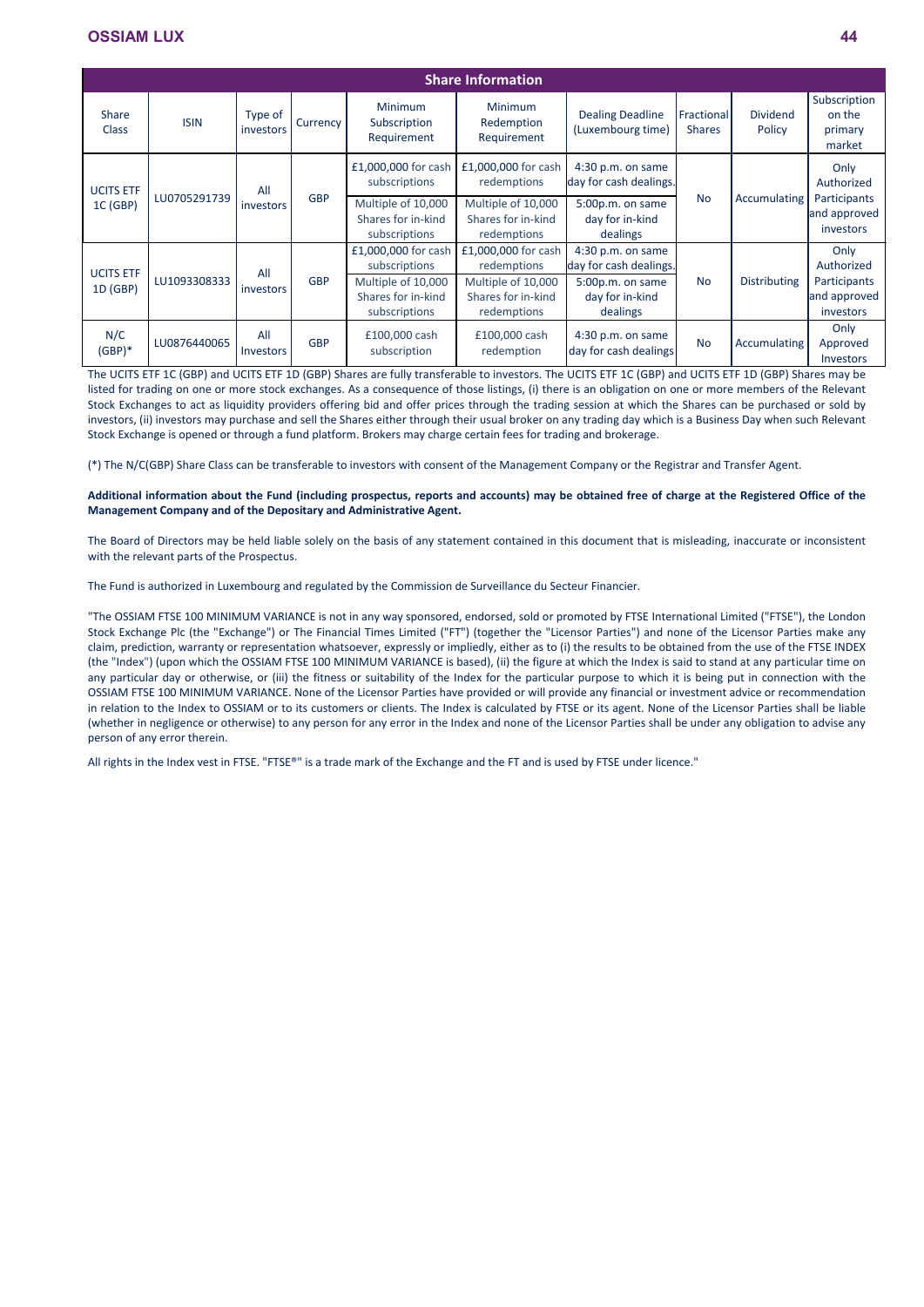# **APPENDIX 3 - OSSIAM iSTOXX® EUROPE MINIMUM VARIANCE NR**

# **OSSIAM iSTOXX® EUROPE MINIMUM VARIANCE NR, a Sub-Fund of OSSIAM LUX**

Management Company: Ossiam, part of Natixis group of companies

## **Objectives and Investment Policy**

### **Investment objective:**

The Fund's objective is to replicate, before the Fund's fees and expenses, the performance of the iSTOXX® Europe Minimum Variance Index Net Return closing level.

The iSTOXX® Europe Minimum Variance Index Net Return (the "Index", ISIN: CH0124001543) is a total return index (net dividends reinvested) expressed in EUR, calculated and published by STOXX (the "Index Provider") and initiated by Ossiam. For a detailed description of the Index, see section "Description of the Index".

The anticipated level of tracking error in normal conditions is 0.50% over a one-year period.

### **Investment policy:**

In order to achieve its investment objective, the Fund will primarily use index swaps with the objective of gaining exposure to the Index through synthetic replication. In that case, the Fund will invest in a portfolio of assets, the performance of which will be exchanged against the performance of the Index through swap agreements with a swap counterparty. This method implies a counterparty risk as described in the below Risk and Reward Profile. The net asset value per Share of the Fund will therefore increase (or decrease) according to the evolution of the Index. The counterparty to the swaps will be a first class financial institution that specializes in this type of transaction. The Fund may also enter into multiple swap agreements with multiple swap counterparties with the same characteristics as previously described. In case of synthetic replication, an index license contract may exist between the swap counterparty (ies) and the index provider; therefore, licensing fees may be included in the swap costs.

Alternatively, the Fund may invest in all or part of the equity securities comprised in the Index.

The Fund may, with due regard to the best interest of its Shareholders, decide to switch partially or totally from one of the above described policies to the other (i.e. synthetic replication vs. physical replication).

In both replication strategies, the Fund shall be permanently invested for a minimum of 75% in equities securities or rights issued by companies having their registered office in the European Economic Area, excluding Liechtenstein.

In addition and on an ancillary basis, the Fund may use other derivatives for hedging and investment purposes and enter into securities lending and borrowing transactions as well as repurchase agreement transactions, as described under "Use of Derivatives, Special Investment and Hedging Techniques" in the Prospectus.

The Reference Currency of the Fund is the Euro.

### **Description of the Index:**

### *General Description*

The  $i$ STOXX $^{\circledR}$  Europe Minimum Variance Index reflects the performance of a dynamic selection of the 300 most liquid stocks from the STOXX® Europe 600 Index (the "Base Index**"**) which tracks the performance of 600 leading companies in major European industries in 18 European countries.

Constituents of the Index will be weighted according to an optimization procedure performed by the Index Provider. As such, sector and company exposures in the Index will differ from those of the Base Index.

*Index Methodology*

The Index composition will be reconstituted on a monthly basis subject to certain provisions and composition restrictions. Only the 300 most liquid stocks (based on their recent average daily volumes on their respective primary exchange) are eligible for inclusion in the Index.

The optimization procedure uses statistical inputs such as estimates of the historical volatility of eligible stocks and their degree of correlation

and seeks to minimize the expected volatility of the Index. The resulting Index composition must comply with the following constraints (at the time of reconstitution):

- the Index must be fully invested,
- the maximum exposure to a single stock shall not exceed 5% of the current value of the Index,
- the maximum exposure to an industry sector shall not exceed 20% of the current value of the Index,
- a proprietary method ensures that a significant number of stocks are included in the Index.

No Fees are charged at the Index level when changes are made to the composition of the Index.

The Index will be calculated and published on a real time and end-ofday basis by the Index Provider using the latest available prices and number of units of each Index constituent. The Index Provider may adjust the number of units of each constituent due to corporate actions (such as stock splits, stock dividends, spin-offs and rights offerings) in accordance with its standard methodology for the Base Index.

Capital gains and net income of the Fund will be capitalized and no dividend will be payable to Shareholders except for the distributing Shares for which all or part of the capital and/or income may be distributed once or several times a year as may be decided by the Board of Directors. Please refer to the Prospectus for additional information.

The recommended investment horizon is 5 years.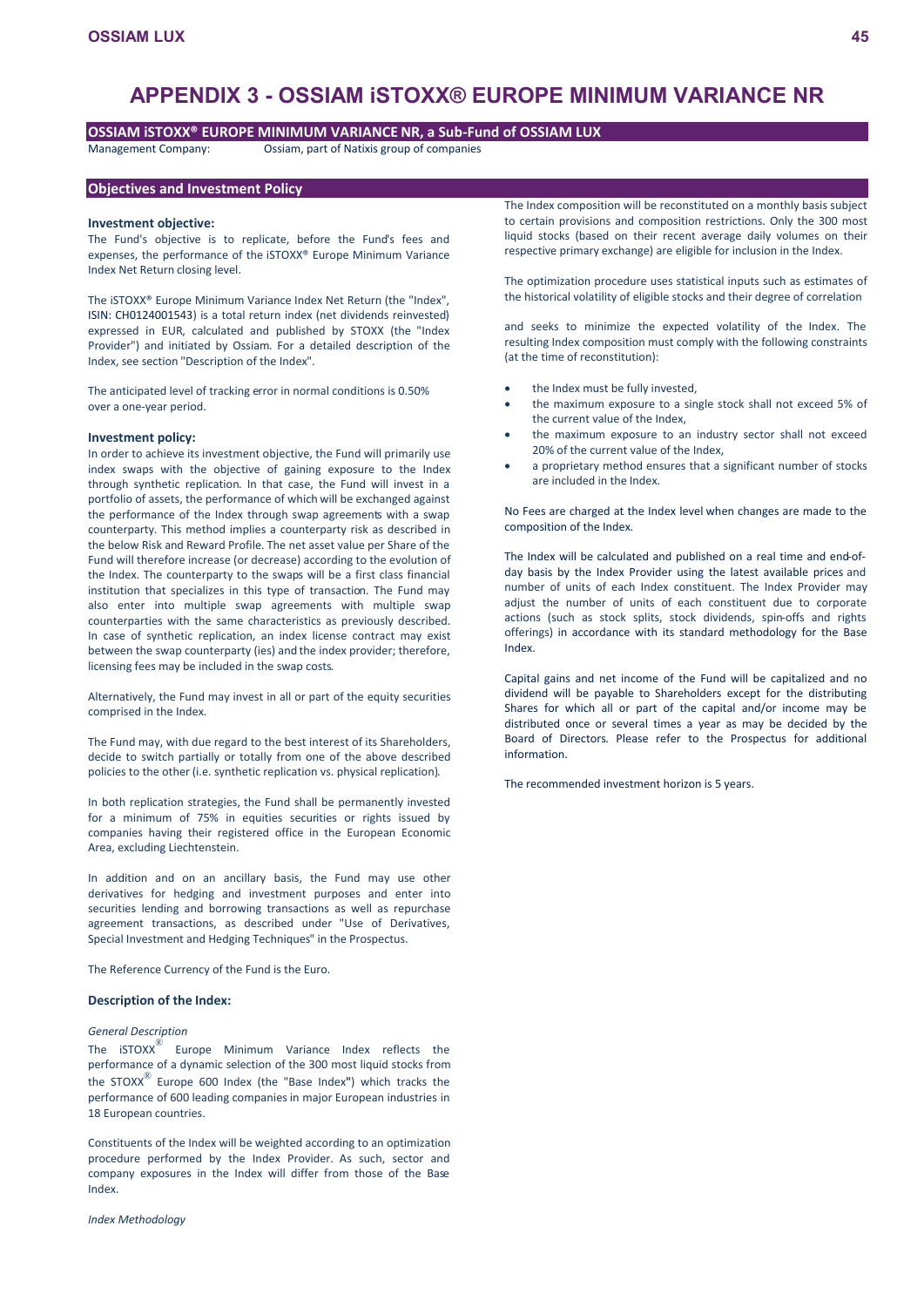# **Risk and Reward Profile**

The specific risks of investing in the Fund are linked to:

#### **Index risk**

The value of the Fund's Shares is linked to the Index, the value of which may rise or fall. Hence, investors should note that the value of their investment could fall as well as rise and they should accept that there is no guarantee that the underlying methodology of the Index will indeed result in a return above any comparable investment strategy or that they will recover their initial investment.

### **Derivative and Counterparty risk**

Funds may enter into listed and unlisted derivative contracts in order to have an exposure to underlying assets or to protect their direct assets. Payments on these contracts vary with changes of the value of the underlying assets. These contracts may cause the Funds to have a higher market exposure than they would have otherwise, which may in some cases increase losses.

Unlisted contracts are agreed with a specific counterparty. If the counterparty goes into liquidation or fails or defaults on the contract the Fund could suffer a loss. Because they are not listed, these contracts can be difficult to price.

The risks of the Fund are managed through the use of the "Commitment Approach" method described under "Use of Derivatives, Special Investment and Hedging Techniques"–"Global Risk Exposure".

For a complete description of these risks, please refer to the chapter entitled "General Risk Considerations" above. This same chapter also describes the other risks linked to an investment into the Fund.

### **Charges for this Fund**

The charges you pay are used to pay the costs of running the Fund, including the costs of marketing and distributing it. These charges reduce the potential growth of your investment.

The total amount of ongoing charges paid annually by each Share Class shall not exceed such percentage as indicated in this table and applied on a daily basis on the net asset value of such Share Class.

The subscription and redemption of Shares may be subject to Entry and Exit Charges which shall not exceed a percentage of the net asset value of the Shares being purchased or redeemed as indicated in this table.

|                                                                                                                                           | <b>Charges by Share Class</b>                                                                 |       |       |  |  |  |  |  |  |  |
|-------------------------------------------------------------------------------------------------------------------------------------------|-----------------------------------------------------------------------------------------------|-------|-------|--|--|--|--|--|--|--|
| <b>Share Class</b>                                                                                                                        | <b>UCITS ETF 1C(EUR)</b><br>2C(EUR)                                                           |       |       |  |  |  |  |  |  |  |
|                                                                                                                                           | One-off charges taken from your investment or your redemption (as a % of the net asset value) |       |       |  |  |  |  |  |  |  |
| <b>Entry Charge</b>                                                                                                                       | <b>Maximum Sales Charge</b>                                                                   | 3%    | 3%    |  |  |  |  |  |  |  |
|                                                                                                                                           | Maximum Replication Charge for<br><b>Subscriptions</b>                                        | 1%    | $1\%$ |  |  |  |  |  |  |  |
| <b>Exit Charge</b>                                                                                                                        | Maximum Redemption charge                                                                     | 3%    | 3%    |  |  |  |  |  |  |  |
|                                                                                                                                           | Maximum Replication Charge for<br>Redemptions                                                 | 1%    | 1%    |  |  |  |  |  |  |  |
| This is the maximum that might be taken out of your money before it is invested or before the proceeds of your investment ar<br>paid out. |                                                                                               |       |       |  |  |  |  |  |  |  |
|                                                                                                                                           | Charges taken from the Share Class over a year (as a % of the net asset value)                |       |       |  |  |  |  |  |  |  |
| <b>Ongoing charges</b>                                                                                                                    |                                                                                               | 0.65% | 0.45% |  |  |  |  |  |  |  |

# **Practical Information**

6, place de la Madeleine 75008 Paris - France

Ossiam

This Fund might be subject to specific tax treatment in Luxembourg. Depending on your own country of residence, this might have an impact on your investment. For further details, please speak to an adviser. This Fund is eligible to French savings plan called PEA for French investors. This Fund qualifies as "equity fund pursuant to German Investment Act", as further described under "Taxation" in the Prospectus.

**Fund's Depositary and Administrative Agent:** State Street Bank Luxembourg S.C.A. 49, avenue J.F. Kennedy, L-1855 Luxembourg Management Company:

**Fund's Auditor:** Deloitte Audit S.à r.l 560, rue de Neudorf L-2220 Luxembourg

The net asset value per Share may be obtained on the Management Company's website [\(www.ossiam.com](http://www.ossiam.com/)).

The Indicative Net Asset Value of UCITS ETF 1C (EUR) Shares is calculated on a real time basis by Euronext Paris according to the last known net asset value of the Fund and to the current performance of the Index. It can be accessed on [www.euronext.com.](http://www.euronext.com/) The information on the portfolio of the Fund is disclosed in the annual and semi-annual reports of the Fund.

Information on the counterparties to swap agreements is disclosed in the annual report of the Fund and may be obtained by contacting the Investment Manager.

A detailed description of the Index, as well as current components and weights comprising the Index, is available to subscribers on Ossiam (www.ossiam.com) website.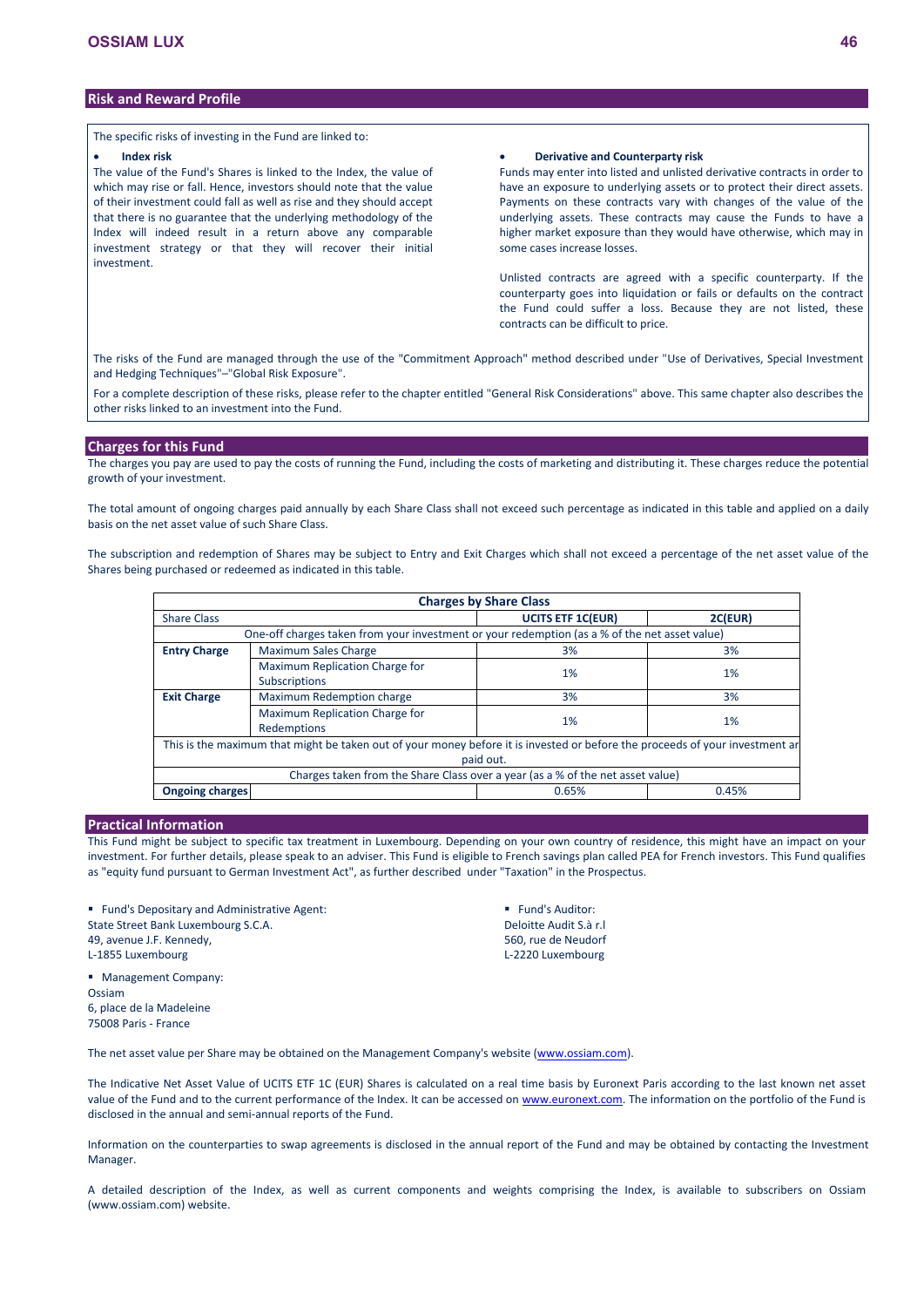# **Date of creation of the Fund**: 21 June 2011

**Maximum Delay for Settlement of Subscriptions:** 3 Business Days **Maximum Delay for Settlement of Redemptions:** 3 Business Days

## **Dealing Deadline Class UCITS ETF 1C(EUR) Share:** 4:00 p.m. (Luxembourg time)

**Dealing Deadline Class 2C(EUR) Share:** 3:30 p.m. (Luxembourg time)

|                             | <b>Share Information</b> |                      |          |                                               |                                             |                             |                           |                                                                     |  |  |  |  |
|-----------------------------|--------------------------|----------------------|----------|-----------------------------------------------|---------------------------------------------|-----------------------------|---------------------------|---------------------------------------------------------------------|--|--|--|--|
| <b>Share Class</b>          | <b>ISIN</b>              | Type of<br>investors | Currency | <b>Minimum</b><br>Subscription<br>Requirement | <b>Minimum</b><br>Redemption<br>Requirement | Fractional<br><b>Shares</b> | <b>Dividend</b><br>Policy | Subscription on<br>the primary<br>market                            |  |  |  |  |
| <b>UCITS ETF</b><br>1C(EUR) | LU0599612842             | All<br>investors     | Euro     | €1,000,000                                    | €1,000,000                                  | <b>No</b>                   | Accumulating              | <b>Only Authorized</b><br>Participants and<br>approved<br>investors |  |  |  |  |
| $2C(EUR)*$                  | LU0811899946             | All<br>Investors*    | Euro     | €10,000,000*                                  | €10,000,000*                                | <b>No</b>                   | Accumulating              | Only approved<br>investors                                          |  |  |  |  |

(\*) The Board of Directors or the Management Company may, in their discretion, waive or modify the Minimum Subscription Requirement, Minimum Redemption Requirement relating to the Share Class 2C(EUR).

The Shares are fully transferable to investors and may be listed for trading on one or more stock exchanges. As a consequence of those listings, (i) there is an obligation on one or more members of the Relevant Stock Exchanges to act as liquidity providers offering bid and offer prices through the trading session at which the Shares can be purchased or sold by investors, (ii) investors may purchase and sell the Shares either through their usual broker on any trading day or through a fund platform. Brokers may charge certain fees for trading and brokerage.

**Additional information about the Fund (including prospectus, reports and accounts) may be obtained free of charge at the Registered Office of the Management Company and of the Depositary and Administrative Agent.**

The Board of Directors may be held liable solely on the basis of any statement contained in this document that is misleading, inaccurate or inconsistent with the relevant parts of the Prospectus.

The Fund is authorized in Luxembourg and regulated by the Commission de Surveillance du Secteur Financier.

STOXX and its licensors (the "**Licensors**") have no relationship to Ossiam, other than the licensing of the iSTOXX® Europe Minimum Variance Index and the related trademarks for use in connection with the OSSIAM iSTOXX $^{\circledR}$  Europe Minimum Variance.

# **STOXX and its Licensors do not:**

- $\blacksquare$  Sponsor, endorse, sell or promote the OSSIAM iSTOXX<sup>®</sup> Europe Minimum Variance.
- Recommend that any person invest in the OSSIAM iSTOXX<sup>®</sup> Europe Minimum Variance or any other securities.
- $\blacksquare$  Have any responsibility or liability for or make any decisions about the timing, amount or pricing of OSSIAM iSTOXX $^\circledR$  Europe Minimum Variance.
- Have any responsibility or liability for the administration, management or marketing of the OSSIAM iSTOXX<sup>®</sup> Europe Minimum Variance.
- Consider the needs of the OSSIAM iSTOXX<sup>®</sup> Europe Minimum Variance or the owners of the OSSIAM F iSTOXX<sup>®</sup> Europe Minimum Variance in determining, composing or calculating the iSTOXX $^{\circledR}$  Europe Minimum Variance Index or have any obligation to do so.

**STOXX and its Licensors will not have any liability in connection with the OSSIAM iSTOXX**® **Europe Minimum Variance. Specifically,**

**STOXX and its Licensors do not make any warranty, express or implied and disclaim any and all warranty about:**

 **The results to be obtained by the OSSIAM iSTOXX**® **Europe Minimum Variance, the owner of the OSSIAM iSTOXX**® **Europe Minimum Variance or any other person in connection with the use of the iSTOXX**® **Europe Minimum Variance Index and the data included in the iSTOXX**® **Europe Minimum Variance Index;**

**The accuracy or completeness of the iSTOXX**® **Europe Minimum Variance Index and its data;**

 **The merchantability and the fitness for a particular purpose or use of the iSTOXX**® **Europe Minimum Variance Index and its data;**

 **STOXX and its Licensors will have no liability for any errors, omissions or interruptions in the iSTOXX**® **Europe Minimum Variance Index or its data;**

 **Under no circumstances will STOXX or its Licensors be liable for any lost profits or indirect, punitive, special or consequential damages or losses, even if STOXX or its Licensors knows that they might occur.**

**The licensing agreement between OSSIAM and STOXX is solely for their benefit and not for the benefit of the owners of the OSSIAM iSTOXX**® **Europe Minimum Variance or any other third parties.**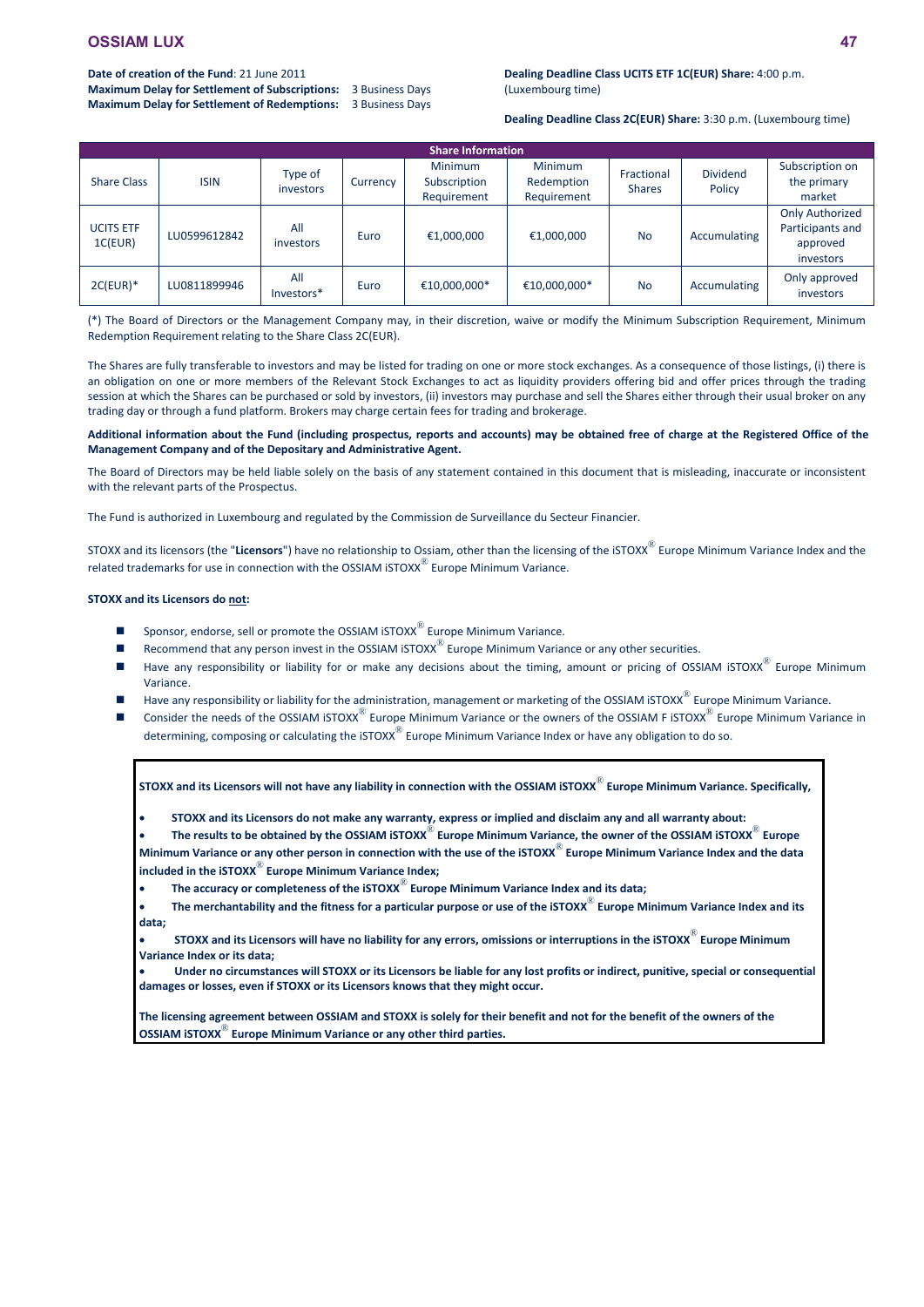# **APPENDIX 4 - OSSIAM MSCI CANADA NR**

# **OSSIAM MSCI CANADA NR, a Sub-Fund of OSSIAM LUX**

Management Company: Ossiam, part of Natixis group of companies

# **Objectives and Investment Policy**

### **Investment objective:**

The investment objective of OSSIAM MSCI CANADA NR fund (the "Fund") is to replicate, before the Fund's fees and expenses, the performance of the MSCI Canada Index Net CAD (the "Index") closing level. The Index – expressed in Canadian dollar - is calculated and published by MSCI (the "Index Provider"). For a detailed description of the Index, see section "Description of the Index".

The anticipated level of tracking error in normal conditions is 0.50% over a one-year period.

### **Investment policy:**

In order to achieve its investment objective, the Fund will primarily use index swaps with the objective of gaining exposure to the Index through synthetic replication. In that case, the Fund will invest in a portfolio of assets, the performance of which will be exchanged against the performance of the Index through swap agreements with a swap counterparty. This method implies a counterparty risk as described in the below Risk and Reward Profile. The portfolio of assets held by the Fund shall be permanently invested for a minimum of 60% in equities or rights issued by companies having their registered office in OECD countries. The net asset value per Share of the Fund will therefore increase (or decrease) according to the evolution of the Index. The counterparty to the swaps will be a first class financial institution that specializes in this type of transaction. The Fund may also enter into multiple swap agreements with multiple swap counterparties with the same characteristics as previously described. In case of synthetic replication, an index license contract may exist between the swap counterparty (ies) and the index provider; therefore, licensing fees may be included in the swap costs.

Alternatively, the Fund may invest in all or part of the equity securities comprised in the Index.

The Fund may, with due regard to the best interest of its Shareholders, decide to switch partially or totally from one of the above described policies to the other (i.e. synthetic replication vs. physical replication).

In addition and on an ancillary basis, the Fund may use other derivatives for hedging and investment purposes and enter into securities lending and borrowing transactions as well as repurchase agreement transactions, as described under "Use of Derivatives, Special Investment and Hedging Techniques" in the Prospectus.

The Reference Currency of the Fund is the Canadian Dollar.

### **Description of the Index:**

### *General Description*

The MSCI Canada Index is designed to measure the performance of the large and mid cap segments of the Canada market. With 100 constituents, the index reflects the performance of approximately 85% of the free float-adjusted market capitalization in Canada.

### *Index Methodology*

The index is based on the MSCI Global Investable Market Indices (GIMI) Methodology—a comprehensive and consistent approach to index construction that allows for meaningful global views and cross regional comparisons across all market capitalization size, sector and style segments and combinations.

This methodology aims to provide exhaustive coverage of the relevant investment opportunity set with a strong emphasis on Index liquidity, investability and replicability. The index is reviewed quarterly—in February, May, August and November—with the objective of reflecting change in the underlying equity markets in a timely manner, while limiting undue Index turnover.

The Index is calculated and published and end-of-day basis by the Index Provider using the latest available prices and number of units of each Index constituent. The Index Provider may adjust the number of units of each constituent due to corporate actions (such as stock splits, stock dividends, spin-offs and rights offerings) in accordance with its standard methodology for the Base Index.

MSCI's website ([www.msci.com](http://www.msci.com/)) contains more detailed information about the MSCI indexes.

No Fees are charged at the Index level when changes are made to the composition of the Index.

Income derived from the Fund is distributed for distributing Shares and reinvested for accumulating Shares, as further detailed in this Appendix. Please refer to the Prospectus for additional information.

The recommended investment horizon is 5 years.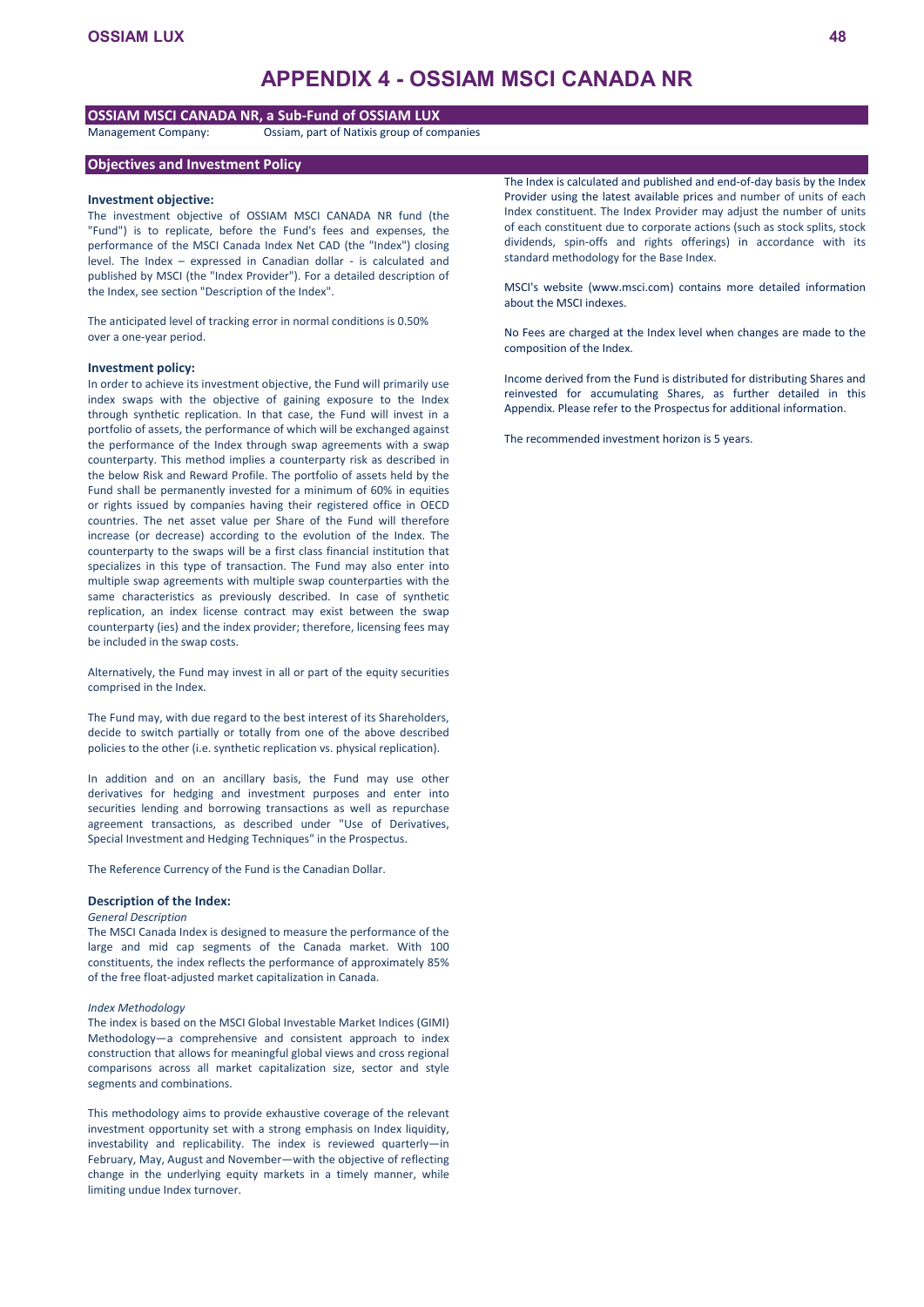# **Risk and Reward Profile**

The specific risks of investing in the Fund are linked to:

#### **Index risk**

The value of the Fund's Shares is linked to the Index, the value of which may rise or fall. Hence, investors should note that the value of their investment could fall as well as rise and they should accept that there is no guarantee that the underlying methodology of the Index will indeed result in a return above any comparable investment strategy or that they will recover their initial investment.

### **Geographic concentration**

Funds that concentrate investments in certain geographic regions may suffer losses, particularly when the economies of those regions experience difficulties or when investing in those regions become less attractive. Moreover, the markets in which the funds invest may be significantly affected by adverse political, economic or regulatory developments.

### **Currency risk at Share Class level**

For unhedged Share Classes denominated in currencies different from the Reference Currency, the Share Class value follows fluctuations of the exchange rate between the Shares Class currency and the Reference Currency, which can generate additional volatility at the Share Class level.

## **Derivative and Counterparty risk**

Funds may enter into listed and unlisted derivative contracts in order to have an exposure to underlying assets or to protect their direct assets. Payments on these contracts vary with changes of the value of the underlying assets. These contracts may cause the Funds to have a higher market exposure than they would have otherwise, which may in some cases increase losses.

Unlisted contracts are agreed with a specific counterparty. If the counterparty goes into liquidation or fails or defaults on the contract the Fund could suffer a loss. Because they are not listed, these contracts can be difficult to price.

The risks of the Fund are managed through the use of the "Commitment Approach" method described under "Use of Derivatives, Special Investment and Hedging Techniques"–"Global Risk Exposure".

For a complete description of these risks, please refer to the chapter entitled "General Risk Considerations" above. This same chapter also describes the other risks linked to an investment into the Fund.

### **Charges for this Fund**

The charges you pay are used to pay the costs of running the Fund, including the costs of marketing and distributing it. These charges reduce the potential growth of your investment.

The total amount of ongoing charges paid annually by each Share Class shall not exceed such percentage as indicated in this table and applied on a daily basis on the net asset value of such Share Class.

The subscription and redemption of Shares may be subject to Entry and Exit Charges which shall not exceed a percentage of the net asset value of the Shares being purchased or redeemed as indicated in this table.

| <b>Charges by Share Class</b> |                                                                                               |                                                                                                                |  |  |  |  |  |  |
|-------------------------------|-----------------------------------------------------------------------------------------------|----------------------------------------------------------------------------------------------------------------|--|--|--|--|--|--|
| 1C(EUR)<br><b>Share Class</b> |                                                                                               |                                                                                                                |  |  |  |  |  |  |
|                               | One-off charges taken from your investment or your redemption (as a % of the net asset value) |                                                                                                                |  |  |  |  |  |  |
| <b>Entry Charge</b>           | <b>Maximum Sales Charge</b>                                                                   | 3%                                                                                                             |  |  |  |  |  |  |
|                               | Maximum Replication Charge for                                                                | 1%                                                                                                             |  |  |  |  |  |  |
|                               | Subscriptions                                                                                 |                                                                                                                |  |  |  |  |  |  |
| <b>Exit Charge</b>            | Maximum Redemption charge                                                                     | 3%                                                                                                             |  |  |  |  |  |  |
|                               | Maximum Replication Charge for                                                                | 1%                                                                                                             |  |  |  |  |  |  |
|                               | Redemptions                                                                                   |                                                                                                                |  |  |  |  |  |  |
|                               |                                                                                               | This is the maximum that might be taken out of your money before it is invested or before the proceeds of your |  |  |  |  |  |  |
| investment are paid out.      |                                                                                               |                                                                                                                |  |  |  |  |  |  |
|                               | Charges taken from each Share Class over a year (as a % of the net asset value)               |                                                                                                                |  |  |  |  |  |  |
| <b>Ongoing charges</b>        |                                                                                               | 0.43%                                                                                                          |  |  |  |  |  |  |

# **Practical Information**

This Fund might be subject to specific tax treatment in Luxembourg. Depending on your own country of residence, this might have an impact on your investment. For further details, please speak to an adviser. This Fund qualifies as "equity fund pursuant to German Investment Act", as further described under "Taxation" in the Prospectus.

**Fund's Depositary and Administrative Agent:** State Street Bank Luxembourg S.C.A. 49, avenue J.F. Kennedy, L-1855 Luxembourg

**Management Company:** Ossiam 6, place de la Madeleine 75008 Paris – France

**Fund's Auditor:** Deloitte Audit S.à r.l 560, rue de Neudorf L-2220 Luxembourg

The net asset value per Share of the Fund may be obtained on the Management Company's website [\(www.ossiam.com](http://www.ossiam.com/)).

The information on the portfolio of the Fund is disclosed in the annual and semi-annual reports of the Fund.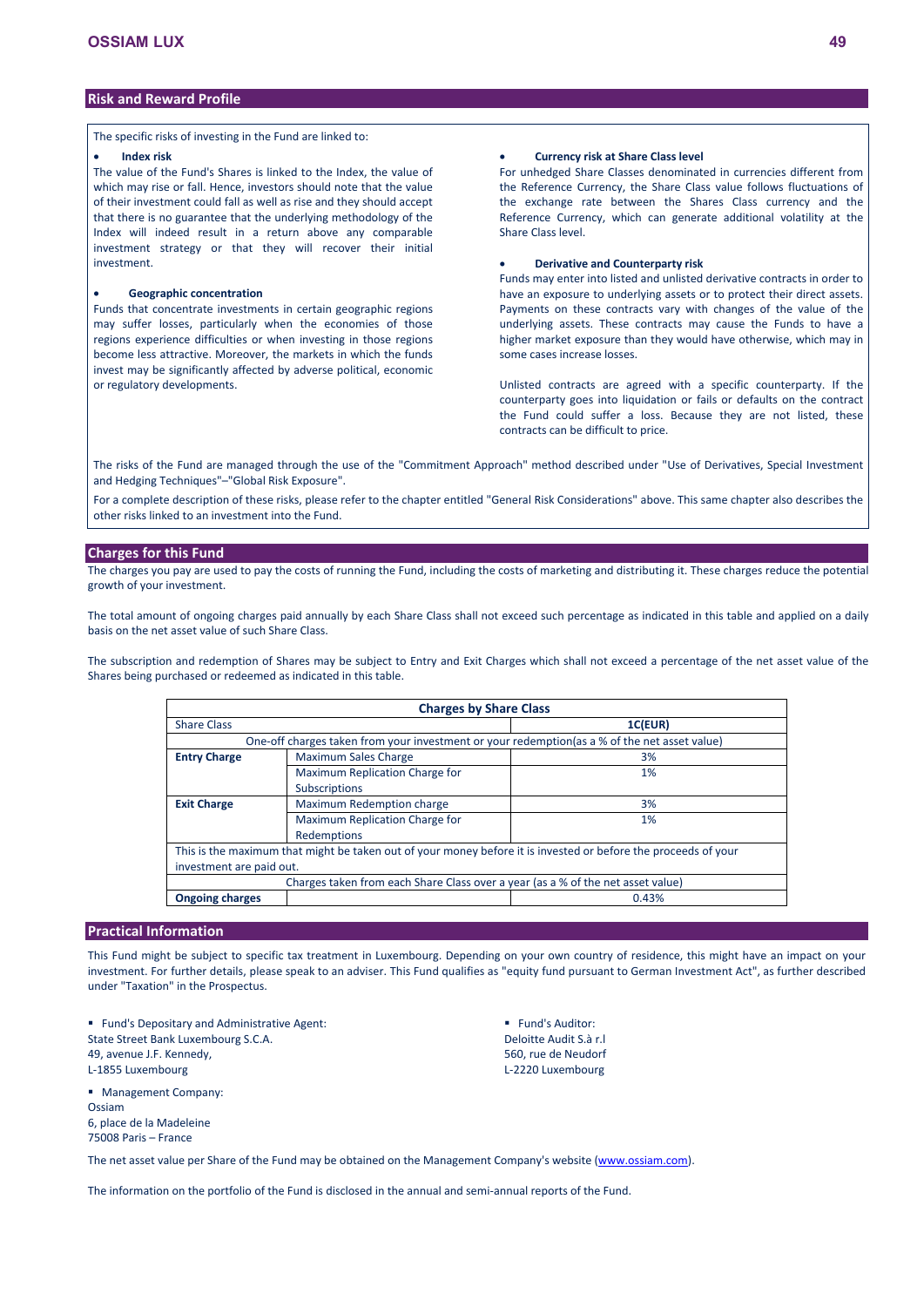Information on the counterparties to swap agreements is disclosed in the annual report of the Fund and may be obtained by contacting the Management Company.

A detailed description of the Index, as well as current components and weights comprising the Index, is available to subscribers on [www.msci.com](http://www.msci.com/)<br> **Date of creation of the Fund:** June 20<sup>th</sup> 2013<br> **Maximum Delay for Settlem Date of creation of the Fund: Maximum Delay for Settlement of Subscriptions:** 3 Business Days

**Dealing Deadline:** 4.15 p.m. (Luxembourg time)

**Maximum Delay for Settlement of Redemptions:** 3 Business Days

|                    | <b>Share Information</b> |                         |            |                                        |                                      |                             |                           |                                                  |  |  |  |  |
|--------------------|--------------------------|-------------------------|------------|----------------------------------------|--------------------------------------|-----------------------------|---------------------------|--------------------------------------------------|--|--|--|--|
| <b>Share Class</b> | <b>ISIN</b>              | Type of<br>investors    | Currency   | Minimum<br>Subscription<br>Requirement | Minimum<br>Redemption<br>Requirement | Fractional<br><b>Shares</b> | <b>Dividend</b><br>Policy | Subscription<br>on the<br>primary<br>market only |  |  |  |  |
| 1C (EUR)           | LU0876440735             | All<br><b>Investors</b> | <b>EUR</b> | €1,000,000                             | €1,000,000                           | <b>No</b>                   | Accumulating              | Only<br>Approved<br>Investors                    |  |  |  |  |

The Shares are fully transferable to investors who may purchase and sell the Shares either through their usual broker on any Dealing Day or through a fund platform. Brokers may charge certain fees for brokerage.

## **Additional information about the Fund (including prospectus, reports and accounts) may be obtained free of charge at the Registered Office of the Management Company and of the Depositary and Administrative Agent.**

The Board of Directors may be held liable solely on the basis of any statement contained in this document that is misleading, inaccurate or inconsistent with the relevant parts of the Prospectus.

The Fund is authorized in Luxembourg and regulated by the Commission de Surveillance du Secteur Financier.

THIS FUND IS NOT SPONSORED, ENDORSED, SOLD OR PROMOTED BY MSCI INC. ("MSCI"), ANY OF ITS AFFILIATES, ANY OF ITS INFORMATION PROVIDERS OR ANY OTHER THIRD PARTY INVOLVED IN, OR RELATED TO, COMPILING, COMPUTING OR CREATING ANY MSCI INDEX (COLLECTIVELY, THE "MSCI PARTIES"). THE MSCI INDEXES ARE THE EXCLUSIVE PROPERTY OF MSCI. MSCI AND THE MSCI INDEX NAMES ARE SERVICE MARK(S) OF MSCI OR ITS AFFILIATES AND HAVE BEEN LICENSED FOR USE FOR CERTAIN PURPOSES BY OSSIAM. NONE OF THE MSCI PARTIES MAKES ANY REPRESENTATION OR WARRANTY, EXPRESS OR IMPLIED, TO THE ISSUER OR OWNERS OF THIS FUND OR ANY OTHER PERSON OR ENTITY REGARDING THE ADVISABILITY OF INVESTING IN FUNDS GENERALLY OR IN THIS FUND PARTICULARLY OR THE ABILITY OF ANY MSCI INDEX TO TRACK CORRESPONDING STOCK MARKET PERFORMANCE. MSCI OR ITS AFFILIATES ARE THE LICENSORS OF CERTAIN TRADEMARKS, SERVICE MARKS AND TRADE NAMES AND OF THE MSCI INDEXES WHICH ARE DETERMINED, COMPOSED AND CALCULATED BY MSCI WITHOUT REGARD TO THIS FUND OR THE ISSUER OR OWNERS OF THIS FUND OR ANY OTHER PERSON OR ENTITY. NONE OF THE MSCI PARTIES HAS ANY OBLIGATION TO TAKE THE NEEDS OF THE ISSUER OR OWNERS OF THIS FUND OR ANY OTHER PERSON OR ENTITY INTO CONSIDERATION IN DETERMINING, COMPOSING OR CALCULATING THE MSCI INDEXES. NONE OF THE MSCI PARTIES IS RESPONSIBLE FOR OR HAS PARTICIPATED IN THE DETERMINATION OF THE TIMING OF, PRICES AT, OR QUANTITIES OF THIS FUND TO BE ISSUED OR IN THE DETERMINATION OR CALCULATION OF THE EQUATION BY OR THE CONSIDERATION INTO WHICH THIS FUND IS REDEEMABLE. FURTHER, NONE OF THE MSCI PARTIES HAS ANY OBLIGATION OR LIABILITY TO THE ISSUER OR OWNERS OF THIS FUND OR ANY OTHER PERSON OR ENTITY IN CONNECTION WITH THE ADMINISTRATION, MARKETING OR OFFERING OF THIS FUND.

ALTHOUGH MSCI SHALL OBTAIN INFORMATION FOR INCLUSION IN OR FOR USE IN THE CALCULATION OF THE MSCI INDEXES FROM SOURCES THAT MSCI CONSIDERS RELIABLE, NONE OF THE MSCI PARTIES WARRANTS OR GUARANTEES THE ORIGINALITY, ACCURACY AND/OR THE COMPLETENESS OF ANY MSCI INDEX OR ANY DATA INCLUDED THEREIN. NONE OF THE MSCI PARTIES MAKES ANY WARRANTY, EXPRESS OR IMPLIED, AS TO RESULTS TO BE OBTAINED BY THE ISSUER OF THE FUND, OWNERS OF THE FUND, OR ANY OTHER PERSON OR ENTITY, FROM THE USE OF ANY MSCI INDEX OR ANY DATA INCLUDED THEREIN. NONE OF THE MSCI PARTIES SHALL HAVE ANY LIABILITY FOR ANY ERRORS, OMISSIONS OR INTERRUPTIONS OF OR IN CONNECTION WITH ANY MSCI INDEX OR ANY DATA INCLUDED THEREIN. FURTHER, NONE OF THE MSCI PARTIES MAKES ANY EXPRESS OR IMPLIED WARRANTIES OF ANY KIND, AND THE MSCI PARITES HEREBY EXPRESSLY DISCLAIM ALL WARRANTIES OF MERCHANTABILITY AND FITNESS FOR A PARTICULAR PURPOSE, WITH RESPECT TO EACH MSCI INDEX AND ANY DATA INCLUDED THEREIN. WITHOUT LIMITING ANY OF THE FOREGOING, IN NO EVENT SHALL ANY OF THE MSCI PARTIES HAVE ANY LIABILITY FOR ANY DIRECT, INDIRECT, SPECIAL, PUNITIVE, CONSEQUENTIAL OR ANY OTHER DAMAGES (INCLUDING LOST PROFITS) EVEN IF NOTIFIED OF THE POSSIBILITY OF SUCH DAMAGES.

No purchaser, seller or holder of this security, product or fund, or any other person or entity, should use or refer to any MSCI trade name, trademark or service mark to sponsor, endorse, market or promote this security without first contacting MSCI to determine whether MSCI's permission is required. Under no circumstances may any person or entity claim any affiliation with MSCI without the prior written permission of MSCI.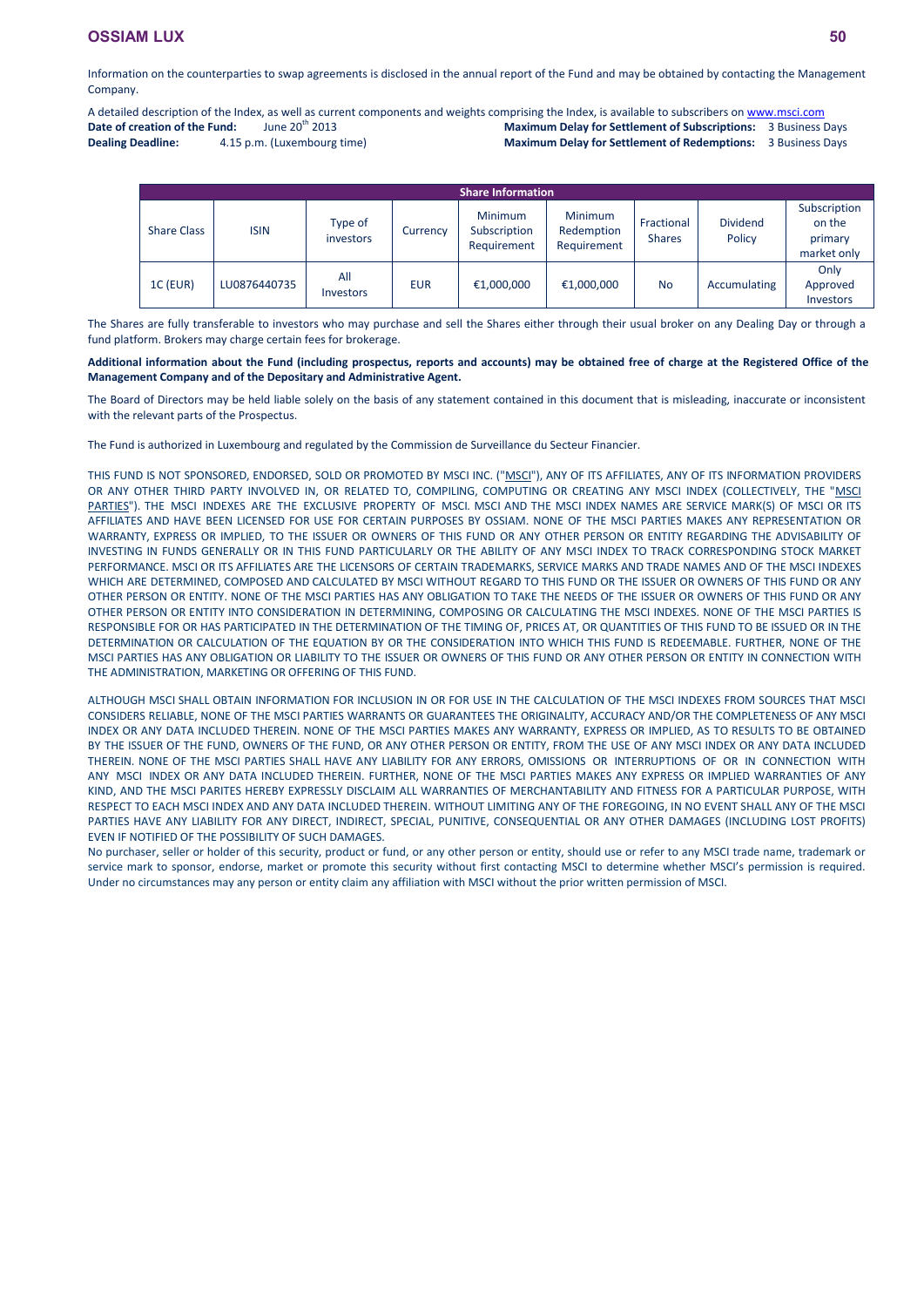# **APPENDIX 5 - OSSIAM RISK WEIGHTED ENHANCED COMMODITY EX. GRAINS TR**

# **OSSIAM RISK WEIGHTED ENHANCED COMMODITY EX. GRAINS TR, a Sub-Fund of OSSIAM LUX**

Management Company: Ossiam, part of Natixis group of companies

# **Objectives and Investment Policy**

### **Investment objective:**

The investment objective of OSSIAM RISK WEIGHTED ENHANCED COMMODITY EX. GRAINS TR fund (the "Fund") is to replicate, before the Fund's fees and expenses, the performance of the Risk Weighted Enhanced Commodity Ex. Grains Index Total Return USD (the "Index") closing level. The Index is created by Société Générale (the "Index Sponsor"), calculated and published by Standard & Poor's (the "Index Provider"). For a detailed description of the Index, see section "Description of the Index".

The anticipated level of tracking error in normal conditions is 0.50% over a one-year period.

### **Investment policy:**

In order to achieve its investment objective, the Fund will primarily use index swaps with the objective of gaining exposure to the Index through synthetic replication. In that case, the Fund will invest in a portfolio of assets, the performance of which will be exchanged against the performance of the Index through swap agreements with a swap counterparty. This method implies a counterparty risk as described in the below Risk and Reward Profile. The portfolio of assets held by the Fund shall be permanently invested for a minimum of 60% in equities or rights issued by companies having their registered office in OECD countries. The net asset value per Share of the Fund will therefore increase (or decrease) according to the evolution of the Index. The counterparty to the swaps will be a first class financial institution that specializes in this type of transaction. The Fund may also enter into multiple swap agreements with multiple swap counterparties with the same characteristics as previously described. In case of synthetic replication, an index license contract may exist between the swap counterparty (ies) and the index provider; therefore, licensing fees may be included in the swap costs.

In addition and on an ancillary basis, the Fund may use other derivatives for hedging and investment purposes and enter into securities lending and borrowing transactions as well as repurchase agreement transactions, as described under "Use of Derivatives, Special Investment and Hedging Techniques" in the Prospectus.

The Reference Currency of the Fund is the US Dollar.

# **Description of the Index:**

#### *General Description*

The Risk Weighted Enhanced Commodity Ex. Grains Index Total Return USD reflects the performance of a diversified basket of monocommodity Indices (the "Sub-indices"), included in the S&P GSCI universe. The Index will therefore be exposed to the performance of various commodity sectors such as energy, precious and base metals, livestock and agricultural products excluding grains and will also account for a theoretical return in cash terms on the funds allocated to US money market instruments.

### *Index Methodology*

The eligible Sub-indices are included in the S&P GSCI universe. Each commodity Sub-index reflects the performance of holding a long position in commodity futures contract. The futures contracts are chosen and rolled according to the S&P GSCI Dynamic methodology for all but two commodities (Crude Oil and Brent) which follow the S&P GSCI Enhanced methodology.

|                | <b>ROLL</b>                    |                    |                 |
|----------------|--------------------------------|--------------------|-----------------|
| <b>INDEX</b>   | <b>METHODOLOGY</b>             | <b>COMMODITY</b>   | <b>EXCHANGE</b> |
| $\mathbf{1}$   | <b>S&amp;P GSCI ENHANCED</b>   | <b>CRUDE OIL</b>   | <b>CME</b>      |
| $\overline{2}$ | <b>S&amp;P GSCI ENHANCED</b>   | <b>BRENT OIL</b>   | ICE             |
| 3              | <b>S&amp;P GSCI DYNAMIC</b>    | <b>GAS OIL</b>     | ICE             |
| $\overline{4}$ | <b>S&amp;P GSCI DYNAMIC</b>    | <b>HEATING OIL</b> | <b>CME</b>      |
| 5              | <b>S&amp;P GSCI DYNAMIC</b>    | <b>GASOLINE XB</b> | <b>CME</b>      |
| 6              | S&P GSCI DYNAMIC               | <b>NATURAL GAS</b> | <b>CME</b>      |
| 7              | <b>S&amp;P GSCI DYNAMIC</b>    | COCOA              | ICE(US)         |
| 8              | <b>S&amp;P GSCI DYNAMIC</b>    | <b>COFFEE</b>      | ICE(US)         |
| 9              | <b>S&amp;P GSCI DYNAMIC</b>    | <b>COTTON</b>      | ICE(US)         |
| 10             | <b>S&amp;P GSCI DYNAMIC</b>    | <b>SUGAR</b>       | ICE(US)         |
| 11             | S&P GSCI DYNAMIC               | <b>LEAN HOGS</b>   | <b>CME</b>      |
| 12             | <b>S&amp;P GSCI DYNAMIC</b>    | <b>LIVE CATTLE</b> | <b>CME</b>      |
| 13             | S&P GSCI DYNAMIC FEEDER CATTLE |                    | <b>CME</b>      |
| 14             | S&P GSCI DYNAMIC               | <b>ALUMINIUM</b>   | LME             |
| 15             | <b>S&amp;P GSCI DYNAMIC</b>    | <b>COPPER</b>      | LME             |
| 16             | <b>S&amp;P GSCI DYNAMIC</b>    | <b>LEAD</b>        | LME             |
| 17             | <b>S&amp;P GSCI DYNAMIC</b>    | <b>NICKEL</b>      | LME             |
| 18             | <b>S&amp;P GSCI DYNAMIC</b>    | <b>ZINC</b>        | LME             |
| 19             | <b>S&amp;P GSCI DYNAMIC</b>    | <b>GOLD</b>        | <b>CME</b>      |
| 20             | <b>S&amp;P GSCI DYNAMIC</b>    | <b>SILVER</b>      | <b>CME</b>      |

In addition, the performance of the index also includes the return of a synthetic position in US money market instruments (indexed on the weekly rates of 90-day American Treasury bills ("US T-Bills").

Sub-Indices composing the Risk Weighted Enhanced Commodity Ex. Grains Index are reweighted on a monthly basis (end of month) according to an "equal volatility" weighting scheme: the target weight of each Sub-index at the rebalancing date is inversely proportional to its realized volatility calculated over the trading days for the past year.

The Index will be calculated and published on a real time and end-ofday basis by the Index Provider using the latest available prices and number of units of each Index constituent.

No fees are charged at the Index level when changes are made to the composition of the Index.

Income derived from the Fund is distributed for distributing Shares and reinvested for accumulating Shares, as further detailed in this Appendix. Please refer to the Prospectus for additional information.

The recommended investment horizon is 5 years.

As at May 31<sup>st</sup> 2018, the list of eligible Sub-indices is as follows: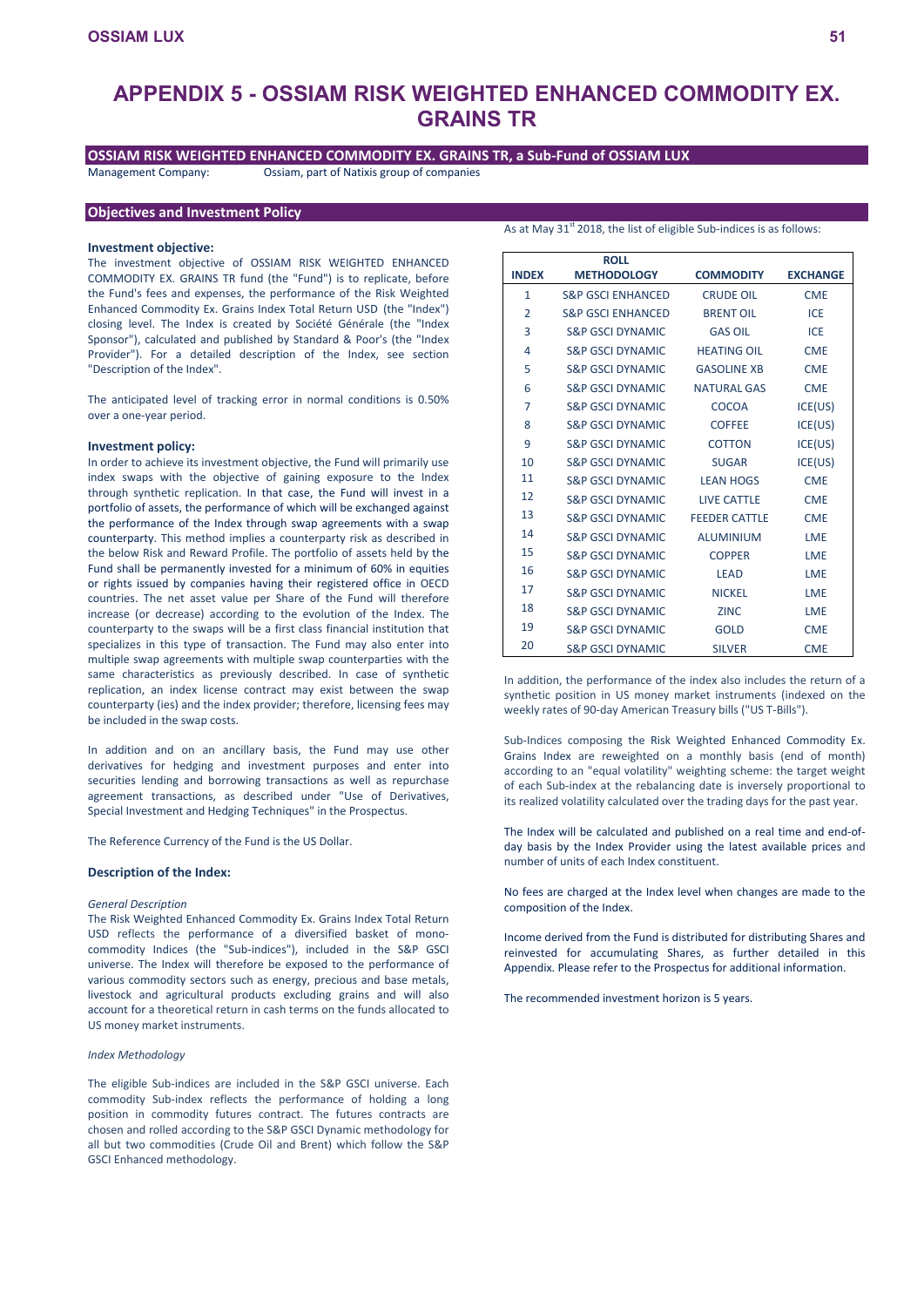# **Risk and reward Profile**

The specific risks of investing in the Fund are linked to:

### **Index risk**

The value of the Fund's Shares is linked to the Index, the value of which may rise or fall. Hence, investors should note that the value of their investment could fall as well as rise and they should accept that there is no guarantee that the underlying methodology of the Index will indeed result in a return above any comparable investment strategy or that they will recover their initial investment.

### **Commodity risk**

Funds tracking commodity market may suffer losses during prolonged periods. Commodity markets are highly speculative and may fluctuate more rapidly than other markets such as equities or bonds.

# **Currency risk at Share Class level**

For unhedged Share Classes denominated in currencies different from the Reference Currency, the Share Class value follows fluctuations of the exchange rate between the Shares Class currency and the Reference Currency, which can generate additional volatility at the Share Class level.

### **Derivative and Counterparty risk**

Funds may enter into listed and unlisted derivative contracts in order to have an exposure to underlying assets or to protect their direct assets. Payments on these contracts vary with changes of the value of the underlying assets. These contracts may cause the Funds to have a higher market exposure than they would have otherwise, which may in some cases increase losses.

Unlisted contracts are agreed with a specific counterparty. If the counterparty goes into liquidation or fails or defaults on the contract the Fund could suffer a loss. Because they are not listed, these contracts can be difficult to price.

The risks of the Fund are managed through the use of the "Commitment Approach" method described under "Use of Derivatives, Special Investment and Hedging Techniques"–"Global Risk Exposure".

For a complete description of these risks, please refer to the chapter entitled "General Risk Considerations" above. This same chapter also describes the other risks linked to an investment into the Fund.

# **Charges for this Fund**

The charges you pay are used to pay the costs of running the Fund, including the costs of marketing and distributing it. These charges reduce the potential growth of your investment.

The total amount of ongoing charges paid annually by each Share Class shall not exceed such percentage as indicated in this table and applied on a daily basis on the net asset value of such Share Class.

The subscription and redemption of Shares may be subject to Entry and Exit Charges which shall not exceed a percentage of the net asset value of the Shares being purchased or redeemed as indicated in this table.

| <b>Charges by Share Class</b>                                              |                                                                                                                                         |       |       |  |  |  |  |  |  |
|----------------------------------------------------------------------------|-----------------------------------------------------------------------------------------------------------------------------------------|-------|-------|--|--|--|--|--|--|
| <b>UCITS ETF 1C(USD)</b><br><b>UCITS ETF 1C(EUR)</b><br><b>Share Class</b> |                                                                                                                                         |       |       |  |  |  |  |  |  |
|                                                                            | One-off charges taken from your investment or your redemption (as a % of the net asset value)                                           |       |       |  |  |  |  |  |  |
|                                                                            | <b>Maximum Sales Charge</b>                                                                                                             | 3.00% | 3.00% |  |  |  |  |  |  |
| <b>Entry Charge</b>                                                        | Maximum Replication Charge for Subscriptions                                                                                            | 1.00% | 1.00% |  |  |  |  |  |  |
|                                                                            | Maximum Redemption charge                                                                                                               | 3.00% | 3.00% |  |  |  |  |  |  |
| <b>Exit Charge</b>                                                         | Maximum Replication Charge for Redemptions                                                                                              | 1.00% | 1.00% |  |  |  |  |  |  |
|                                                                            | This is the maximum that might be taken out of your money before it is invested or before the proceeds of your investment are paid out. |       |       |  |  |  |  |  |  |
|                                                                            | Charges taken from each Share Class over a year (as a % of the net asset value)                                                         |       |       |  |  |  |  |  |  |
| <b>Ongoing charges</b>                                                     |                                                                                                                                         | 0.45% | 0.45% |  |  |  |  |  |  |

# **Practical Information**

This Fund might be subject to specific tax treatment in Luxembourg. Depending on your own country of residence, this might have an impact on your investment. For further details, please speak to an adviser.

**Fund's Depositary and Administrative Agent:** State Street Bank Luxembourg S.C.A. 49, avenue J.F. Kennedy, L-1855 Luxembourg

 Management Company: Ossiam 6, place de la Madeleine 75008 Paris – France

**Fund's Auditor:** Deloitte Audit S.à r.l 560, rue de Neudorf L-2220 Luxembourg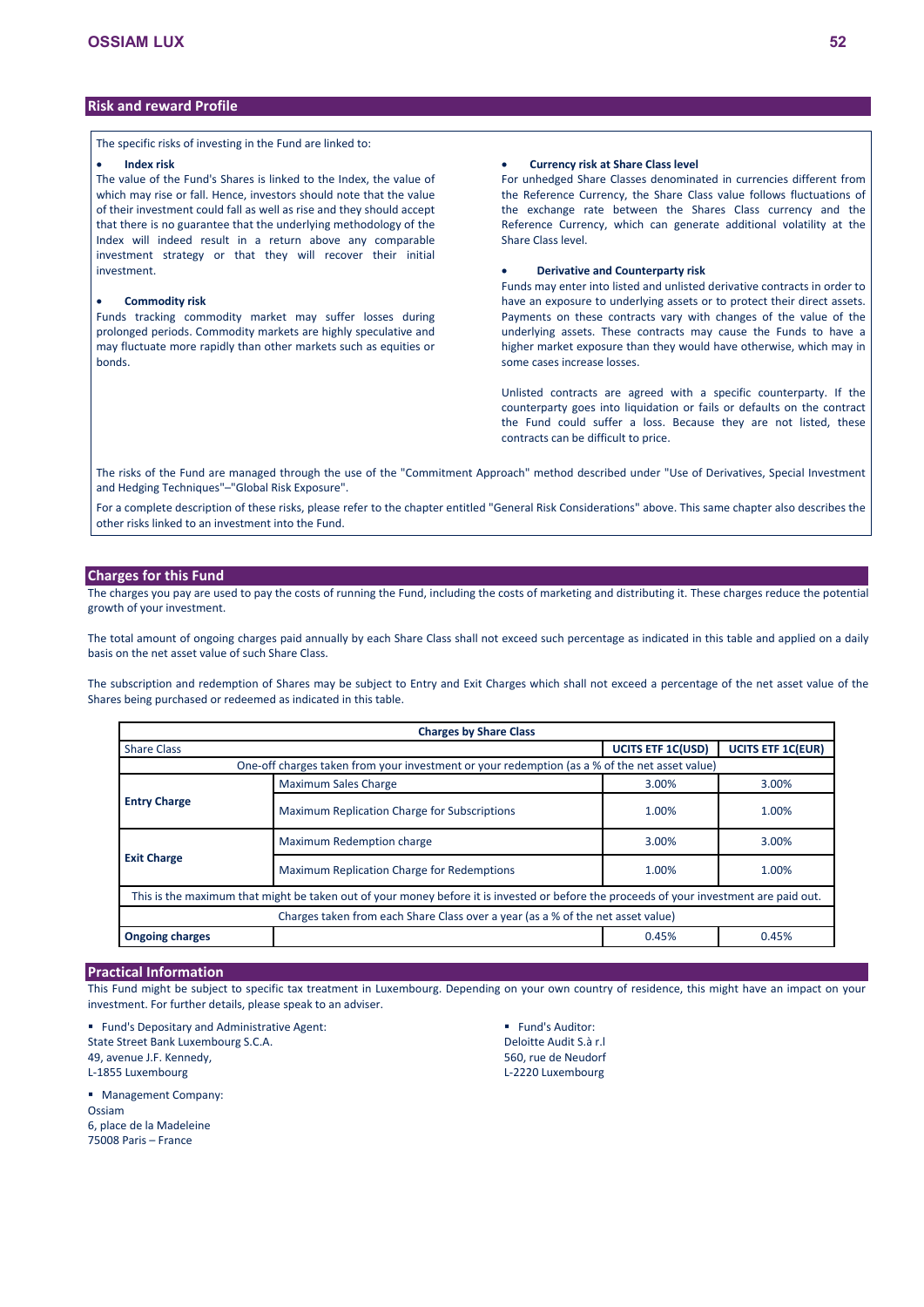The net asset value per Share of the Fund may be obtained on the Management Company's website [\(www.ossiam.com](http://www.ossiam.com/)).

The Indicative Net Asset Value is calculated on a real time basis by Euronext Paris according to the last known net asset value of the Fund and to the current performance of the Index. It can be accessed on [www.euronext.com](http://www.euronext.com/). The information on the portfolio of the Fund is disclosed in the annual and semi-annual reports of the Fund.

Information on the counterparties to swap agreements is disclosed in the annual report of the Fund may be obtained by contacting the Management Company.

Information on security lending transactions in the event the Fund would enter into such transactions may be available on the Management Company's website [\(www.ossiam.com](http://www.ossiam.com/)) or obtained by contacting the Management Company.

A detailed description of the Index, as well as current components and weights comprising the Index, is available to subscribers on Ossiam (www.ossiam.com) website.

**Date of creation of the Fund:** July 5<sup>th</sup> 2013 **Dealing Deadline:** 4.00 p.m. (Luxembourg time)

**Maximum Delay for Settlement of Subscriptions:** 3 Business Days **Maximum Delay for Settlement of Redemptions:** 3 Business Days

|                              | <b>Share Information</b> |                             |                   |                                               |                                             |                             |                    |                                            |  |  |  |
|------------------------------|--------------------------|-----------------------------|-------------------|-----------------------------------------------|---------------------------------------------|-----------------------------|--------------------|--------------------------------------------|--|--|--|
| <b>Share</b><br><b>Class</b> | <b>ISIN</b>              | Type of<br><i>investors</i> | Currency <b>1</b> | <b>Minimum</b><br>Subscription<br>Requirement | <b>Minimum</b><br>Redemption<br>Requirement | Fractional<br><b>Shares</b> | Dividend<br>Policy | Subscription on the<br>primary market      |  |  |  |
| UCITS ETF<br>1C (USD)        | LU0876440222             | All<br>investors            | <b>USD</b>        | \$1,000,000                                   | \$1,000,000                                 | <b>No</b>                   | Accumulating       | <b>Only Authorized</b><br>Participants and |  |  |  |
| UCITS ETF<br>$1C$ (EUR)      | LU0876440578             | All<br>investors            | <b>EUR</b>        | €1,000,000                                    | €1,000,000                                  | <b>No</b>                   | Accumulating       | approved investors                         |  |  |  |

The Shares are fully transferable to investors and may be listed for trading on one or more stock exchanges. As a consequence of those listings, (i) there is an obligation on one or more members of the Relevant Stock Exchanges to act as liquidity providers offering bid and offer prices through the trading session at which the Shares can be purchased or sold by investors, (ii) investors may purchase and sell the Shares either through their usual broker on any trading day which is a Business Day when such Relevant Stock Exchange is opened or through a fund platform. Brokers may charge certain fees for trading and brokerage.

**Additional information about the Fund (including prospectus, reports and accounts) may be obtained free of charge at the Registered Office of the Management Company and of the Depositary and Administrative Agent.**

The Board of Directors may be held liable solely on the basis of any statement contained in this document that is misleading, inaccurate or inconsistent with the relevant parts of the Prospectus.

The Fund is authorized in Luxembourg and regulated by the Commission de Surveillance du Secteur Financier.

"The OSSIAM RISK WEIGHTED ENHANCED COMMODITY EX. GRAINS TR is not sponsored, endorsed, sold or promoted by Standard & Poor's Financial Services LLC ("S&P"), its affiliates or its third party licensors. Neither S&P, its affiliates nor their third party licensors make any representation or warranty, express or implied, to the owners of the OSSIAM RISK WEIGHTED ENHANCED COMMODITY EX. GRAINS TR or any member of the public regarding the advisability of investing in securities generally or in the OSSIAM RISK WEIGHTED ENHANCED COMMODITY EX. GRAINS TR particularly or the ability of the Risk Weighted Enhanced Commodity Ex. Grains Index Total Return USD (the "Index") to track general stock market performance. S&P's and its third party licensor's only relationship to Ossiam is the licensing of certain trademarks, service marks and trade names of S&P and/or its third party licensors and for the providing of calculation and maintenance services related to the Index. Neither S&P, its affiliates nor their third party licensors is responsible for and has not participated in the determination of the prices and amount of the OSSIAM RISK WEIGHTED ENHANCED COMMODITY EX. GRAINS TR or the timing of the issuance or sale of the OSSIAM RISK WEIGHTED ENHANCED COMMODITY EX. GRAINS TR or in the determination or calculation of the equation by which the OSSIAM RISK WEIGHTED ENHANCED COMMODITY EX. GRAINS TR is to be converted into cash. S&P has no obligation or liability in connection with the administration, marketing or trading of the OSSIAM RISK WEIGHTED ENHANCED COMMODITY EX. GRAINS TR.

NEITHER S&P, ITS AFFILIATES NOR THEIR THIRD PARTY LICENSORS GUARANTEE THE ADEQUACY, ACCURACY, TIMELINESS OR COMPLETENESS OF THE INDEX OR ANY DATA INCLUDED THEREIN OR ANY COMMUNICATIONS, INCLUDING BUT NOT LIMITED TO, ORAL OR WRITTEN COMMUNICATIONS (INCLUDING ELECTRONIC COMMUNICATIONS) WITH RESPECT THERETO. S&P, ITS AFFILIATES AND THEIR THIRD PARTY LICENSORS SHALL NOT BE SUBJECT TO ANY DAMAGES OR LIABILITY FOR ANY ERRORS, OMISSIONS OR DELAYS THEREIN. S&P MAKES NO EXPRESS OR IMPLIED WARRANTIES, AND EXPRESSLY DISCLAIMS ALL WARRANTIES OF MERCHANTABILITY OR FITNESS FOR A PARTICULAR PURPOSE OR USE WITH RESPECT TO ITS TRADEMARKS, THE INDEX OR ANY DATA INCLUDED THEREIN. WITHOUT LIMITING ANY OF THE FOREGOING, IN NO EVENT WHATSOEVER SHALL S&P, ITS AFFILIATES OR THEIR THIRD PARTY LICENSORS BE LIABLE FOR ANY INDIRECT, SPECIAL, INCIDENTAL, PUNITIVE OR CONSEQUENTIAL DAMAGES, INCLUDING BUT NOT LIMITED TO, LOSS OF PROFITS, TRADING LOSSES, LOST TIME OR GOODWILL, EVEN IF THEY HAVE BEEN ADVISED OF THE POSSIBILITY OF SUCH DAMAGES, WHETHER IN CONTRACT, TORT, STRICT LIABILITY OR OTHERWISE.

Standard & Poor's® and S&P® are registered trademarks of Standard & Poor's Financial Services LLC. "Calculated by S&P Custom Indices" and its related stylized mark are service marks of Standard & Poor's Financial Services LLC and have been licensed for use by Ossiam."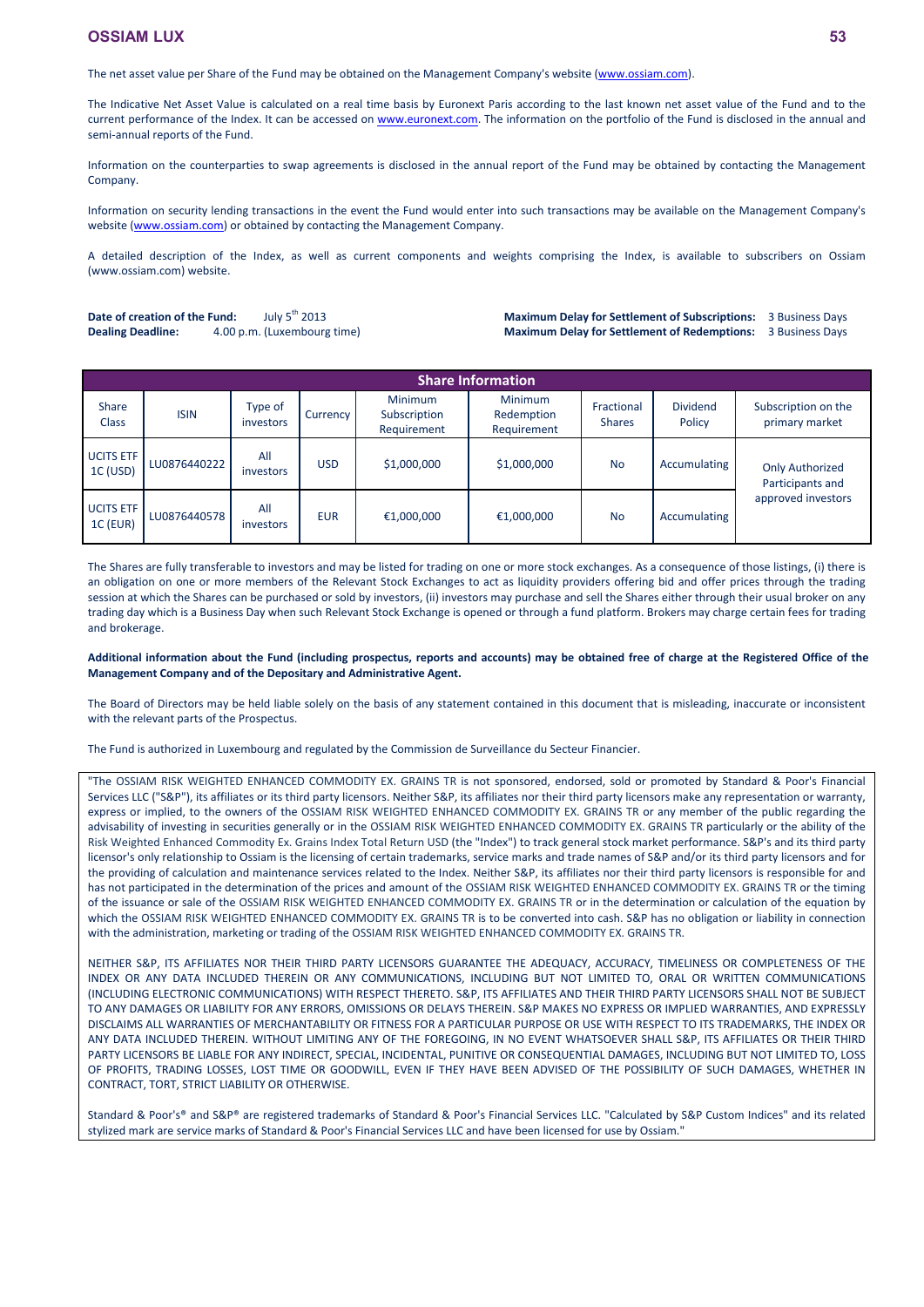# **APPENDIX 6 - OSSIAM STOXX® EUROPE 600 EQUAL WEIGHT NR**

## **OSSIAM STOXX® EUROPE 600 EQUAL WEIGHT NR, a Sub-Fund of OSSIAM Lux**

Management Company: Ossiam, part of Natixis group of companies

## **Objectives and Investment Policy**

### **Investment objective:**

The Fund's objective is to replicate, before the Fund's fees and expenses, the performance of the STOXX® EUROPE 600 EQUAL WEIGHT Index Net Return EUR closing level.

The STOXX® EUROPE 600 EQUAL WEIGHT Index Net Return EUR (the "Index ", ISIN: CH0117519055) is a total return index (net dividends reinvested), calculated and published by STOXX (the "Index Provider"), expressed in EUR. For a detailed description of the Index, see section "Description of the Index ".

The anticipated level of tracking error in normal conditions is 0.50% over a one-year period.

### **Investment policy:**

In order to achieve its investment objective, the Fund will primarily use index swaps with the objective of gaining exposure to the Index through synthetic replication. In that case, the Fund will invest in a portfolio of assets, the performance of which will be exchanged against the performance of the Index through swap agreements with a swap counterparty. This method implies a counterparty risk as described in the below Risk and Reward Profile. The net asset value per Share of the Fund will therefore increase (or decrease) according to the evolution of the Index. The counterparty to the swaps will be a first class financial institution that specializes in this type of transaction. The Fund may also enter into multiple swap agreements with multiple swap counterparties with the same characteristics as previously described. In case of synthetic replication, an index license contract may exist between the swap counterparty (ies) and the index provider; therefore, licensing fees may be included in the swap costs.

Alternatively, the Fund may invest in all or part of the equity securities comprised in the Index.

The Fund may, with due regard to the best interest of its Shareholders, decide to switch partially or totally from one of the above described policies to the other (i.e. synthetic replication vs. physical replication).

In both replication strategies, the Fund shall be permanently invested for a minimum of 75% in equities or rights issued by companies having their registered office in the European Economic Area, excluding Liechtenstein.

In addition and on an ancillary basis, the Fund may use other derivatives for hedging and investment purposes and enter into securities lending and borrowing transactions as well as repurchase

agreement transactions, as described under "Use of Derivatives, Special Investment and Hedging Techniques" in the Prospectus.

The Reference Currency of the Fund is the Euro.

### **Description of the Index:**

#### *General Description*

The STOXX® EUROPE 600 EQUAL WEIGHT Index is the equally-weighted version of the widely followed STOXX® EUROPE 600 Index (the "Base Index") which tracks the performance of 600 leading companies in major industries of 18 European countries. The Index has the same constituents as the capitalization weighted STOXX® EUROPE 600 Index, but each company in the Index is allocated the same weight (0.1667% in normal circumstances), rebalanced quarterly. As such, sector exposures in the Index will differ from those of the Base Index.

### *Index Methodology*

For the Index, the goal is to maintain a portfolio of 600 equally weighted stocks, while keeping index turnover to a minimum. As the stock prices move, the weightings in the Index will change between two rebalancing dates when each constituent in the Index is assigned the same weight (0.1667% in normal circumstances). The Index is rebalanced quarterly to coincide with the quarterly share adjustments of the Base Index, which takes place after market close on the 3rd Friday of the last month of each quarter. When a company is added to the index outside the regular rebalancing dates, it takes the exact weight of the company that it replaced.

The Index will be calculated and published on a real time and end-ofday basis by the Index Provider using the latest available prices and number of units of each Index constituent. The Index Provider may adjust the number of units of each constituent due to corporate actions (such as stock splits, stock dividends, spin-offs and rights offerings) in accordance with its standard methodology for the Base Index.

No fees are charged at the Index level when changes are made to the composition of the Index.

Income derived from the Fund is distributed for distributing Shares and reinvested for accumulating Shares, as further detailed in this Appendix. Please refer to the Prospectus for additional information.

The recommended investment horizon is 5 years.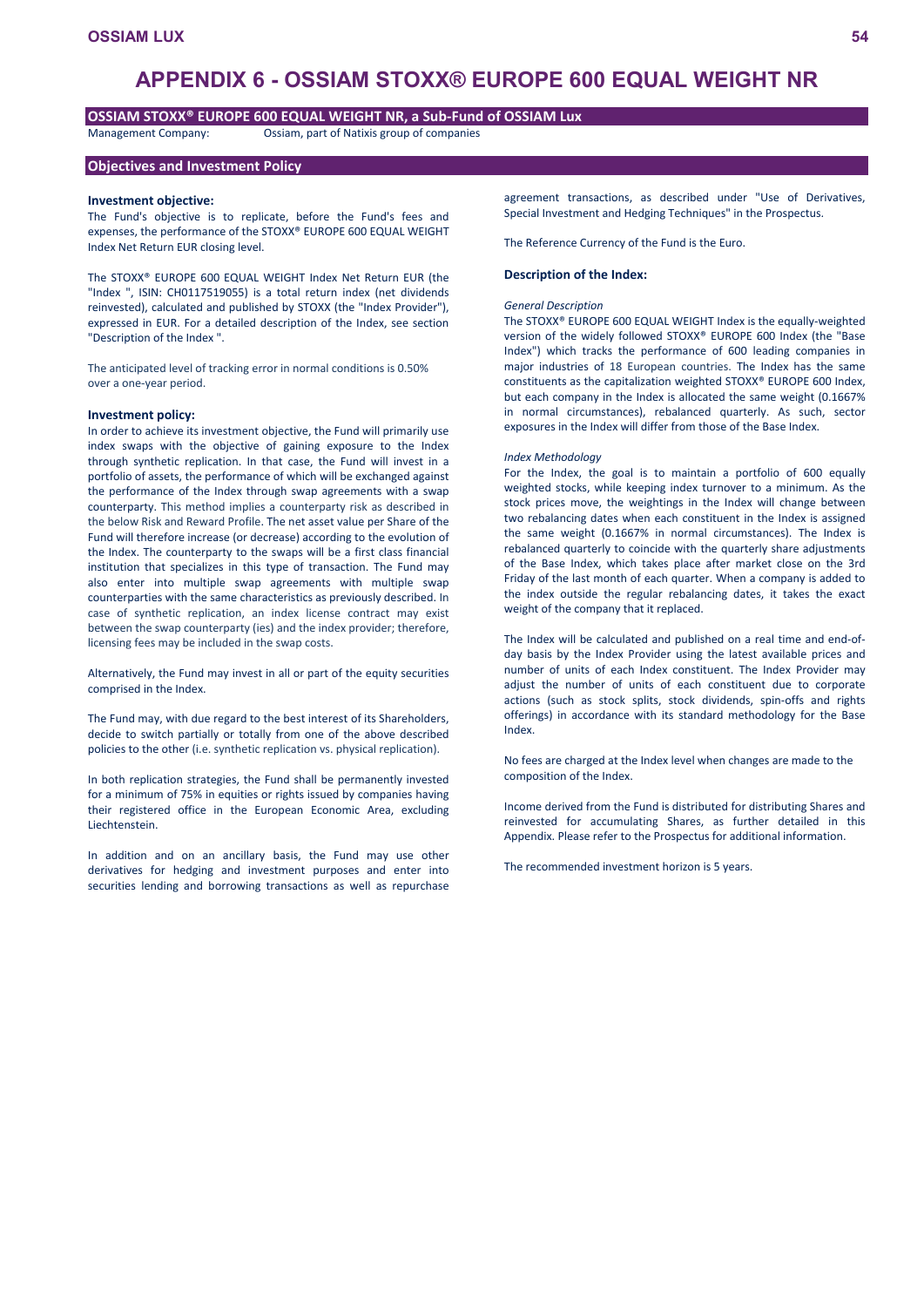# **Risk and Reward Profile**

The specific risks of investing in the Fund are linked to:

### **Index risk**

The value of the Fund's Shares is linked to the Index, the value of which may rise or fall. Hence, investors should note that the value of their investment could fall as well as rise and they should accept that there is no guarantee that the underlying methodology of the Index will indeed result in a return above any comparable investment strategy or that they will recover their initial investment.

### **Derivative and Counterparty risk**

Funds may enter into listed and unlisted derivative contracts in order to have an exposure to underlying assets or to protect their direct assets. Payments on these contracts vary with changes of the value of the underlying assets. These contracts may cause the Funds to have a higher market exposure than they would have otherwise, which may in some cases increase losses.

Unlisted contracts are agreed with a specific counterparty. If the counterparty goes into liquidation or fails or defaults on the contract the Fund could suffer a loss. Because they are not listed, these contracts can be difficult to price.

The risks of the Fund are managed through the use of the "Commitment Approach" method described under "Use of Derivatives, Special Investment and Hedging Techniques"–"Global Risk Exposure".

For a complete description of these risks, please refer to the chapter entitled "General Risk Considerations" above. This same chapter also describes the other risks linked to an investment into the Fund.

# **Charges for this Fund**

The charges you pay are used to pay the costs of running the Fund, including the costs of marketing and distributing it. These charges reduce the potential growth of your investment.

The total amount of ongoing charges paid annually by each Share Class shall not exceed such percentage as indicated in this table and applied on a daily basis on the net asset value of such Share Class.

The subscription and redemption of Shares may be subject to Entry and Exit Charges which shall not exceed a percentage of the net asset value of the Shares being purchased or redeemed as indicated in this table.

| <b>Charges by Share Class</b>                                                                 |                                                                                |                                                                                                                |  |  |  |  |  |  |
|-----------------------------------------------------------------------------------------------|--------------------------------------------------------------------------------|----------------------------------------------------------------------------------------------------------------|--|--|--|--|--|--|
| <b>Share Class</b>                                                                            | <b>UCITS ETF 1C(EUR)</b>                                                       |                                                                                                                |  |  |  |  |  |  |
| One-off charges taken from your investment or your redemption (as a % of the net asset value) |                                                                                |                                                                                                                |  |  |  |  |  |  |
| <b>Entry Charge</b>                                                                           | Maximum Sales Charge                                                           | 3%                                                                                                             |  |  |  |  |  |  |
|                                                                                               | Maximum Replication Charge for                                                 | 1%                                                                                                             |  |  |  |  |  |  |
|                                                                                               | <b>Subscriptions</b>                                                           |                                                                                                                |  |  |  |  |  |  |
| <b>Exit Charge</b>                                                                            | Maximum Redemption charge                                                      | 3%                                                                                                             |  |  |  |  |  |  |
|                                                                                               | Maximum Replication Charge for                                                 | 1%                                                                                                             |  |  |  |  |  |  |
|                                                                                               | Redemptions                                                                    |                                                                                                                |  |  |  |  |  |  |
|                                                                                               |                                                                                | This is the maximum that might be taken out of your money before it is invested or before the proceeds of your |  |  |  |  |  |  |
| investment are paid out.                                                                      |                                                                                |                                                                                                                |  |  |  |  |  |  |
|                                                                                               | Charges taken from the Share Class over a year (as a % of the net asset value) |                                                                                                                |  |  |  |  |  |  |
| <b>Ongoing charges</b>                                                                        |                                                                                | 0.35%                                                                                                          |  |  |  |  |  |  |

# **Practical Information**

This Fund might be subject to specific tax treatment in Luxembourg. Depending on your own country of residence, this might have an impact on your investment. For further details, please speak to an adviser. This Fund is eligible to French savings plan called PEA for French investors. This Fund qualifies as "equity fund pursuant to German Investment Act", as further described under "Taxation" in the Prospectus.

**Fund's Depositary and Administrative Agent:** State Street Bank Luxembourg S.C.A. 49, avenue J.F. Kennedy, L-1855 Luxembourg

 Fund's Auditor: Deloitte Audit S.à r.l 560, rue de Neudorf L-2220 Luxembourg

**Management Company:** Ossiam 6, place de la Madeleine 75008 Paris – France

The net asset value per Share of the Fund may be obtained on the Management Company's website [\(www.ossiam.com](http://www.ossiam.com/)).

The Indicative Net Asset Value is calculated on a real time basis by Euronext Paris according to the last known net asset value of the Fund and to the current performance of the Index. It can be accessed on [www.euronext.com](http://www.euronext.com/). The information on the portfolio of the Fund is disclosed in the annual and semi-annual reports of the Fund.

Information on the counterparties to swap agreements is disclosed in the annual report of the Fund and may be obtained by contacting the Management Company.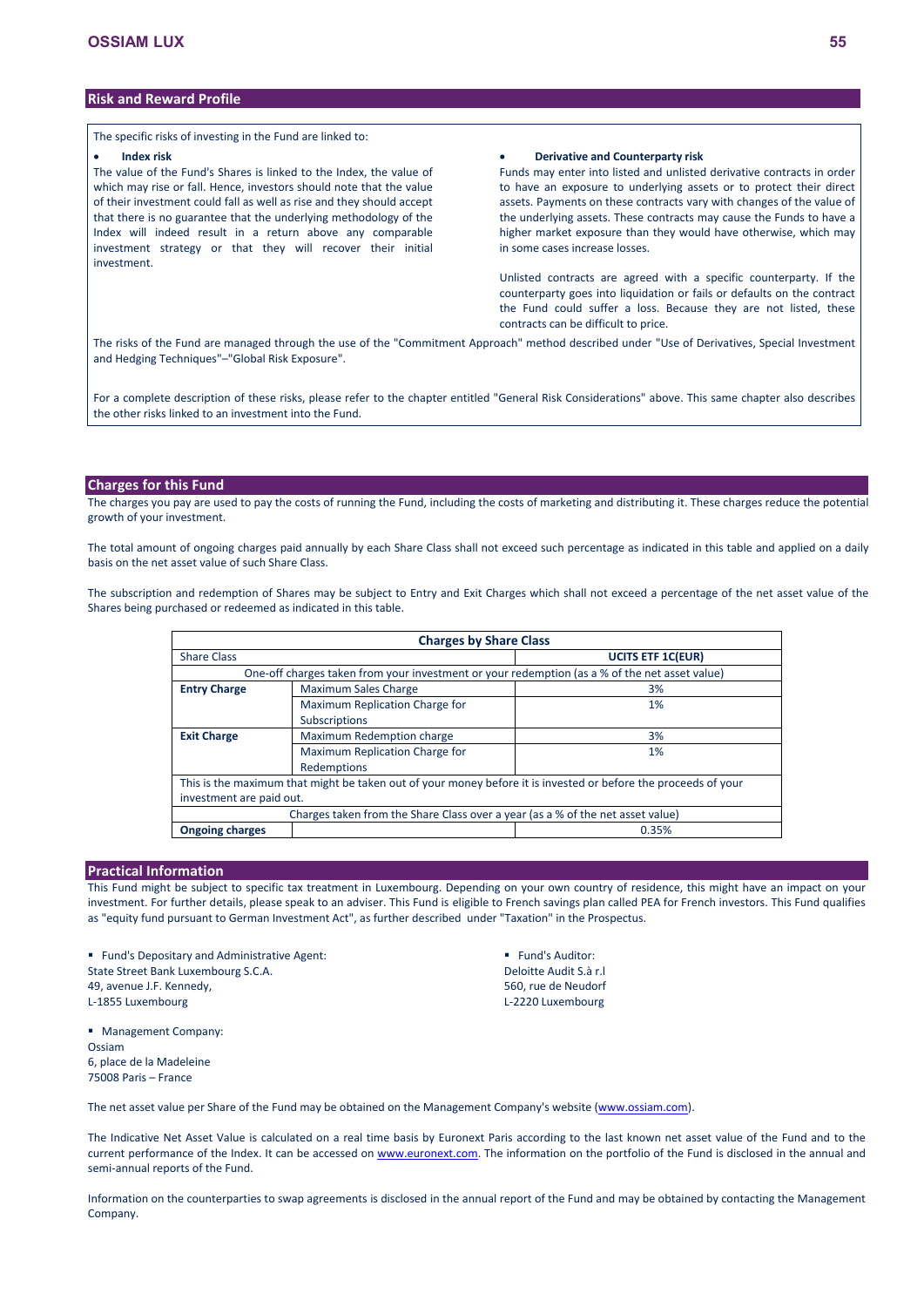A detailed description of the Index, as well as current components and weights comprising the Index, is available to subscribers on Ossiam (www.ossiam.com) website.

### **Date of creation of the Fund**: 16 May 2011 **Dealing Deadline:** 3:30 p.m. (Luxembourg time)

**Maximum Delay for Settlement of Subscriptions:** 3 Business Days **Maximum Delay for Settlement of Redemptions**: 3 Business Days

|                                       | <b>Share Information</b> |                      |          |                                               |                                             |                             |                           |                                                                 |
|---------------------------------------|--------------------------|----------------------|----------|-----------------------------------------------|---------------------------------------------|-----------------------------|---------------------------|-----------------------------------------------------------------|
| <b>Share Class</b>                    | <b>ISIN</b>              | Type of<br>investors | Currency | <b>Minimum</b><br>Subscription<br>Requirement | <b>Minimum</b><br>Redemption<br>Requirement | Fractional<br><b>Shares</b> | <b>Dividend</b><br>Policy | Subscription<br>on the<br>primary<br>market                     |
| <b>UCITS</b><br><b>ETF</b><br>1C(EUR) | LU0599613147             | All investors        | Euro     | €2,000,000                                    | €2,000,000                                  | <b>No</b>                   | Accumulating              | Only<br>Authorized<br>Participants<br>and approved<br>investors |

The Shares are fully transferable to investors and may be listed for trading on one or more stock exchanges. As a consequence of those listings, (i) there is an obligation on one or more members of the Relevant Stock Exchanges to act as liquidity providers offering bid and offer prices through the trading session at which the Shares can be purchased or sold by investors, (ii) investors may purchase and sell the Shares either through their usual broker on any trading day or through a fund platform. Brokers may charge certain fees for trading and brokerage.

## **Additional information about the Fund (including prospectus, reports and accounts) may be obtained free of charge at the Registered Office of the Management Company and of the Depositary and Administrative Agent.**

The Board of Directors may be held liable solely on the basis of any statement contained in this document that is misleading, inaccurate or inconsistent with the relevant parts of the Prospectus.

The Fund is authorized in Luxembourg and regulated by the Commission de Surveillance du Secteur Financier.

STOXX and its licensors (the "Licensors") have no relationship to OSSIAM, other than the licensing of the STOXX® EUROPE 600 EQUAL WEIGHT Index Net Return and the related trademarks for use in connection with the OSSIAM STOXX® EUROPE 600 EQUAL WEIGHT NR. STOXX and its Licensors do not:

- Sponsor, endorse, sell or promote the OSSIAM STOXX® EUROPE 600 EQUAL WEIGHT NR.
- Recommend that any person invest in the OSSIAM STOXX® EUROPE 600 EQUAL WEIGHT NR or any other securities.
- Have any responsibility or liability for or make any decisions about the timing, amount or pricing of OSSIAM STOXX® EUROPE 600 EQUAL WEIGHT NR.
- Have any responsibility or liability for the administration, management or marketing of the OSSIAM STOXX® EUROPE 600 EQUAL WEIGHT NR. ■ Consider the needs of the OSSIAM STOXX® EUROPE 600 EQUAL WEIGHT NR or the owners of the OSSIAM STOXX® EUROPE 600 EQUAL WEIGHT NR in determining, composing or calculating the STOXX® EUROPE 600 EQUAL WEIGHT Index Net Return or have any obligation to do so.

**STOXX and its Licensors will not have any liability in connection with the OSSIAM STOXX® EUROPE 600 EQUAL WEIGHT NR. Specifically, • STOXX and its Licensors do not make any warranty, express or implied and disclaim any and all warranty about:**

- **• The results to be obtained by the OSSIAM STOXX® EUROPE 600 EQUAL WEIGHT NR, the owner of the OSSIAM STOXX® EUROPE 600 EQUAL WEIGHT NR or any other person in connection with the use of the STOXX® EUROPE 600 EQUAL WEIGHT Index Net Return and the data included in the STOXX® EUROPE 600 EQUAL WEIGHT Index Net Return;**
- **• The accuracy or completeness of the STOXX® EUROPE 600 EQUAL WEIGHT Index Net Return and its data;**
- **• The merchantability and the fitness for a particular purpose or use of the STOXX® EUROPE 600 EQUAL WEIGHT Index Net Return and its data;**
- **• STOXX and its Licensors will have no liability for any errors, omissions or interruptions in the STOXX® EUROPE 600 EQUAL WEIGHT Index Net Return or its data;**
- **• Under no circumstances will STOXX or its Licensors be liable for any lost profits or indirect, punitive, special or consequential damages or losses, even if STOXX or its Licensors knows that they might occur.**

**The licensing agreement between OSSIAM and STOXX is solely for their benefit and not for the benefit of the owners of the OSSIAM STOXX® EUROPE 600 EQUAL WEIGHT NR or any other third parties.**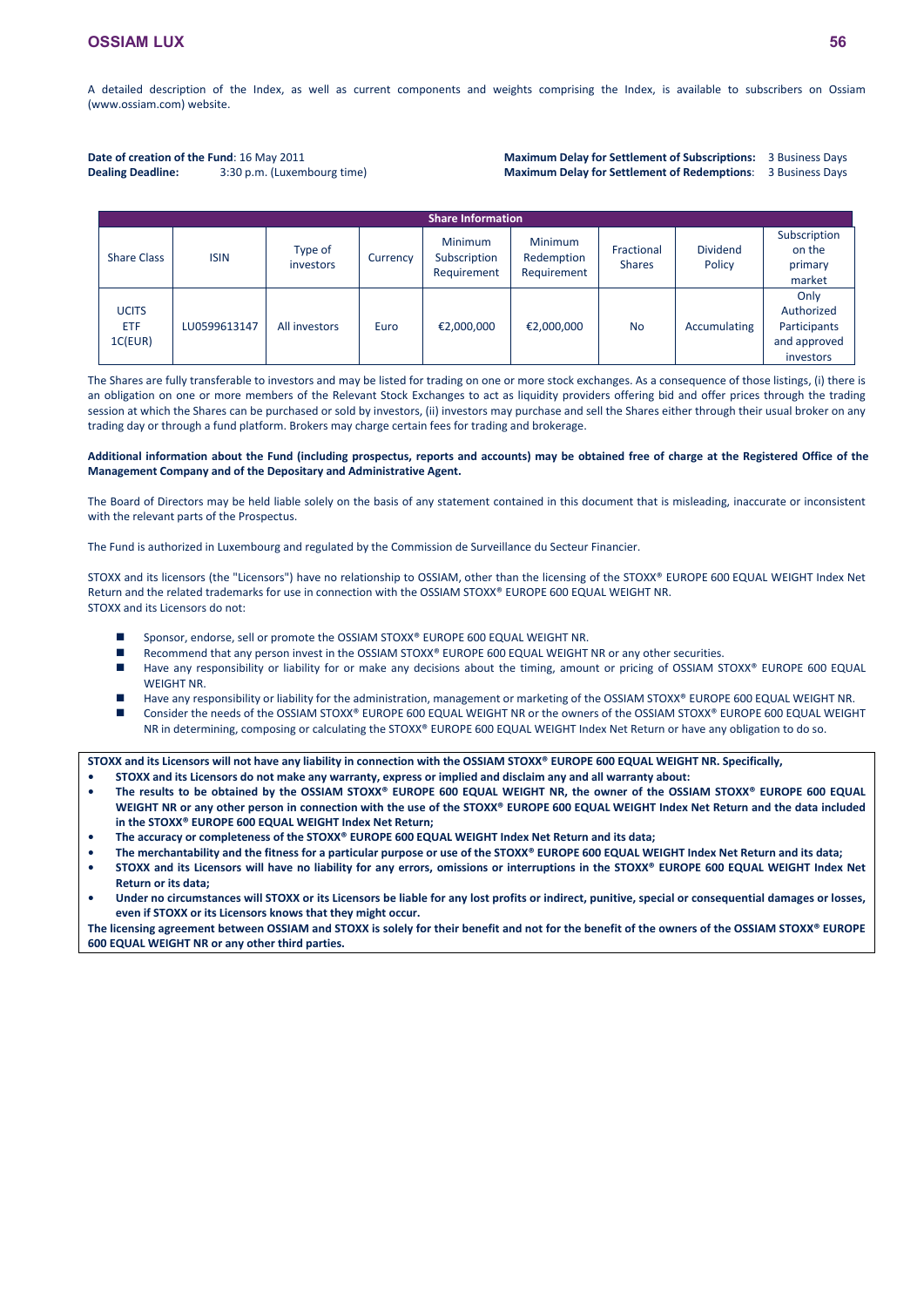# **APPENDIX 7 - OSSIAM US MINIMUM VARIANCE ESG NR**

# **OSSIAM US MINIMUM VARIANCE ESG NR, a Sub-Fund of OSSIAM LUX**

Management Company: Ossiam, part of Natixis group of companies

### **Objectives and Investment Policy**

### **Investment objective:**

The Fund's objective is to replicate, before the Fund's fees and expenses, the performance of the US ESG Minimum Variance Index NR closing level.

The US ESG Minimum Variance Index NR (the "Index ") is a total return index (net dividends reinvested) expressed in USD, calculated and published by Solactive AG (the "Index Provider"). For a detailed description of the Index, see section "Description of the Index".

The anticipated level of tracking error in normal conditions is 0.50% over a one-year period.

### **Investment policy:**

In order to achieve its investment objective, the Fund will primarily invest, through physical replication, in all or part of the equity securities comprised in the index and in substantially the same weights as in the Index.

Alternatively, the Fund may with due regard to the best interest of its Shareholders use index swaps with the objective of gaining exposure to the Index through synthetic replication. In this method, the Fund will invest in a portfolio of equities and/or fixed income securities listed in OECD countries issued by governments, public or private companies, the performance of which will be exchanged against the performance of the Index through swap agreements with a swap counterparty. This method implies a counterparty risk as described in the below Risk and Reward Profile. The net asset value per Share of the Fund will therefore increase (or decrease) according to the evolution of the Index. At the time of the purchase, these fixed income securities will be rated investment grade, taking into account that, in the event of fixed income securities downgrade, the Fund may hold sub-investment grade securities only on an ancillary basis (i.e. rated lower than BBB- by Standard & Poor's or lower than Baa3 by Moody's or, if unrated, then deemed to be so by the Management Company). The counterparty to the swaps will be a first class financial institution that specializes in this type of transaction. The Fund may also enter into multiple swap agreements with multiple swap counterparties with the same characteristics as previously described. In case of synthetic replication, an index license contract may exist between the swap counterparty (ies) and the index provider; therefore, licensing fees may be included in the swap costs.

The Fund may, with due regard to the best interest of its Shareholders, decide to switch partially or totally from one of the above described policies to the other (i.e. synthetic replication vs. physical replication).

In both replication strategies, the Fund shall be permanently invested for a minimum of 60% in equities or rights issued by companies having their registered office in OECD countries.

In addition and on an ancillary basis, the Fund may use other derivatives for hedging and investment purposes and enter into securities lending and borrowing transactions as well as repurchase agreement transactions, as described under "Use of Derivatives, Special Investment and Hedging Techniques" in the Prospectus.

The Reference Currency of the Fund is the US Dollar.

# **Description of the Index:**

### *General Description*

The US ESG Minimum Variance Index reflects the performance of a dynamic selection of stocks which satisfy ESG (Environment, Social and Governance) criteria among the most liquid stocks from the Solactive US Large Cap Index (the "Base Index**"**) which tracks the performance of about 500 leading companies in major industries in the United States of America.

Constituents of the Index will be weighted according to an optimization procedure performed by the Index Provider. As such, sector and company exposures in the Index will differ from those of the Base Index.

## *Index Methodology*

The Index composition will be reconstituted on a monthly basis subject to certain provisions and composition restrictions. An ESG (Environment, Social, and Governance) filter is applied to select stocks of the Base Index using ESG data provided by Sustainalytics ("ESG provider") or its successor as detailed in the index methodology. The ESG filter selects for each industrial sub-sector the 70% best rated stocks with regards to ESG criteria and discards stocks based on exclusion criteria defined in the Index methodology. After going through the ESG filter, only the 90% most liquid stocks (based on their recent average daily volumes) are eligible for inclusion in the Index.

The optimization procedure uses statistical inputs such as estimates of the historical volatility of eligible stocks and their degree of correlation and seeks to minimize the expected volatility of the Index. The resulting Index composition must comply with the following constraints (at the time of reconstitution):

- the Index must be fully invested,
- the maximum exposure to a single stock shall not exceed 4.5% of the current value of the Index,
- the maximum exposure to an industry sector shall not exceed 20% of the current value of the Index,
- a dispersion method ensures that a significant number of stocks are included in the Index.

No Fees are charged at the Index level when changes are made to the composition of the Index.

The Index will be calculated and published on a real time and end-ofday basis by the Index Provider using the latest available prices and number of units of each Index constituent. The Index Provider may adjust the number of units of each constituent due to corporate actions (such as stock splits, stock dividends, spin-offs and rights offerings) in accordance with its standard methodology for the Base Index.

Capital gains and net income of the Fund will be capitalized and no dividend will be payable to shareholders except for the distributing Shares for which all or part of the capital and/or income may be distributed once or several times a year as may be decided by the Board of Directors. Please refer to the Prospectus for additional information.

The recommended investment horizon is 5 years.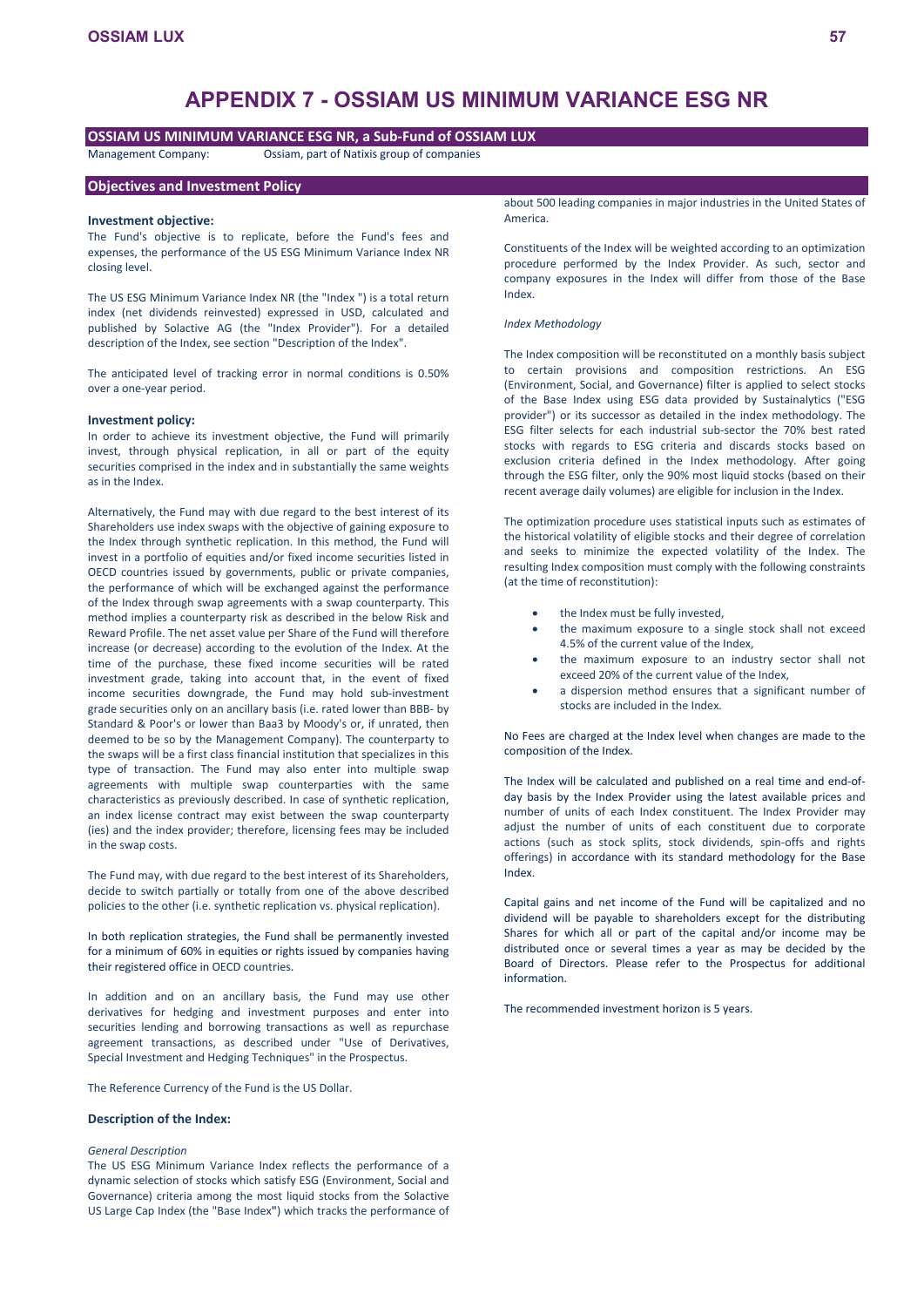# **Risk and Reward Profile**

The specific risks of investing in the Fund are linked to:

# **Index risk**

The value of the Fund's Shares is linked to the Index, the value of which may rise or fall. Hence, investors should note that the value of their investment could fall as well as rise and they should accept that there is no guarantee that the underlying methodology of the Index will indeed result in a return above any comparable investment strategy or that they will recover their initial investment.

# **Geographic concentration**

Funds that concentrate investments in certain geographic regions may suffer losses, particularly when the economies of those regions experience difficulties or when investing in those regions become less attractive. Moreover, the markets in which the funds invest may be significantly affected by adverse political, economic or regulatory developments.

# **Currency risk at Share Class level**

For unhedged Share Classes denominated in currencies different from the Reference Currency, the Share Class value follows fluctuations of the exchange rate between the Shares Class currency and the Reference Currency, which can generate additional volatility at the Share Class level.

# **Derivative and Counterparty risk**

Funds may enter into listed and unlisted derivative contracts in order to have an exposure to underlying assets or to protect their direct assets. Payments on these contracts vary with changes of the value of the underlying assets. These contracts may cause the Funds to have a higher market exposure than they would have otherwise, which may in some cases increase losses.

Unlisted contracts are agreed with a specific counterparty. If the counterparty goes into liquidation or fails or defaults on the contract the Fund could suffer a loss. Because they are not listed, these contracts can be difficult to price.

The risks of the Fund are managed through the use of the "Commitment Approach" method described under "Use of Derivatives, Special Investment and Hedging Techniques"–"Global Risk Exposure".

For a complete description of these risks, please refer to the chapter entitled "General Risk Considerations" above. This same chapter also describes the other risks linked to an investment into the Fund.

## **Charges for this Fund**

The charges you pay are used to pay the costs of running the Fund, including the costs of marketing and distributing it. These charges reduce the potential growth of your investment.

The total amount of ongoing charges paid annually by each Share Class shall not exceed such percentage as indicated in this table and applied on a daily basis on the net asset value of such Share Class.

The subscription and redemption of Shares may be subject to Entry and Exit Charges which shall not exceed a percentage of the net asset value of the Shares being purchased or redeemed as indicated in this table.

| <b>Charges by Share Class</b> |                                                                                                                                         |                                                                                 |                              |                              |          |               |  |  |
|-------------------------------|-----------------------------------------------------------------------------------------------------------------------------------------|---------------------------------------------------------------------------------|------------------------------|------------------------------|----------|---------------|--|--|
| <b>Share Class</b>            |                                                                                                                                         |                                                                                 |                              |                              |          |               |  |  |
|                               |                                                                                                                                         | <b>UCITS ETF 1C</b><br>(USD)                                                    | <b>UCITS ETF 1C</b><br>(EUR) | <b>UCITS ETF 1D</b><br>(USD) | 2C (EUR) | $H*-1C$ (EUR) |  |  |
|                               | One-off charges taken from your investment or your redemption (as a % of the net asset value)                                           |                                                                                 |                              |                              |          |               |  |  |
| <b>Entry Charge</b>           | <b>Maximum Sales Charge</b>                                                                                                             | 3%                                                                              | 3%                           | 3%                           | 3%       | 3%            |  |  |
|                               | <b>Maximum Replication Charge</b>                                                                                                       | 1%                                                                              | 1%                           | 1%                           | 1%       | 1%            |  |  |
|                               | for Subscriptions                                                                                                                       |                                                                                 |                              |                              |          |               |  |  |
| <b>Exit Charge</b>            | Maximum Redemption charge                                                                                                               | 3%                                                                              | 3%                           | 3%                           | 3%       | 3%            |  |  |
|                               | <b>Maximum Replication Charge</b>                                                                                                       | 1%                                                                              | 1%                           | 1%                           | 1%       | 1%            |  |  |
|                               | for Redemptions                                                                                                                         |                                                                                 |                              |                              |          |               |  |  |
|                               | This is the maximum that might be taken out of your money before it is invested or before the proceeds of your investment are paid out. |                                                                                 |                              |                              |          |               |  |  |
|                               |                                                                                                                                         | Charges taken from each Share Class over a year (as a % of the net asset value) |                              |                              |          |               |  |  |
| <b>Ongoing charges</b>        |                                                                                                                                         | 0.65%                                                                           | 0.65%                        | 0.65%                        | 0.45%    | 0.65%         |  |  |

\*The inclusion of the letter H characterizes a hedged Share Class which is a Share Class which is denominated in a currency other than the Reference Currency and that is hedged at least at 95% against the currency exchange risk related to the Reference Currency.

# **Practical Information**

This Fund might be subject to specific tax treatment in Luxembourg. Depending on your own country of residence, this might have an impact on your investment. For further details, please speak to an adviser. This Fund qualifies as "equity fund pursuant to German Investment Act", as further described under "Taxation" in the Prospectus.

 Fund's Depositary and Administrative Agent: State Street Bank Luxembourg S.C.A. 49, avenue J.F. Kennedy, L-1855 Luxembourg

 Fund's Auditor: Deloitte Audit S.à r.l 560, rue de Neudorf L-2220 Luxembourg

**Management Company:** Ossiam 6, place de la Madeleine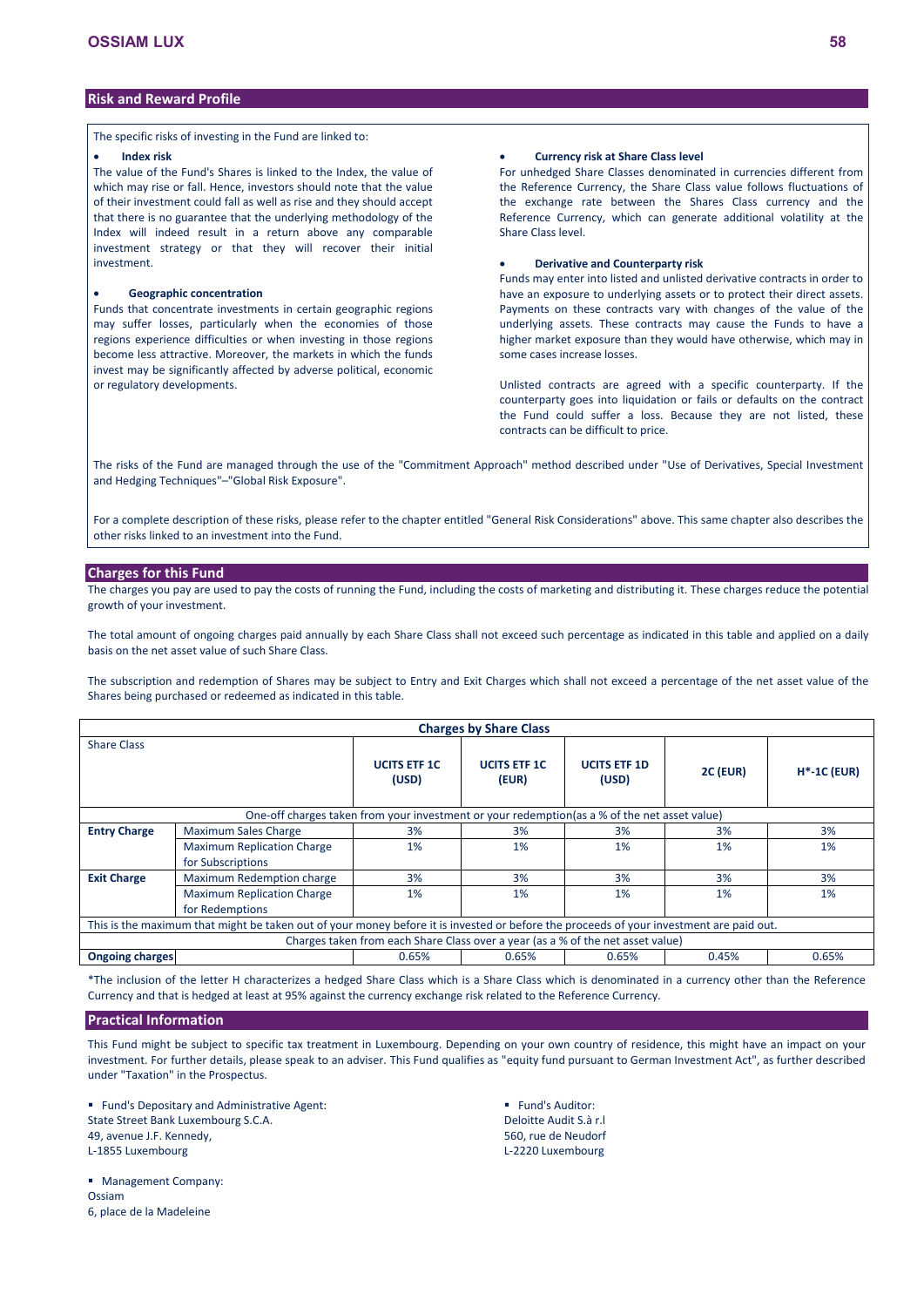75008 Paris – France

The net asset value per Share of the Fund may be obtained on the Management Company's website [\(www.ossiam.com](http://www.ossiam.com/)).

The Indicative Net Asset Value of UCITS ETF 1C (USD), UCITS ETF 1C (EUR) and UCITS ETF 1D (USD) Shares is calculated on a real time basis by Euronext Paris according to the last known net asset value of the Fund and to the current performance of the Index. It can be accessed on [www.euronext.com.](http://www.nyx.com/) The information on the portfolio of the Fund is disclosed in the annual and semi-annual reports of the Fund.

Information on the counterparties to swap agreements is disclosed in the annual report of the Fund and may be obtained by contacting the Management Company.

A detailed description of the Index, as well as current components and weights comprising the Index, is available to subscribers on Solactive's website (www.solactive.com).

**Date of creation of the Fund**: 7 June 2011. **Date of H-1C Share Class Launch:**

To be determined by the Board of Directors

**Date of 2C(EUR) Share Class Launch:** 

To be determined by the Board of Directors

**Initial Issue Price of the H-1C Share Class:** Index closing price on the Business Day of the Share Class Launch

**Initial Issue Price of the 2C(EUR) Share Class:** 1000\* OSSIAM US Minimum Variance ESG NR UCITS ETF 1C(EUR) share price on the Business Day of the Share Class Launch.

**Maximum Delay for Settlement of Subscriptions** : 3 Business Days **Maximum Delay for Settlement of Redemptions :** 3 Business Days **Dealing Deadline:** 4:15 p.m. (Luxembourg time)

**Dealing Deadline Class 2C(EUR) Share:** 3:45 p.m. (Luxembourg time)

|                                | <b>Share Information</b> |                      |            |                                              |                                      |                             |                           |                                             |  |
|--------------------------------|--------------------------|----------------------|------------|----------------------------------------------|--------------------------------------|-----------------------------|---------------------------|---------------------------------------------|--|
| <b>Share Class</b>             | <b>ISIN</b>              | Type of<br>investors | Currency   | <b>Minimum</b><br>Subscription<br>Requiremen | Minimum<br>Redemption<br>Requirement | Fractional<br><b>Shares</b> | <b>Dividend</b><br>Policy | Subscription<br>on the<br>primary<br>market |  |
| <b>UCITS ETF</b><br>$1C$ (USD) | LU0599612412             | All investors        | <b>USD</b> | \$1,000,000                                  | \$1,000,000                          | <b>No</b>                   | Accumulating              | Only<br>Authorized                          |  |
| <b>UCITS ETF</b><br>$1C$ (EUR) | LU0599612685             | All<br>investors     | <b>EUR</b> | €1,000,000                                   | €1,000,000                           | <b>No</b>                   | Accumulating              | Participants<br>and                         |  |
| <b>UCITS ETF</b><br>1D (USD)   | LU1100236006             | All investors        | <b>USD</b> | \$1,000,000                                  | \$1,000,000                          | <b>No</b>                   | <b>Distributing</b>       | approved<br>investors                       |  |
| $2C$ (EUR) $*$                 | LU1079839707             | All<br>Investors*    | <b>EUR</b> | €10,000,000                                  | €10,000,000                          | <b>No</b>                   | Accumulating              | Only<br>approved                            |  |
| $H-1C$<br>(EUR)                | LU0799656268             | All<br>investors     | <b>EUR</b> | €1.000.000                                   | €1,000,000                           | <b>No</b>                   | Accumulating              | investors                                   |  |

(\*) The Board of Directors or the Management Company may, in their discretion, waive or modify the Minimum Subscription Requirement, Minimum Redemption Requirement relating to the Share Class 2C(EUR).

The Shares are fully transferable to investors and may be listed for trading on one or more stock exchanges. As a consequence of those listings, (i) there is an obligation on one or more members of the Relevant Stock Exchanges to act as liquidity providers offering bid and offer prices through the trading session at which the Shares can be purchased or sold by investors, (ii) investors may purchase and sell the Shares either through their usual broker on any trading day or through a fund platform. Brokers may charge certain fees for trading and brokerage.

## **Additional information about the Fund (including prospectus, reports and accounts) may be obtained free of charge at the Registered Office of the Management Company and of the Depositary and Administrative Agent.**

The Board of Directors may be held liable solely on the basis of any statement contained in this document that is misleading, inaccurate or inconsistent with the relevant parts of the Prospectus.

The Fund is authorized in Luxembourg and regulated by the Commission de Surveillance du Secteur Financier.

The financial instrument is not sponsored, promoted, sold or supported in any other manner by Solactive AG nor does Solactive AG offer any express or implicit guarantee or assurance either with regard to the results of using the Index and/or Index trade mark or the Index Price at any time or in any other respect. The Index is calculated and published by Solactive AG. Solactive AG uses its best efforts to ensure that the Index is calculated correctly. Irrespective of its obligations towards the Issuer, Solactive AG has no obligation to point out errors in the Index to third parties including but not limited to investors and/or financial intermediaries of the financial instrument. Neither publication of the Index by Solactive AG nor the licensing of the Index or Index trade mark for the purpose of use in connection with the financial instrument constitutes a recommendation by Solactive AG to invest capital in said financial instrument nor does it in any way represent an assurance or opinion of Solactive AG with regard to any investment in this financial instrument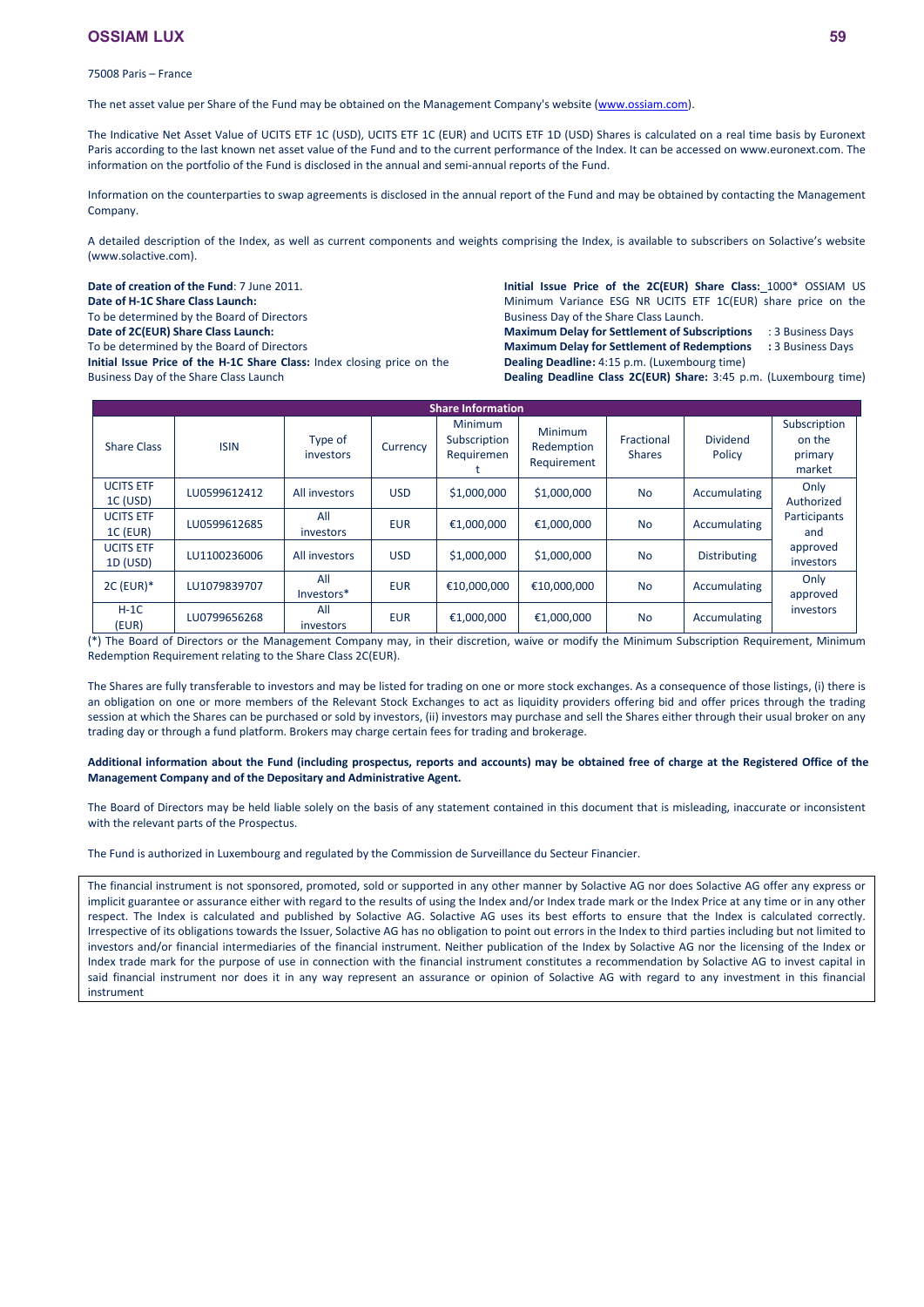# **APPENDIX 8 - OSSIAM WORLD MINIMUM VARIANCE NR**

# **OSSIAM WORLD MINIMUM VARIANCE NR, a Sub-Fund of OSSIAM LUX**

Management Company: Ossiam, part of Natixis group of companies

## **Objectives and Investment Policy**

#### **Investment objective:**

The investment objective of OSSIAM WORLD MINIMUM VARIANCE NR fund (the "Fund") is to replicate, before the Fund's fees and expenses, the performance of the Ossiam World Minimum Variance Index Net Return USD closing level.

The Ossiam World Minimum Variance Index Net Return USD (the "Index") is a total return index (net dividends reinvested) expressed in USD, calculated and published by Standard & Poor's (the "Index Provider") specifically for Ossiam as a customized index. For a detailed description of the Index, see section "Description of the Index".

The anticipated level of tracking error in normal conditions is 0.50% over a one-year period.

## **Investment policy:**

In order to achieve its investment objective, the Fund will primarily invest, through physical replication, in all or part of the equity securities comprised in the index and in substantially the same weights as in the Index.

Alternatively, the Fund may with due regard to the best interest of its Shareholders use index swaps with the objective of gaining exposure to the Index through synthetic replication. In that case, the Fund will invest in a portfolio of assets, the performance of which will be exchanged against the performance of the Index through swap agreements with a swap counterparty. This method implies a counterparty risk as described in the below Risk and Reward Profile. In this method, the portfolio of assets held by the Fund shall be permanently invested for a minimum of 60% in equities or rights issued by companies having their registered office in OECD countries. The net asset value per Share of the Fund will therefore increase (or decrease) according to the evolution of the Index. The counterparty to the swaps will be a first class financial institution that specializes in this type of transaction. The Fund may also enter into multiple swap agreements with multiple swap counterparties with the same characteristics as previously described. In case of synthetic replication, an index license contract may exist between the swap counterparty (ies) and the index provider; therefore, licensing fees may be included in the swap costs.

The Fund may, with due regard to the best interest of its Shareholders, decide to switch partially or totally from one of the above described policies to the other (i.e. synthetic replication vs. physical replication).

In addition and on an ancillary basis, the Fund may use other derivatives for hedging and investment purposes and enter into securities lending and borrowing transactions as well as repurchase agreement transactions, as described under "Use of Derivatives, Special Investment and Hedging Techniques" in the Prospectus.

The Reference Currency of the Fund is the US Dollar.

### **Description of the Index:**

#### *General Description*

The Ossiam World Minimum Variance Index Net Return reflects the performance of a dynamic selection of the most liquid stocks among the largest ones (excluding stocks from LatAm 40 and Asia 50) of the market-cap weighted S&P Global 1200® Index (the "Base Index").

Constituents of the Index will be weighted according to an optimization procedure. As such, sector, company, country and currency exposures in the Index will differ from those of the Base Index.

### *Index Methodology*

The Index composition will be reconstituted on a semi-annual basis. At each rebalancing date, the universe of eligible stocks is a selection of

the most liquid stocks (based on their recent average daily traded amounts on their respective primary exchange) among the largest companies (in terms of free float market capitalization) in the Base Index excluding stocks from LatAm 40 and Asia 50.

The optimization procedure uses statistical inputs such as estimates of the historical volatility of eligible stocks and their degree of correlation and seeks to minimize the expected volatility of the Index. The resulting Index composition must comply with the following constraints (at the time of reconstitution):

- the Index must be fully invested,
- the maximum exposure to a single stock shall not exceed 3.50% of the current value of the Index,
- the maximum exposure to an industry sector shall not exceed 20% of the current value of the Index,
- a dispersion method ensures that a significant number of stocks are included in the Index.

The Index will be calculated and published on a real time and end-ofday basis by the Index Provider using the latest available prices and number of units of each Index constituent. The Index Provider may adjust the number of units of each constituent due to corporate actions (such as stock splits, stock dividends, spin-offs and rights offerings) in accordance with its standard methodology for the Base Index.

No fees are charged at the Index level when changes are made to the composition of the Index.

Income derived from the Fund is distributed for distributing Shares and reinvested for accumulating Shares, as further detailed in this Appendix. Please refer to the Prospectus for additional information.

The recommended investment horizon is 5 years.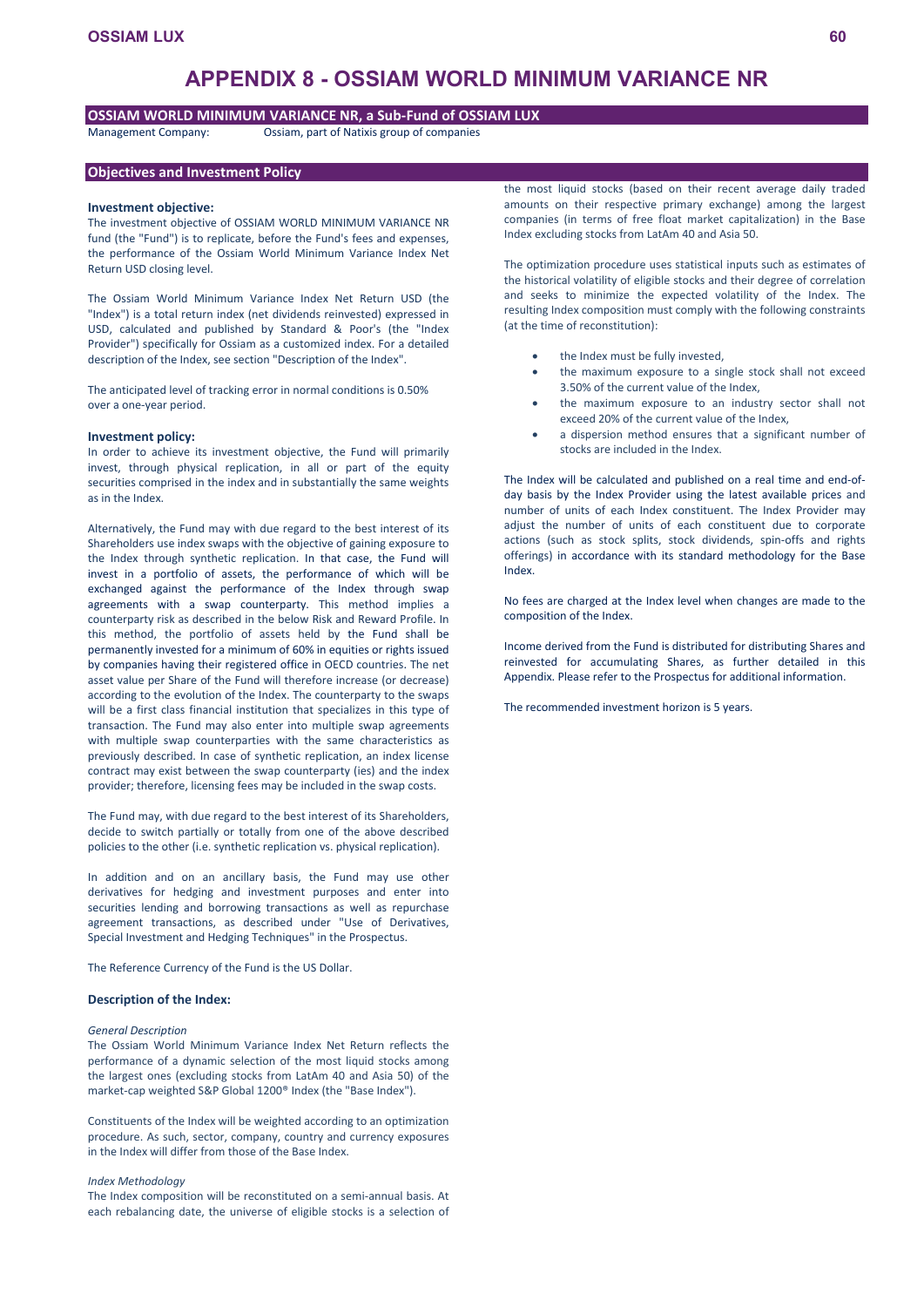# **Risk and reward Profile**

The specific risks of investing in the Fund are linked to:

### **Index risk**

The value of the Fund's Shares is linked to the Index, the value of which may rise or fall. Hence, investors should note that the value of their investment could fall as well as rise and they should accept that there is no guarantee that the underlying methodology of the Index will indeed result in a return above any comparable investment strategy or that they will recover their initial investment.

# **Currency risk at Share Class level**

For unhedged Share Classes denominated in currencies different from the Reference Currency, the Share Class value follows fluctuations of the exchange rate between the Shares Class currency and the Reference Currency, which can generate additional volatility at the Share Class level.

# **Derivative and Counterparty risk**

Funds may enter into listed and unlisted derivative contracts in order to have an exposure to underlying assets or to protect their direct assets. Payments on these contracts vary with changes of the value of the underlying assets. These contracts may cause the Funds to have a higher market exposure than they would have otherwise, which may in some cases increase losses.

Unlisted contracts are agreed with a specific counterparty. If the counterparty goes into liquidation or fails or defaults on the contract the Fund could suffer a loss. Because they are not listed, these contracts can be difficult to price.

The risks of the Fund are managed through the use of the "Commitment Approach" method described under "Use of Derivatives, Special Investment and Hedging Techniques"–"Global Risk Exposure".

For a complete description of these risks, please refer to the chapter entitled "General Risk Considerations" above. This same chapter also describes the other risks linked to an investment into the Fund.

## **Charges for this Fund**

The charges you pay are used to pay the costs of running the Fund, including the costs of marketing and distributing it. These charges reduce the potential growth of your investment.

The total amount of ongoing charges paid annually by each Share Class shall not exceed such percentage as indicated in this table and applied on a daily basis on the net asset value of such Share Class.

The subscription and redemption of Shares may be subject to Entry and Exit Charges which shall not exceed a percentage of the net asset value of the Shares being purchased or redeemed as indicated in this table.

| <b>Charges by Share Class</b>                                                   |                                                                                                                                         |       |       |  |  |  |  |  |  |  |
|---------------------------------------------------------------------------------|-----------------------------------------------------------------------------------------------------------------------------------------|-------|-------|--|--|--|--|--|--|--|
| <b>UCITS ETF 1C(USD)</b><br><b>UCITS ETF 1C(EUR)</b><br><b>Share Class</b>      |                                                                                                                                         |       |       |  |  |  |  |  |  |  |
|                                                                                 | One-off charges taken from your investment or your redemption (as a % of the net asset value)                                           |       |       |  |  |  |  |  |  |  |
|                                                                                 | <b>Maximum Sales Charge</b>                                                                                                             | 3.00% | 3.00% |  |  |  |  |  |  |  |
| <b>Entry Charge</b>                                                             | Maximum Replication Charge for Subscriptions                                                                                            | 1.00% | 1.00% |  |  |  |  |  |  |  |
|                                                                                 | Maximum Redemption charge                                                                                                               | 3.00% | 3.00% |  |  |  |  |  |  |  |
| <b>Exit Charge</b>                                                              | Maximum Replication Charge for Redemptions                                                                                              | 1.00% | 1.00% |  |  |  |  |  |  |  |
|                                                                                 | This is the maximum that might be taken out of your money before it is invested or before the proceeds of your investment are paid out. |       |       |  |  |  |  |  |  |  |
| Charges taken from each Share Class over a year (as a % of the net asset value) |                                                                                                                                         |       |       |  |  |  |  |  |  |  |
| <b>Ongoing charges</b>                                                          |                                                                                                                                         | 0.65% | 0.65% |  |  |  |  |  |  |  |

# **Practical Information**

This Fund might be subject to specific tax treatment in Luxembourg. Depending on your own country of residence, this might have an impact on your investment. For further details, please speak to an adviser. This Fund qualifies as "equity fund pursuant to German Investment Act", as further described under "Taxation" in the Prospectus.

 Fund's Depositary and Administrative Agent: State Street Bank Luxembourg S.C.A. 49, avenue J.F. Kennedy, L-1855 Luxembourg

 Management Company: Ossiam 6, place de la Madeleine 75008 Paris – France

**Fund's Auditor:** Deloitte Audit S.à r.l 560, rue de Neudorf L-2220 Luxembourg

The net asset value per Share of the Fund may be obtained on the Management Company's website [\(www.ossiam.com](http://www.ossiam.com/)).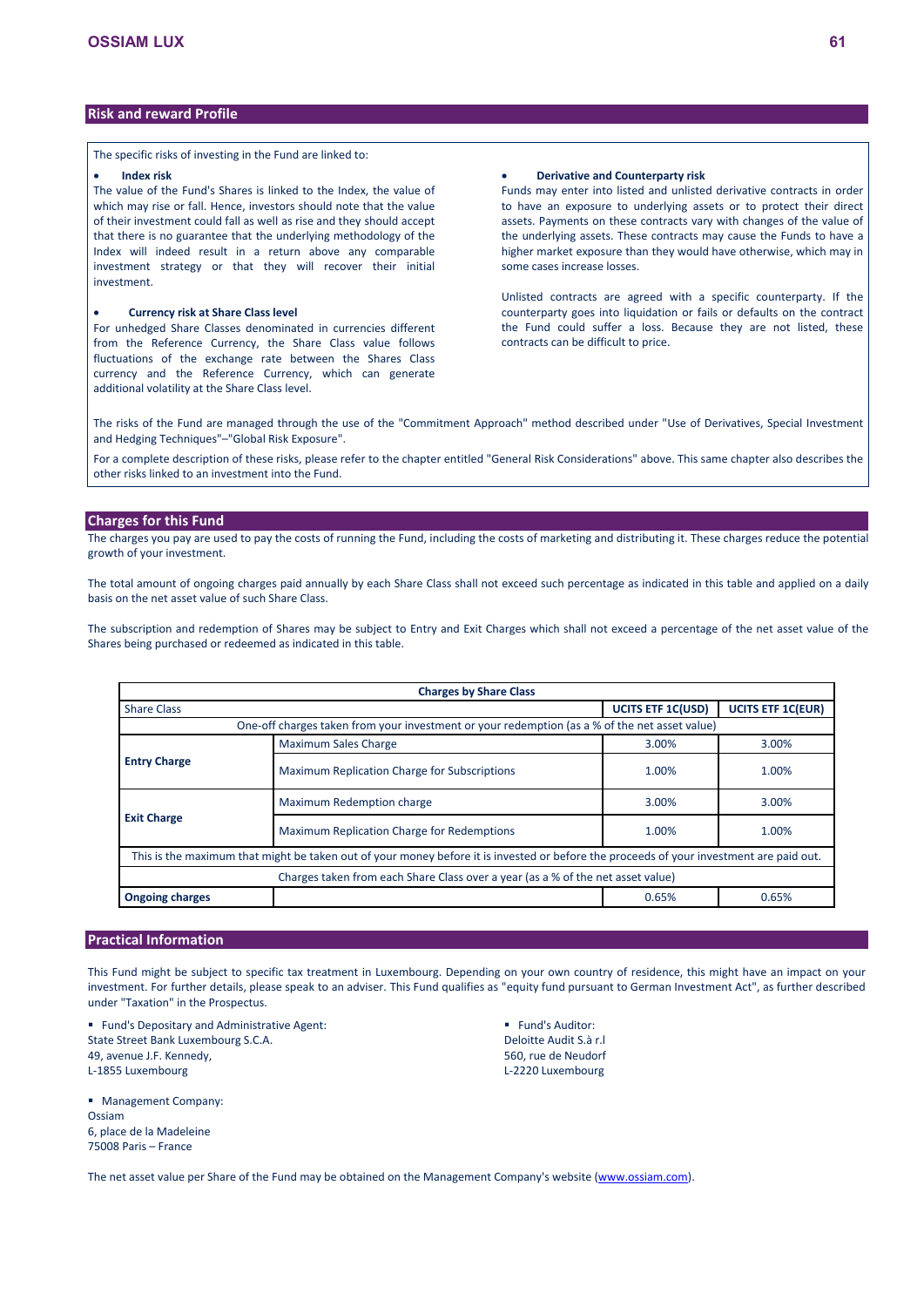The Indicative Net Asset Value is calculated on a real time basis by Euronext Paris according to the last known net asset value of the Fund and to the current performance of the Index. It can be accessed on [www.euronext.com](http://www.euronext.com/). The information on the portfolio of the Fund is disclosed in the annual and semi-annual reports of the Fund.

The Fund being exposed to various markets outside Luxembourg, the calculation of its net asset value will be based on the last available closing market prices the day after the Dealing Deadline in each relevant time zone.

Information on the counterparties to swap agreements is disclosed in the annual report of the Fund and may be obtained by contacting the Management Company.

Information on security lending transactions in the event the Fund would enter into such transactions may be available on the Management Company's website [\(www.ossiam.com](http://www.ossiam.com/)) or obtained by contacting the Management Company.

A detailed description of the Index, as well as current components and weights comprising the Index, is available to subscribers on the S&P (www.standardandpoors.com) and Ossiam (www.ossiam.com) websites.

Date of creation of the Fund<br>
September 4th, 2012, **Maximum Delay for Settlement of Subscriptions:** 3 Business Days **Maximum Delay for Settlement of Redemptions:** 3 Business Days **Dealing Deadline:** 4.00 p.m. (Luxembourg time) on prior Dealing Day

| <b>Share Information</b>            |              |                      |            |                                               |                                             |                             |                           |                                                                  |  |  |
|-------------------------------------|--------------|----------------------|------------|-----------------------------------------------|---------------------------------------------|-----------------------------|---------------------------|------------------------------------------------------------------|--|--|
| <b>Share</b><br><b>Class</b>        | <b>ISIN</b>  | Type of<br>investors | Currency   | <b>Minimum</b><br>Subscription<br>Requirement | <b>Minimum</b><br>Redemption<br>Requirement | Fractional<br><b>Shares</b> | <b>Dividend</b><br>Policy | Subscription on the<br>primary market                            |  |  |
| UCITS ETF<br>1C (USD)               | LU0799656342 | All<br>investors     | <b>USD</b> | \$2,000,000                                   | \$2,000,000                                 | <b>No</b>                   | Accumulating              | <b>Only Authorized</b><br>Participants and<br>approved investors |  |  |
| <b>UCITS ETF</b><br><b>1C (EUR)</b> | LU0799656698 | All<br>investors     | <b>EUR</b> | €2,000,000                                    | €2,000,000                                  | <b>No</b>                   | Accumulating              | <b>Only Authorized</b><br>Participants and<br>approved investors |  |  |

The Shares are fully transferable to investors and may be listed for trading on one or more stock exchanges. As a consequence of those listings, (i) there is an obligation on one or more members of the Relevant Stock Exchanges to act as liquidity providers offering bid and offer prices through the trading session at which the Shares can be purchased or sold by investors, (ii) investors may purchase and sell the Shares either through their usual broker on any trading day which is a Business Day when such Relevant Stock Exchange is opened or through a fund platform. Brokers may charge certain fees for trading and brokerage.

## **Additional information about the Fund (including prospectus, reports and accounts) may be obtained free of charge at the Registered Office of the Management Company and of the Depositary and Administrative Agent.**

The Board of Directors may be held liable solely on the basis of any statement contained in this document that is misleading, inaccurate or inconsistent with the relevant parts of the Prospectus.

The Fund is authorized in Luxembourg and regulated by the Commission de Surveillance du Secteur Financier.

"The OSSIAM WORLD MINIMUM VARIANCE NR is not sponsored, endorsed, sold or promoted by Standard & Poor's Financial Services LLC ("S&P "), its affiliates or its third party licensors. Neither S&P, its affiliates nor their third party licensors make any representation or warranty, express or implied, to the owners of the OSSIAM WORLD MINIMUM VARIANCE NR or any member of the public regarding the advisability of investing in securities generally or in the OSSIAM WORLD MINIMUM VARIANCE NR particularly or the ability of the Ossiam World Minimum Variance Index Net Return USD (the "Index") to track general stock market performance. S&P's and its third party licensor's only relationship to Ossiam is the licensing of certain trademarks, service marks and trade names of S&P and/or its third party licensors and for the providing of calculation and maintenance services related to the Index. Neither S&P, its affiliates nor their third party licensors is responsible for and has not participated in the determination of the prices and amount of the OSSIAM WORLD MINIMUM VARIANCE NR or the timing of the issuance or sale of the OSSIAM WORLD MINIMUM VARIANCE NR or in the determination or calculation of the equation by which the OSSIAM WORLD MINIMUM VARIANCE NR is to be converted into cash. S&P has no obligation or liability in connection with the administration, marketing or trading of the OSSIAM WORLD MINIMUM VARIANCE NR.

NEITHER S&P, ITS AFFILIATES NOR THEIR THIRD PARTY LICENSORS GUARANTEE THE ADEQUACY, ACCURACY, TIMELINESS OR COMPLETENESS OF THE INDEX OR ANY DATA INCLUDED THEREIN OR ANY COMMUNICATIONS, INCLUDING BUT NOT LIMITED TO, ORAL OR WRITTEN COMMUNICATIONS (INCLUDING ELECTRONIC COMMUNICATIONS) WITH RESPECT THERETO. S&P, ITS AFFILIATES AND THEIR THIRD PARTY LICENSORS SHALL NOT BE SUBJECT TO ANY DAMAGES OR LIABILITY FOR ANY ERRORS, OMISSIONS OR DELAYS THEREIN. S&P MAKES NO EXPRESS OR IMPLIED WARRANTIES, AND EXPRESSLY DISCLAIMS ALL WARRANTIES OF MERCHANTABILITY OR FITNESS FOR A PARTICULAR PURPOSE OR USE WITH RESPECT TO ITS TRADEMARKS, THE INDEX OR ANY DATA INCLUDED THEREIN. WITHOUT LIMITING ANY OF THE FOREGOING, IN NO EVENT WHATSOEVER SHALL S&P, ITS AFFILIATES OR THEIR THIRD PARTY LICENSORS BE LIABLE FOR ANY INDIRECT, SPECIAL, INCIDENTAL, PUNITIVE OR CONSEQUENTIAL DAMAGES, INCLUDING BUT NOT LIMITED TO, LOSS OF PROFITS, TRADING LOSSES, LOST TIME OR GOODWILL, EVEN IF THEY HAVE BEEN ADVISED OF THE POSSIBILITY OF SUCH DAMAGES, WHETHER IN CONTRACT, TORT, STRICT LIABILITY OR OTHERWISE.

Standard & Poor's® and S&P® are registered trademarks of Standard & Poor's Financial Services LLC. "Calculated by S&P Custom Indices" and its related stylized mark are service marks of Standard & Poor's Financial Services LLC and have been licensed for use by Ossiam".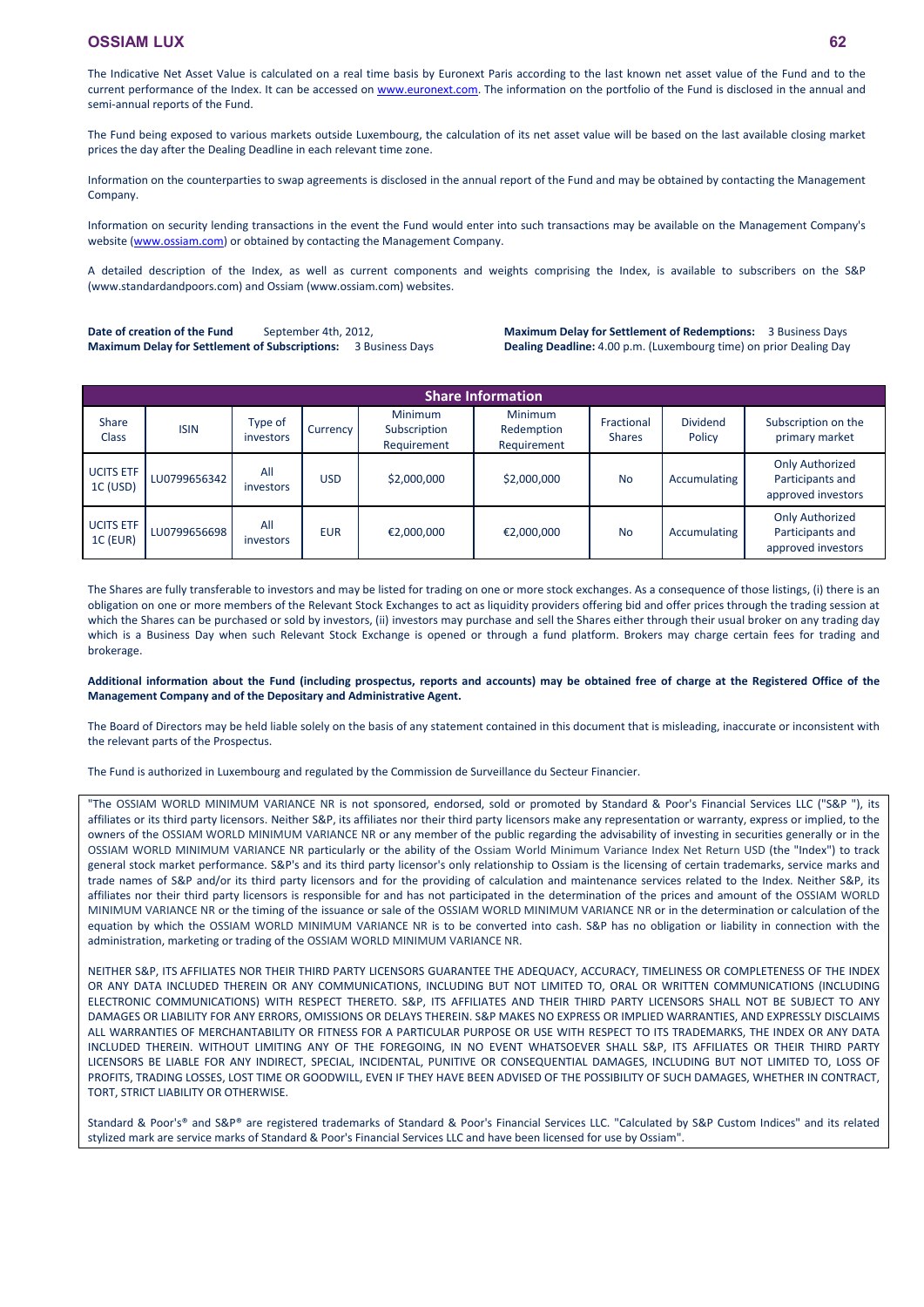# **APPENDIX 9 - OSSIAM SHILLER BARCLAYS CAPE® US SECTOR VALUE TR**

# **OSSIAM SHILLER BARCLAYS CAPE® US SECTOR VALUE TR, a Sub-Fund of OSSIAM LUX**

Management Company: Ossiam, part of Natixis group of companies

## **Objectives and Investment Policy**

#### **Investment objective:**

The Fund's objective is to replicate, before the Fund's fees and expenses, the performance of the Shiller Barclays CAPE® US Sector Value Net TR Index closing level.

The Shiller Barclays CAPE® US Sector Value Net TR Index (the "Index") is a total return index (net dividends reinvested) expressed in USD, sponsored by Barclays (the "Index Provider"), and calculated and published by Bloomberg Index Services Limited (the "Calculation Agent"). For a detailed description of the Index, see section "Description of the Index".

The anticipated level of tracking error in normal conditions is 0.50% over a one-year period.

### **Investment policy:**

In order to achieve its investment objective, the Fund will primarily use swaps with the objective of tracking the Index performance through synthetic replication. In that case, the Fund will invest in a portfolio of assets, the performance of which will be exchanged against the performance of the Index or a related index, or a portfolio of its constituents through swap agreements with a swap counterparty. This method implies a counterparty risk as described in the below Risk and Reward Profile. The net asset value per Share of the Fund will therefore increase (or decrease) according to the evolution of the Index. The counterparty to the swaps will be a first class financial institution that specializes in this type of transaction. The Fund may also enter into multiple swap agreements with multiple swap counterparties with the same characteristics as previously described. In case of synthetic replication, an index license contract may exist between the swap counterparty (ies) and the index provider; therefore, licensing fees may be included in the swap costs.

The Fund may, with due regard to the best interest of its Shareholders, decide to switch partially or totally from synthetic replication (as described above) to physical replication.

In both replication strategies, the Fund shall be permanently invested for a minimum of 60% in equities or rights issued by companies having their registered office in OECD countries.

In addition and on an ancillary basis, the Fund may use other derivatives for hedging and investment purposes and enter into securities lending and borrowing transactions as well as repurchase agreement transactions, as described under "Use of Derivatives, Special Investment and Hedging Techniques" in the Prospectus.

The Reference Currency of the Fund is the US Dollar.

### **Description of the Index:**

### *General Description*

The Shiller Barclays CAPE® US Sector Value Net TR Index reflects the performance of a dynamic long exposure to 4 US equity sectors which are selected every month according to their Relative CAPE® (Cyclically Adjusted Price Earnings) ratio and price variations over the prior 12 months (the "12-month price momentum").

Exposure to US equity sectors is achieved through S&P Sector Indices (the "Sub-Indices") which capture the performance of the US companies represented by S&P 500 Index.

Each of the 4 selected sub-indices is allocated the same weight (25%) at each rebalancing date.

## *Index Methodology*

The Index is based on the Shiller Barclays CAPE® Index Family Methodology. The methodology consists of selecting 5 sectors with the lowest Relative CAPE® ratio among 9 sector indices, and then removing the sector with the lowest 12-month price momentum. As the prices of selected Sub-Indices move, the weightings in the Index will change between two rebalancing dates when each sector constituent in the Index is assigned the same weight (25%).

Constituents of the Index are rebalanced on a monthly basis.

As of May  $31^{st}$  2018, the list of eligible sub-indices is as follows:

| <b>Sectors</b>          | <b>Sub-Indices</b>                               |
|-------------------------|--------------------------------------------------|
| <b>Utilities</b>        | S&P Utilities Select Sector Index NTR (IXUNTR    |
|                         | Index)                                           |
| <b>Consumer Staples</b> | S&P Consumer Staples Select Sector NTR Index     |
|                         | (IXRNTR Index)                                   |
| <b>Financials</b>       | S&P Financials & Real Estate NTR Index (SPFREINR |
|                         | Index)                                           |
| <b>Materials</b>        | S&P Materials Select Sector NTR Index (IXBNTR    |
|                         | Index)                                           |
| <b>Technology</b>       | S&P Technology Select Sector NTR Index (IXTNTR   |
|                         | Index)                                           |
| <b>Healthcare</b>       | S&P Health Care Select Sector NTR Index (IXVNTR  |
|                         | Index)                                           |
| Energy                  | S&P Energy Select Sector NTR Index (IXENTR       |
|                         | Index)                                           |
| Consumer                | S&P Consumer Discretionary Select Sector NTR     |
| discretionary           | Index (IXYNTR Index)                             |
| <b>Industrials</b>      | S&P Industrial Select Sector NTR Index (IXINTR   |
|                         | Index)                                           |

Sub-Indices composing the Shiller Barclays CAPE® US Sector Value Net TR Index are based on the S&P U.S Indices Methodology. Each Sub-Index is composed of equity securities of companies included in the S&P 500 Index and classified according to the Global Industry Classification Standard ("GICS"), except for:

- the Information Technology and Telecommunication Services sectors which are combined to form the Technology Select Sector Index,
- the Financials and Real Estate sectors which are combined to form the S&P Financials & Real Estate Index

The Sub-Indices are reviewed quarterly by S&P on the third Friday of March, June, September, and December.

*Additional information on Hedged Index and Hedged Index Share Classes* 

Each Share Class will aim at replicating the performance of the Index or its hedged version, the Shiller Barclays CAPE® US Sector Value Euro Hedged Net TR Index, (the "Hedged Index"), as detailed under "Share Class – Additional Information". The Hedged Index is a version of the Index denominated in EUR embedding a currency hedge. The Hedged Index is calculated and published by the Index Provider.

In order to track the Hedged Index performance and to reduce the impact of exchange rate fluctuations between the currency of the Index and the currency in which the Hedged Index is calculated, the Fund will in addition to the use of swaps, enter into currency forward contracts and/or directly invest in swaps that pay the value or performance of the Hedged Index or a related index.

### *Hedged Index Methodology*

The Hedged Index portfolio construction will follow the same methodology as the Index, as detailed above. In addition, in order to reflect the performance of the Index hedged in Euro, the Hedged Index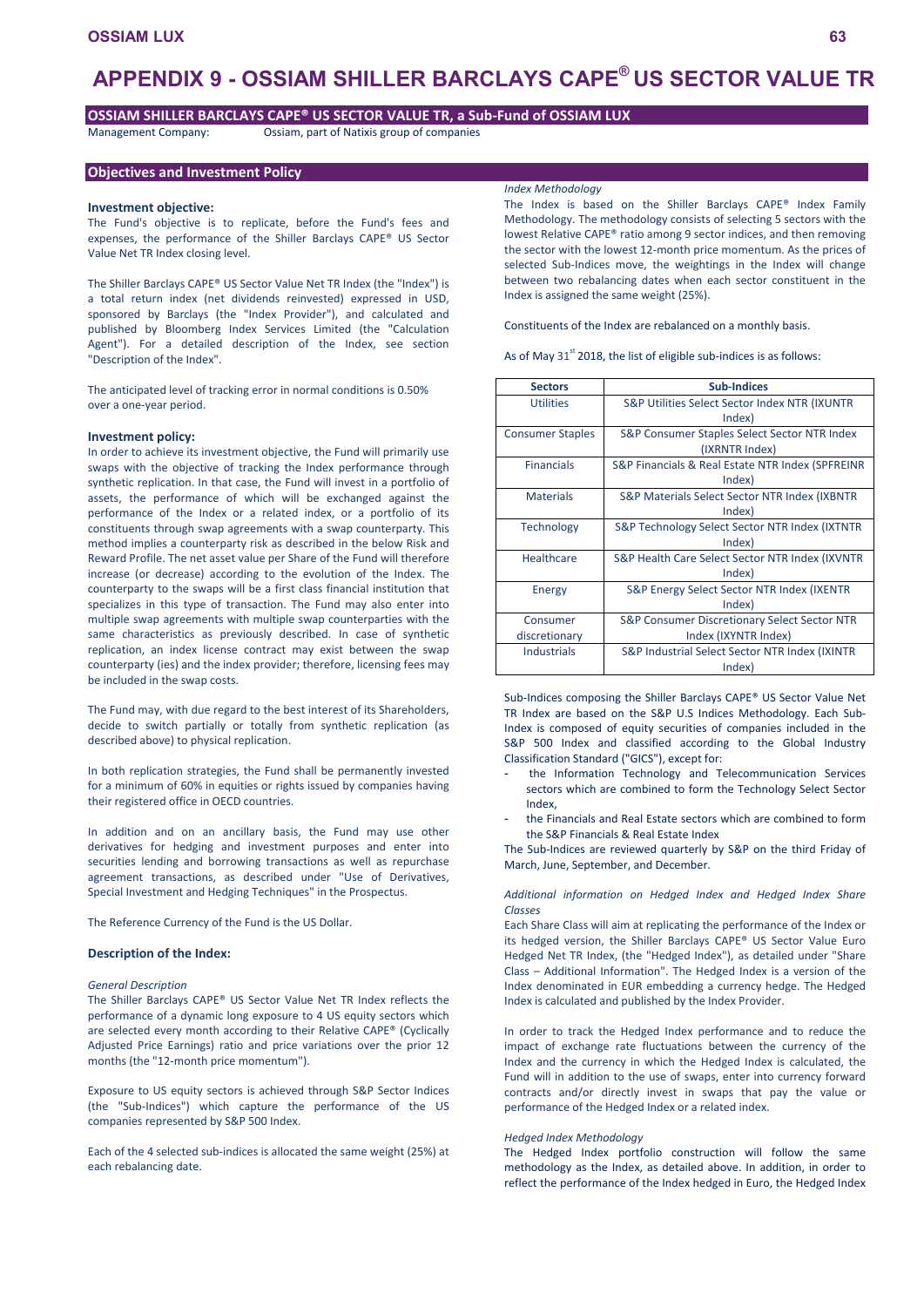Both the Index and the Hedged Index will be calculated and published on a real time and end-of-day basis by NYSE and the Calculation Agent using the latest available prices and number of units of each Index constituent (and the value of the currency hedging forwards, if applicable).

# **Risk and Reward Profile**

The specific risks of investing in the Fund are linked to:

### **Index risk**

The value of the Fund's Shares is linked to the Index, the value of which may rise or fall. Hence, investors should note that the value of their investment could fall as well as rise and they should accept that there is no guarantee that the underlying methodology of the Index will indeed result in a return above any comparable investment strategy or that they will recover their initial investment.

### **Geographic concentration**

Funds that concentrate investments in certain geographic regions may suffer losses, particularly when the economies of those regions experience difficulties or when investing in those regions become less attractive. Moreover, the markets in which the funds invest may be significantly affected by adverse political, economic or regulatory developments.

Income derived from the Fund is distributed for distributing Shares and reinvested for accumulating Shares, as further detailed in this Appendix. Please refer to the Prospectus for additional information.

The recommended investment horizon is 5 years.

#### **Derivative and Counterparty risk**

Funds may enter into listed and unlisted derivative contracts in order to have an exposure to underlying assets or to protect their direct assets. Payments on these contracts vary with changes of the value of the underlying assets. These contracts may cause the Funds to have a higher market exposure than they would have otherwise, which may in some cases increase losses.

Unlisted contracts are agreed with a specific counterparty. If the counterparty goes into liquidation or fails or defaults on the contract the Fund could suffer a loss. Because they are not listed, these contracts can be difficult to price.

### **Currency risk at Share Class level**

For unhedged Share Classes denominated in currencies different from the Reference Currency, the Share Class value follows fluctuations of the exchange rate between the Shares Class currency and the Reference Currency, which can generate additional volatility at the Share Class level.

The risks of the Fund are managed through the use of the "Commitment Approach" method described under "Use of Derivatives, Special Investment and Hedging Techniques"–"Global Risk Exposure".

For a complete description of these risks, please refer to the chapter entitled "General Risk Considerations" above. This same chapter also describes the other risks linked to an investment into the Fund.

## **Charges for this Fund**

The charges you pay are used to pay the costs of running the Fund, including the costs of marketing and distributing it. These charges reduce the potential growth of your investment.

The total amount of ongoing charges paid annually by each Share Class shall not exceed such percentage as indicated in this table and applied on a daily basis on the net asset value of such Share Class.

The subscription and redemption of Shares may be subject to Entry and Exit Charges which shall not exceed a percentage of the net asset value of the Shares being purchased or redeemed as indicated in this table.

| <b>Charges by Share Class</b> |                                                                                               |                  |                  |                                                                                |                     |                                                                                                                                    |  |
|-------------------------------|-----------------------------------------------------------------------------------------------|------------------|------------------|--------------------------------------------------------------------------------|---------------------|------------------------------------------------------------------------------------------------------------------------------------|--|
| <b>Share Class</b>            |                                                                                               | <b>UCITS ETF</b> | <b>UCITS ETF</b> | <b>UCITS ETF</b>                                                               | <b>UCITS ETF 2C</b> | <b>UCITS ETF Hedged Index</b>                                                                                                      |  |
|                               |                                                                                               | 1C(USD)          | <b>1C(EUR)</b>   | <b>Hedged Index</b>                                                            | (USD)               | <b>2C (EUR)</b>                                                                                                                    |  |
|                               |                                                                                               |                  |                  | <b>1C (EUR)</b>                                                                |                     |                                                                                                                                    |  |
|                               | One-off charges taken from your investment or your redemption (as a % of the net asset value) |                  |                  |                                                                                |                     |                                                                                                                                    |  |
| <b>Entry Charge</b>           | <b>Maximum Sales</b>                                                                          | 3%               | 3%               | 3%                                                                             | 3%                  | 3%                                                                                                                                 |  |
|                               | Charge                                                                                        |                  |                  |                                                                                |                     |                                                                                                                                    |  |
|                               | Maximum                                                                                       |                  |                  |                                                                                | 1%                  | 1%                                                                                                                                 |  |
|                               | Replication                                                                                   | 1%               | 1%               | 1%                                                                             |                     |                                                                                                                                    |  |
|                               | Charge for                                                                                    |                  |                  |                                                                                |                     |                                                                                                                                    |  |
|                               | <b>Subscriptions</b>                                                                          |                  |                  |                                                                                |                     |                                                                                                                                    |  |
| <b>Exit Charge</b>            | Maximum                                                                                       | 3%               | 3%               | 3%                                                                             | 3%                  | 3%                                                                                                                                 |  |
|                               | Redemption                                                                                    |                  |                  |                                                                                |                     |                                                                                                                                    |  |
|                               | charge                                                                                        |                  |                  |                                                                                |                     |                                                                                                                                    |  |
|                               | <b>Maximum</b>                                                                                |                  |                  |                                                                                | 1%                  | 1%                                                                                                                                 |  |
|                               | Replication                                                                                   | 1%               | 1%               | 1%                                                                             |                     |                                                                                                                                    |  |
|                               | Charge for                                                                                    |                  |                  |                                                                                |                     |                                                                                                                                    |  |
|                               | Redemptions                                                                                   |                  |                  |                                                                                |                     |                                                                                                                                    |  |
|                               |                                                                                               |                  |                  |                                                                                |                     | This is the maximum that might be taken out of your money before it is invested or before the proceeds of your investment are paid |  |
| out.                          |                                                                                               |                  |                  |                                                                                |                     |                                                                                                                                    |  |
|                               |                                                                                               |                  |                  | Charges taken from the Share Class over a year (as a % of the net asset value) |                     |                                                                                                                                    |  |
| <b>Ongoing charges</b>        |                                                                                               | 0.65%            | 0.65%            | 0.65%                                                                          | 0.55%               | 0.55%                                                                                                                              |  |
|                               |                                                                                               |                  |                  |                                                                                |                     |                                                                                                                                    |  |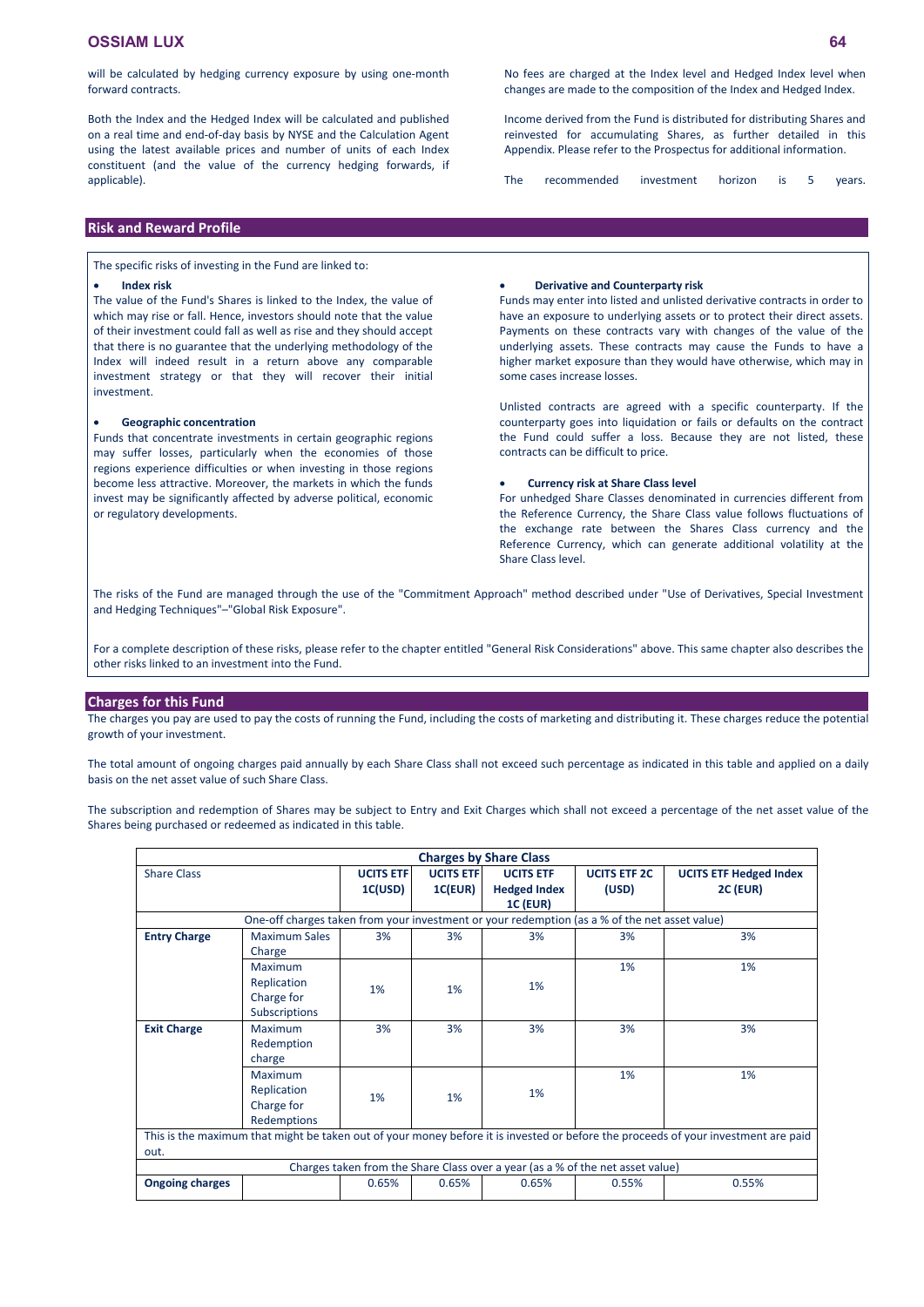# **Practical Information**

This Fund might be subject to specific tax treatment in Luxembourg. Depending on your own country of residence, this might have an impact on your investment. For further details, please speak to an adviser. This Fund qualifies as "equity fund pursuant to German Investment Act", as further described under "Taxation" in the Prospectus.

> **Fund's Auditor:** Deloitte Audit S.à r.l 560, rue de Neudorf L-2220 Luxembourg

| ■ Fund's Depositary and Administrative Agent: |  |
|-----------------------------------------------|--|
| State Street Bank Luxembourg S.C.A.           |  |
| 49, avenue J.F. Kennedy,                      |  |
| L-1855 Luxembourg                             |  |

**Management Company: Ossiam** 6, place de la Madeleine 75008 Paris – France

The net asset value per Share of the Fund may be obtained on the Management Company's website [\(www.ossiam.com](http://www.ossiam.com/)).

The UCITS ETF 1C (USD), UCITS ETF 1C (EUR), UCITS ETF Hedged Index 1C (EUR), UCITS ETF 2C (USD) and UCITS ETF Hedged Index 2C (EUR) Indicative Net Asset Values are calculated on a real time basis by Euronext Paris according to the last known net asset value of the Fund and to the current performance of the Index. It can be accessed on [www.euronext.com.](http://www.euronext.com/) The information on the portfolio of the Fund is disclosed in the annual and semi-annual reports of the Fund.

Information on the counterparties to swap agreements is disclosed in the annual report of the Fund and may be obtained by contacting the Management Company.

Information on security lending transactions in the event the Fund would enter into such transactions may be available on the Management Company's website [\(www.ossiam.com](http://www.ossiam.com/)) or obtained by contacting the Management Company.

A detailed description of the Index is available on Barclays' website (indices.barcap.com). Components and weights comprising the Index are available on Ossiam website ([www.ossiam.com](http://www.ossiam.com/)).

Date of creation of the Fund: June 22<sup>nd</sup> 2015 **Initial Issue Price of the UCITS ETF 2C (USD) and UCITS ETF Hedged Index 2C (EUR) Share Classes:** 350 times the closing price of the Replicated Index on the Business Day of the Share Class Launch in Share Class currency

**Maximum Delay for Settlement of Subscriptions:** 3 Business Days

**Maximum Delay for Settlement of Redemptions:** 3 Business Days **Dealing Deadline for UCITS ETF 1C (USD), UCITS ETF 1C (EUR) and UCITS ETF 2C (USD) share classes:** 4p.m. (Luxembourg time) **Dealing Deadline for UCITS ETF Hedge Index 1C (EUR) and UCITS ETF Hedged Index 2C (EUR) share classes:** 3p.m. (Luxembourg time)

|                                                    | <b>Share Information</b> |                         |                         |                     |                                               |                                      |                             |                           |                                             |  |
|----------------------------------------------------|--------------------------|-------------------------|-------------------------|---------------------|-----------------------------------------------|--------------------------------------|-----------------------------|---------------------------|---------------------------------------------|--|
| <b>Share Class</b>                                 | <b>ISIN</b>              | Replica<br>ted<br>Index | Type of<br>investors    | Currency            | <b>Minimum</b><br>Subscription<br>Requirement | Minimum<br>Redemption<br>Requirement | Fractional<br><b>Shares</b> | <b>Dividend</b><br>Policy | Subscription<br>on the<br>primary<br>market |  |
| <b>UCITS ETF</b><br>1C (USD)                       | LU1079841513             | Index                   | All<br>investors        | US<br><b>Dollar</b> | \$1,000,000                                   | \$1,000,000                          | <b>No</b>                   | Accumula<br>ting          | Only                                        |  |
| <b>UCITS ETF</b><br>$1C$ (EUR)                     | LU1079841273             | Index                   | All<br><b>Investors</b> | Euro                | €1,000,000                                    | €1,000,000                           | <b>No</b>                   | Accumula<br>ting          | Authorized<br>Participants                  |  |
| <b>UCITS ETF</b><br>Hedged<br>Index 1C<br>(EUR)    | LU1446552652             | Hedge<br>d Index        | All<br><b>Investors</b> | Euro                | €1,000,000                                    | €1,000,000                           | <b>No</b>                   | Accumula<br>ting          | and<br>approved<br>investors                |  |
| <b>UCITS ETF</b><br>$2C$ (USD) $*$                 | LU1625260812             | Index                   | All<br>Investors*       | US<br><b>Dollar</b> | \$200,000,000*                                | \$200,000,000*                       | <b>No</b>                   | Accumula<br>ting          | Only                                        |  |
| <b>UCITS ETF</b><br>Hedged<br>Index 2C<br>$(EUR)*$ | LU1625260903             | Hedge<br>d Index        | All<br>Investors*       | Euro                | €200,000,000*                                 | €200,000,000*                        | <b>No</b>                   | Accumula<br>ting          | Approved<br><b>Investors</b>                |  |

(\*) The Board of Directors or the Management Company may, in their discretion, waive or modify the Minimum Subscription Requirement, Minimum Redemption Requirement relating to the Share Class UCITS ETF 2C (USD) and Share Class UCITS ETF Hedged Index 2C (EUR).

The Shares are fully transferable to investors and may be listed for trading on one or more stock exchanges. As a consequence of those listings, (i) there is an obligation on one or more members of the Relevant Stock Exchanges to act as liquidity providers offering bid and offer prices through the trading session at which the Shares can be purchased or sold by investors, (ii) investors may purchase and sell the Shares either through their usual broker on any trading day which is a Business Day when such Relevant Stock Exchange is opened or through a fund platform. Brokers may charge certain fees for trading and brokerage.

**Additional information about the Fund (including prospectus, reports and accounts) may be obtained free of charge at the Registered Office of the Management Company and of the Depositary and Administrative Agent.**

The Board of Directors may be held liable solely on the basis of any statement contained in this document that is misleading, inaccurate or inconsistent with the relevant parts of the Prospectus.

The Fund is authorized in Luxembourg and regulated by the Commission de Surveillance du Secteur Financier.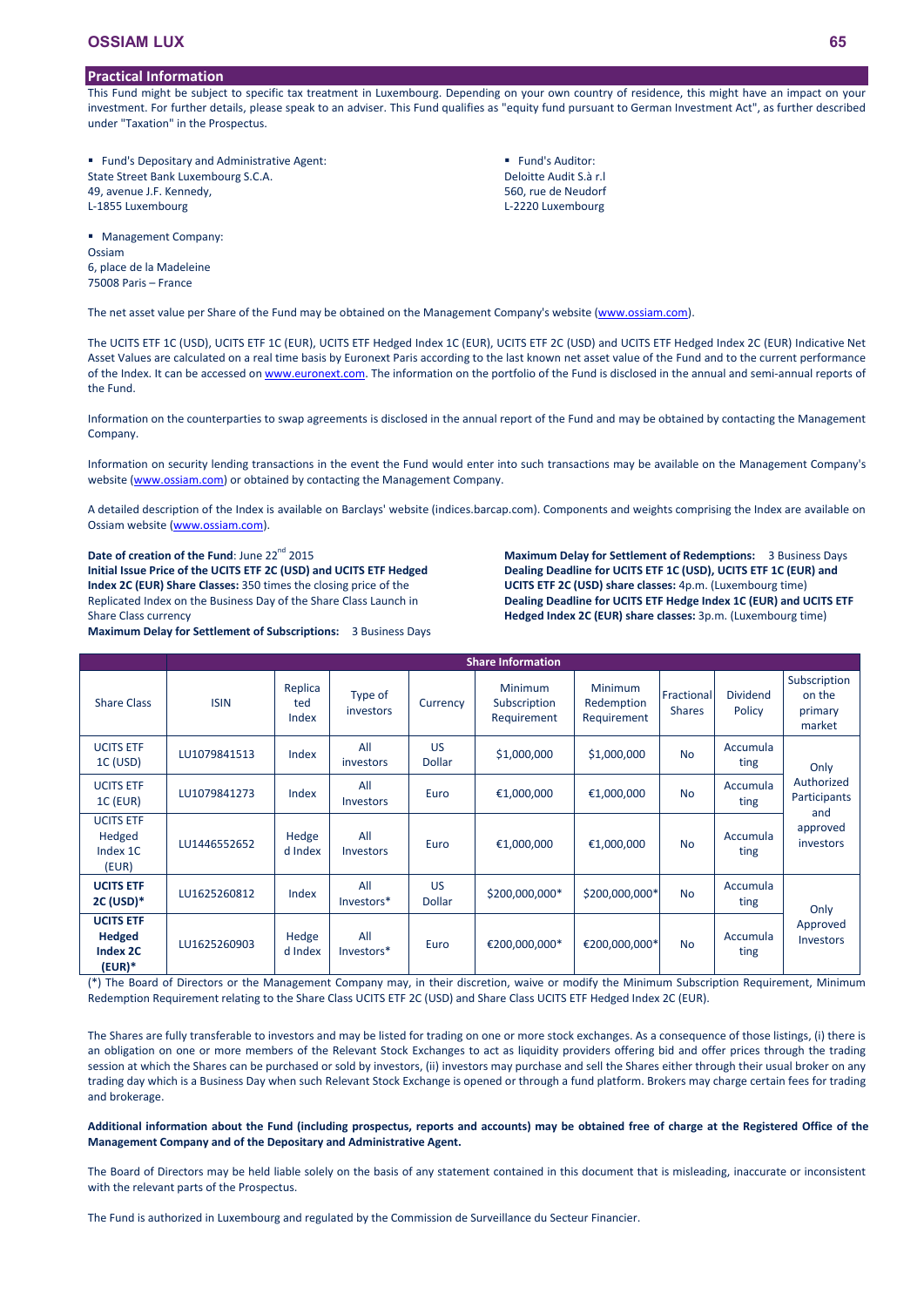"Barclays Bank PLC and its affiliates ("Barclays") is not the issuer or producer of Ossiam Shiller Barclays CAPE® US Sector Value TR and Barclays has no responsibilities, obligations or duties to investors in Ossiam Shiller Barclays CAPE® US Sector Value TR. The Shiller Barclays CAPE® US Sector Value Net TR Index and the Shiller Barclays CAPE® US Sector Value Euro Hedged Net TR Index are a trademark owned by Barclays Bank PLC or its wholly-owned subsidiary Barclays Capital Inc., and licensed for use by Ossiam Lux as the Issuer of Ossiam Shiller Barclays CAPE® US Sector Value TR. Barclays only relationship with the Issuer in respect of Ossiam Shiller Barclays CAPE® US Sector Value TR is the licensing of the Shiller Barclays CAPE® US Sector Value Net TR Index , which is administered and determined by the "Index Sponsor", being Barclays Index Administration, a distinct function within the Investment Bank of Barclays Bank PLC a wholly-owned subsidiary of Barclays, or any successor thereto, without regard to the Issuer or the Ossiam Shiller Barclays CAPE® US Sector Value TR or the owners of the Ossiam Shiller Barclays CAPE® US Sector Value TR. Additionally, the Issuer of Ossiam Shiller Barclays CAPE® US Sector Value TR may for itself execute transaction(s) with Barclays in or relating to the Shiller Barclays CAPE® US Sector Value Net TR Index and the Shiller Barclays CAPE® US Sector Value Euro Hedged Net TR Index in connection with Ossiam Shiller Barclays CAPE® US Sector Value TR, however investors acquire Ossiam Shiller Barclays CAPE® US Sector Value TR from the Issuer and investors neither acquire any interest in Shiller Barclays CAPE® US Sector Value Net TR Index, in the Shiller Barclays CAPE® US Sector Value Euro Hedged Net TR Index nor enter into any relationship of any kind whatsoever with Barclays upon making an investment in Ossiam Shiller Barclays CAPE® US Sector Value TR. The Ossiam Shiller Barclays CAPE® US Sector Value TR are not sponsored, endorsed, sold or promoted by Barclays except in connection with their distribution pursuant to any agreement with Ossiam. Barclays does not make any representation or warranty, express or implied regarding the advisability of investing in the Ossiam Shiller Barclays CAPE® US Sector Value TR or the advisability of investing in securities generally or the ability of the Shiller Barclays CAPE® US Sector Value Net TR Index, and the Shiller Barclays CAPE® US Sector Value Euro Hedged Net TR Index to track corresponding or relative market performance. Barclays has not passed on the legality or suitability of the Ossiam Shiller Barclays CAPE® US Sector Value TR with respect to any person or entity. Barclays is not responsible for and has not participated in the determination of the timing of, prices at, or quantities of the Ossiam Shiller Barclays CAPE® US Sector Value TR to be issued. Barclays has no obligation to take the needs of the Issuer or the owners of the Ossiam Shiller Barclays CAPE® US Sector Value TR or any other third party into consideration in determining, composing or calculating the Shiller Barclays CAPE® US Sector Value Net TR Index and the Shiller Barclays CAPE® US Sector Value EuroHedged Net TR Index. Barclays has no obligation or liability in connection with administration, marketing or trading of the Ossiam Shiller Barclays CAPE® US Sector Value TR except in connection with their distribution pursuant to an agreement with Ossiam.

The licensing agreement between Ossiam and Barclays is solely for the benefit of Ossiam and Ossiam Lux and Barclays and not for the benefit of the owners of the Ossiam Shiller Barclays CAPE® US Sector Value TR, investors or other third parties.

NEITHER BARCLAYS NOR ANY OF ITS LICENSORS SHALL HAVE ANY LIABILITY TO THE ISSUER, INVESTORS OR TO OTHER THIRD PARTIES FOR THE QUALITY, ACCURACY AND/OR COMPLETENESS OF THE SHILLER BARCLAYS CAPE® US SECTOR VALUE NET TR INDEX, AND OF THE SHILLER BARCLAYS CAPE® US SECTOR VALUE EURO HEDGED NET TR INDEX OR ANY DATA INCLUDED THEREIN OR FOR INTERRUPTIONS IN THE DELIVERY OF THE SHILLER BARCLAYS CAPE® US SECTOR VALUE NET TR INDEX OR OF THE SHILLER BARCLAYS CAPE® US SECTOR VALUE EURO HEDGED NET TR INDEX. BARCLAYS MAKES NO WARRANTY, EXPRESS OR IMPLIED, AS TO RESULTS TO BE OBTAINED BY THE ISSUER, THE INVESTORS OR ANY OTHER PERSON OR ENTITY FROM THE USE OF THE SHILLER BARCLAYS CAPE® US SECTOR VALUE NET TR INDEX, THE SHILLER BARCLAYS CAPE® US SECTOR VALUE EURO HEDGED NET TR INDEX OR ANY DATA INCLUDED THEREIN. BARCLAYS MAKES NO EXPRESS OR IMPLIED WARRANTIES, AND HEREBY EXPRESSLY DISCLAIMS ALL WARRANTIES OF MERCHANTABILITY OR FITNESS FOR A PARTICULAR PURPOSE OR USE WITH RESPECT TO THE SHILLER BARCLAYS CAPE® US SECTOR VALUE NET TR INDEX, THE SHILLER BARCLAYS CAPE® US SECTOR VALUE EURO HEDGED NET TR INDEX OR ANY DATA INCLUDED THEREIN. BARCLAYS RESERVES THE RIGHT TO CHANGE THE METHODS OF CALCULATION OR PUBLICATION, OR TO CEASE THE CALCULATION OR PUBLICATION OF THE SHILLER BARCLAYS CAPE® US SECTOR VALUE NET TR INDEX OR THE SHILLER BARCLAYS CAPE® US SECTOR VALUE EURO HEDGED NET TR INDEX, AND BARCLAYS SHALL NOT BE LIABLE FOR ANY MISCALCULATION OF OR ANY INCORRECT, DELAYED OR INTERRUPTED PUBLICATION WITH RESPECT TO ANY OF THE SHILLER BARCLAYS CAPE® US SECTOR VALUE NET TR INDEX AND OF THE SHILLER BARCLAYS CAPE® US SECTOR VALUE EURO HEDGED NET TR INDEX. BARCLAYS SHALL NOT BE LIABLE FOR ANY DAMAGES, INCLUDING, WITHOUT LIMITATION, ANY SPECIAL, INDIRECT OR CONSEQUENTIAL DAMAGES, OR ANY LOST PROFITS AND EVEN IF ADVISED OF THE POSSIBLITY OF SUCH, RESULTING FROM THE USE OF THE SHILLER BARCLAYS CAPE® US SECTOR VALUE NET TR INDEX, THE SHILLER BARCLAYS CAPE® US SECTOR VALUE EURO HEDGED NET TR INDEX OR ANY DATA INCLUDED THEREIN OR WITH RESPECT TO THE OSSIAM SHILLER BARCLAYS CAPE® US SECTOR VALUE TR.

|        | None of the information supplied by Barclays Bank PLC and used in this publication may be reproduced in any manner without the prior written             |              |        |     |              |
|--------|----------------------------------------------------------------------------------------------------------------------------------------------------------|--------------|--------|-----|--------------|
|        | permission of Barclays Capital, the investment banking division of Barclays Bank PLC. Barclays Bank PLC is registered in England No. 1026167. Registered |              |        |     |              |
| office | Churchill                                                                                                                                                | <b>Place</b> | London | E14 | <b>5HP."</b> |

"The Shiller Barclays CAPE® US Sector Value Net TR Index and the Shiller Barclays CAPE® US Sector Value Euro Hedged Net TR Index have been developed in part by RSBB-I, LLC, the research principal of which is Robert J. Shiller. RSBB-I, LLC is not an investment advisor, and does not guarantee the accuracy or completeness of the Shiller Barclays CAPE® US Sector Value Net TR Index, of the Shiller Barclays CAPE® US Sector Value Euro Hedged Net TR Index or any data or methodology either included therein or upon which it is based. Neither RSBB-I, LLC nor Robert J. Shiller shall have any liability for any errors, omissions, or interruptions therein, and makes no warranties, express or implied, as to performance or results experienced by any party from the use of any information included therein or upon which it is based, and expressly disclaims all warranties of merchantability or fitness for a particular purpose with respect thereto, and shall not be liable for any claims or losses of any nature in connection with the use of such information, including but not limited to, lost profits or punitive or consequential damages, even if RSBB-I, LLC is advised of the possibility of same."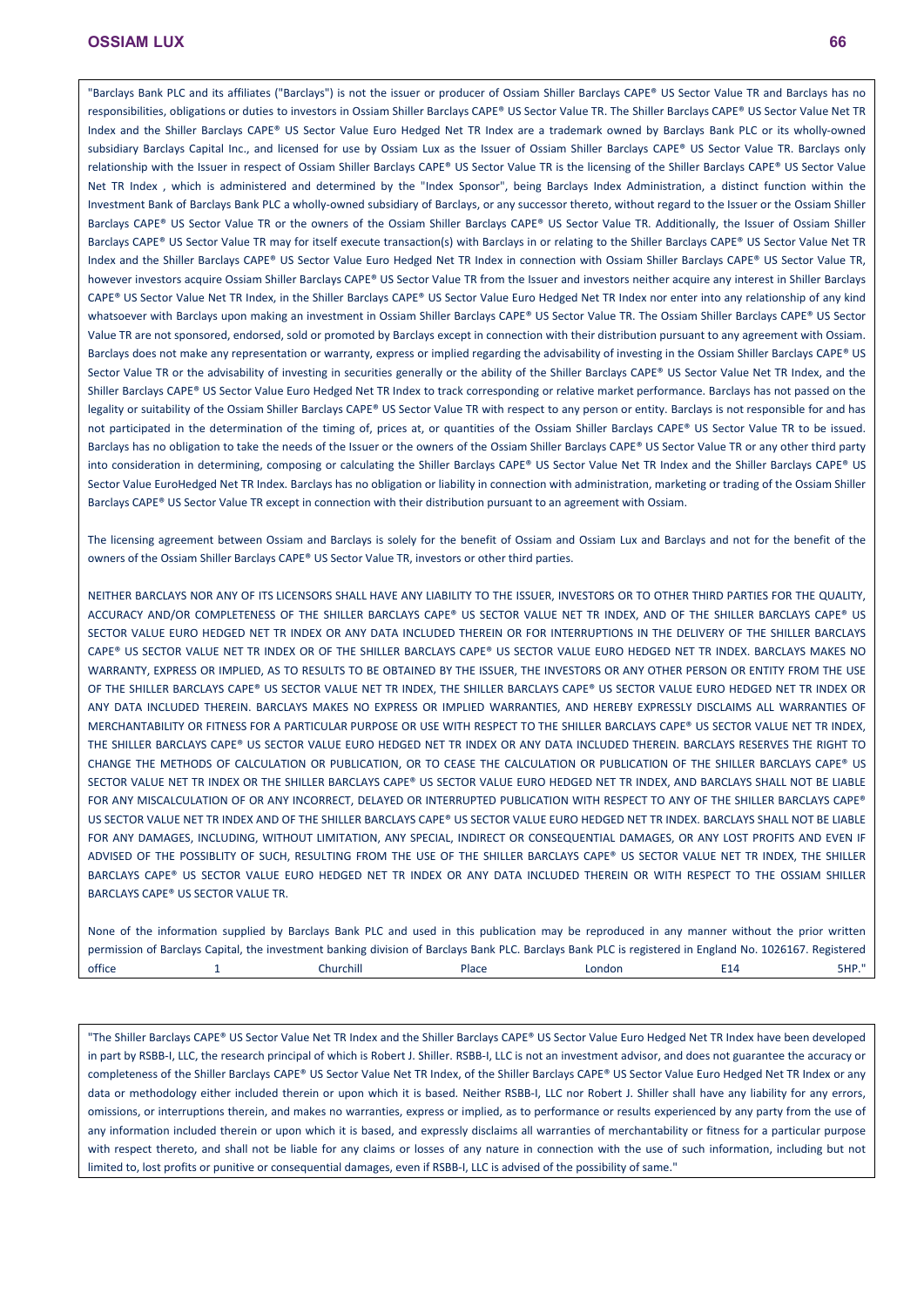# **APPENDIX 10 - OSSIAM SHILLER BARCLAYS CAPE® EUROPE SECTOR VALUE TR**

# **OSSIAM SHILLER BARCLAYS CAPE® EUROPE SECTOR VALUE TR, a Sub-Fund of OSSIAM LUX**

Management Company: Ossiam, part of Natixis group of companies

# **Objectives and Investment Policy**

## **Investment objective:**

The Fund's objective is to replicate, before the Fund's fees and expenses, the performance of the Shiller Barclays CAPE® Europe Sector Value Net TR Index closing level.

The Shiller Barclays CAPE® Europe Sector Value Net TR Index (the "Index") is a total return index (net dividends reinvested) expressed in EUR, sponsored by Barclays (the "Index Provider") and calculated and published by Bloomberg Index Services Limited (the "Calculation Agent"). For a detailed description of the Index, see section "Description of the Index".

The anticipated level of tracking error in normal conditions is 0.50% over a one-year period.

# **Investment policy:**

In order to achieve its investment objective, the Fund will primarily use swaps with the objective of tracking the Index performance through synthetic replication. In that case, the Fund will invest in a portfolio of assets, the performance of which will be exchanged against the performance of the Index or a related index, or a portfolio of its constituents through swap agreements with a swap counterparty. This method implies a counterparty risk as described in the below Risk and Reward Profile. The net asset value per Share of the Fund will therefore increase (or decrease) according to the evolution of the Index. The counterparty to the swaps will be a first class financial institution that specializes in this type of transaction. The Fund may also enter into multiple swap agreements with multiple swap counterparties with the same characteristics as previously described. In case of synthetic replication, an index license contract may exist between the swap counterparty (ies) and the index provider; therefore, licensing fees may be included in the swap costs.

The Fund may, with due regard to the best interest of its Shareholders, decide to switch partially or totally from synthetic replication (as described above) to physical replication.

In both replication strategies, the Fund shall be permanently invested for a minimum of 75% in equities or rights issued by companies having their registered office in European Economic Area, excluding Liechtenstein.

In addition and on an ancillary basis, the Fund may use other derivatives for hedging and investment purposes and enter into securities lending and borrowing transactions as well as repurchase agreement transactions, as described under "Use of Derivatives, Special Investment and Hedging Techniques" in the Prospectus.

The Reference Currency of the Fund is the Euro.

# **Description of the Index:**

### *General Description*

The Shiller Barclays CAPE® Europe Sector Value Net TR Index reflects the performance of a dynamic long exposure to 4 European equity sectors which are selected every month according to their Relative CAPE® (Cyclically Adjusted Price Earnings) ratio and price variations over the prior 12 months (the "12-month price momentum").

Exposure to European equity sectors is achieved through MSCI Europe Sector Indices (the "Sub-Indices") which capture large and mid-cap representation across 15 Developed European countries.

Each of the 4 selected sub-indices is allocated the same weight (25%) at each rebalancing date.

The index is based on the Shiller Barclays CAPE® Index Family Methodology. The methodology consists of selecting 5 sectors with the lowest Relative CAPE® ratio among 10 Global Industry Classification Standard ("GICS") sectors (represented by the sub-indices), and then removing the sector with the lowest 12-month price momentum. As the prices of sub-indices move, the weightings in the Index will change between two rebalancing dates when each sector constituent in the Index is assigned the same weight (25%).

Constituents of the Index are rebalanced on a monthly basis.

As of May  $31^{st}$  2018, the list of eligible sub-indices is as follows:

| <b>GICS Sectors</b>     | <b>Sub-Indices</b>                                 |
|-------------------------|----------------------------------------------------|
| <b>Utilities</b>        | <b>MSCI Europe Utilities Net Return EUR Index</b>  |
|                         | (M7EU0UT Index)                                    |
| <b>Consumer Staples</b> | <b>MSCI Europe Consumer Staples Net Return EUR</b> |
|                         | Index (M7EU0CS Index)                              |
| <b>Financials</b>       | MSCI Europe Financials + Real Estate Sector Net    |
|                         | Return EUR Index (M7CXBCA Index)                   |
| <b>Materials</b>        | <b>MSCI Europe Materials Net Return EUR Index</b>  |
|                         | (M7EU0MT Index)                                    |
| Information             | <b>MSCI Europe Information Technology Net</b>      |
| <b>Technology</b>       | Return EUR Index (M7EU0IT Index)                   |
| Healthcare              | MSCI Europe Health Care Net Return EUR Index       |
|                         | (M7EU0HC Index)                                    |
| Energy                  | MSCI Europe Energy Net Return EUR Index            |
|                         | (M7EU0EN Index)                                    |
| Consumer                | <b>MSCI Europe Consumer Discretionary Net</b>      |
| Discretionary           | Return EUR Index (M7EU0CD Index)                   |
| Industrial              | MSCI Europe Industrials Net Return EUR Index       |
|                         | (M7EU0IN Index)                                    |
| Telecommunication       | MSCI Europe Telecom Service Net Return EUR         |
| <b>Services</b>         | Index (M7EU0TC Index)                              |

Sub-Indices composing the Shiller Barclays CAPE® Europe Sector Value Net TR Index are based on the MSCI Global Investable Market Indices (GIMI) Methodology. The eligible Sub-Indices constitute the MSCI Europe index universe which captures large and mid-cap representation across Austria, Belgium, Denmark, Finland, France, Germany, Ireland, Italy, the Netherlands, Norway, Portugal, Spain, Sweden, Switzerland and the UK. Constituents of the MSCI Europe are broken down among the sub-indices based on the stocks' GICS classification except for the Financials and Real Estate sectors which are combined to form the MSCI Financials + Real Estate Sector Index. The sub-indices are reviewed quarterly (last business day of the month) by MSCI in February, May, August and November.

The Index will be calculated and published on a real time and end-ofday basis by NYSE and the Calculation Agent using the latest available prices and number of units of each Index constituent.

No fees are charged at the Index level when changes are made to the composition of the Index.

Income derived from the Fund is distributed for distributing Shares and reinvested for accumulating Shares, as further detailed in this Appendix. Please refer to the Prospectus for additional information.

The recommended investment horizon is 5 years.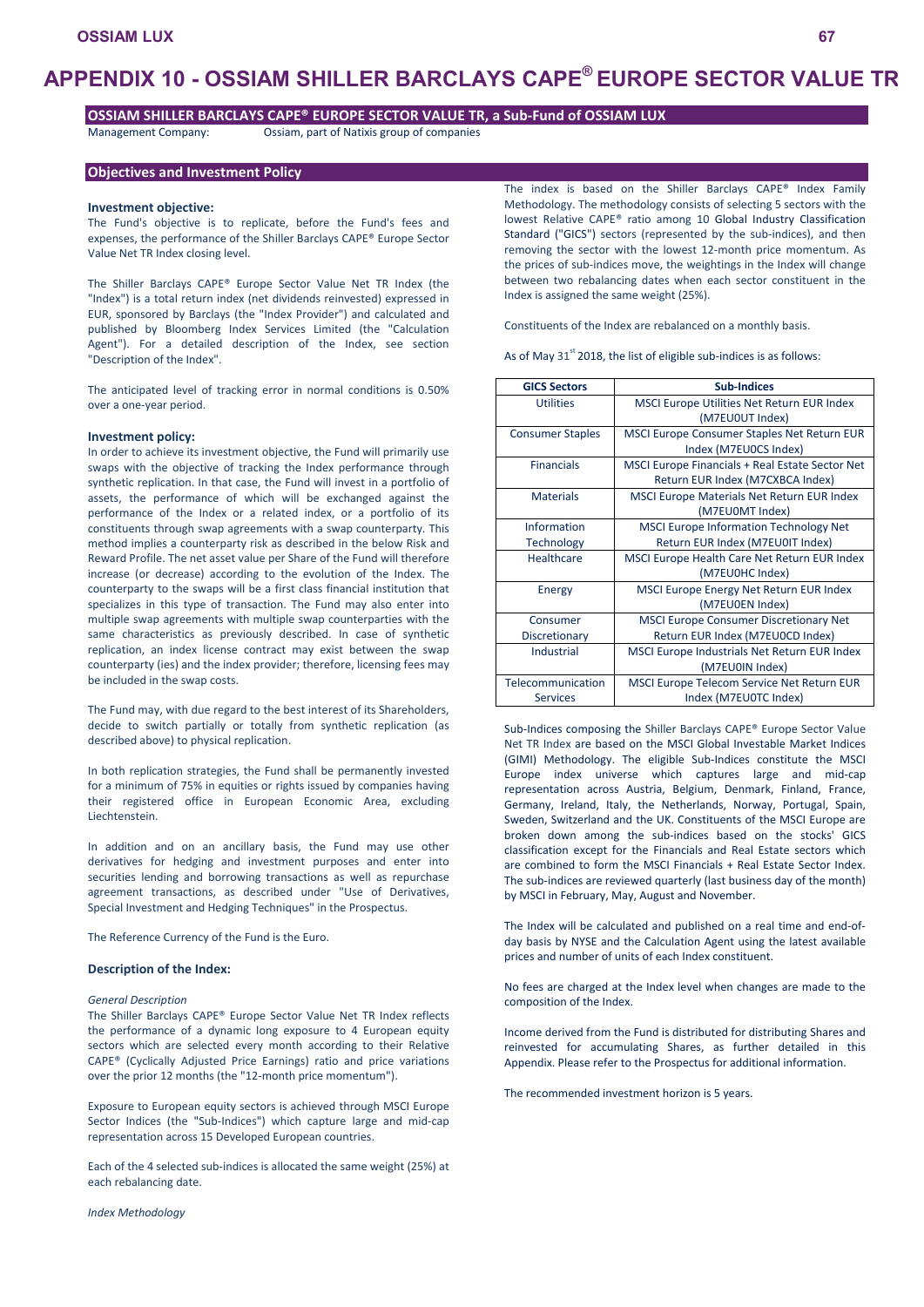# **Risk and Reward Profile**

The specific risks of investing in the Fund are linked to:

#### **Index risk**

The value of the Fund's Shares is linked to the Index, the value of which may rise or fall. Hence, investors should note that the value of their investment could fall as well as rise and they should accept that there is no guarantee that the underlying methodology of the Index will indeed result in a return above any comparable investment strategy or that they will recover their initial investment.

### **Derivative and Counterparty risk**

Funds may enter into listed and unlisted derivative contracts in order to have an exposure to underlying assets or to protect their direct assets. Payments on these contracts vary with changes of the value of the underlying assets. These contracts may cause the Funds to have a higher market exposure than they would have otherwise, which may in some cases increase losses.

Unlisted contracts are agreed with a specific counterparty. If the counterparty goes into liquidation or fails or defaults on the contract the Fund could suffer a loss. Because they are not listed, these contracts can be difficult to price.

The risks of the Fund are managed through the use of the "Commitment Approach" method described under "Use of Derivatives, Special Investment and Hedging Techniques"– "Global Risk Exposure".

For a complete description of these risks, please refer to the chapter entitled "General Risk Considerations" above. This same chapter also describes the other risks linked to an investment into the Fund.

## **Charges for this Fund**

The charges you pay are used to pay the costs of running the Fund, including the costs of marketing and distributing it. These charges reduce the potential growth of your investment.

The total amount of ongoing charges paid annually by each Share Class shall not exceed such percentage as indicated in this table and applied on a daily basis on the net asset value of such Share Class.

The subscription and redemption of Shares may be subject to Entry and Exit Charges which shall not exceed a percentage of the net asset value of the Shares being purchased or redeemed as indicated in this table.

| <b>Charges by Share Class</b>                                                                                                           |                                   |                          |                           |  |  |  |
|-----------------------------------------------------------------------------------------------------------------------------------------|-----------------------------------|--------------------------|---------------------------|--|--|--|
| <b>Share Class</b>                                                                                                                      |                                   | <b>UCITS ETF 1C(EUR)</b> | <b>UCITS ETF 2C (EUR)</b> |  |  |  |
| One-off charges taken from your investment or your redemption (as a % of the net asset value)                                           |                                   |                          |                           |  |  |  |
| <b>Entry Charge</b>                                                                                                                     | <b>Maximum Sales Charge</b>       | 3%                       | 3%                        |  |  |  |
|                                                                                                                                         | <b>Maximum Replication Charge</b> | 1%                       | 1%                        |  |  |  |
|                                                                                                                                         | for Subscriptions                 |                          |                           |  |  |  |
| <b>Exit Charge</b>                                                                                                                      | Maximum Redemption charge         | 3%                       | 3%                        |  |  |  |
|                                                                                                                                         | <b>Maximum Replication Charge</b> | 1%                       | $1\%$                     |  |  |  |
|                                                                                                                                         | for Redemptions                   |                          |                           |  |  |  |
| This is the maximum that might be taken out of your money before it is invested or before the proceeds of your investment are paid out. |                                   |                          |                           |  |  |  |
| Charges taken from the Share Class over a year (as a % of the net asset value)                                                          |                                   |                          |                           |  |  |  |
| <b>Ongoing charges</b>                                                                                                                  |                                   | 0.65%                    | 0.55%                     |  |  |  |

# **Practical Information**

This Fund might be subject to specific tax treatment in Luxembourg. Depending on your own country of residence, this might have an impact on your investment. For further details, please speak to an adviser. This Fund is eligible to French savings plan called PEA for French investors. This Fund qualifies as "equity fund pursuant to German Investment Act", as further described under "Taxation" in the Prospectus.

 Fund's Depositary and Administrative Agent: State Street Bank Luxembourg S.C.A. 49, avenue J.F. Kennedy, L-1855 Luxembourg

**Fund's Auditor:** Deloitte Audit S.à r.l 560, rue de Neudorf L-2220 Luxembourg

 Management Company: Ossiam 6, place de la Madeleine 75008 Paris – France

The net asset value per Share of the Fund may be obtained on the Management Company's website [\(www.ossiam.com](http://www.ossiam.com/)).

The Indicative Net Asset Value of UCITS ETF 1C (EUR) and UCITS ETF 2C (EUR) Indicative Net Asset Value of Shares are calculated on a real time basis by Euronext Paris according to the last known net asset value of the Fund and to the current performance of the Index. It can be accessed on [www.euronext.com](http://www.euronext.com/). The information on the portfolio of the Fund is disclosed in the annual and semi-annual reports of the Fund.

Information on the counterparties to swap agreements is disclosed in the annual report of the Fund and may be obtained by contacting the Management Company.

Information on security lending transactions in the event the Fund would enter into such transactions may be available on the Management Company' website [\(www.ossiam.com](http://www.ossiam.com/)) or obtained by contacting the Management Company.

A detailed description of the Index is available on Barclays' website (indices.barcap.com). Components and weights comprising the Index are available on Ossiam website (www.ossiam.com)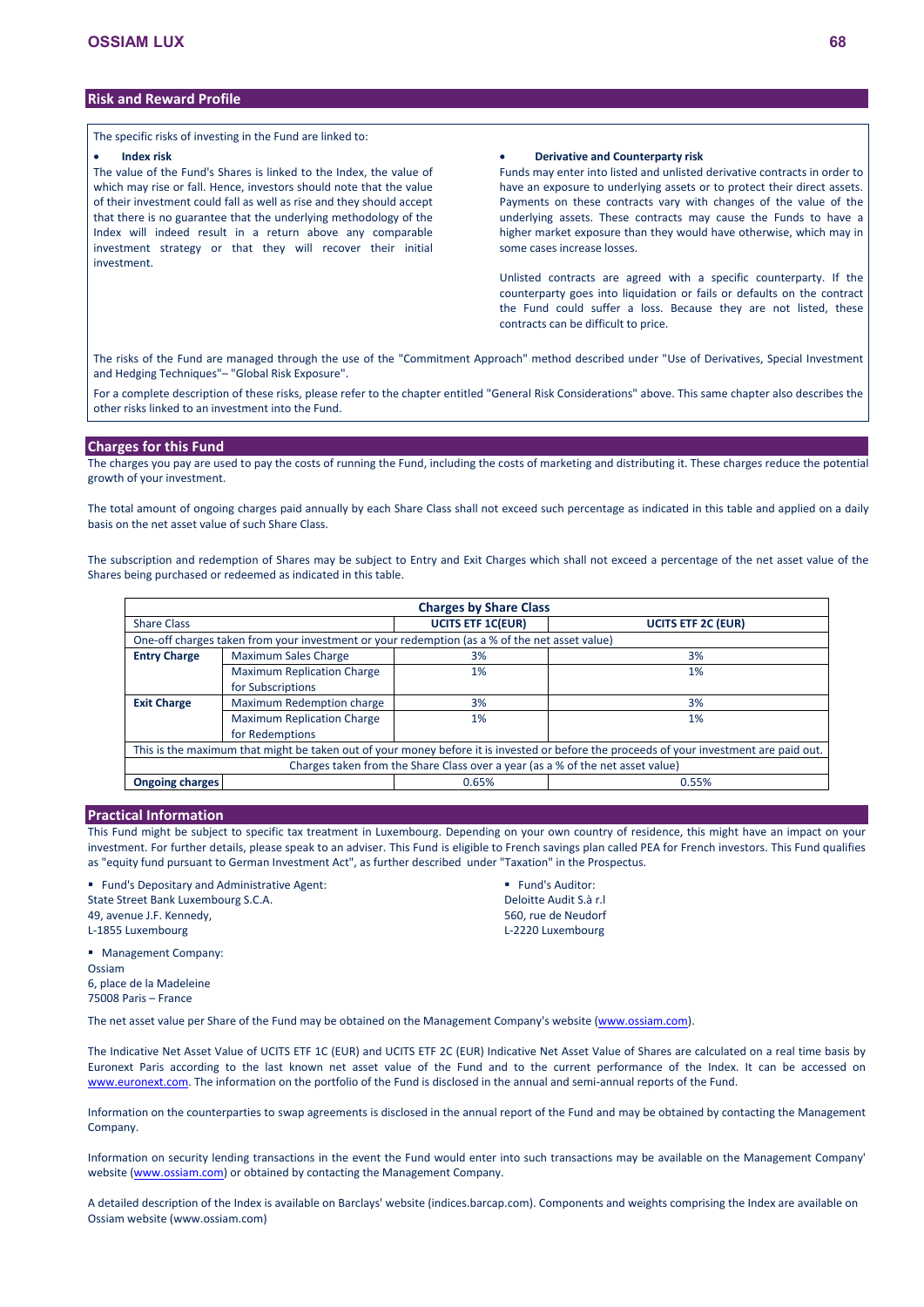Date of creation of the Fund: December 30<sup>th</sup> 2014

**Initial Issue Price of the UCITS ETF 2C (EUR)**: 350 times the closing price of the Index on the Business Day of the Share Class Launch in Share Class currency

**Maximum Delay for Settlement of Subscriptions:** 3 Business Days **Maximum Delay for Settlement of Redemptions**: 3 Business Days

| <b>Share Information</b>       |              |                         |          |                                               |                                             |                             |                           |                                                                     |
|--------------------------------|--------------|-------------------------|----------|-----------------------------------------------|---------------------------------------------|-----------------------------|---------------------------|---------------------------------------------------------------------|
| <b>Share Class</b>             | <b>ISIN</b>  | Type of<br>investors    | Currency | <b>Minimum</b><br>Subscription<br>Requirement | <b>Minimum</b><br>Redemption<br>Requirement | Fractional<br><b>Shares</b> | <b>Dividend</b><br>Policy | Subscription on<br>the primary<br>market                            |
| <b>UCITS ETF</b><br>1C(EUR)    | LU1079842321 | All<br><b>Investors</b> | Euro     | €1,000,000                                    | €1,000,000                                  | <b>No</b>                   | Accumulating              | <b>Only Authorized</b><br>Participants and<br>approved<br>investors |
| <b>UCITS ETF</b><br>$2C(EUR)*$ | LU1625261117 | All<br>Investors*       | Euro     | €200,000,000*                                 | €200,000,000*                               | <b>No</b>                   | Accumulating              | <b>Only Approved</b><br>Investors                                   |

(\*) The Board of Directors or the Management Company may, in their discretion, waive or modify the Minimum Subscription Requirement, Minimum Redemption Requirement relating to the Share Class UCITS ETF 2C (EUR).

The Shares are fully transferable to investors and may be listed for trading on one or more stock exchanges. As a consequence of those listings, (i) there is an obligation on one or more members of the Relevant Stock Exchanges to act as liquidity providers offering bid and offer prices through the trading session at which the Shares can be purchased or sold by investors, (ii) investors may purchase and sell the Shares either through their usual broker on any trading day which is a Business Day when such Relevant Stock Exchange is opened or through a fund platform. Brokers may charge certain fees for trading and brokerage.

## **Additional information about the Fund (including prospectus, reports and accounts) may be obtained free of charge at the Registered Office of the Management Company and of the Depositary and Administrative Agent.**

The Board of Directors may be held liable solely on the basis of any statement contained in this document that is misleading, inaccurate or inconsistent with the relevant parts of the Prospectus.

The Fund is authorized in Luxembourg and regulated by the Commission de Surveillance du Secteur Financier.

"Barclays Bank PLC and its affiliates ("Barclays") is not the issuer or producer of Ossiam Shiller Barclays CAPE® Europe Sector Value TR and Barclays has no responsibilities, obligations or duties to investors in Ossiam Shiller Barclays CAPE® Europe Sector Value TR. The Shiller Barclays CAPE® Europe Sector Value Net TR Index is a trademark owned by Barclays Bank PLC or its wholly-owned subsidiary Barclays Capital Inc., and licensed for use by Ossiam Lux as the Issuer of Ossiam Shiller Barclays CAPE® Europe Sector Value TR. Barclays only relationship with the Issuer in respect of Shiller Barclays CAPE® Europe Sector Value Net TR Index is the licensing of the Shiller Barclays CAPE® Europe Sector Value Net TR Index, which is administered and determined by the "Index Sponsor", being Barclays Index Administration, a distinct function within the Investment Bank of Barclays Bank PLC a wholly-owned subsidiary of Barclays, or any successor thereto, without regard to the Issuer or the Ossiam Shiller Barclays CAPE® Europe Sector Value TR or the owners of the Ossiam Shiller Barclays CAPE® Europe Sector Value TR. Additionally, the issuer of Ossiam Shiller Barclays CAPE® Europe Sector Value TR may for itself execute transaction(s) with Barclays in or relating to the Shiller Barclays CAPE® Europe Sector Value Net TR Index in connection with Ossiam Shiller Barclays CAPE® Europe Sector Value TR, however investors acquire Ossiam Shiller Barclays CAPE® Europe Sector Value TR from the issuer and investors neither acquire any interest in Shiller Barclays CAPE® Europe Sector Value Net TR Index nor enter into any relationship of any kind whatsoever with Barclays upon making an investment in Ossiam Shiller Barclays CAPE® Europe Sector Value TR. The Ossiam Shiller Barclays CAPE® Europe Sector Value TR are not sponsored, endorsed, sold or promoted by Barclays except in connection with their distribution pursuant to an agreement with Ossiam. Barclays does not make any representation or warranty, express or implied regarding the advisability of investing in the Ossiam Shiller Barclays CAPE® Europe Sector Value TR or the advisability of investing in securities generally or the ability of the Shiller Barclays CAPE® Europe Sector Value Net TR Index to track corresponding or relative market performance. Barclays has not passed on the legality or suitability of the Ossiam Shiller Barclays CAPE® Europe Sector Value TR with respect to any person or entity. Barclays is not responsible for and has not participated in the determination of the timing of, prices at, or quantities of the Ossiam Shiller Barclays CAPE® Europe Sector Value TR to be issued. Barclays has no obligation to take the needs of the Issuer or the owners of the Ossiam Shiller Barclays CAPE® Europe Sector Value TR or any other third party into consideration in determining, composing or calculating the Shiller Barclays CAPE® Europe Sector Value Net TR Index. Barclays has no obligation or liability in connection with administration, marketing or trading of the Ossiam Shiller Barclays CAPE® Europe Sector Value TR except in connection with their distribution pursuant to an agreement with Ossiam.

The licensing agreement between Ossiam and Barclays is solely for the benefit of Ossiam and Ossiam Lux and Barclays and not for the benefit of the owners of the Ossiam Shiller Barclays CAPE® Europe Sector Value TR, investors or other third parties.

NEITHER BARCLAYS NOR ANY OF ITS LICENSORS SHALL HAVE ANY LIABILITY TO THE ISSUER, INVESTORS OR TO OTHER THIRD PARTIES FOR THE QUALITY, ACCURACY AND/OR COMPLETENESS OF THE SHILLER BARCLAYS CAPE® EUROPE SECTOR VALUE NET TR INDEX OR ANY DATA INCLUDED THEREIN OR FOR INTERRUPTIONS IN THE DELIVERY OF THE SHILLER BARCLAYS CAPE® EUROPE SECTOR VALUE NET TR INDEX. BARCLAYS MAKES NO WARRANTY, EXPRESS OR IMPLIED, AS TO RESULTS TO BE OBTAINED BY THE ISSUER, THE INVESTORS OR ANY OTHER PERSON OR ENTITY FROM THE USE OF THE SHILLER BARCLAYS CAPE® EUROPE SECTOR VALUE NET TR INDEX OR ANY DATA INCLUDED THEREIN. BARCLAYS MAKES NO EXPRESS OR IMPLIED WARRANTIES, AND HEREBY EXPRESSLY DISCLAIMS ALL WARRANTIES OF MERCHANTABILITY OR FITNESS FOR A PARTICULAR PURPOSE OR USE WITH RESPECT TO THE SHILLER BARCLAYS CAPE® EUROPE SECTOR VALUE NET TR INDEX OR ANY DATA INCLUDED THEREIN. BARCLAYS RESERVES THE RIGHT TO CHANGE THE METHODS OF CALCULATION OR PUBLICATION, OR TO CEASE THE CALCULATION OR PUBLICATION OF THE SHILLER BARCLAYS CAPE® EUROPE SECTOR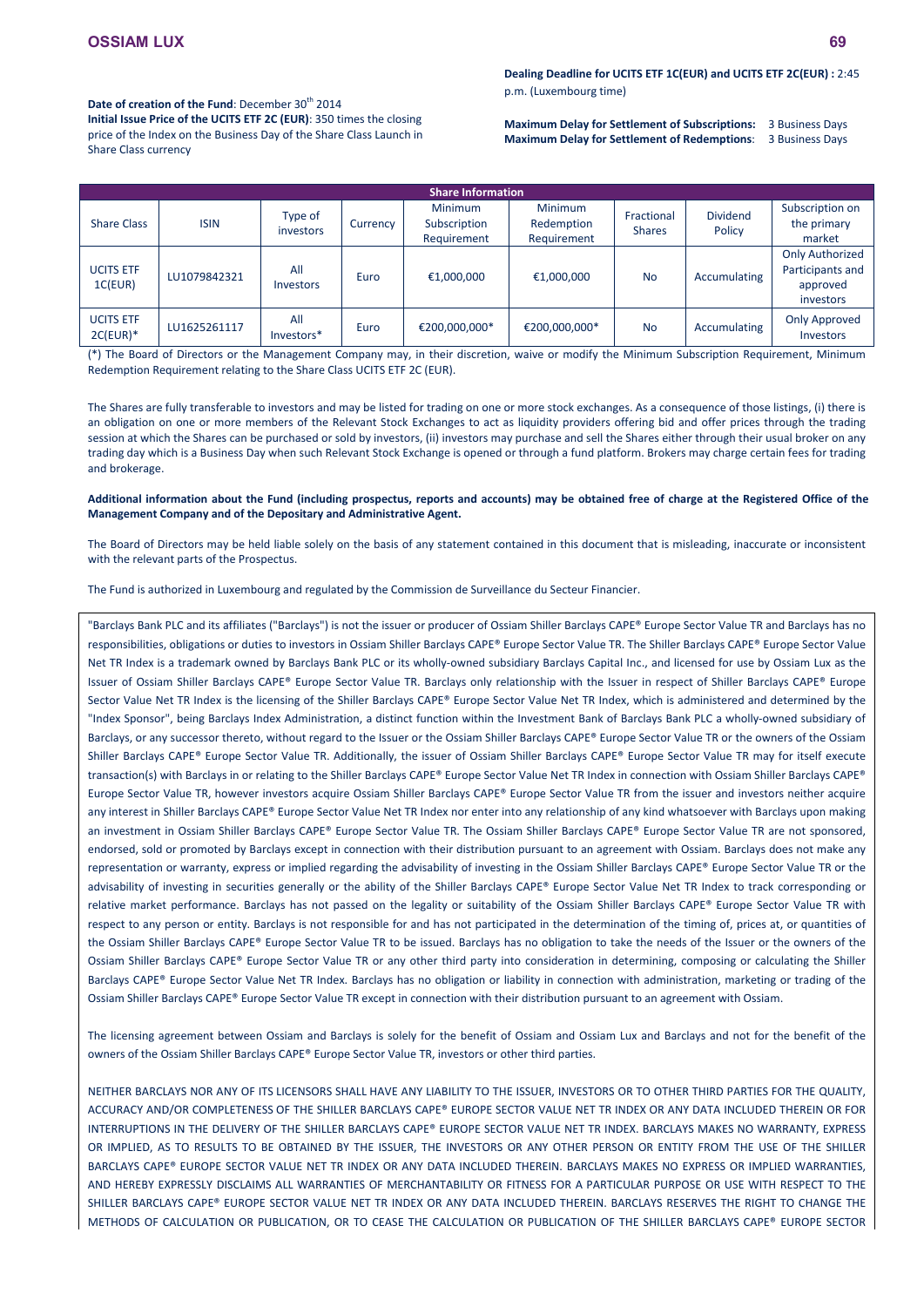VALUE NET TR INDEX, AND BARCLAYS SHALL NOT BE LIABLE FOR ANY MISCALCULATION OF OR ANY INCORRECT, DELAYED OR INTERRUPTED PUBLICATION WITH RESPECT TO ANY OF THE SHILLER BARCLAYS CAPE® EUROPE SECTOR VALUE NET TR INDEX. BARCLAYS SHALL NOT BE LIABLE FOR ANY DAMAGES. INCLUDING, WITHOUT LIMITATION, ANY SPECIAL, INDIRECT OR CONSEQUENTIAL DAMAGES, OR ANY LOST PROFITS AND EVEN IF ADVISED OF THE POSSIBLITY OF SUCH, RESULTING FROM THE USE OF THE SHILLER BARCLAYS CAPE® EUROPE SECTOR VALUE NET TR INDEX OR ANY DATA INCLUDED THEREIN OR WITH RESPECT TO THE OSSIAM SHILLER BARCLAYS CAPE® EUROPE SECTOR VALUE TR.

None of the information supplied by Barclays Bank PLC and used in this publication may be reproduced in any manner without the prior written permission of Barclays Capital, the investment banking division of Barclays Bank PLC. Barclays Bank PLC is registered in England No. 1026167. Registered office 1 Churchill Place London E14 5HP."

"The Shiller Barclays CAPE® Europe Sector Value Net TR Index has been developed in part by RSBB-I, LLC, the research principal of which is Robert J. Shiller. RSBB-I, LLC is not an investment advisor, and does not guarantee the accuracy or completeness of the Shiller Barclays CAPE® Europe Sector Value Net TR Index, or any data or methodology either included therein or upon which it is based. Neither RSBB-I, LLC nor Robert J. Shiller shall have any liability for any errors, omissions, or interruptions therein, and makes no warranties, express or implied, as to performance or results experienced by any party from the use of any information included therein or upon which it is based, and expressly disclaims all warranties of merchantability or fitness for a particular purpose with respect thereto, and shall not be liable for any claims or losses of any nature in connection with the use of such information, including but not limited to, lost profits or punitive or consequential damages, even if RSBB-I, LLC is advised of the possibility of same."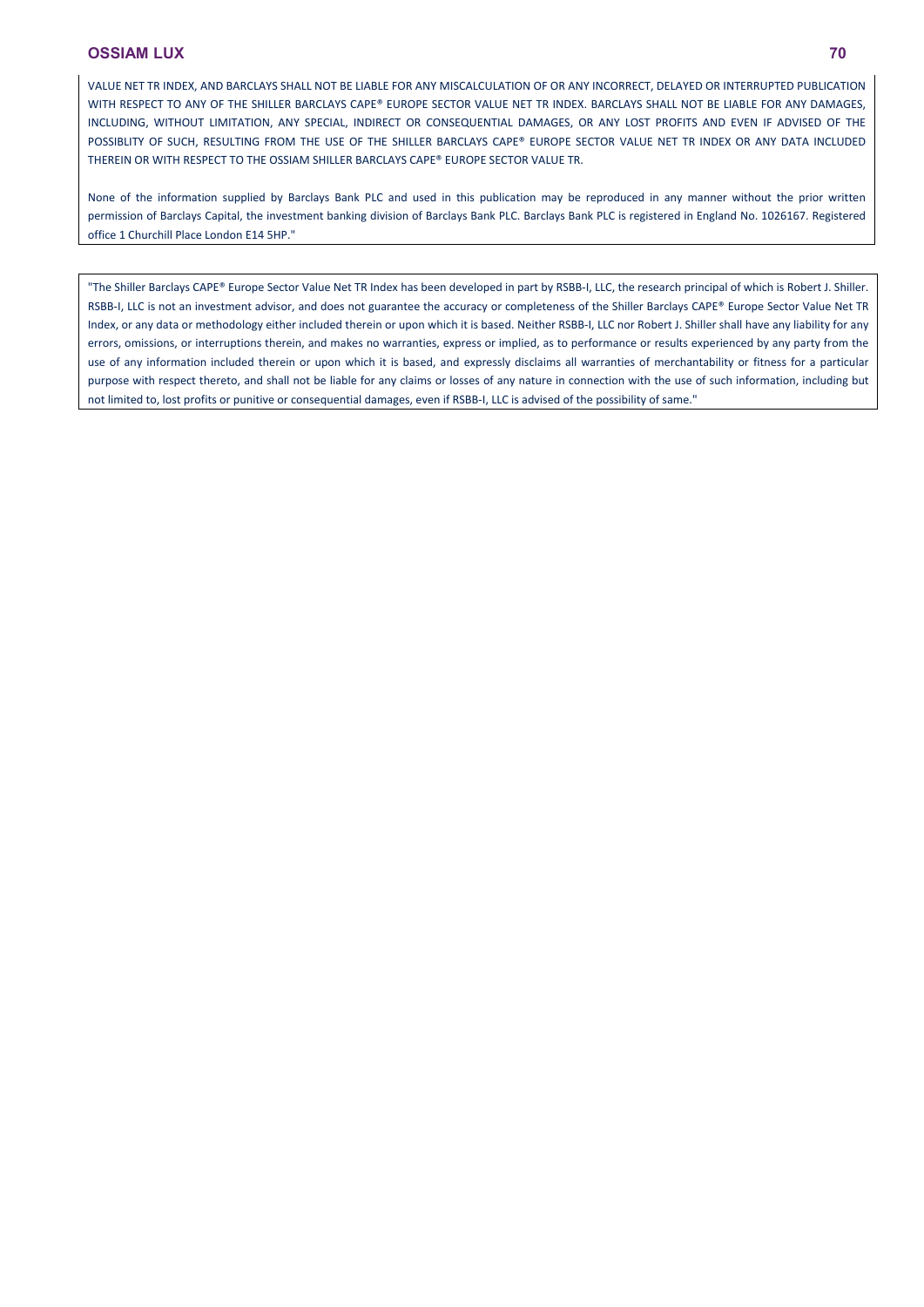# **APPENDIX 11 - OSSIAM SOLACTIVE MOODY'S ANALYTICS IG EUR SELECT CREDIT**

# **OSSIAM SOLACTIVE MOODY'S ANALYTICS IG EUR SELECT CREDIT a Sub-Fund of OSSIAM LUX**

**Objectives and Investment Policy**

Management Company: Ossiam, part of Natixis group of companies

### **Investment objective:**

The Fund's objective is to replicate, before the Fund's fees and expenses, the performance of the SOLACTIVE MOODY'S ANALYTICS IG EUR Select Credit Index closing level.

The SOLACTIVE MOODY'S ANALYTICS IG EUR Select Credit Index (the "Index ") is a total return index, (net income reinvested at each rebalancing date) expressed in EUR, created by Solactive (the "Index Provider"), and calculated and published by Solactive. For a detailed description of the Index, see section "Description of the Index".

The anticipated level of tracking error in normal market conditions is 1.00% over a one-year period.

#### **Investment policy:**

In order to achieve its investment objective, the Fund will primarily use swaps with the objective of tracking the Index performance through synthetic replication. In that case, the Fund will invest in a portfolio of assets, the performance of which will be exchanged against the performance of the Index or a related index, or a portfolio of its constituents through swap agreements with a swap counterparty. This method implies a counterparty risk as described in the below Risk and Reward Profile. The net asset value per share of the Fund will therefore increase (or decrease) according to the evolution of the Index. The counterparty to the swaps will be a first class financial institution that specializes in this type of transaction. The Fund may also enter into multiple swap agreements with multiple swap counterparties with the same characteristics as previously described. In case of synthetic replication, an index license contract may exist between the swap counterparty (ies) and the index provider; therefore, licensing fees may be included in the swap costs.

The Fund may, with due regard to the best interest of its Shareholders, decide to switch partially or totally from synthetic replication (as described above) to physical replication.

In both replication strategies, the Fund shall be permanently invested in investment grade bonds denominated in EUR.

In addition and on an ancillary basis, the Fund may invest in money market instruments or use other derivatives for hedging and investment purposes and enter into securities lending and borrowing transactions as well as repurchase agreement transactions, as described under "Use of Derivatives, Special Investment and Hedging Techniques" in the Prospectus.

The Reference Currency of the Fund is the Euro.

## **Description of the Index:**

### *General Description*

The SOLACTIVE MOODY'S ANALYTICS IG EUR Select Credit Index is a rule based index seeking to maximize the total return of an adequately liquid and diversified selection of bonds while maintaining a low credit risk profile. The Index reflects the total return performance of a selection of 100 bonds among the largest corporate bonds issues (amount outstanding above 750M EUR) from the Solactive Euro IG Corporate Index (the "Base Index") which tracks the performance of EUR denominated Investment grade corporate fixed-rate bonds. A minimum rating of BBB- by Standard & Poor's or Baa3 by Moody's is required to be qualified as Investment grade. For the avoidance of doubt, if one of the rating agencies rates the bond as Investment grade, it is eligible for inclusion in the Index.

Each constituent is allocated the same weight (1% in normal circumstances) at each rebalancing date. As such, sector, company, country exposures in the Index will differ from those of the Base Index.

### *Index Methodology*

The Index composition will be reconstituted on a quarterly basis, subject to certain provisions and composition restrictions detailed in the Index Methodology. The universe of eligible bonds is a systematic selection of bonds with the highest upside potential as measured by the difference of their Option Adjusted Spread and Fair Value Spread, among the largest issues and excluding the bonds with the highest Expected Default Frequency.

Expected Default Frequency, Option Adjusted Spread and Fair Value Spread are proprietary quantitative analytics calculated and provided by Moody's Analytics.

The resulting Index must comply with the following constraints at each rebalancing date:

- the Index must be fully invested, equally weighted on 100 bonds;
- the maximum exposure to a single issuer shall not exceed 5% of the current value of the Index;
- the minimum time to maturity of each new bond entering the Index is 1.5 years.

In addition, the rebalancing algorithm will ensure that the weight of each duration bucket as well as the total weight of financial and nonfinancial bonds in the Index and the Base Index will be close.

A duration bucket is a basket of all bonds which duration is comprised between given lower and upper bounds.

The Index will be calculated and published by Solactive on an end of day basis. Index calculation is based on IDC evaluated bid prices. Full redemptions of bonds between two rebalancing dates will be taken into account immediately in accordance with the Index Provider's standard methodology.

On rebalancing date, new bonds are included in the Index at their IDC evaluated ask prices.

Capital gains and net income of the Fund will be capitalized and no dividend will be payable to shareholders except for the distributing Shares for which all or part of the capital and/or income may be distributed once or several times a year as may be decided by the Board of Directors. Please refer to the Prospectus for additional information.

The recommended investment horizon is 3 years.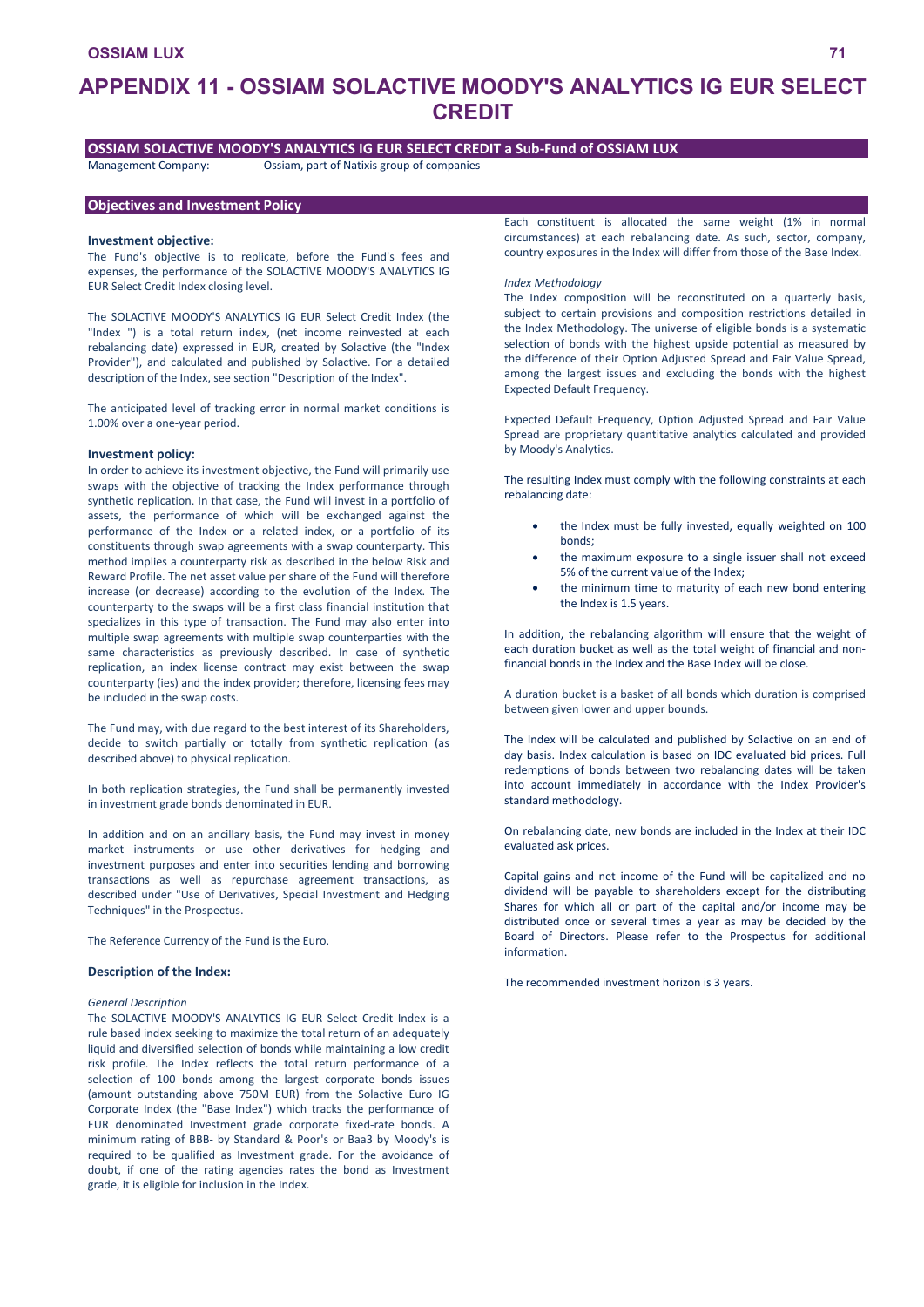# **Risk and Reward Profile**

The specific risks of investing in the Fund are linked to:

### **Index risk**

The value of the Fund's Shares is linked to the Index, the value of which may rise or fall. Hence, investors should note that the value of their investment could fall as well as rise and they should accept that there is no guarantee that the underlying methodology of the Index will indeed result in a return above any comparable investment strategy or that they will recover their initial investment.

### **Credit risk**

By investing in debt securities issued by a corporate, bank or sovereign organization the Fund may be exposed to the possibility that this issuer will not be able to reimburse debt holders (principal and interest payment). In addition, if after acquisition the perceived risk of failure increases, the value of such securities is likely to decrease.

### **Derivative and Counterparty risk**

The Fund may enter into listed and unlisted derivative contracts in order to have an exposure to underlying assets or to protect its direct assets. Payments on these contracts vary with changes of the value of the underlying assets. These contracts may cause the Fund to have a higher market exposure than it would have otherwise, which may in some cases increase losses.

Unlisted contracts are agreed with a specific counterparty. If the counterparty goes into liquidation or fails or defaults on the contract, the Fund could suffer a loss. Because they are not listed, these contracts can be difficult to price.

# **Portfolio Concentration risk**

The Fund may invest in a limited number of securities which may increase the fluctuation of the Fund's investment performance. If such securities perform poorly, the Fund could incur greater losses than if it had invested in a larger number of securities.

The risks of the Fund are managed through the use of the "Commitment Approach" method described under "Use of Derivatives, Special Investment and Hedging Techniques"–"Global Risk Exposure".

For a complete description of these risks, please refer to the chapter entitled "General Risk Considerations" above. This same chapter also describes the other risks linked to an investment into the Fund.

## **Charges for this Fund**

The charges you pay are used to pay the costs of running the Fund, including the costs of marketing and distributing it. These charges reduce the potential growth of your investment.

The total amount of ongoing charges paid annually by each Share Class shall not exceed such percentage as indicated in this table and applied on a daily basis on the net asset value of such Share Class.

The subscription and redemption of Shares may be subject to Entry and Exit Charges which shall not exceed a percentage of the net asset value of the Shares being purchased or redeemed as indicated in this table.

| <b>Charges by Share Class</b>                                                                 |                                                                                                                                         |                          |                          |  |  |  |  |
|-----------------------------------------------------------------------------------------------|-----------------------------------------------------------------------------------------------------------------------------------------|--------------------------|--------------------------|--|--|--|--|
| <b>Share Class</b>                                                                            |                                                                                                                                         | <b>UCITS ETF 1C(EUR)</b> | <b>UCITS ETF 1D(EUR)</b> |  |  |  |  |
| One-off charges taken from your investment or your redemption (as a % of the net asset value) |                                                                                                                                         |                          |                          |  |  |  |  |
| <b>Entry Charge</b>                                                                           | <b>Maximum Sales Charge</b>                                                                                                             | 3%                       | 3%                       |  |  |  |  |
|                                                                                               | Maximum Replication Charge for                                                                                                          | 1%                       | 1%                       |  |  |  |  |
|                                                                                               | <b>Subscriptions</b>                                                                                                                    |                          |                          |  |  |  |  |
| <b>Exit Charge</b>                                                                            | Maximum Redemption charge                                                                                                               | 3%                       | 3%                       |  |  |  |  |
|                                                                                               | Maximum Replication Charge for                                                                                                          | 1%                       | 1%                       |  |  |  |  |
|                                                                                               | Redemptions                                                                                                                             |                          |                          |  |  |  |  |
|                                                                                               | This is the maximum that might be taken out of your money before it is invested or before the proceeds of your investment are paid out. |                          |                          |  |  |  |  |
|                                                                                               | Charges taken from the Share Class over a year (as a % of the net asset value)                                                          |                          |                          |  |  |  |  |
| <b>Ongoing charges</b>                                                                        |                                                                                                                                         | 0.35%                    | 0.35%                    |  |  |  |  |

## **Practical Information**

This Fund might be subject to specific tax treatment in Luxembourg. Depending on your own country of residence, this might have an impact on your investment. For further details, please speak to an adviser.

**Fund's Depositary and Administrative Agent:** State Street Bank Luxembourg S.C.A. 49, avenue J.F. Kennedy, L-1855 Luxembourg

**Management Company:** Ossiam 6, place de la Madeleine 75008 Paris – France

**Fund's Auditor:** Deloitte Audit S.à r.l 560, rue de Neudorf L-2220 Luxembourg

The net asset value per Share of the Fund may be obtained on the Management Company's website [\(www.ossiam.com](http://www.ossiam.com/)).

The Indicative Net Asset Values of UCITS ETF 1C (EUR) and UCITS ETF 1D(EUR) Shares are calculated on a real time basis. The information on the portfolio of the Fund is disclosed in the annual and semi-annual reports of the Fund.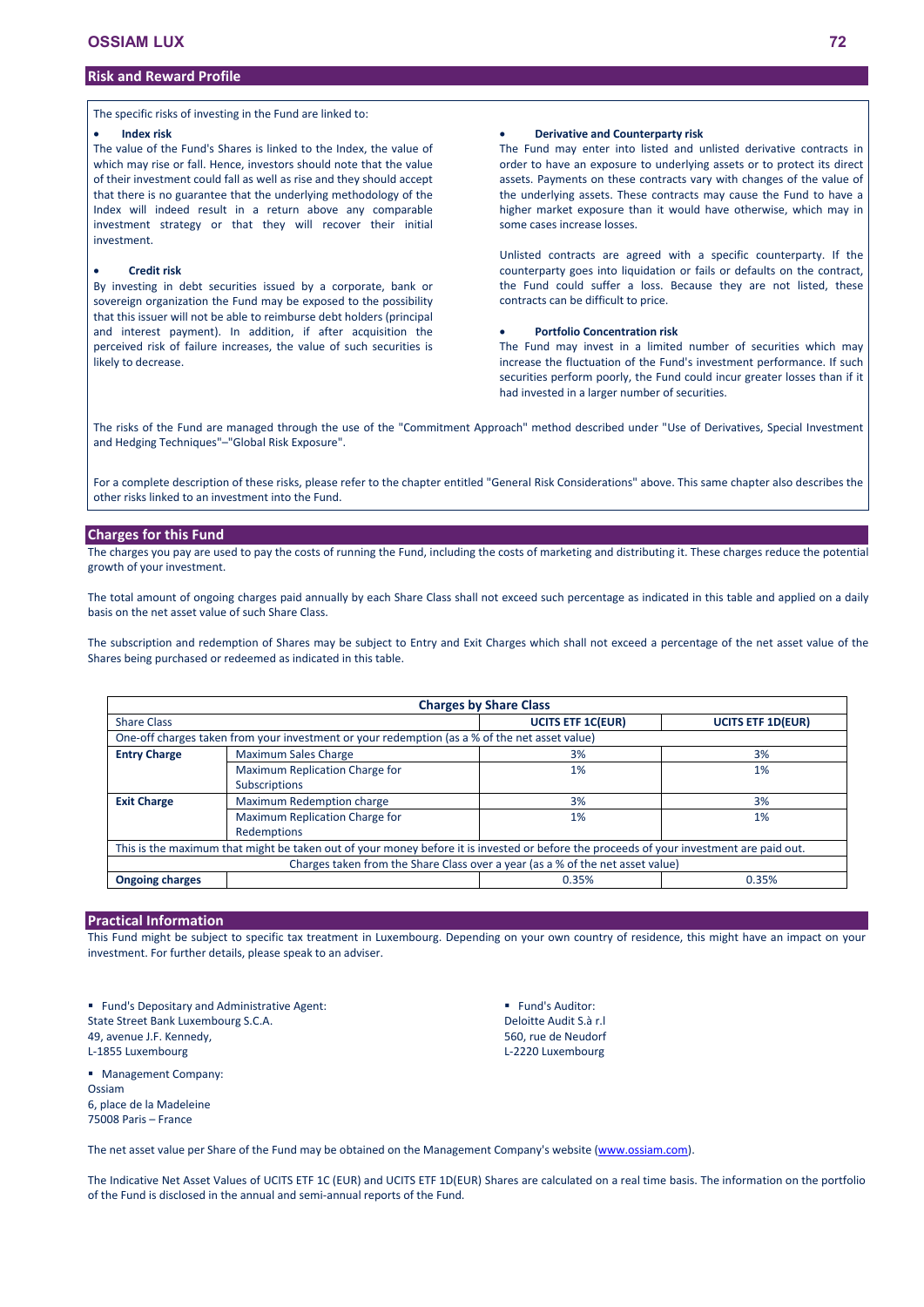In the event the Fund enters into swap agreements, information on the counterparties to swap agreements is disclosed in the annual report of the Fund and may be obtained by contacting the Management Company.

Information on securities lending and borrowing transactions as well as repurchase agreement transactions, in the event the Fund enters into such transactions, may be available on the Management Company's website [\(www.ossiam.com](http://www.ossiam.com/)) or obtained by contacting the Management Company.

A detailed description of the Index is available on Solactive's website ([www.solactive.com\).](http://www.solactive.com/) Components and weights comprising the Index are available on Ossiam website (www.ossiam.com).

#### **Date of creation of the Fund**:29 December 2017.

**Initial Issue Price of the UCITS ETF 1D(EUR) Share Class:** Index closing price on the Business Day of its launch.

**Maximum Delay for Settlement of Subscriptions:** 3 Business Days **Maximum Delay for Settlement of Redemptions:** 3 Business Days **Dealing Deadline:** 3: 45 p.m. (Luxembourg time)

**Share Information** Share Class ISIN Type of  $\begin{array}{c} \text{iype or} \\ \text{investors} \end{array}$  Currency Minimum Subscription Requirement Minimum Redemption Requirement Fractional Shares Dividend Policy Subscription on the primary market UCITS ETF UCITS ETF  $\begin{array}{|c|c|c|c|c|}\n\hline\n\text{LUIO93307442} & \text{Investors}\n\end{array}$ Investors Euro <sup>1</sup> <sup>000</sup> 000 € <sup>1</sup> <sup>000</sup> 000 € No Accumulating Only Authorized Participants and approved investors UCITS ETF<br>1D(EUR)  $LU1093307954$  All  $ALU1093307954$  All  $\begin{array}{c|c|c|c|c} \hline \cdots & \hline \cdots & \hline \end{array}$  Euro | 1 000 000 € | 1 000 000 € | No | Distributing

The Shares are fully transferable to investors and may be listed for trading on one or more stock exchanges. As a consequence of those listings, (i) there is an obligation on one or more members of the Relevant Stock Exchanges to act as liquidity providers offering bid and offer prices through the trading session at which the Shares can be purchased or sold by investors, (ii) investors may purchase and sell the Shares either through their usual broker on any trading day which is a Business Day when such Relevant Stock Exchange is opened or through a fund platform. Brokers may charge certain fees for trading and brokerage.

#### **Additional information about the Fund (including prospectus, reports and accounts) may be obtained free of charge at the Registered Office of the Management Company and of the Depositary and Administrative Agent.**

The Board of Directors may be held liable solely on the basis of any statement contained in this document that is misleading, inaccurate or inconsistent with the relevant parts of the Prospectus.

The Fund is authorized in Luxembourg and regulated by the Commission de Surveillance du Secteur Financier.

"The financial instrument is not sponsored, promoted, sold or supported in any other manner by Solactive AG nor does Solactive AG offer any express or implicit guarantee or assurance either with regard to the results of using the Index and/or Index trade mark or the Index Price at any time or in any other respect. The Index is calculated and published by Solactive AG. Solactive AG uses its best efforts to ensure that the Index is calculated correctly. Irrespective of its obligations towards the Issuer, Solactive AG has no obligation to point out errors in the Index to third parties including but not limited to investors and/or financial intermediaries of the financial instrument. Neither publication of the Index by Solactive AG nor the licensing of the Index or Index trade mark for the purpose of use in connection with the financial instrument constitutes a recommendation by Solactive AG to invest capital in said financial instrument nor does it in any way represent an assurance or opinion of Solactive AG with regard to any investment in this financial instrument."

"The Fund is not sponsored, promoted, sold or supported in any manner by Moody's Analytics nor does Moody's Analytics offer any express or implicit guarantee or assurance either with regard to the results of using the Index and/or the Moody's Analytics trade mark or data at any time or in any other respect. Certain quantitative financial data used by Solactive AG in calculating and publishing the Index is provided by Moody's Analytics. Irrespective of its obligations towards the Issuer and Solactive AG, Moody's Analytics has no obligation to point out errors in the data to third parties including but not limited to investors and/or financial intermediaries of the Fund. Neither publication of the Index by Solactive AG nor the licensing of data or the Moody's Analytics trade mark for the purpose of use in connection with the Index and Fund constitutes a recommendation by Moody's Analytics to invest capital in the Fund nor does it in any way represent an assurance or opinion of Moody's Analytics with regard to any investment in this financial instrument. "

Moody's Analytics is a registered trademark of Moody's Analytics, Inc. and/or its affiliates and is used under license.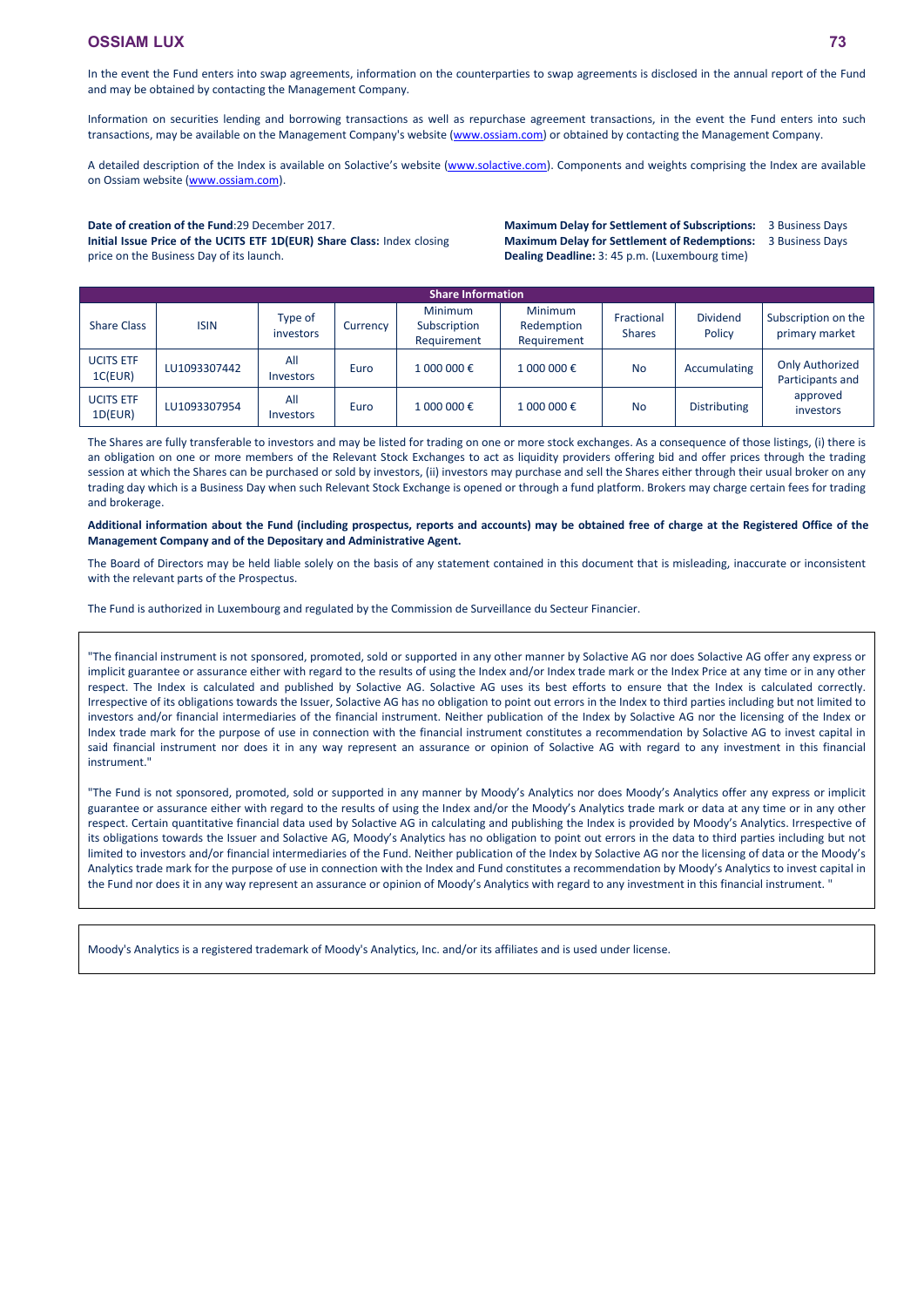# **APPENDIX 12 - OSSIAM JAPAN MINIMUM VARIANCE NR**

# **OSSIAM JAPAN MINIMUM VARIANCE NR, a Sub-Fund of OSSIAM LUX**

Management Company: Ossiam, part of Natixis group of companies

## **Objectives and Investment Policy**

#### **Investment objective:**

The investment objective of the OSSIAM JAPAN MINIMUM VARIANCE NR is to reflect, before the Fund's fees and expenses, the performance of the JAPAN MINIMUM VARIANCE INDEX NR (the "Index") JPY closing level.

The Index is a total return index (net dividends reinvested) expressed in JPY. The Index is calculated and published by S&P Dow Jones Indices LLC (the "Calculation Agent").

The anticipated level of tracking error in normal conditions is 0.50% over a one-year period.

## **Investment policy:**

In order to achieve its investment objective, the Fund will primarily invest, through physical replication, in all or part of the equity securities comprised in the index and in substantially the same weights as in the Index.

Alternatively, the Fund may with due regard to the best interest of its Shareholders use swaps with the objective of tracking the Index performance through synthetic replication. In that case, the Fund will invest in a portfolio of assets, the performance of which will be exchanged against the performance of the Index or a related index, or a portfolio of its constituents through swap agreements with a swap counterparty. This method implies a counterparty risk as described in the below Risk and Reward Profile. The net asset value per share of the Fund will therefore increase (or decrease) according to the evolution of the Index. The counterparty to the swaps will be a first class financial institution that specializes in this type of transaction. The Fund may also enter into multiple swap agreements with multiple swap counterparties with the same characteristics as previously described. In case of synthetic replication, an index license contract may exist between the swap counterparty (ies) and the index provider; therefore, licensing fees may be included in the swap costs.

In both replication strategies, the Fund shall be permanently invested for a minimum of 60% in equities or rights issued by companies having their registered office in OECD countries.

In addition and on an ancillary basis, the Fund may use other derivatives for hedging and investment purposes and enter into securities lending and borrowing transactions as well as repurchase agreement transactions, as described under "Use of Derivatives, Special Investment and Hedging Techniques" in the Prospectus.

The Reference Currency of the Fund is the Japanese Yen.

#### **Description of the Index:**

#### *General Description*

The JAPAN MINIMUM VARIANCE INDEX NR reflects the performance of a dynamic selection of the 140 most liquid stocks among the largest stocks of the market-cap weighted S&P/TOPIX 150 Index (the "Base Index "). The Base Index tracks the performance of 150 highly liquid securities which are leading, blue chip companies from each of the Global Industry Classification Standard (GICS®) sectors of the Japanese market.

Constituents of the Index will be weighted according to an optimization procedure performed by the Calculation Agent. As such, sector and company exposures in the Index will differ from those of the Base Index.

*Index Methodology*

Index constituents will be selected on a monthly basis. At each rebalancing date, the universe of eligible stocks is a selection of the 140 most liquid stocks (based on their recent average daily traded amounts on their respective primary exchange) among the stocks in the Base Index.

The optimization procedure uses statistical inputs such as estimates of the historical volatility of eligible stocks and their degree of correlation and seeks to minimize the expected volatility of the Index. The resulting Index composition must comply with the following constraints (at the time of reconstitution):

- the Index must be fully invested.
- the maximum exposure to a single stock shall not exceed 4.50% of the current value of the Index,
- the maximum exposure to an industry sector shall not exceed 20% of the current value of the Index,
- a dispersion method ensures that a significant number of stocks (at least 50 stocks) are included in the Index.

The Index will be calculated and published on a real time and end-ofday basis by the Calculation Agent using the latest available prices and number of units of each Index constituent. The Calculation Agent may adjust the number of units of each constituent due to corporate actions (such as stock splits, stock dividends, spin-offs and rights offerings) in accordance with its standard methodology for the Base Index.

No fees are charged at the Index level when changes are made to the composition of the Index.

Capital gains and net income of the Fund will be capitalized and no dividend will be payable to shareholders except for the distributing Shares for which all or part of the capital and/or income may be distributed once or several times a year as may be decided by the Board of Directors. Please refer to the Prospectus for additional information.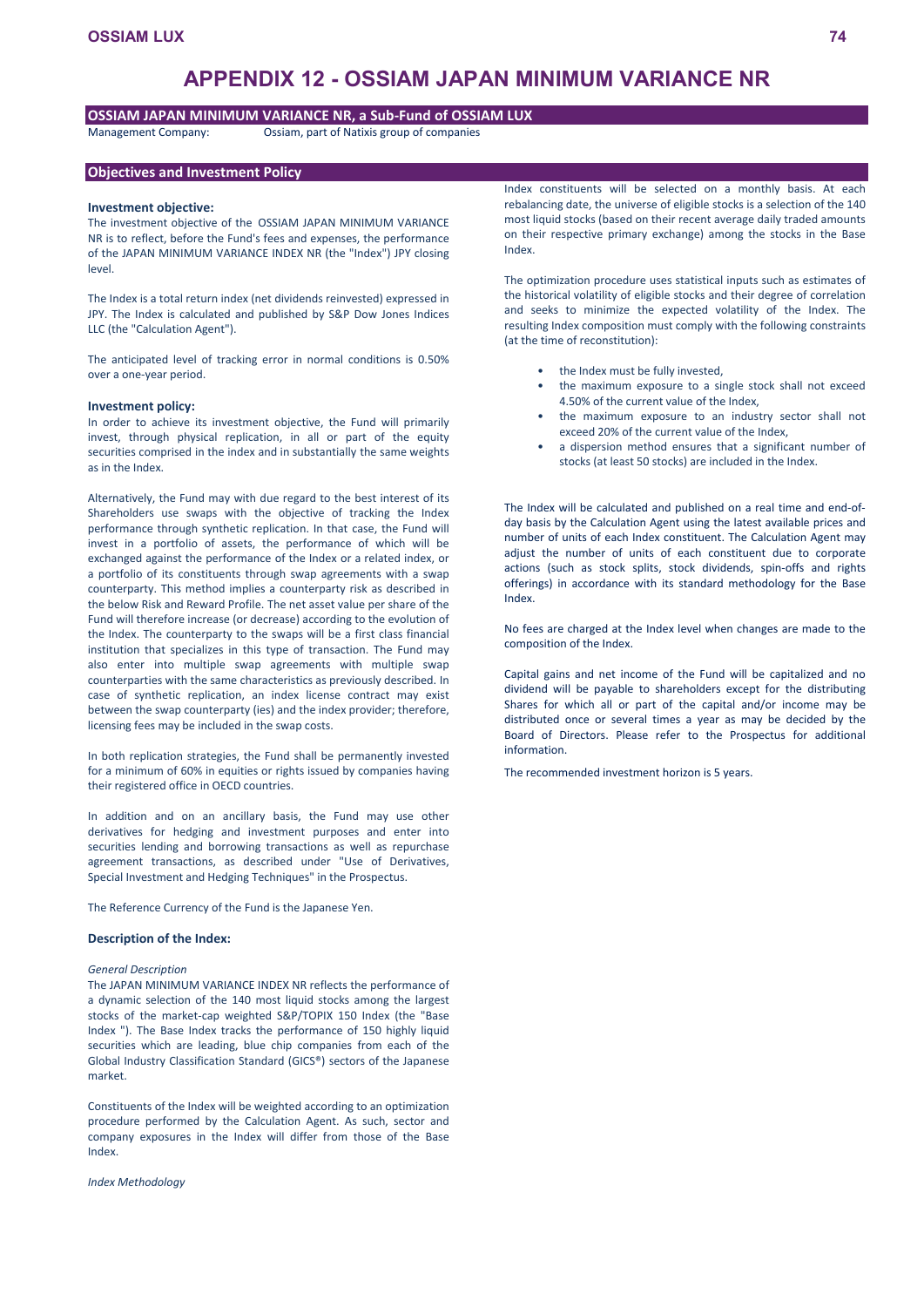The specific risks of investing in the Fund are linked to:

#### **Index risk**

The value of the Fund's Shares is linked to the Index, the value of which may rise or fall. Hence, investors should note that the value of their investment could fall as well as rise and they should accept that there is no guarantee that the underlying methodology of the Index will indeed result in a return above any comparable investment strategy or that they will recover their initial investment.

### **Geographic concentration**

Funds that concentrate investments in certain geographic regions may suffer losses, particularly when the economies of those regions experience difficulties or when investing in those regions become less attractive. Moreover, the markets in which the funds invest may be significantly affected by adverse political, economic or regulatory developments.

#### **Derivative and Counterparty risk**

Funds may enter into listed and unlisted derivative contracts in order to have an exposure to underlying assets or to protect their direct assets. Payments on these contracts vary with changes of the value of the underlying assets. These contracts may cause the Funds to have a higher market exposure than they would have otherwise, which may in some cases increase losses.

Unlisted contracts are agreed with a specific counterparty. If the counterparty goes into liquidation or fails or defaults on the contract the Fund could suffer a loss. Because they are not listed, these contracts can be difficult to price.

#### **Currency risk at Share Class level**

For unhedged Share Classes denominated in currencies different from the replicated Index, the Share Class value is impacted by the fluctuations of the exchange rate between the Shares Class currency and the Reference Currency, which can generate additional volatility at the Share Class level.

The risks of the Fund are managed through the use of the "Commitment Approach" method described under "Use of Derivatives, Special Investment and Hedging Techniques"–"Global Risk Exposure".

For a complete description of these risks, please refer to the chapter entitled "General Risk Considerations" above. This same chapter also describes the other risks linked to an investment into the Fund.

#### **Charges for this Fund**

The charges you pay are used to pay the costs of running the Fund, including the costs of marketing and distributing it. These charges reduce the potential growth of your investment.

The total amount of ongoing charges paid annually by each Share Class shall not exceed such percentage as indicated in this table and applied on a daily basis on the net asset value of such Share Class.

The subscription and redemption of Shares may be subject to Entry and Exit Charges which shall not exceed a percentage of the net asset value of the Shares being purchased or redeemed as indicated in this table.

|                                                                                                                                         |                                                                                               | <b>Charges by Share Class</b> |  |                     |          |  |
|-----------------------------------------------------------------------------------------------------------------------------------------|-----------------------------------------------------------------------------------------------|-------------------------------|--|---------------------|----------|--|
| <b>Share Class</b>                                                                                                                      |                                                                                               | <b>UCITS ETF - 1C</b>         |  | <b>UCITS ETF-1C</b> | 1C (JPY) |  |
|                                                                                                                                         |                                                                                               | (EUR)                         |  | (GBP)               |          |  |
|                                                                                                                                         | One-off charges taken from your investment or your redemption (as a % of the net asset value) |                               |  |                     |          |  |
| <b>Entry Charge</b>                                                                                                                     | <b>Maximum Sales Charge</b>                                                                   | 3%                            |  | 3%                  | 3%       |  |
|                                                                                                                                         | Maximum Replication Charge for                                                                | 1%                            |  | $1\%$               | 1%       |  |
|                                                                                                                                         | <b>Subscriptions</b>                                                                          |                               |  |                     |          |  |
| <b>Exit Charge</b>                                                                                                                      | Maximum Redemption charge                                                                     | 3%                            |  | 3%                  | 3%       |  |
|                                                                                                                                         | Maximum Replication Charge for                                                                | 1%                            |  | 1%                  | 1%       |  |
|                                                                                                                                         | Redemptions                                                                                   |                               |  |                     |          |  |
| This is the maximum that might be taken out of your money before it is invested or before the proceeds of your investment are paid out. |                                                                                               |                               |  |                     |          |  |
| Charges taken from the Share Class over a year (as a % of the net asset value)                                                          |                                                                                               |                               |  |                     |          |  |
| <b>Ongoing charges</b>                                                                                                                  |                                                                                               | 0.65%                         |  | 0.65%               | 0.65%    |  |

# **Practical Information**

**Management Company:** 

6, place de la Madeleine 75008 Paris – France

Ossiam

This Fund might be subject to specific tax treatment in Luxembourg. Depending on your own country of residence, this might have an impact on your investment. For further details, please speak to an adviser. This Fund qualifies as "equity fund pursuant to German Investment Act", as further described under "Taxation" in the Prospectus.

**Fund's Depositary and Administrative Agent:** State Street Bank Luxembourg S.C.A. 49, avenue J.F. Kennedy, L-1855 Luxembourg

**Fund's Auditor:** Deloitte Audit S.à r.l 560, rue de Neudorf L-2220 Luxembourg

The net asset value per Share of the Fund may be obtained on the Management Company's website [\(www.ossiam.com](http://www.ossiam.com/)).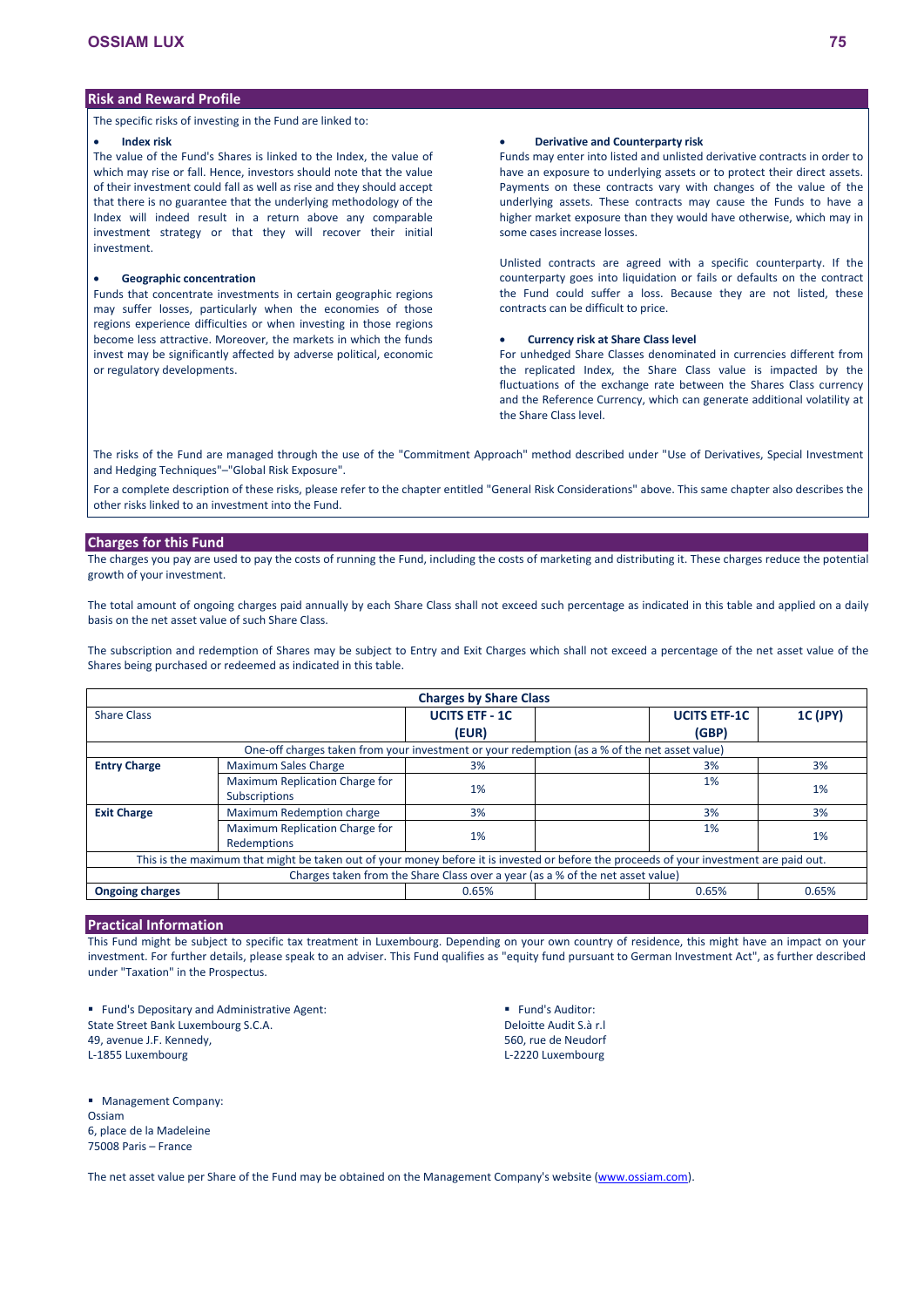The UCITS ETF 1C (EUR), and UCITS ETF-1C (GBP) Indicative Net Asset Values are calculated on a real time basis by Euronext Paris according to the last known net asset value of the Fund and to the current performance of the Index. It can be accessed on [www.euronext.com.](http://www.euronext.com/) The information on the portfolio of the Fund is disclosed in the annual and semi-annual reports of the Fund.

Information on the counterparties to swap agreements is disclosed in the annual report of the Fund and may be obtained by contacting the Management Company.

Information on security lending transactions in the event the Fund would enter into such transactions may be available on the Management Company's website [\(www.ossiam.com](http://www.ossiam.com/)) or obtained by contacting the Management Company.

A detailed description of the Index is available on S&P's website (us.spindices.com). Components and weights comprising the Index are available on Ossiam website ([www.ossiam.com](http://www.ossiam.com/)).

### Date of creation of the Fund: December 21<sup>st</sup> 2015 **Initial Issue Price of the UCITS ETF 1C (GBP) and 1C (JPY) Share Classes: 100 \*** Closing price on the Business Day of the Share Class Launch of the replicated index converted in Share Class currency

**Maximum Delay for Settlement of Subscriptions**: 3 Business Days **Maximum Delay for Settlement of Redemptions:** 3 Business Days **Dealing Deadline:** 5:00 p.m. (Luxembourg time) on prior dealing day

| <b>Share Information</b>            |                     |              |                      |                         |                                               |                                      |                             |                           |                                             |
|-------------------------------------|---------------------|--------------|----------------------|-------------------------|-----------------------------------------------|--------------------------------------|-----------------------------|---------------------------|---------------------------------------------|
| <b>Share Class</b>                  | Replicated<br>index | <b>ISIN</b>  | Type of<br>investors | Currency                | <b>Minimum</b><br>Subscription<br>Requirement | Minimum<br>Redemption<br>Requirement | Fractional<br><b>Shares</b> | <b>Dividend</b><br>Policy | Subscription<br>on the<br>primary<br>market |
| <b>UCITS ETF</b><br><b>1C (EUR)</b> | Index               | LU1254453738 | All<br>investors     | Euro                    | €1,000,000                                    | €1,000,000                           | <b>No</b>                   | Accumulating              | Only                                        |
|                                     |                     |              |                      |                         |                                               |                                      |                             |                           | Authorized                                  |
| <b>UCITS ETF 1C</b><br>(GBP)        | Index               | LU1260694721 | All<br>Investors     | <b>British</b><br>Pound | £1,000,000                                    | £1,000,000                           | <b>No</b>                   | Accumulating              | Participants<br>and                         |
| 1C (JPY)                            | Index               | LU1254455196 | All<br>Investors     | Japanese<br>Yen         | ¥150,000,000                                  | ¥150,000,000                         | <b>No</b>                   | Accumulating              | approved<br>investors                       |

The Shares are fully transferable to investors and may be listed for trading on one or more stock exchanges. As a consequence of those listings, (i) there is an obligation on one or more members of the Relevant Stock Exchanges to act as liquidity providers offering bid and offer prices through the trading session at which the Shares can be purchased or sold by investors, (ii) investors may purchase and sell the Shares either through their usual broker on any trading day which is a Business Day when such Relevant Stock Exchange is opened or through a fund platform. Brokers may charge certain fees for trading and brokerage.

### **Additional information about the Fund (including prospectus, reports and accounts) may be obtained free of charge at the Registered Office of the Management Company and of the Depositary and Administrative Agent.**

The Board of Directors may be held liable solely on the basis of any statement contained in this document that is misleading, inaccurate or inconsistent with the relevant parts of the Prospectus.

The Fund is authorized in Luxembourg and regulated by the Commission de Surveillance du Secteur Financier.

OSSIAM has contracted with S&P Opco LLC, a subsidiary of S&P Dow Jones Indices, to calculate and maintain the JAPAN MINIMUM VARIANCE INDEX NR (the "Index"). The Index is not sponsored by S&P Dow Jones Indices LLC or its affiliates or its third party licensors, including Standard & Poor's Financial Services LLC and Dow Jones Trademark Holdings LLC (collectively "S&P Dow Jones Indices"). S&P Dow Jones Indices will not be liable for any errors or omissions in calculating the Index. "Calculated by S&P Dow Jones Indices" and the related stylized mark(s) are service marks of S&P Dow Jones Indices and have been licensed for use by OSSIAM. S&P® is a registered trademark of Standard & Poor's Financial Services LLC, and Dow Jones® is a registered trademark of Dow Jones Trademark Holdings LLC.

The Funds based on the Index are not sponsored, endorsed, sold or promoted by S&P Dow Jones Indices. S&P Dow Jones Indices does not make any representation or warranty, express or implied, to the owners of the Fund or any member of the public regarding the advisability of investing in securities generally or in the Fund particularly or the ability of the Index to track general market performance. S&P Dow Jones Indices' only relationship to OSSIAM with respect to the Indices is the licensing of the S&P/TOPIX 150 Index, certain trademarks, service marks and trade names of S&P Dow Jones Indices and the provision of the calculation services related to the Index. S&P Dow Jones Indices is not responsible for and has not participated in the determination of the prices and amount of the Fund or the timing of the issuance or sale of the Fund or in the determination or calculation of the equation by which the Fund may be converted into cash or other redemption mechanics. S&P Dow Jones Indices has no obligation or liability in connection with the administration, marketing or trading of the Fund. S&P Dow Jones Indices LLC is not an investment advisor. Inclusion of a security within the Index is not a recommendation by S&P Dow Jones Indices to buy, sell, or hold such security, nor is it investment advice.

S&P DOW JONES INDICES DOES NOT GUARANTEE THE ADEQUACY, ACCURACY, TIMELINESS AND/OR THE COMPLETENESS OF THE INDICES OR ANY DATA RELATED THERETO OR ANY COMMUNICATION WITH RESPECT THERETO, INCLUDING, ORAL, WRITTEN, OR ELECTRONIC COMMUNICATIONS. S&P DOW JONES INDICES SHALL NOT BE SUBJECT TO ANY DAMAGES OR LIABILITY FOR ANY ERRORS, OMISSIONS, OR DELAYS THEREIN. S&P DOW JONES INDICES MAKES NO EXPRESS OR IMPLIED WARRANTIES, AND EXPRESSLY DISCLAIMS ALL WARRANTIES, OF MERCHANTABILITY OR FITNESS FOR A PARTICULAR PURPOSE OR USE OR AS TO RESULTS TO BE OBTAINED BY OSSIAM, OWNERS OF THE FUND, OR ANY OTHER PERSON OR ENTITY FROM THE USE OF THE INDEX OR WITH RESPECT TO ANY DATA RELATED THERETO. WITHOUT LIMITING ANY OF THE FOREGOING, IN NO EVENT WHATSOEVER SHALL S&P DOW JONES INDICES BE LIABLE FOR ANY INDIRECT, SPECIAL, INCIDENTAL, PUNITIVE, OR CONSEQUENTIAL DAMAGES, INCLUDING BUT NOT LIMITED TO, LOSS OF PROFITS, TRADING LOSSES, LOST TIME, OR GOODWILL, EVEN IF THEY HAVE BEEN ADVISED OF THE POSSIBILITY OF SUCH DAMAGES, WHETHER IN CONTRACT, TORT, STRICT LIABILITY, OR OTHERWISE.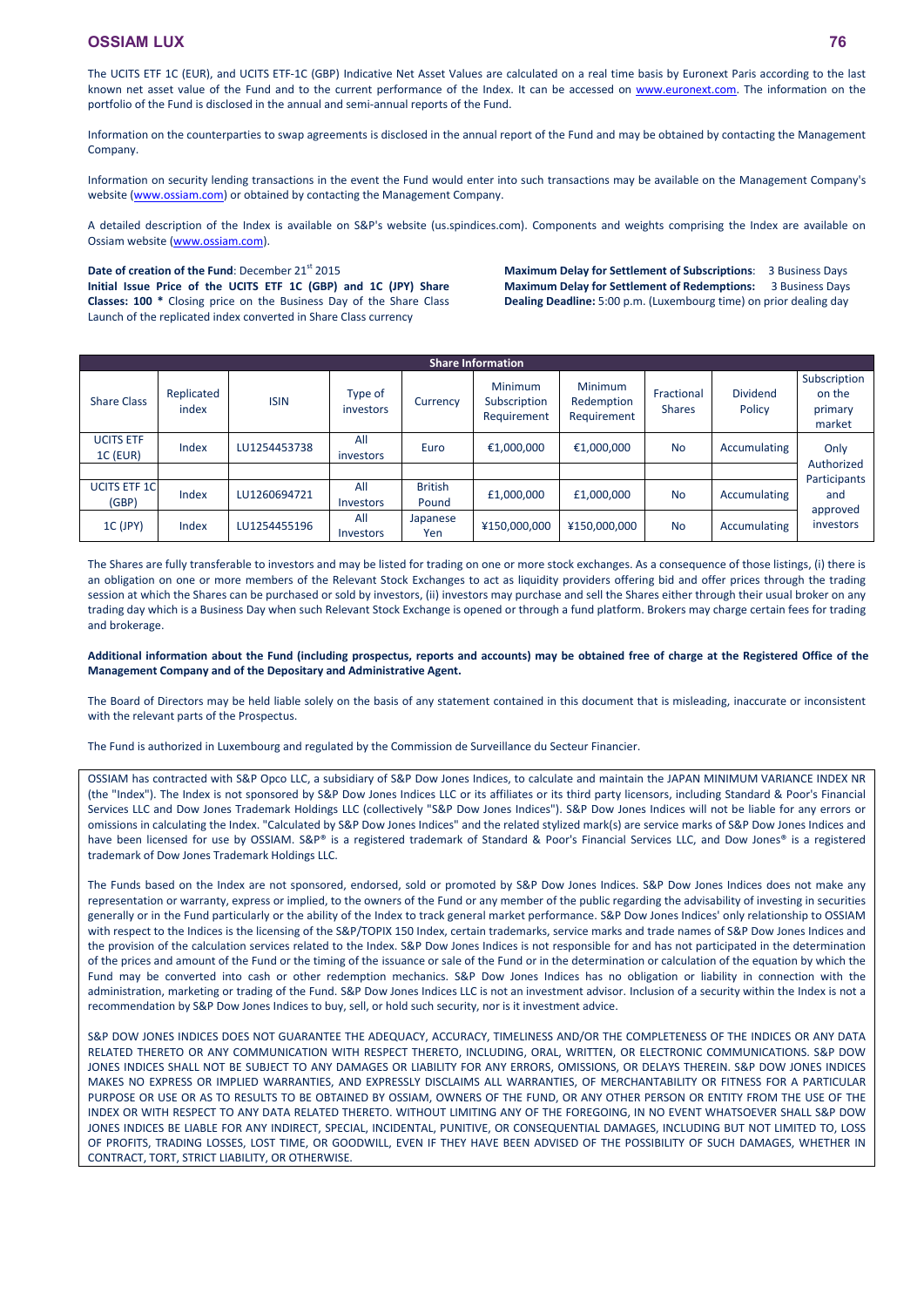# **APPENDIX 13 - OSSIAM GLOBAL MULTI-ASSET RISK-CONTROL**

## **OSSIAM GLOBAL MULTI-ASSET RISK-CONTROL, a sub-fund of OSSIAM LUX**

Management Company: Ossiam, part of the Natixis group of companies

## **Objectives and Investment Policy**

#### **Investment objective:**

The investment objective of the OSSIAM GLOBAL MULTI-ASSET RISK-CONTROL is to reflect, before the Fund's fees and expenses, the performance of the Global Multi-Asset Risk-Control Index (the "Index") EUR closing level.

The Index is a total return index (net dividends reinvested) expressed in EUR. The Index is sponsored by Commerzbank AG (the "Index Provider") and calculated and published by Solactive AG (the "Calculation Agent").

The anticipated level of tracking error in normal conditions is 1.00% over a one-year period.

#### **Investment policy:**

In order to achieve its investment objective, the Fund will use swaps with the objective of tracking the Index performance through synthetic replication. In that case, the Fund will invest in a portfolio of assets, the performance of which will be exchanged against the performance of the Index or a related index, or a portfolio of its constituents through swap agreements with a swap counterparty. This method implies a counterparty risk as described in the below Risk and Reward Profile. The net asset value per share of the Fund will therefore increase (or decrease) according to the evolution of the Index. The counterparty to the swaps will be a first class financial institution that specializes in this type of transaction. The Fund may also enter into multiple swap agreements with multiple swap counterparties with the same characteristics as previously described. In case of synthetic replication, an index license contract may exist between the swap counterparty (ies) and the index provider; therefore, licensing fees may be included in the swap costs.

The Fund shall be permanently invested for a minimum of 75% in equities or rights issued by companies established in countries of the European Economic Area having concluded a tax agreement with France including a clause on administrative cooperation for combating fraud and tax evasion.

In addition and on an ancillary basis, the Fund may use other derivatives for hedging and investment purposes and enter into securities lending and borrowing transactions as well as repurchase agreement transactions, as described under "Use of Derivatives, Special Investment and Hedging Techniques" in the Prospectus.

The Reference Currency of the Fund is the Euro.

## **Description of the Index:**

#### *General Description*

The Global Multi-Asset Risk-Control Index reflects a long exposure on a combination of a "Risky Assets Portfolio" and a "Cash Portfolio".

The Risky Assets Portfolio is constituted by ETFs tracking a variety of asset classes: western equities, western treasury bonds, emerging markets (equities and bonds), corporate bonds, commodities, and real estate (together, the "Underlying ETFs"). The Underlying ETFs constituents of the Risky Assets Portfolio are weighted according to a mean-variance optimization process performed by the Calculation Agent.

The "Cash Portfolio" is constituted of money market ETFs (together, the "Underlying Cash ETFs").

The allocation between the Risky Assets Portfolio and the Cash Portfolio is calculated by the Calculation Agent with the objective of controlling the one year historical drawdown of the Global Multi-Asset Risk-Control Index.

#### *Index Methodology*

Index Constituents will be selected at least on a quarterly basis (end of February, May, August and November). The Index methodology also includes an extraordinary rebalancing at the end of each month (other than February, May, August and November) in case the volatility of the market is high as measured by the level of the CBOE Volatility index ("VIX)" (considered as high if the VIX is equal to or above 25). Therefore the Index may be rebalanced between a minimum of 4 and a maximum of 12 times per year.

At each rebalancing date, in order to create the Risky Assets Portfolio, an optimization procedure uses statistical inputs such as the historical returns, the estimates of volatility of Underlying ETFs and their degree of correlation in order to seek to maximize the expected return while minimizing the expected volatility of the Portfolio. The Risky Assets Portfolio must be fully invested and the resulting weights of each Asset Class and of each Underlying ETF in the Risky Assets Portfolio must comply with the maximum weight caps (at the time of reconstitution) as detailed in the table below.

As of May  $31^{st}$ , 2018, the list of eligible Underlying ETFs that can be constituent of the Risky Assets Portfolio is as follows:

| <b>Underlying ETF</b>                                                            | <b>ISIN</b>  | <b>Currency</b> | <b>Replicated</b><br>Index | Asset<br>Class of<br>the<br>replicated<br>index | Max<br>Weight<br>per<br><b>Underlying</b><br><b>ETF</b> in the<br><b>Risky</b><br>Asset<br><b>Portfolio</b> | Max<br>Weight<br>per<br>Asset<br><b>Class in</b><br>the<br>Risky<br>Asset<br><b>Portfolic</b> |
|----------------------------------------------------------------------------------|--------------|-----------------|----------------------------|-------------------------------------------------|-------------------------------------------------------------------------------------------------------------|-----------------------------------------------------------------------------------------------|
| iShares EURO STOXX 50<br><b>UCITS ETF (DE)</b>                                   | DE0005933956 | <b>EUR</b>      | <b>SX5T Index</b>          | Western<br>Equity                               | 19%                                                                                                         |                                                                                               |
| iShares Core FTSE 100 UCITS<br>ETF (Dist)                                        | IE0005042456 | GBp             | <b>TUKXG</b><br>Index      | Western<br>Equity                               | 19%                                                                                                         | 50%                                                                                           |
| iShares Core S&P 500 UCITS<br>ETF                                                | IE00B5BMR087 | <b>USD</b>      | SPTR500N<br>Index          | Western<br>Equity                               | 19%                                                                                                         |                                                                                               |
| <b>SPDR Barclays US Treasury</b><br><b>Bond UCITS ETF</b>                        | IE00B44CND37 | <b>USD</b>      | LUATTRUU<br>Index          | Western<br>Treasury<br><b>Bonds</b>             | 19%                                                                                                         |                                                                                               |
| iShares Core Euro<br><b>Government Bond UCITS ETF</b>                            | IE00B4WXJJ64 | <b>EUR</b>      | LEATTREU<br>Index          | Western<br>Treasury<br><b>Bonds</b>             | 19%                                                                                                         | 50%                                                                                           |
| iShares Core UK Gilts UCITS<br><b>FTF</b>                                        | IE00B1FZSB30 | GBp             | <b>FTFIBGT</b><br>Index    | Western<br>Treasury<br><b>Bonds</b>             | 19%                                                                                                         |                                                                                               |
| iShares MSCI Emerging<br>Markets UCITS ETF (Dist)                                | IE00B0M63177 | <b>USD</b>      | <b>NDUEEGF</b><br>Index    | Emerging<br>Markets                             | 15%                                                                                                         |                                                                                               |
| iShares JP Morgan \$<br><b>Emerging Markets Bond</b><br><b>UCITS ETF</b>         | IE00B2NPKV68 | <b>USD</b>      | <b>JPFICORF</b><br>Index   | Emerging<br><b>Markets</b>                      | 15%                                                                                                         | 25%                                                                                           |
| iShares \$ Corporate Bond<br><b>UCITS ETF</b>                                    | IE0032895942 | <b>USD</b>      | <b>IBOXIG</b><br>Index     | Corporate<br><b>Bonds</b>                       | 15%                                                                                                         |                                                                                               |
| iShares \$ High Yield<br>Corporate Bond UCITS ETF                                | IE00B4PY7Y77 | <b>USD</b>      | <b>IBOXHY</b><br>Index     | Corporate<br><b>Bonds</b>                       | 15%                                                                                                         | 25%                                                                                           |
| iShares Core Euro Corporate<br><b>Bond UCITS ETF</b>                             | IE00B3F81R35 |                 | LECPTREU<br>Index          | Corporate<br><b>Bonds</b>                       | 15%                                                                                                         |                                                                                               |
| iShares US Property Yield<br><b>UCITS ETF</b>                                    | IE00B1FZSF77 | <b>USD</b>      | <b>DJUSRET</b><br>Index    | Alternative                                     | 10%                                                                                                         |                                                                                               |
| ComStage Commerzbank<br>Commodity ex-Agriculture<br><b>EW Index TR UCITS ETF</b> | LU0419741177 | <b>USD</b>      | <b>CBCICOCA</b><br>Index   | Alternative                                     | 10%                                                                                                         | 20%                                                                                           |

The Cash Portfolio is equally weighted on the 3 following Underlying Cash ETFs (each is assigned the same weight):

| <b>Underlying Cash ETF</b>                                               | <b>ISIN</b>  | <b>Currency</b> | <b>Replicated</b><br>Index | Asset<br>Class of<br>the<br>replicated<br>index |
|--------------------------------------------------------------------------|--------------|-----------------|----------------------------|-------------------------------------------------|
| <b>ComStage Commerzbank</b><br><b>FONIA Index TR UCITS</b><br><b>FTF</b> | LU0378437684 | <b>FUR</b>      | <b>FONIA</b><br>Index      | Cash                                            |
| db x-trackers II EONIA<br><b>UCITS ETF 1C</b>                            | LU0290358497 | <b>FUR</b>      | <b>FONIA</b><br>Index      | Cash                                            |
| <b>Lyxor Euro Cash</b>                                                   | FR0010510800 | <b>FUR</b>      | <b>FONIA</b><br>Index      | Cash                                            |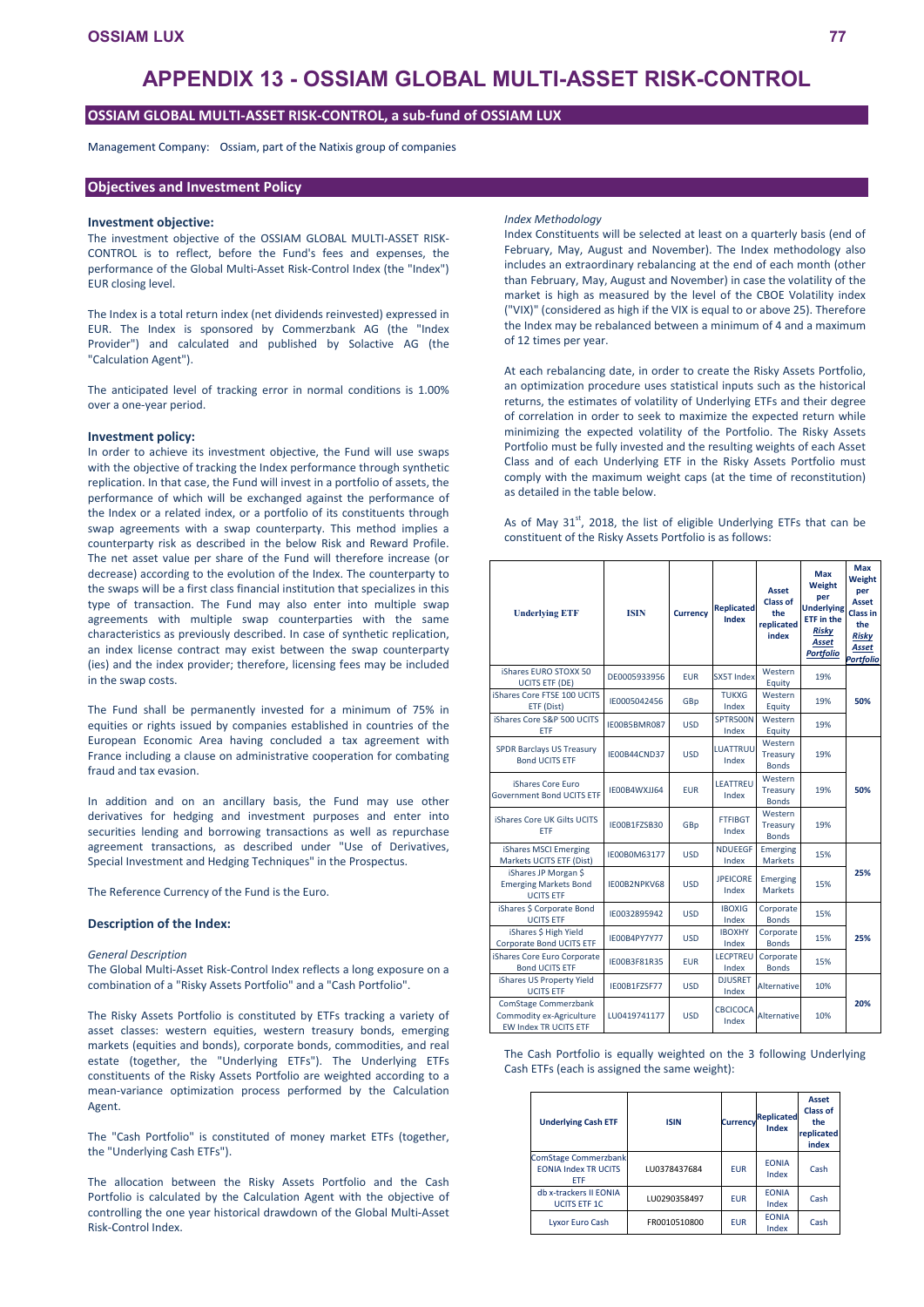The weights of the Risky Asset Portfolio and the Cash Portfolio in the Index is determined at the rebalancing date with an optimization procedure that uses estimated Sharpe ratio and volatility of the Risky Asset Portfolio in order to try to control the historical drawdown of the Index. The optimized weights of both underlying Portfolios in the Index are determined with the following constraints:

- Index must be fully invested: the sum of the Risky Asset Portfolio and the Cash Portfolio weights in the Index must be equal to 100%; Risky Asset Portfolio: minimum weight of 43% and maximum weight of 100% in the Index;
- Cash Portfolio: minimum weight of 0% and maximum weight of 57% in the Index.

In addition, the Index methodology incorporates a currency hedge using one-month forward contracts. The exposure to non-EUR denominated Underlying ETFs selected in the Index composition is hedged in EUR. The Index is only hedged against the ETFs currencies (USD and GBP) but it is not hedged against the currencies of assets in which the Underlying ETFs invest.

The Index levels will be calculated and published on a daily basis on the following business day by the Calculation Agent using the latest

**Risk and Reward Profile**

The specific risks of investing in the Fund are linked to:

#### **Index risk**

The value of the Fund's Shares is linked to the Index, the value of which may rise or fall. Hence, investors should note that the value of their investment could fall as well as rise and they should accept that there is no guarantee that the underlying methodology of the Index will indeed result in a return above any comparable investment strategy or that they will recover their initial investment.

#### **Currency risk**

In the Index, the exposure to the non-EUR currencies of the ETFs selected in the Index composition is hedged in EUR on a monthly basis. However the Index is only hedged against the ETFs currencies (USD and GBP) but it is not hedged against the currencies of assets in which the ETFs invest. Therefore the fund which replicates the performance of the Index can be exposed to currency risk.

quantities of each Index constituents and their net asset value per share adjusted by their net dividend payment as described in the Index methodology. The Calculation Agent is also in charge of calculating and publishing the Index levels in real time using the latest quantities and the latest market price of each Index constituents. The Index Provider may amend the list of eligible Index constituents under specific circumstances as detailed in the Index methodology.

No fees are charged at the Index levels when changes are made to the composition of the Index.

The Index levels takes into account the Total Expense Ratio included in the net asset value of the Index constituents (Underlying ETFs and Underlying Cash ETFs).

Capital gains and net income of the Fund will be capitalized and no dividend will be payable to shareholders except for the distributing shares for which all or part of the capital and/or income may be distributed once or several times a year as may be decided by the Board of Directors. Please refer to the Prospectus for additional information.

The recommended investment horizon is 5 years.

#### **Derivative and Counterparty risk**

Funds may enter into listed and unlisted derivative contracts in order to have an exposure to underlying assets or to protect their direct assets. Payments on these contracts vary with changes of the value of the underlying assets. These contracts may cause the Funds to have a higher market exposure than they would have otherwise, which may in some cases increase losses.

Unlisted contracts are agreed with a specific counterparty. If the counterparty goes into liquidation or fails or defaults on the contract the Fund could suffer a loss. Because they are not listed, these contracts can be difficult to price.

The risks of the Fund are managed through the use of the "Commitment Approach" method described under "Use of Derivatives, Special Investment and Hedging Techniques"–"Global Risk Exposure".

For a complete description of these risks, please refer to the chapter entitled "General Risk Considerations" above. This same chapter also describes the other risks linked to an investment into the Fund.

#### **Charges for this Fund**

The charges you pay are used to pay the costs of running the Fund, including the costs of marketing and distributing it. These charges reduce the potential growth of your investment.

The total amount of ongoing charges paid annually by each Share Class shall not exceed such percentage as indicated in this table and applied on a daily basis on the net asset value of such Share Class.

The subscription and redemption of Shares may be subject to Entry and Exit Charges which shall not exceed a percentage of the net asset value of the Shares being purchased or redeemed as indicated in this table.

|                                 | <b>Charges by Share Class</b>                                                                                                              |                             |  |  |  |  |
|---------------------------------|--------------------------------------------------------------------------------------------------------------------------------------------|-----------------------------|--|--|--|--|
| <b>Share Class</b>              |                                                                                                                                            | <b>UCITS ETF - 1C (EUR)</b> |  |  |  |  |
|                                 | One-off charges taken from your investment or your redemption (as a % of the net asset value)                                              |                             |  |  |  |  |
| <b>Entry Charge</b>             | <b>Maximum Sales Charge</b>                                                                                                                | 3%                          |  |  |  |  |
|                                 | Maximum Replication Charge for<br>Subscriptions                                                                                            | 1%                          |  |  |  |  |
| <b>Exit Charge</b>              | Maximum Redemption charge                                                                                                                  | 3%                          |  |  |  |  |
|                                 | Maximum Replication Charge for<br>Redemptions                                                                                              | 1%                          |  |  |  |  |
|                                 | This is the maximum that might be taken out of your money before it is invested or before the<br>proceeds of your investment are paid out. |                             |  |  |  |  |
|                                 | Charges taken from the Share Class over a year (as a % of the net asset value)                                                             |                             |  |  |  |  |
| <b>Ongoing charges</b><br>0.55% |                                                                                                                                            |                             |  |  |  |  |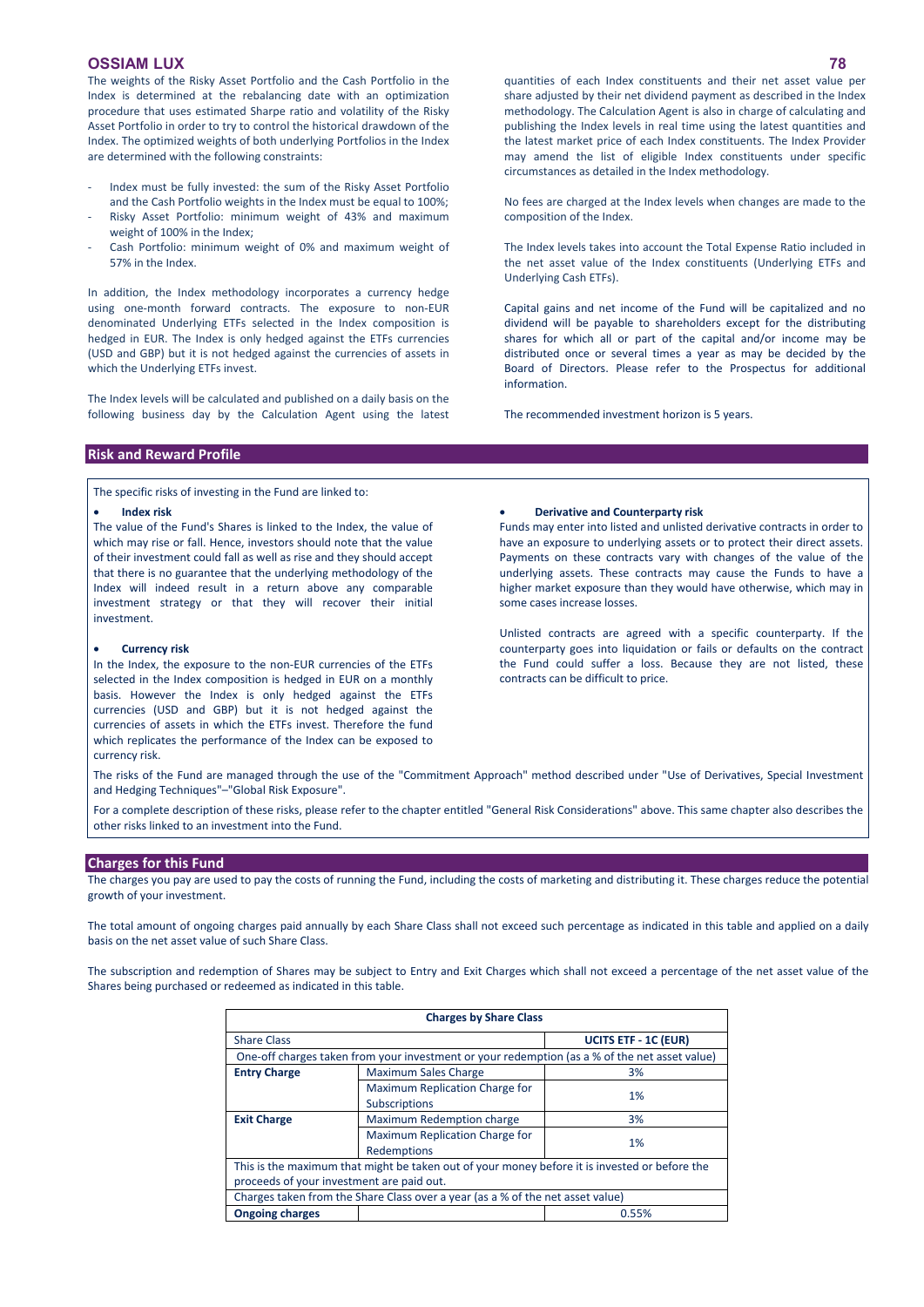## **Practical Information**

This Fund might be subject to specific tax treatment in Luxembourg. Depending on your own country of residence, this might have an impact on your investment. For further details, please speak to an adviser. This Fund is eligible to French savings plan called PEA for French investors.

 Fund's Depositary and Administrative Agent: State Street Bank Luxembourg S.C.A. 49, avenue J.F. Kennedy, L-1855 Luxembourg - Luxembourg

**Fund's Auditor:** Deloitte Audit S.à.r.l 560, rue de Neudorf L-2220 Luxembourg- Grand Duchy of Luxembourg

**Management Company:** Ossiam 6, place de la Madeleine 75008 Paris – France

The Net Asset Value per Share of the Fund may be obtained on the Management Company website [\(www.ossiam.com](http://www.ossiam.com/)).

The UCITS ETF 1C (EUR) Indicative Net Asset Values is calculated on a real time basis according to the last known Net Asset Value of the sub-fund and to the current performance of the Index. The information on the portfolio of the Fund is disclosed in the annual and semi-annual reports of the Fund.

Information on the counterparties to swap agreements is disclosed in the annual report of the Fund and may be obtained by contacting the Management Company.

Information on security lending transactions in the event the Fund would enter into such transactions may be available on the Management Company website [\(www.ossiam.com](http://www.ossiam.com/)) or obtained by contacting the Management Company.

A detailed description of the Index is available on Commerzbank AG's website (http://www.commerzbank.com/). Components and weights comprising the Index are available on Ossiam website [\(www.ossiam.com](http://www.ossiam.com/)).

Date of creation of the Fund: December 28<sup>th</sup>, 2016 **Maximum Delay for Settlement of Subscriptions** 3 Business Days **Maximum Delay for Settlement of Redemptions** 3 Business Days

**Dealing Deadline:** 5:00 p.m. (Luxembourg time) on prior dealing day

|                              | <b>Share Information</b> |                      |          |                                               |                                             |                             |                           |                                                                 |  |
|------------------------------|--------------------------|----------------------|----------|-----------------------------------------------|---------------------------------------------|-----------------------------|---------------------------|-----------------------------------------------------------------|--|
| <b>Share</b><br><b>Class</b> | <b>ISIN</b>              | Type of<br>investors | Currency | <b>Minimum</b><br>Subscription<br>Requirement | <b>Minimum</b><br>Redemption<br>Requirement | Fractional<br><b>Shares</b> | <b>Dividend</b><br>Policy | Subscription<br>on the primary<br>market                        |  |
| <b>UCITS ETF</b><br>1C (EUR) | LU1446552496             | All<br>investors     | Euro     | €500,000                                      | €500,000                                    | <b>No</b>                   | Accumulating              | Only<br>Authorized<br>Participants<br>and approved<br>investors |  |

The Shares are fully transferable to investors and may be listed for trading on one or more stock exchanges. As a consequence of those listings, (i) there is an obligation on one or more members of the relevant stock exchanges to act as liquidity providers offering bid and offer prices through the trading session at which the Shares can be purchased or sold by investors, (ii) investors may purchase and sell the Shares either through their usual broker on any trading day which is a Business Day when such stock exchange is opened or through a fund platform. Brokers may charge certain fees for trading and brokerage.

**Additional information about the Fund (including full prospectus, reports and accounts) may be obtained free of charge at the Registered Office of the Management Company and of the Depositary and Administrative Agent.**

Ossiam may be held liable solely on the basis of any statement contained in this document that is misleading, inaccurate or inconsistent with the relevant parts of the prospectus for the Fund.

The Fund is authorized in Luxembourg and regulated by the Commission de Surveillance du Secteur Financier.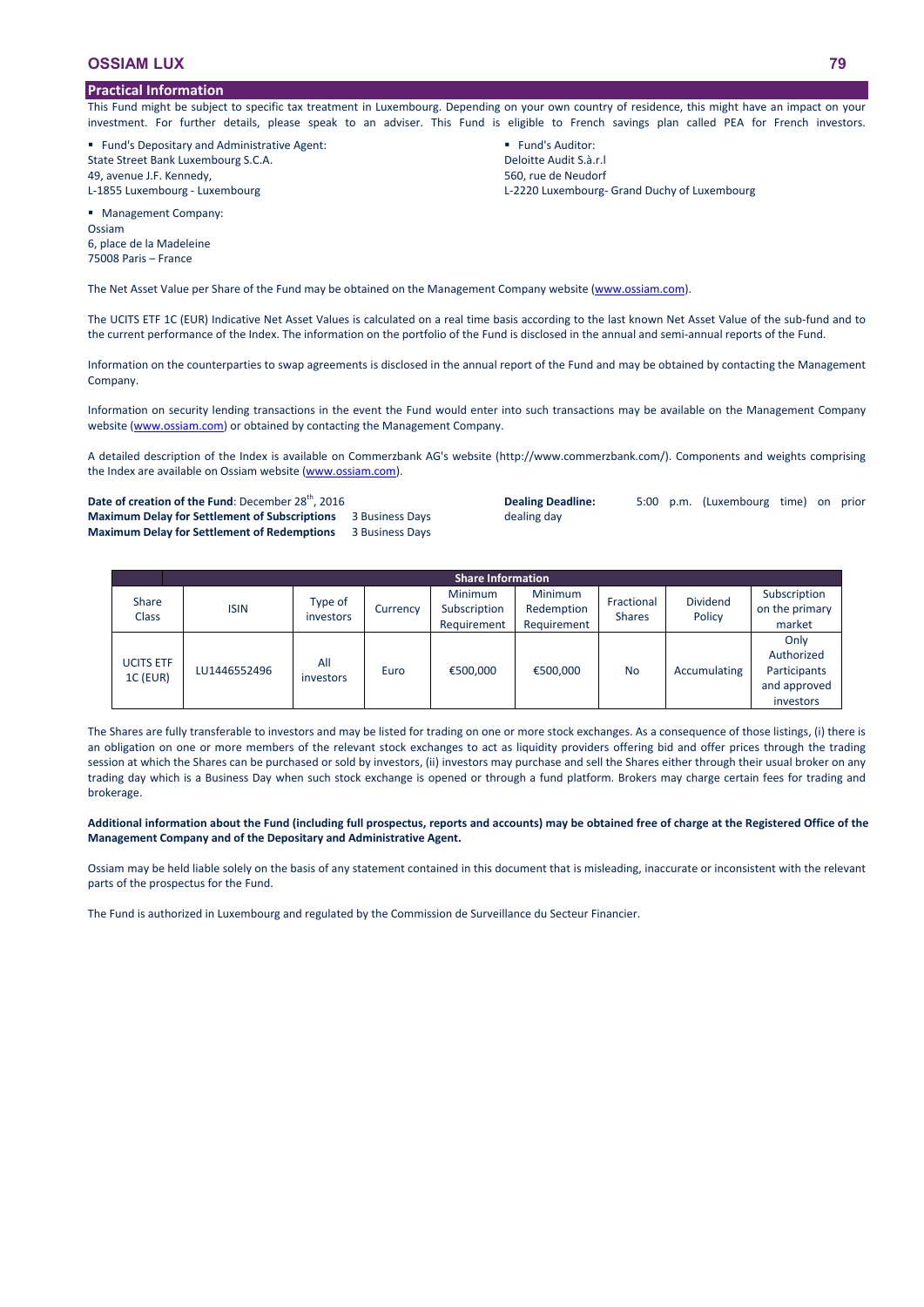Neither Commerzbank Aktiengesellschaft nor any of its affiliates (together "Commerzbank") is the issuer or producer of Ossiam Global Multi-Asset Risk-Control ETF (the "ETF") and Commerzbank has no responsibilities, obligations or duties to investors in the ETF. The Global Multi Asset Risk Control Index (the "Index") is licensed for use by OSSIAM (the "Issuer") as the issuer of the ETF. Commerzbank's only relationship with the Issuer in respect of the ETF is the licensing of the Index, which is determined, composed and calculated by Commerzbank, or any successor thereto, without regard to the Issuer or the ETF or the owners of the ETF.

Additionally, the Issuer may for itself execute transaction(s) with Commerzbank in or relating to the Index in connection with the ETF or otherwise; however investors acquire the ETF from the Issuer and investors neither acquire any interest in the Index nor enter into any relationship of any kind whatsoever with Commerzbank upon making an investment in the ETF.

The ETF is not sponsored, endorsed, sold or promoted by Commerzbank or any third party involved in any way with the compilation, calculation or creation of the Index. Commerzbank does not make any representation or warranty, express or implied regarding the advisability of investing in the ETF or the advisability of investing in securities generally or the ability of the Index to track corresponding or relative market performance. Commerzbank has not conducted any review of, or in any way considered, the legality or suitability of the ETF with respect to any person or entity. Commerzbank is not responsible for and has not participated in the determination of the timing of, prices at, or quantities of the ETF to be issued. Commerzbank has no obligation to take the needs of the Issuer or the owners of the ETF or any other third party into consideration in determining, composing or calculating the Index. Commerzbank has no obligation or liability in connection with the administration, marketing or trading of the ETF.

The licensing arrangements between Ossiam and Commerzbank are solely for the benefit of Ossiam and Commerzbank and not for the benefit of the owners of the ETF, or any investors or other third parties.

NEITHER COMMERZBANK NOR ANY OF ITS LICENSORS SHALL HAVE ANY LIABILITY TO THE ISSUER, INVESTORS OR TO OTHER THIRD PARTIES FOR THE QUALITY, ACCURACY AND/OR COMPLETENESS OF THE INDEX OR ANY DATA INCLUDED THEREIN OR FOR INTERRUPTIONS IN THE DELIVERY OF THE INDEX. COMMERZBANK MAKES NO WARRANTY, EXPRESS OR IMPLIED, AS TO RESULTS TO BE OBTAINED BY THE ISSUER, ANY INVESTORS OR ANY OTHER PERSON OR ENTITY FROM THE USE OF THE INDEX OR ANY DATA INCLUDED THEREIN. COMMERZBANK MAKES NO EXPRESS OR IMPLIED WARRANTIES, AND HEREBY EXPRESSLY DISCLAIMS ALL WARRANTIES OF MERCHANTABILITY OR FITNESS FOR A PARTICULAR PURPOSE OR USE WITH RESPECT TO THE INDEX OR ANY DATA INCLUDED THEREIN. COMMERZBANK RESERVES THE RIGHT TO CHANGE THE METHODS OF CALCULATION OR PUBLICATION, OR TO CEASE THE CALCULATION OR PUBLICATION OF, THE INDEX, AND COMMERZBANK SHALL NOT BE LIABLE FOR ANY MISCALCULATION OF OR ANY INCORRECT, DELAYED OR INTERRUPTED PUBLICATION WITH RESPECT TO THE INDEX. COMMERZBANK SHALL NOT BE LIABLE FOR ANY DAMAGES, INCLUDING, WITHOUT LIMITATION, ANY SPECIAL, INDIRECT OR CONSEQUENTIAL DAMAGES, OR ANY LOST PROFITS AND EVEN IF ADVISED OF THE POSSIBLITY OF SUCH, RESULTING FROM THE USE OF THE INDEX OR ANY DATA INCLUDED THEREIN OR WITH RESPECT THE ETF OR OTHERWISE.

None of the information supplied by Commerzbank and used in this publication may be reproduced in any manner without the prior written permission of Commerzbank.

Copyright © Commerzbank 2016. All rights reserved.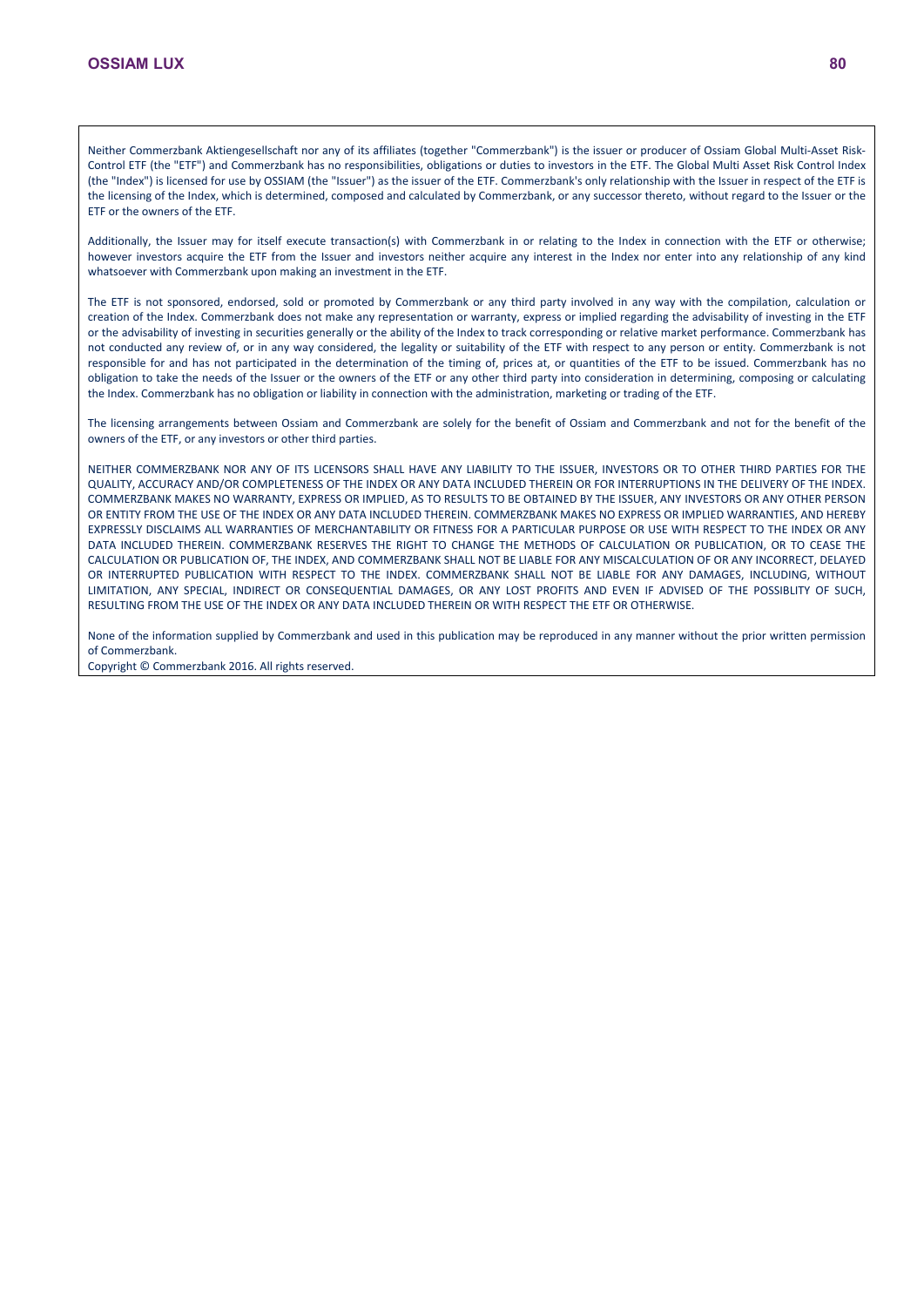# **APPENDIX 14 - OSSIAM MSCI EUROPE ex EMU NR**

## **OSSIAM MSCI EUROPE ex EMU NR, a sub-fund of OSSIAM LUX**

Management Company: Ossiam, part of the Natixis group of companies

## **Objectives and Investment Policy**

#### **Investment objective:**

The investment objective of the OSSIAM MSCI EUROPE ex EMU NR (the "Fund") is to reflect, before the Fund's fees and expenses, the performance of the MSCI EUROPE ex EMU Index (Ticker: MSDEEXUN INDEX) (the "Index") calculated and published by MSCI (the "Index Provider"). The Index is a net total return index (net dividends reinvested) expressed in EUR.

The anticipated level of tracking error in normal conditions is 0.50% over a one-year period.

#### **Investment policy:**

In order to achieve its investment objective, the Fund will use a combination of swaps with the objective of tracking the Index performance through synthetic replication. In that case, the Fund will invest in a portfolio of assets, the performance or the value of which will be exchanged against the performance or the value of the Index or a related index, or a portfolio of its constituents through a combination of swap agreements with a swap counterparty. This method implies a counterparty risk as described in the below Risk and Reward Profile. The net asset value per share of the Fund will therefore increase (or decrease) according to the evolution of the Index. The counterparty to the swaps will be a first class financial institution that specializes in this type of transaction. The Fund may also enter into multiple combinations of swap agreements with multiple swap counterparties with the same characteristics as previously described. In case of synthetic replication, an index license contract may exist between the swap counterparty (ies) and the index provider; therefore, licensing fees may be included in the swap costs.

The Fund may, with due regard to the best interest of its Shareholders, decide to switch partially or totally from synthetic replication (as described above) to physical replication.

In both replication strategies, the Fund shall be permanently invested for a minimum of 75% in equities or rights issued by companies having their registered office in European Economic Area, excluding Liechtenstein.

In addition and on an ancillary basis, the Fund may use other derivatives for hedging and investment purposes and enter into securities lending and borrowing transactions as well as repurchase

agreement transactions, as described under "Use of Derivatives, Special Investment and Hedging Techniques" in the Prospectus.

The Reference Currency of the Fund is the Euro.

#### **Description of the Index:**

#### *General Description*

The MSCI Europe ex EMU Index is a free float-adjusted market capitalization weighted index that is designed to measure the equity performance of developed market in Europe excluding those in the EMU (European Economic and Monetary Union).

As of May  $31<sup>st</sup>$  2018, the Index is exposed to 5 countries: Denmark, Norway, Sweden, Switzerland and the UK.

#### *Index Methodology*

The Index is based on the MSCI Global Investable Market Indices (GIMI) Methodology—a comprehensive and consistent approach to index construction that allows for meaningful global views and cross regional comparisons across all market capitalization size, sector and style segments and combinations.

This methodology aims to provide exhaustive coverage of the relevant investment opportunity set with a strong emphasis on index liquidity, investability and replicability. The Index is reviewed quarterly—in February, May, August and November—with the objective of reflecting change in the underlying equity markets in a timely manner, while limiting undue Index turnover.

The Index is calculated and published on an end-of-day basis by the Index Provider using the latest available prices and number of units of each Index constituent.

No fees are charged at the Index levels when changes are made to the composition of the Index.

Capital gains and net income of the Fund will be capitalized and no dividend will be payable to shareholders except for the distributing share classes for which all or part of the capital and/or income may be distributed once or several times a year as may be decided by the Board of Directors. Please refer to the general section of the Prospectus for additional information.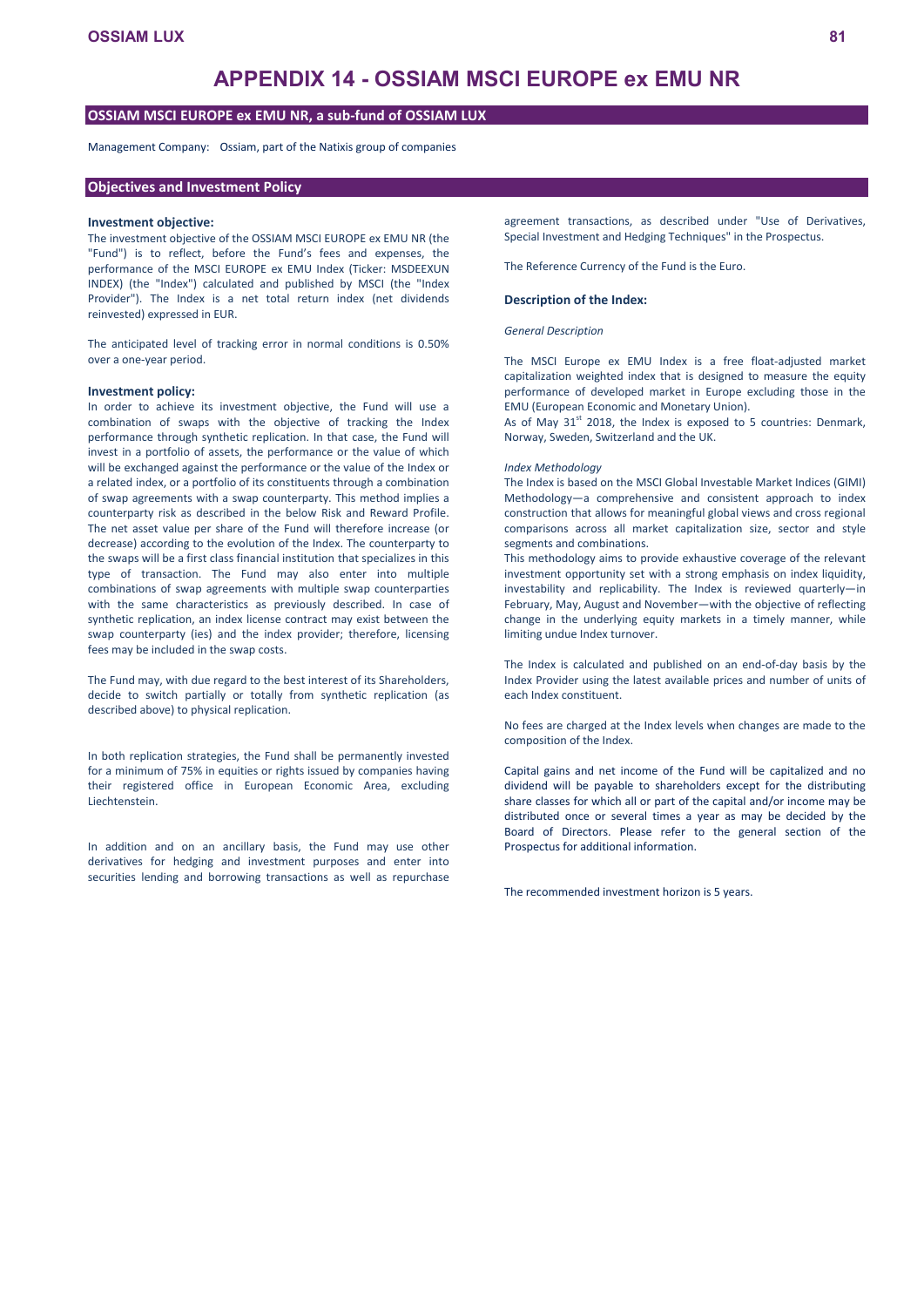The specific risks of investing in the Fund are linked to:

#### **Index risk**

The value of the Fund's Shares is linked to the Index, the value of which may rise or fall. Hence, investors should note that the value of their investment could fall as well as rise and they should accept that there is no guarantee that the underlying methodology of the Index will indeed result in a return above any comparable investment strategy or that they will recover their initial investment.

#### **Currency risk at Index level**

The Index denominated in EUR captures the performance of stocks denominated in non-EUR currencies. The Index value is impacted by the fluctuations of the exchange rate between EUR and currencies of non-EUR components.

#### **Derivative and Counterparty risk**

Funds may enter into listed and unlisted derivative contracts in order to have an exposure to underlying assets or to protect their direct assets. Payments on these contracts vary with changes of the value of the underlying assets. These contracts may cause the Funds to have a higher market exposure than they would have otherwise, which may in some cases increase losses.

Unlisted contracts are agreed with a specific counterparty. If the counterparty goes into liquidation or fails or defaults on the contract the Fund could suffer a loss. Because they are not listed, these contracts can be difficult to price.

The risks of the Fund are managed through the use of the "Commitment Approach" method described under "Use of Derivatives, Special Investment and Hedging Techniques"–"Global Risk Exposure".

For a complete description of these risks, please refer to the chapter entitled "General Risk Considerations" above. This same chapter also describes the other risks linked to an investment into the Fund.

# **Charges for this Fund**

The charges you pay are used to pay the costs of running the Fund, including the costs of marketing and distributing it. These charges reduce the potential growth of your investment.

The total amount of ongoing charges paid annually by each Share Class shall not exceed such percentage as indicated in this table and applied on a daily basis on the net asset value of such Share Class.

The subscription and redemption of Shares may be subject to Entry and Exit Charges which shall not exceed a percentage of the net asset value of the Shares being purchased or redeemed as indicated in this table.

|                          | <b>Charges by Share Class</b>                                                                                  |                 |                 |  |  |  |  |  |
|--------------------------|----------------------------------------------------------------------------------------------------------------|-----------------|-----------------|--|--|--|--|--|
| <b>Share Class</b>       |                                                                                                                | <b>1C (EUR)</b> | <b>1D (EUR)</b> |  |  |  |  |  |
|                          | One-off charges taken from your investment or your redemption (as a % of the net asset value)                  |                 |                 |  |  |  |  |  |
| <b>Entry Charge</b>      | <b>Maximum Sales Charge</b>                                                                                    | 3%              | 3%              |  |  |  |  |  |
|                          | <b>Maximum Replication Charge</b>                                                                              | 1%              | 1%              |  |  |  |  |  |
|                          | for Subscriptions                                                                                              |                 |                 |  |  |  |  |  |
| <b>Exit Charge</b>       | Maximum Redemption charge                                                                                      | 3%              | 3%              |  |  |  |  |  |
|                          | <b>Maximum Replication Charge</b>                                                                              | 1%              | 1%              |  |  |  |  |  |
|                          | for Redemptions                                                                                                |                 |                 |  |  |  |  |  |
|                          | This is the maximum that might be taken out of your money before it is invested or before the proceeds of your |                 |                 |  |  |  |  |  |
| investment are paid out. |                                                                                                                |                 |                 |  |  |  |  |  |
|                          | Charges taken from the Share Class over a year (as a % of the net asset value)                                 |                 |                 |  |  |  |  |  |
| <b>Ongoing charges</b>   |                                                                                                                | 0.27%           | 0.27%           |  |  |  |  |  |

## **Practical Information**

This Fund might be subject to specific tax treatment in Luxembourg. Depending on your own country of residence, this might have an impact on your investment. For further details, please speak to an adviser. This Fund is eligible to French savings plan called PEA for French investors. This Fund qualifies as "equity fund pursuant to German Investment Act", as further described under "Taxation" in the Prospectus.

 Fund's Depositary and Administrative Agent: State Street Bank Luxembourg S.C.A. 49, avenue J.F. Kennedy, L-1855 Luxembourg - Luxembourg

**Fund's Auditor:** Deloitte Audit S.à.r.l 560, rue de Neudorf L-2220 Luxembourg- Grand Duchy of Luxembourg

 Management Company: Ossiam 6, place de la Madeleine 75008 Paris – France

The Net Asset Value per Share of the Fund may be obtained on the Management Company website [\(www.ossiam.com](http://www.ossiam.com/)).

The information on the portfolio of the Fund is disclosed in the annual and semi-annual reports of the Fund.

Information on the counterparties to swap agreements is disclosed in the annual report of the Fund and may be obtained by contacting the Management Company.

Information on security lending transactions in the event the Fund would enter into such transactions may be available on the Management Company website [\(www.ossiam.com](http://www.ossiam.com/)) or obtained by contacting the Management Company.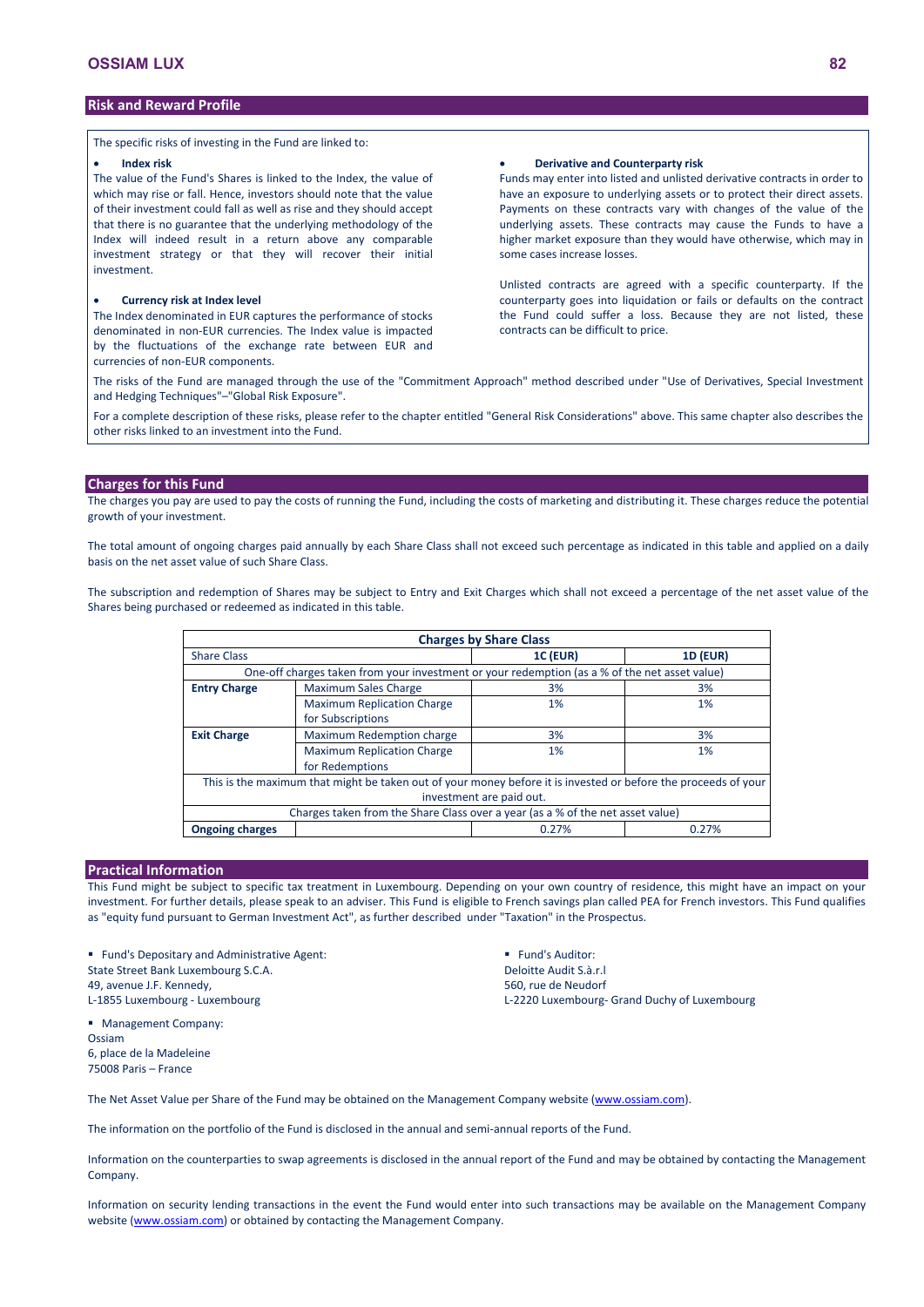A detailed description of the Index, as well as components and weights comprising the Index, is available on www.msci.com. **Date of creation of the Fund**: 10 November 2017.

**Dealing Deadline:** 4:00 p.m. (Luxembourg time)

**Maximum Delay for Settlement of Subscriptions** 3 Business Days **Maximum Delay for Settlement of Redemptions** 3 Business Days

|                    | <b>Share Information</b> |                      |          |                                        |                                             |                             |                           |                                            |  |
|--------------------|--------------------------|----------------------|----------|----------------------------------------|---------------------------------------------|-----------------------------|---------------------------|--------------------------------------------|--|
| <b>Share Class</b> | <b>ISIN</b>              | Type of<br>investors | Currency | Minimum<br>Subscription<br>Requirement | <b>Minimum</b><br>Redemption<br>Requirement | Fractional<br><b>Shares</b> | <b>Dividend</b><br>Policy | Subscription on the<br>primary market      |  |
| 1C (EUR)           | LU1655103486             | All<br>investors     | Euro     | €1,000,000                             | €1,000,000                                  | <b>No</b>                   | Accumulating              | <b>Only Authorized</b><br>Participants and |  |
| <b>1D (EUR)</b>    | LU1655103569             | All<br>investors     | Euro     | €1,000,000                             | €1,000,000                                  | <b>No</b>                   | <b>Distributing</b>       | approved investors                         |  |

The Shares are fully transferable to investors who may purchase and sell the Shares either through their usual broker on any Dealing Day or through a fund platform. Brokers may charge certain fees for brokerage.

#### **Additional information about the Fund (including full prospectus, reports and accounts) may be obtained free of charge at the Registered Office of the Management Company and of the Depositary and Administrative Agent.**

Ossiam may be held liable solely on the basis of any statement contained in this document that is misleading, inaccurate or inconsistent with the relevant parts of the prospectus for the Fund.

The Fund is authorized in Luxembourg and regulated by the Commission de Surveillance du Secteur Financier.

THIS FUND IS NOT SPONSORED, ENDORSED, SOLD OR PROMOTED BY MSCI INC. ("MSCI"), ANY OF ITS AFFILIATES, ANY OF ITS INFORMATION PROVIDERS OR ANY OTHER THIRD PARTY INVOLVED IN, OR RELATED TO, COMPILING, COMPUTING OR CREATING ANY MSCI INDEX (COLLECTIVELY, THE "MSCI PARTIES"). THE MSCI INDEXES ARE THE EXCLUSIVE PROPERTY OF MSCI. MSCI AND THE MSCI INDEX NAMES ARE SERVICE MARK(S) OF MSCI OR ITS AFFILIATES AND HAVE BEEN LICENSED FOR USE FOR CERTAIN PURPOSES BY OSSIAM. NONE OF THE MSCI PARTIES MAKES ANY REPRESENTATION OR WARRANTY, EXPRESS OR IMPLIED, TO THE ISSUER OR OWNERS OF THIS FUND OR ANY OTHER PERSON OR ENTITY REGARDING THE ADVISABILITY OF INVESTING IN FUNDS GENERALLY OR IN THIS FUND PARTICULARLY OR THE ABILITY OF ANY MSCI INDEX TO TRACK CORRESPONDING STOCK MARKET PERFORMANCE. MSCI OR ITS AFFILIATES ARE THE LICENSORS OF CERTAIN TRADEMARKS, SERVICE MARKS AND TRADE NAMES AND OF THE MSCI INDEXES WHICH ARE DETERMINED, COMPOSED AND CALCULATED BY MSCI WITHOUT REGARD TO THIS FUND OR THE ISSUER OR OWNERS OF THIS FUND OR ANY OTHER PERSON OR ENTITY. NONE OF THE MSCI PARTIES HAS ANY OBLIGATION TO TAKE THE NEEDS OF THE ISSUER OR OWNERS OF THIS FUND OR ANY OTHER PERSON OR ENTITY INTO CONSIDERATION IN DETERMINING, COMPOSING OR CALCULATING THE MSCI INDEXES. NONE OF THE MSCI PARTIES IS RESPONSIBLE FOR OR HAS PARTICIPATED IN THE DETERMINATION OF THE TIMING OF, PRICES AT, OR QUANTITIES OF THIS FUND TO BE ISSUED OR IN THE DETERMINATION OR CALCULATION OF THE EQUATION BY OR THE CONSIDERATION INTO WHICH THIS FUND IS REDEEMABLE. FURTHER, NONE OF THE MSCI PARTIES HAS ANY OBLIGATION OR LIABILITY TO THE ISSUER OR OWNERS OF THIS FUND OR ANY OTHER PERSON OR ENTITY IN CONNECTION WITH THE ADMINISTRATION, MARKETING OR OFFERING OF THIS FUND.

ALTHOUGH MSCI SHALL OBTAIN INFORMATION FOR INCLUSION IN OR FOR USE IN THE CALCULATION OF THE MSCI INDEXES FROM SOURCES THAT MSCI CONSIDERS RELIABLE, NONE OF THE MSCI PARTIES WARRANTS OR GUARANTEES THE ORIGINALITY, ACCURACY AND/OR THE COMPLETENESS OF ANY MSCI INDEX OR ANY DATA INCLUDED THEREIN. NONE OF THE MSCI PARTIES MAKES ANY WARRANTY, EXPRESS OR IMPLIED, AS TO RESULTS TO BE OBTAINED BY THE ISSUER OF THE FUND, OWNERS OF THE FUND, OR ANY OTHER PERSON OR ENTITY, FROM THE USE OF ANY MSCI INDEX OR ANY DATA INCLUDED THEREIN. NONE OF THE MSCI PARTIES SHALL HAVE ANY LIABILITY FOR ANY ERRORS, OMISSIONS OR INTERRUPTIONS OF OR IN CONNECTION WITH ANY MSCI INDEX OR ANY DATA INCLUDED THEREIN. FURTHER, NONE OF THE MSCI PARTIES MAKES ANY EXPRESS OR IMPLIED WARRANTIES OF ANY KIND, AND THE MSCI PARITES HEREBY EXPRESSLY DISCLAIM ALL WARRANTIES OF MERCHANTABILITY AND FITNESS FOR A PARTICULAR PURPOSE, WITH RESPECT TO EACH MSCI INDEX AND ANY DATA INCLUDED THEREIN. WITHOUT LIMITING ANY OF THE FOREGOING, IN NO EVENT SHALL ANY OF THE MSCI PARTIES HAVE ANY LIABILITY FOR ANY DIRECT, INDIRECT, SPECIAL, PUNITIVE, CONSEQUENTIAL OR ANY OTHER DAMAGES (INCLUDING LOST PROFITS) EVEN IF NOTIFIED OF THE POSSIBILITY OF SUCH DAMAGES.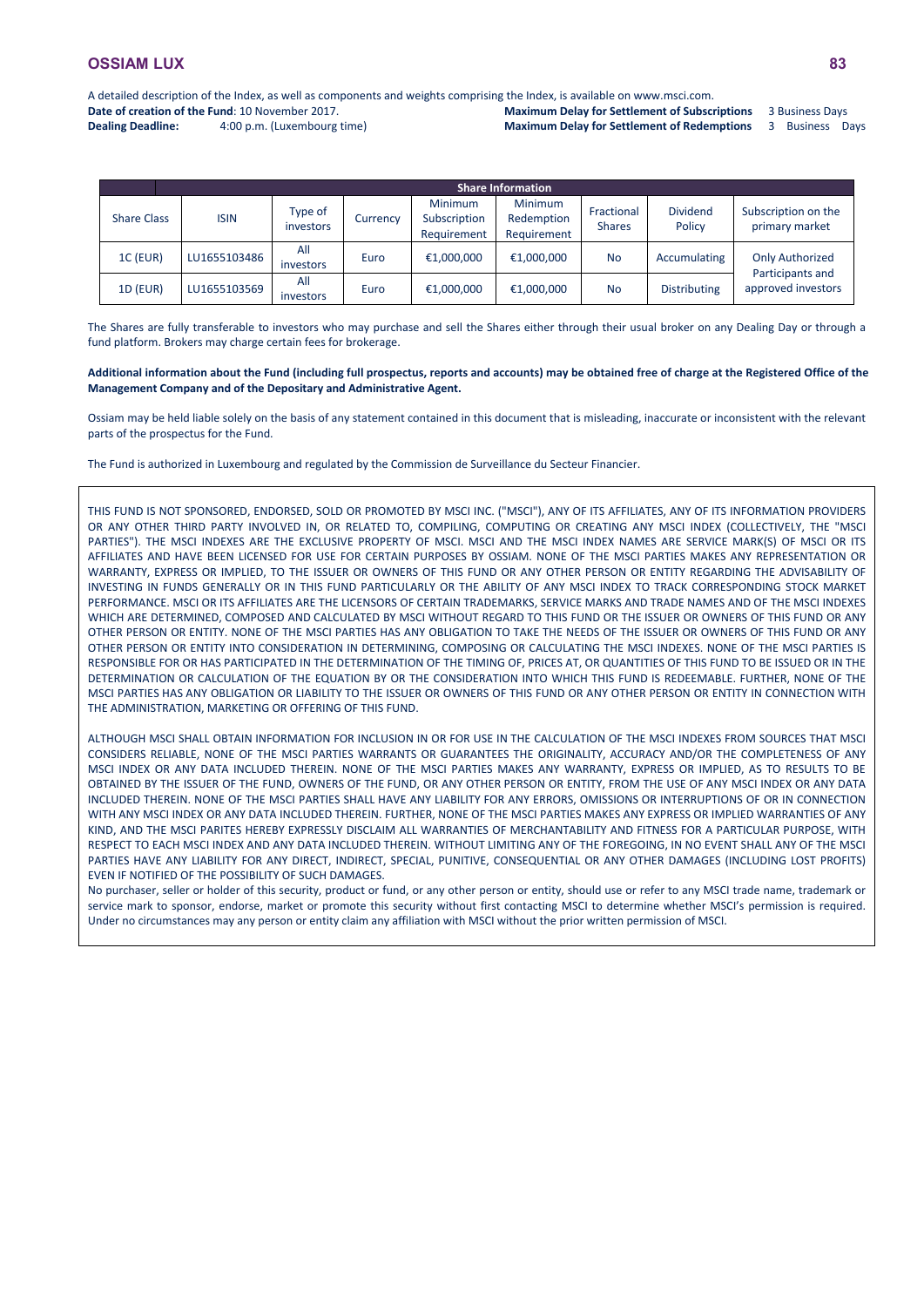# **APPENDIX 15 - OSSIAM MSCI JAPAN NR**

# **OSSIAM MSCI JAPAN NR, a sub-fund of OSSIAM LUX**

Management Company: Ossiam, part of the Natixis group of companies

## **Objectives and Investment Policy**

#### **Investment objective:**

The investment objective of the OSSIAM MSCI JAPAN NR (the "Fund") is to reflect, before the Fund's fees and expenses, the performance of the MSCI JAPAN Index (Ticker: M7JP INDEX) (the "Index") calculated and published by MSCI (the "Index Provider"). The Index is a net total return index (net dividends reinvested) expressed in JPY.

The anticipated level of tracking error in normal conditions is 0.50% over a one-year period.

#### **Investment policy:**

In order to achieve its investment objective, the Fund will use a combination of swaps with the objective of tracking the Index performance through synthetic replication. In that case, the Fund will invest in a portfolio of assets, the performance or the value of which will be exchanged against the performance or the value of the Index or a related index, or a portfolio of its constituents through a combination of swap agreements with a swap counterparty. This method implies a counterparty risk as described in the below Risk and Reward Profile. The net asset value per share of the Fund will therefore increase (or decrease) according to the evolution of the Index. The counterparty to the swaps will be a first class financial institution that specializes in this type of transaction. The Fund may also enter into multiple combinations of swap agreements with multiple swap counterparties with the same characteristics as previously described. In case of synthetic replication, an index license contract may exist between the swap counterparty (ies) and the index provider; therefore, licensing fees may be included in the swap costs.

The Fund may, with due regard to the best interest of its Shareholders, decide to switch partially or totally from synthetic replication (as described above) to physical replication.

In both replication strategies, the Fund shall be permanently invested for a minimum of 60% in equities or rights issued by companies having their registered office in OECD countries.

In addition and on an ancillary basis, the Fund may use other derivatives for hedging and investment purposes and enter into securities lending and borrowing transactions as well as repurchase agreement transactions, as described under "Use of Derivatives, Special Investment and Hedging Techniques" in the Prospectus.

The Reference Currency of the Fund is the Japanese Yen.

#### **Description of the Index:**

#### *General Description*

The MSCI Japan Index is a free float-adjusted market capitalization weighted index that is designed to measure the equity performance of the large and mid cap segments of the Japan market.

#### *Index Methodology*

The Index is based on the MSCI Global Investable Market Indices (GIMI) Methodology—a comprehensive and consistent approach to index construction that allows for meaningful global views and cross regional comparisons across all market capitalization size, sector and style segments and combinations.

This methodology aims to provide exhaustive coverage of the relevant investment opportunity set with a strong emphasis on index liquidity, investability and replicability. The Index is reviewed quarterly—in February, May, August and November—with the objective of reflecting

change in the underlying equity markets in a timely manner, while limiting undue Index turnover.

*Additional information on Hedged Index and Hedged Index Share Classes* 

Each Share Class of the Fund will aim at replicating the performance of the Index or its hedged version, the MSCI Japan 100% Hedged to EUR Index (Ticker: MXJPHEUR INDEX), (the "Hedged Index"), as detailed under "Share Class – Share Information ".

The Hedged Index is a version of the Index denominated in EUR embedding a currency hedge.

In order to track the Hedged Index performance and to reduce the impact of exchange rate fluctuations between the currency of the Index and the currency in which the Hedged Index is calculated, the Fund will in addition to the use of swaps, enter into currency forward contracts and/or directly invest in swaps that pay the value or performance of the Hedged Index or a related index.

#### *Hedged Index Methodology*

The Hedged Index portfolio construction will follow the same methodology as the Index, as detailed above. In addition, in order to reflect the performance of the Index hedged in Euro, the Hedged Index will be calculated using one-month forward contracts to hedge currency exposure.

Both the Index and the Hedged Index are calculated and published on an end-of-day basis by the Index Provider using the latest available prices and number of units of each Index constituent.

No fees are charged at the Index levels when changes are made to the composition of the Index.

Capital gains and net income of the Fund will be capitalized and no dividend will be payable to shareholders except for the distributing share classes for which all or part of the capital and/or income may be distributed once or several times a year as may be decided by the Board of Directors. Please refer to the general section of the Prospectus for additional information.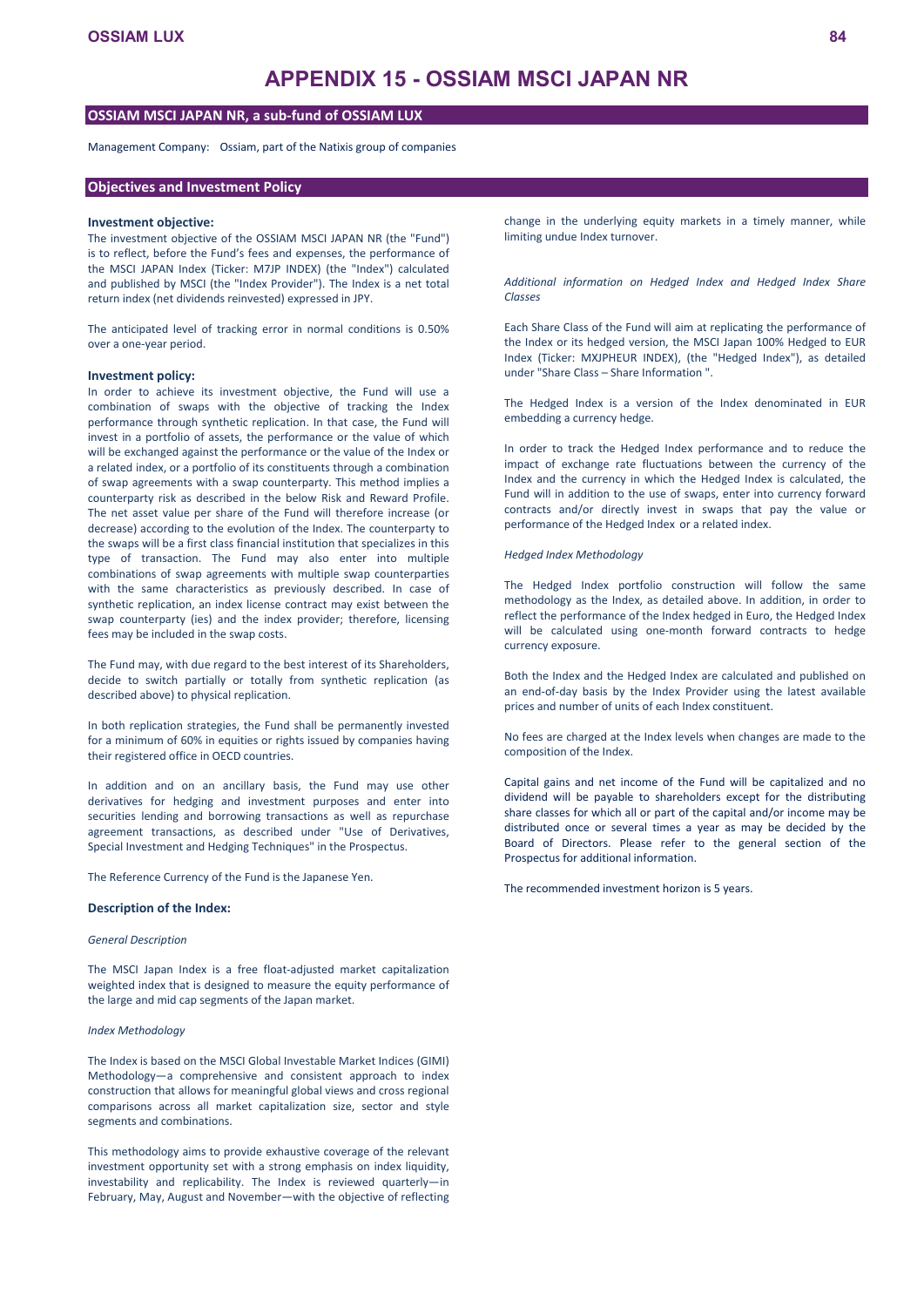The specific risks of investing in the Fund are linked to:

#### **Index risk**

The value of the Fund's Shares is linked to the Index, the value of which may rise or fall. Hence, investors should note that the value of their investment could fall as well as rise and they should accept that there is no guarantee that the underlying methodology of the Index will indeed result in a return above any comparable investment strategy or that they will recover their initial investment.

## **Currency risk at Share Class level**

For unhedged Share Classes denominated in currencies different from the replicated Index, the Share Class value is impacted by the fluctuations of the exchange rate between the Shares Class currency and the Reference Currency, which can generate additional volatility at the Share Class level.

#### **Geographic concentration risk**

Funds that concentrate investments in certain geographic regions may suffer losses, particularly when the economies of those regions experience difficulties or when investing in those regions become less attractive. Moreover, the markets in which the funds invest may be significantly affected by adverse political, economic or regulatory developments.

Please refer to the section entitled "General risk considerations" of the prospectus for additional details on risks.

#### **Derivative and Counterparty risk**

Funds may enter into listed and unlisted derivative contracts in order to have an exposure to underlying assets or to protect their direct assets. Payments on these contracts vary with changes of the value of the underlying assets. These contracts may cause the Funds to have a higher market exposure than they would have otherwise, which may in some cases increase losses.

Unlisted contracts are agreed with a specific counterparty. If the counterparty goes into liquidation or fails or defaults on the contract the Fund could suffer a loss. Because they are not listed, these contracts can be difficult to price.

The risks of the Fund are managed through the use of the "Commitment Approach" method described under "Use of Derivatives, Special Investment and Hedging Techniques"–"Global Risk Exposure".

For a complete description of these risks, please refer to the chapter entitled "General Risk Considerations" above. This same chapter also describes the other risks linked to an investment into the Fund.

## **Charges for this Fund**

The charges you pay are used to pay the costs of running the Fund, including the costs of marketing and distributing it. These charges reduce the potential growth of your investment.

The total amount of ongoing charges paid annually by each Share Class shall not exceed such percentage as indicated in this table and applied on a daily basis on the net asset value of such Share Class.

The subscription and redemption of Shares may be subject to Entry and Exit Charges which shall not exceed a percentage of the net asset value of the Shares being purchased or redeemed as indicated in this table.

| <b>Charges by Share Class</b> |                                                                                                                |                 |                       |  |  |  |
|-------------------------------|----------------------------------------------------------------------------------------------------------------|-----------------|-----------------------|--|--|--|
| <b>Share Class</b>            |                                                                                                                | <b>1C (EUR)</b> | Hedged Index 1C (EUR) |  |  |  |
|                               | One-off charges taken from your investment or your redemption (as a % of the net asset value)                  |                 |                       |  |  |  |
| <b>Entry Charge</b>           | <b>Maximum Sales Charge</b>                                                                                    | 3%              | 3%                    |  |  |  |
|                               | <b>Maximum Replication Charge</b>                                                                              | 1%              | 1%                    |  |  |  |
|                               | for Subscriptions                                                                                              |                 |                       |  |  |  |
| <b>Exit Charge</b>            | Maximum Redemption charge                                                                                      | 3%              | 3%                    |  |  |  |
|                               | <b>Maximum Replication Charge</b>                                                                              | 1%              | 1%                    |  |  |  |
|                               | for Redemptions                                                                                                |                 |                       |  |  |  |
|                               | This is the maximum that might be taken out of your money before it is invested or before the proceeds of your |                 |                       |  |  |  |
| investment are paid out.      |                                                                                                                |                 |                       |  |  |  |
|                               | Charges taken from the Share Class over a year (as a % of the net asset value)                                 |                 |                       |  |  |  |
| <b>Ongoing charges</b>        |                                                                                                                | 0.43%           | 0.50%                 |  |  |  |

#### **Practical Information**

This Fund might be subject to specific tax treatment in Luxembourg. Depending on your own country of residence, this might have an impact on your investment. For further details, please speak to an adviser. This Fund qualifies as "equity fund pursuant to German Investment Act", as further described under "Taxation" in the Prospectus.

 Fund's Depositary and Administrative Agent: State Street Bank Luxembourg S.C.A. 49, avenue J.F. Kennedy, L-1855 Luxembourg - Luxembourg

**Fund's Auditor:** Deloitte Audit S.à.r.l 560, rue de Neudorf L-2220 Luxembourg- Grand Duchy of Luxembourg

**Management Company: Ossiam** 6, place de la Madeleine 75008 Paris – France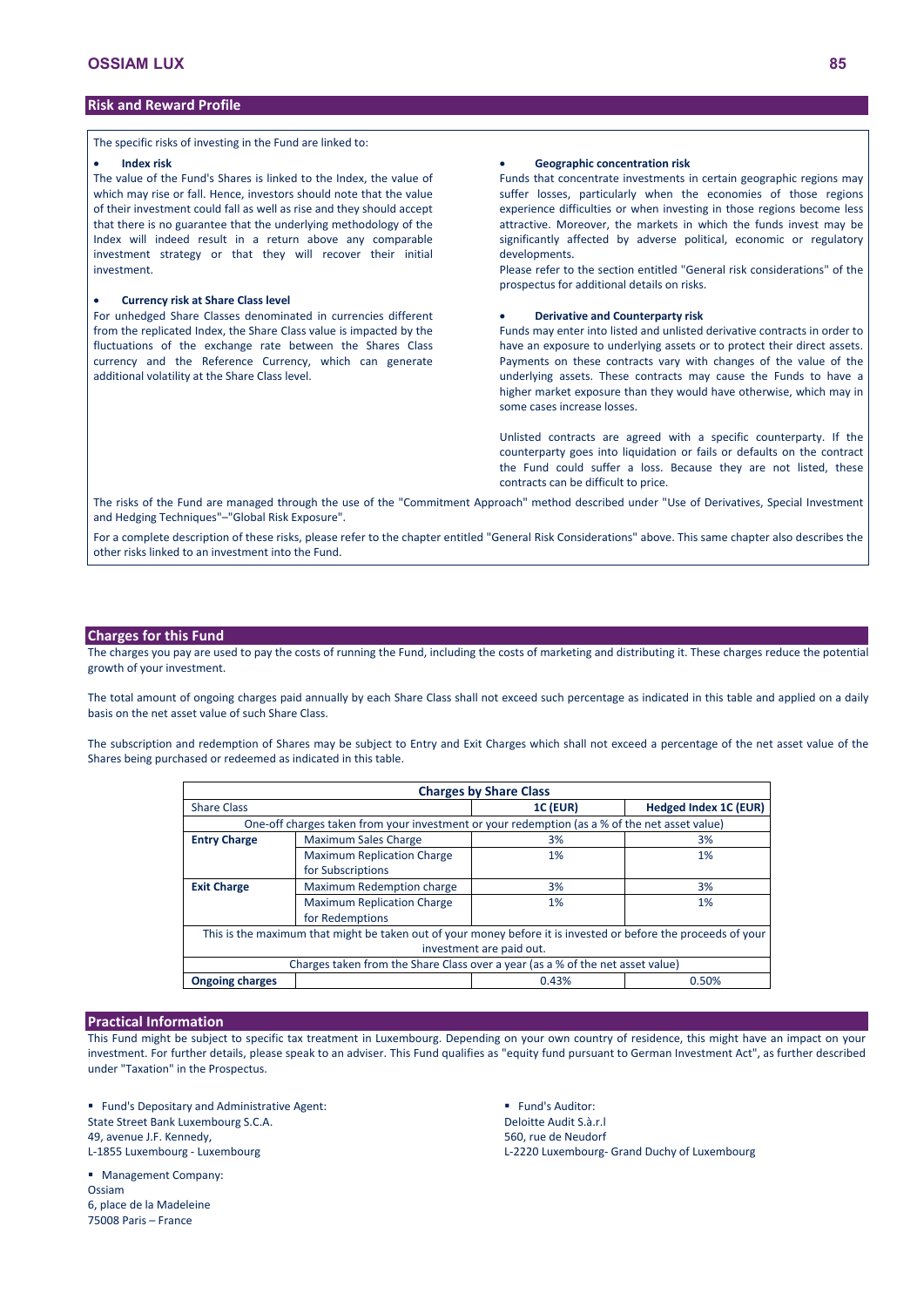The Net Asset Value per Share of the Fund may be obtained on the Management Company website [\(www.ossiam.com](http://www.ossiam.com/)).

The information on the portfolio of the Fund is disclosed in the annual and semi-annual reports of the Fund.

Information on the counterparties to swap agreements is disclosed in the annual report of the Fund and may be obtained by contacting the Management Company.

Information on security lending transactions in the event the Fund would enter into such transactions may be available on the Management Company website [\(www.ossiam.com](http://www.ossiam.com/)) or obtained by contacting the Management Company.

A detailed description of the Index, as well as components and weights comprising the Index, is available on www.msci.com.

#### **Date of creation of the Fund**: 14 November 2017.

**Dealing Deadline:** 5:00 p.m. (Luxembourg time) on prior dealing day

#### **Maximum Delay for Settlement of Subscriptions** 3 Business Days **Maximum Delay for Settlement of Redemptions** 3 Business Days

**Share Information** Share Share ISIN Replicated<br>Class ISIN Index Index Type of investors Currency Minimum **Subscription** Requirement Minimum Redemption Requirement Fractional Shares Dividend Policy Subscription on the primary market 1C (EUR) LU1655103643 Index All investors Euro €1,000,000 €1,000,000 No Accumulating Only Authorized **Participants** and approved investors Hedged Index 1C (EUR) LU1655103726 Hedged Index All investors Euro €1,000,000 €1,000,000 No Accumulating

The Shares are fully transferable to investors who may purchase and sell the Shares either through their usual broker on any Dealing Day or through a fund platform. Brokers may charge certain fees for brokerage.

## **Additional information about the Fund (including full prospectus, reports and accounts) may be obtained free of charge at the Registered Office of the Management Company and of the Depositary and Administrative Agent.**

Ossiam may be held liable solely on the basis of any statement contained in this document that is misleading, inaccurate or inconsistent with the relevant parts of the prospectus for the Fund.

The Fund is authorized in Luxembourg and regulated by the Commission de Surveillance du Secteur Financier.

THIS FUND IS NOT SPONSORED, ENDORSED, SOLD OR PROMOTED BY MSCI INC. ("MSCI"), ANY OF ITS AFFILIATES, ANY OF ITS INFORMATION PROVIDERS OR ANY OTHER THIRD PARTY INVOLVED IN, OR RELATED TO, COMPILING, COMPUTING OR CREATING ANY MSCI INDEX (COLLECTIVELY, THE "MSCI PARTIES"). THE MSCI INDEXES ARE THE EXCLUSIVE PROPERTY OF MSCI. MSCI AND THE MSCI INDEX NAMES ARE SERVICE MARK(S) OF MSCI OR ITS AFFILIATES AND HAVE BEEN LICENSED FOR USE FOR CERTAIN PURPOSES BY OSSIAM. NONE OF THE MSCI PARTIES MAKES ANY REPRESENTATION OR WARRANTY, EXPRESS OR IMPLIED, TO THE ISSUER OR OWNERS OF THIS FUND OR ANY OTHER PERSON OR ENTITY REGARDING THE ADVISABILITY OF INVESTING IN FUNDS GENERALLY OR IN THIS FUND PARTICULARLY OR THE ABILITY OF ANY MSCI INDEX TO TRACK CORRESPONDING STOCK MARKET PERFORMANCE. MSCI OR ITS AFFILIATES ARE THE LICENSORS OF CERTAIN TRADEMARKS, SERVICE MARKS AND TRADE NAMES AND OF THE MSCI INDEXES WHICH ARE DETERMINED, COMPOSED AND CALCULATED BY MSCI WITHOUT REGARD TO THIS FUND OR THE ISSUER OR OWNERS OF THIS FUND OR ANY OTHER PERSON OR ENTITY. NONE OF THE MSCI PARTIES HAS ANY OBLIGATION TO TAKE THE NEEDS OF THE ISSUER OR OWNERS OF THIS FUND OR ANY OTHER PERSON OR ENTITY INTO CONSIDERATION IN DETERMINING, COMPOSING OR CALCULATING THE MSCI INDEXES. NONE OF THE MSCI PARTIES IS RESPONSIBLE FOR OR HAS PARTICIPATED IN THE DETERMINATION OF THE TIMING OF, PRICES AT, OR QUANTITIES OF THIS FUND TO BE ISSUED OR IN THE DETERMINATION OR CALCULATION OF THE EQUATION BY OR THE CONSIDERATION INTO WHICH THIS FUND IS REDEEMABLE. FURTHER, NONE OF THE MSCI PARTIES HAS ANY OBLIGATION OR LIABILITY TO THE ISSUER OR OWNERS OF THIS FUND OR ANY OTHER PERSON OR ENTITY IN CONNECTION WITH THE ADMINISTRATION, MARKETING OR OFFERING OF THIS FUND.

ALTHOUGH MSCI SHALL OBTAIN INFORMATION FOR INCLUSION IN OR FOR USE IN THE CALCULATION OF THE MSCI INDEXES FROM SOURCES THAT MSCI CONSIDERS RELIABLE, NONE OF THE MSCI PARTIES WARRANTS OR GUARANTEES THE ORIGINALITY, ACCURACY AND/OR THE COMPLETENESS OF ANY MSCI INDEX OR ANY DATA INCLUDED THEREIN. NONE OF THE MSCI PARTIES MAKES ANY WARRANTY, EXPRESS OR IMPLIED, AS TO RESULTS TO BE OBTAINED BY THE ISSUER OF THE FUND, OWNERS OF THE FUND, OR ANY OTHER PERSON OR ENTITY, FROM THE USE OF ANY MSCI INDEX OR ANY DATA INCLUDED THEREIN. NONE OF THE MSCI PARTIES SHALL HAVE ANY LIABILITY FOR ANY ERRORS, OMISSIONS OR INTERRUPTIONS OF OR IN CONNECTION WITH ANY MSCI INDEX OR ANY DATA INCLUDED THEREIN. FURTHER, NONE OF THE MSCI PARTIES MAKES ANY EXPRESS OR IMPLIED WARRANTIES OF ANY KIND, AND THE MSCI PARITES HEREBY EXPRESSLY DISCLAIM ALL WARRANTIES OF MERCHANTABILITY AND FITNESS FOR A PARTICULAR PURPOSE, WITH RESPECT TO EACH MSCI INDEX AND ANY DATA INCLUDED THEREIN. WITHOUT LIMITING ANY OF THE FOREGOING, IN NO EVENT SHALL ANY OF THE MSCI PARTIES HAVE ANY LIABILITY FOR ANY DIRECT, INDIRECT, SPECIAL, PUNITIVE, CONSEQUENTIAL OR ANY OTHER DAMAGES (INCLUDING LOST PROFITS) EVEN IF NOTIFIED OF THE POSSIBILITY OF SUCH DAMAGES.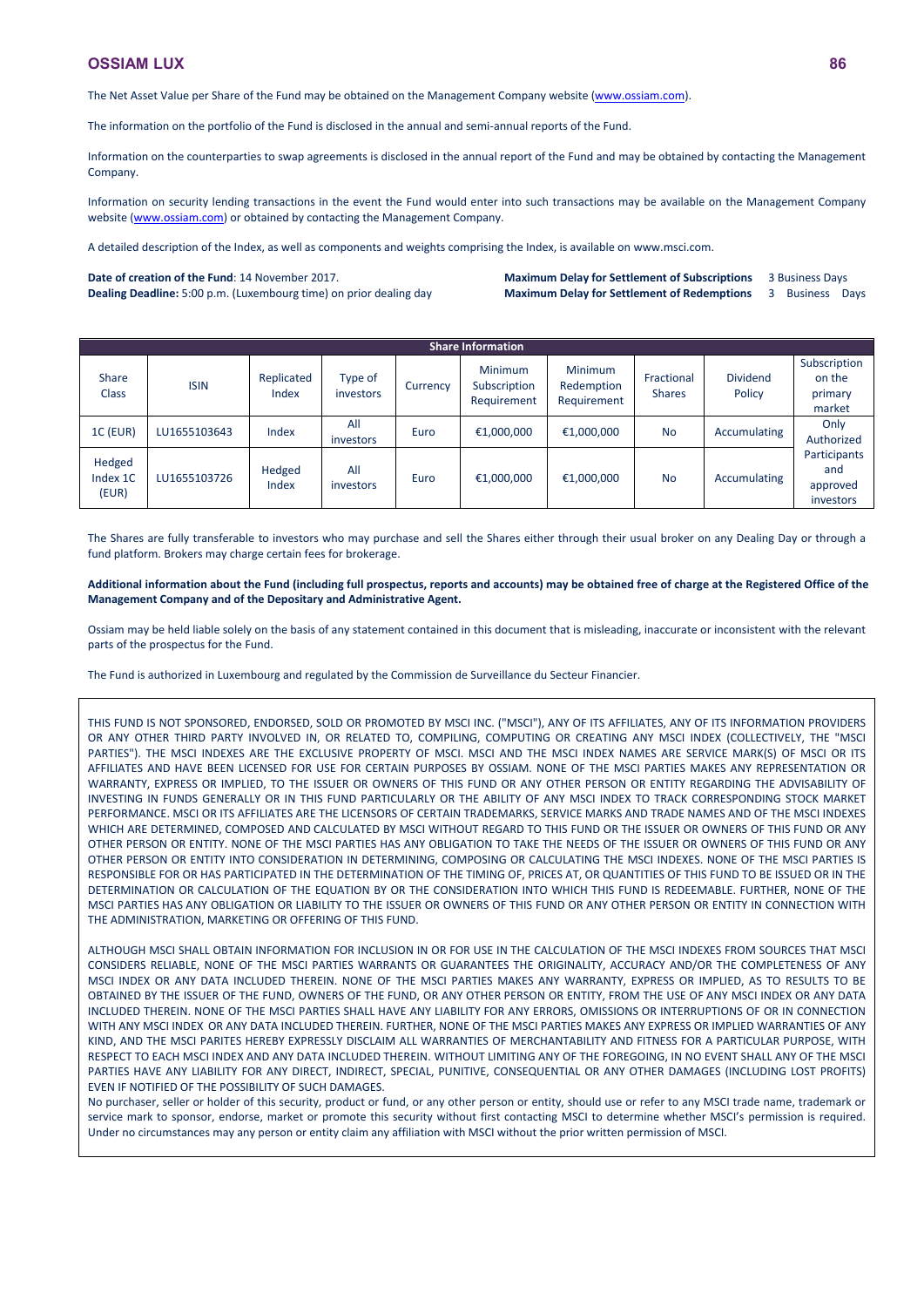# **OSSIAM MSCI USA NR, a sub-fund of OSSIAM LUX**

Management Company: Ossiam, part of the Natixis group of companies

## **Objectives and Investment Policy**

#### **Investment objective:**

The investment objective of the OSSIAM MSCI USA NR (the "Fund") is to reflect, before the Fund's fees and expenses, the performance of the MSCI USA Index (Ticker: NDDUUS INDEX) (the "Index") calculated and published by MSCI (the "Index Provider"). The Index is a net total return index (net dividends reinvested) expressed in USD.

The anticipated level of tracking error in normal conditions is 0.50% over a one-year period.

#### **Investment policy:**

In order to achieve its investment objective, the Fund will use a combination of swaps with the objective of tracking the Index performance through synthetic replication. In that case, the Fund will invest in a portfolio of assets, the performance or the value of which will be exchanged against the performance or the value of the Index or a related index, or a portfolio of its constituents through a combination of swap agreements with a swap counterparty. This method implies a counterparty risk as described in the below Risk and Reward Profile. The net asset value per share of the Fund will therefore increase (or decrease) according to the evolution of the Index. The counterparty to the swaps will be a first class financial institution that specializes in this type of transaction. The Fund may also enter into multiple combinations of swap agreements with multiple swap counterparties with the same characteristics as previously described. In case of synthetic replication, an index license contract may exist between the swap counterparty (ies) and the index provider; therefore, licensing fees may be included in the swap costs.

The Fund may, with due regard to the best interest of its Shareholders, decide to switch partially or totally from synthetic replication (as described above) to physical replication.

In both replication strategies, the Fund shall be permanently invested for a minimum of 60% in equities or rights issued by companies having their registered office in OECD countries.

In addition and on an ancillary basis, the Fund may use other derivatives for hedging and investment purposes and enter into securities lending and borrowing transactions as well as repurchase agreement transactions, as described under "Use of Derivatives, Special Investment and Hedging Techniques" in the Prospectus.

The Reference Currency of the Fund is the US Dollar.

## **Description of the Index:**

#### *General Description*

The MSCI USA Index is a free float-adjusted market capitalization weighted index that is designed to measure the equity performance of the large and mid-cap segments of the US market.

### *Index Methodology*

The Index is based on the MSCI Global Investable Market Indices (GIMI) Methodology—a comprehensive and consistent approach to index construction that allows for meaningful global views and cross regional comparisons across all market capitalization size, sector and style segments and combinations.

This methodology aims to provide exhaustive coverage of the relevant investment opportunity set with a strong emphasis on index liquidity, investability and replicability. The Index is reviewed quarterly—in

February, May, August and November—with the objective of reflecting change in the underlying equity markets in a timely manner, while limiting undue Index turnover.

*Additional information on Hedged Index and Hedged Index Share Classes* 

Each Share Class of the Fund will aim at replicating the performance of the Index or its hedged version, the MSCI USA 100% Hedged to EUR Index (Ticker: M0USHEUR INDEX), (the "Hedged Index"), as detailed under "Share Class – Share Information ".

The Hedged Index is a version of the Index denominated in EUR embedding a currency hedge.

In order to track the Hedged Index performance and to reduce the impact of exchange rate fluctuations between the currency of the Index and the currency in which the Hedged Index is calculated, the Fund will in addition to the use of swaps, enter into currency forward contracts and/or directly invest in swaps that pay the value or performance of the Hedged Index or a related index.

#### *Hedged Index Methodology*

The Hedged Index portfolio construction will follow the same methodology as the Index, as detailed above. In addition, in order to reflect the performance of the Index hedged in Euro, the Hedged Index will be calculated using one-month forward contracts to hedge currency exposure.

Both the Index and the Hedged Index are calculated and published on an end-of-day basis by the Index Provider using the latest available prices and number of units of each Index constituent.

No fees are charged at the Index levels when changes are made to the composition of the Index.

Capital gains and net income of the Fund will be capitalized and no dividend will be payable to shareholders except for the distributing share classes for which all or part of the capital and/or income may be distributed once or several times a year as may be decided by the Board of Directors. Please refer to the general section of the Prospectus for additional information.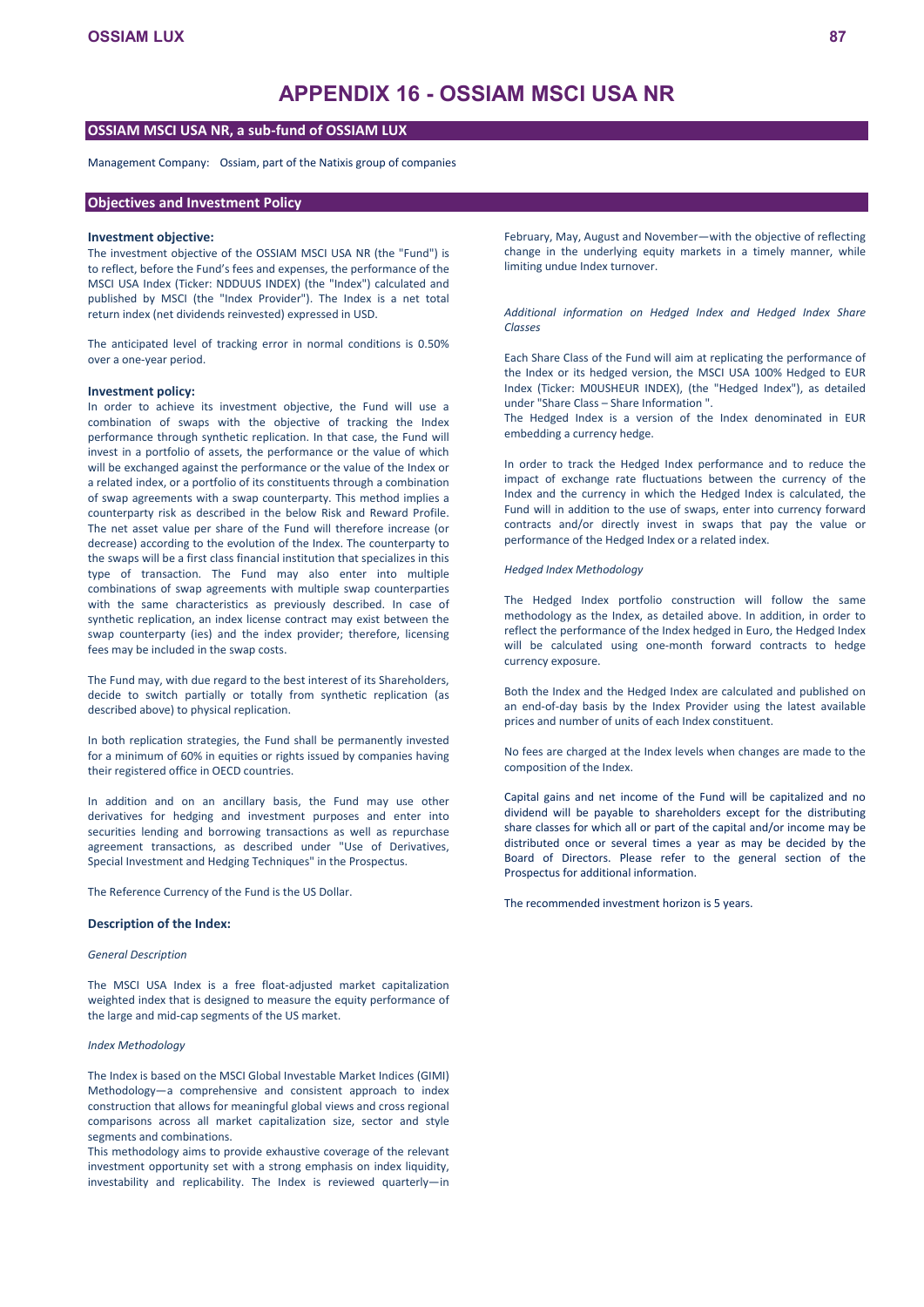The specific risks of investing in the Fund are linked to:

#### **Index risk**

The value of the Fund's Shares is linked to the Index, the value of which may rise or fall. Hence, investors should note that the value of their investment could fall as well as rise and they should accept that there is no guarantee that the underlying methodology of the Index will indeed result in a return above any comparable investment strategy or that they will recover their initial investment.

#### **Currency risk at Share Class level**

For unhedged Share Classes denominated in currencies different from the replicated Index, the Share Class value is impacted by the fluctuations of the exchange rate between the Shares Class currency and the Reference Currency, which can generate additional volatility at the Share Class level.

#### **Geographic concentration risk**

Funds that concentrate investments in certain geographic regions may suffer losses, particularly when the economies of those regions experience difficulties or when investing in those regions become less attractive. Moreover, the markets in which the funds invest may be significantly affected by adverse political, economic or regulatory developments.

#### **Derivative and Counterparty risk**

Funds may enter into listed and unlisted derivative contracts in order to have an exposure to underlying assets or to protect their direct assets. Payments on these contracts vary with changes of the value of the underlying assets. These contracts may cause the Funds to have a higher market exposure than they would have otherwise, which may in some cases increase losses.

Unlisted contracts are agreed with a specific counterparty. If the counterparty goes into liquidation or fails or defaults on the contract the Fund could suffer a loss. Because they are not listed, these contracts can be difficult to price.

The risks of the Fund are managed through the use of the "Commitment Approach" method described under "Use of Derivatives, Special Investment and Hedging Techniques"–"Global Risk Exposure".

For a complete description of these risks, please refer to the chapter entitled "General Risk Considerations" above. This same chapter also describes the other risks linked to an investment into the Fund.

# **Charges for this Fund**

The charges you pay are used to pay the costs of running the Fund, including the costs of marketing and distributing it. These charges reduce the potential growth of your investment.

The total amount of ongoing charges paid annually by each Share Class shall not exceed such percentage as indicated in this table and applied on a daily basis on the net asset value of such Share Class.

The subscription and redemption of Shares may be subject to Entry and Exit Charges which shall not exceed a percentage of the net asset value of the Shares being purchased or redeemed as indicated in this table.

| <b>Charges by Share Class</b> |                                                                                                                |                          |                       |  |  |  |
|-------------------------------|----------------------------------------------------------------------------------------------------------------|--------------------------|-----------------------|--|--|--|
| <b>Share Class</b>            |                                                                                                                | <b>1C (EUR)</b>          | Hedged Index 1C (EUR) |  |  |  |
|                               | One-off charges taken from your investment or your redemption (as a % of the net asset value)                  |                          |                       |  |  |  |
| <b>Entry Charge</b>           | Maximum Sales Charge                                                                                           | 3%                       | 3%                    |  |  |  |
|                               | <b>Maximum Replication Charge</b>                                                                              | 1%                       | 1%                    |  |  |  |
|                               | for Subscriptions                                                                                              |                          |                       |  |  |  |
| <b>Exit Charge</b>            | Maximum Redemption charge                                                                                      | 3%                       | 3%                    |  |  |  |
|                               | <b>Maximum Replication Charge</b>                                                                              | 1%                       | 1%                    |  |  |  |
|                               | for Redemptions                                                                                                |                          |                       |  |  |  |
|                               | This is the maximum that might be taken out of your money before it is invested or before the proceeds of your |                          |                       |  |  |  |
|                               |                                                                                                                | investment are paid out. |                       |  |  |  |
|                               | Charges taken from the Share Class over a year (as a % of the net asset value)                                 |                          |                       |  |  |  |
| <b>Ongoing charges</b>        |                                                                                                                | 0.24%                    | 0.30%                 |  |  |  |

## **Practical Information**

This Fund might be subject to specific tax treatment in Luxembourg. Depending on your own country of residence, this might have an impact on your investment. For further details, please speak to an adviser. This Fund qualifies as "equity fund pursuant to German Investment Act", as further described under "Taxation" in the Prospectus.

**Fund's Depositary and Administrative Agent:** State Street Bank Luxembourg S.C.A. 49, avenue J.F. Kennedy, L-1855 Luxembourg - Luxembourg

**Management Company:** Ossiam 6, place de la Madeleine 75008 Paris – France

**Fund's Auditor:** Deloitte Audit S.à.r.l 560, rue de Neudorf L-2220 Luxembourg- Grand Duchy of Luxembourg

The Net Asset Value per Share of the Fund may be obtained on the Management Company website [\(www.ossiam.com](http://www.ossiam.com/)).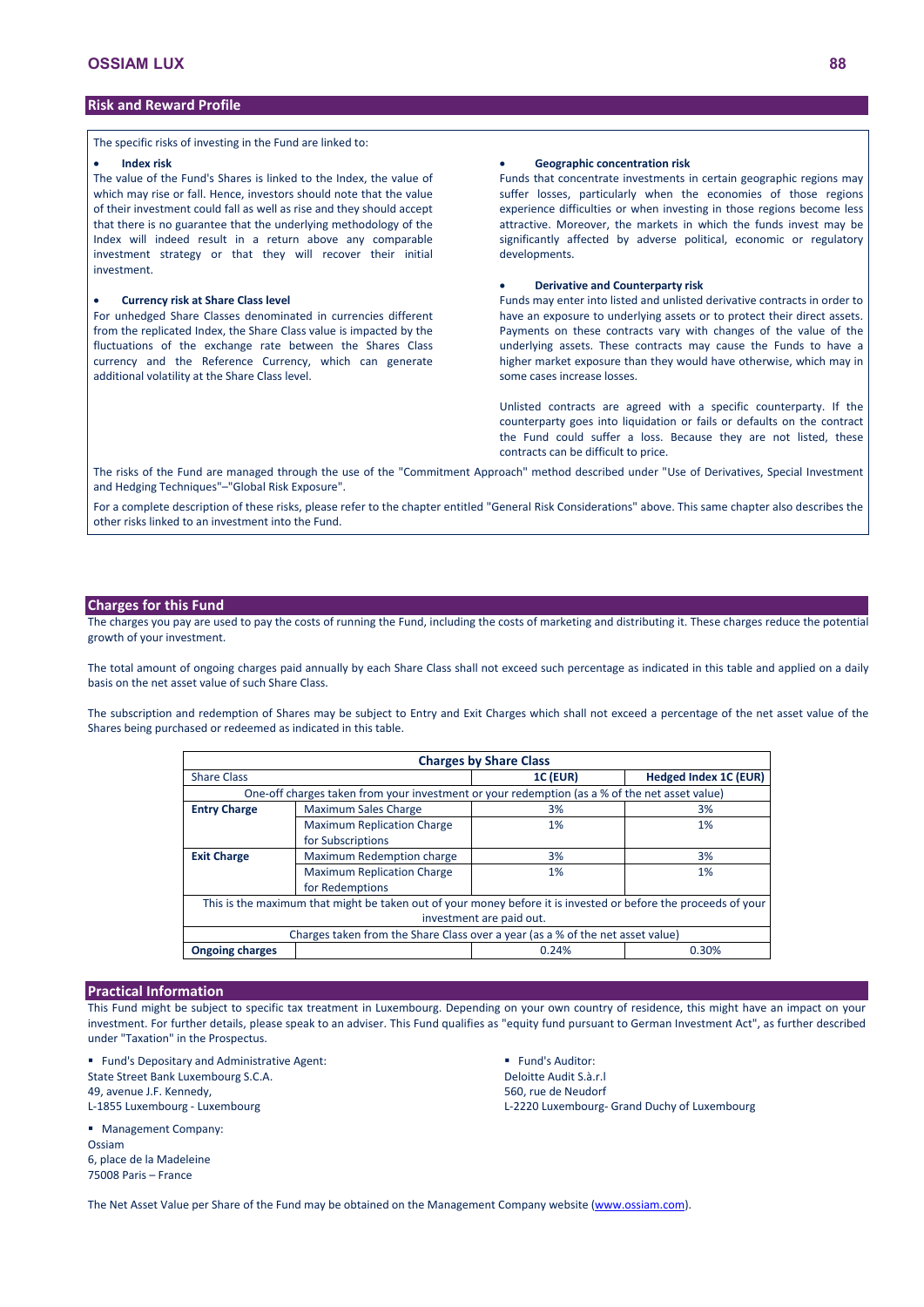The information on the portfolio of the Fund is disclosed in the annual and semi-annual reports of the Fund.

Information on the counterparties to swap agreements is disclosed in the annual report of the Fund and may be obtained by contacting the Management Company.

Information on security lending transactions in the event the Fund would enter into such transactions may be available on the Management Company website [\(www.ossiam.com](http://www.ossiam.com/)) or obtained by contacting the Management Company.

A detailed description of the Index, as well as components and weights comprising the Index, is available on www.msci.com.

**Date of creation of the Fund**: 8 November 2017.

**Dealing Deadline for 1C (EUR) share class:** 4:00 p.m. (Luxembourg time)

**Dealing Deadline for Hedged Index 1C (EUR) share class:** 3:00 p.m. (Luxembourg time)

**Maximum Delay for Settlement of Subscriptions** 3 Business Days **Maximum Delay for Settlement of Redemptions** 3 Business Days

|                             | <b>Share Information</b> |                     |                      |          |                                               |                                             |                             |                           |                                              |
|-----------------------------|--------------------------|---------------------|----------------------|----------|-----------------------------------------------|---------------------------------------------|-----------------------------|---------------------------|----------------------------------------------|
| <b>Share</b><br>Class       | <b>ISIN</b>              | Replicated<br>Index | Type of<br>investors | Currency | <b>Minimum</b><br>Subscription<br>Requirement | <b>Minimum</b><br>Redemption<br>Requirement | Fractional<br><b>Shares</b> | <b>Dividend</b><br>Policy | Subscription<br>on the<br>primary<br>market  |
| <b>1C (EUR)</b>             | LU1655103999             | Index               | All<br>investors     | Euro     | €1,000,000                                    | €1,000,000                                  | <b>No</b>                   | Accumulating              | Only<br>Authorized                           |
| Hedged<br>Index 1C<br>(EUR) | LU1655104021             | Hedged<br>Index     | All<br>investors     | Euro     | €1,000,000                                    | €1,000,000                                  | <b>No</b>                   | Accumulating              | Participants<br>and<br>approved<br>investors |

The Shares are fully transferable to investors who may purchase and sell the Shares either through their usual broker on any Dealing Day or through a fund platform. Brokers may charge certain fees for brokerage.

**Additional information about the Fund (including full prospectus, reports and accounts) may be obtained free of charge at the Registered Office of the Management Company and of the Depositary and Administrative Agent.**

Ossiam may be held liable solely on the basis of any statement contained in this document that is misleading, inaccurate or inconsistent with the relevant parts of the prospectus for the Fund.

The Fund is authorized in Luxembourg and regulated by the Commission de Surveillance du Secteur Financier.

THIS FUND IS NOT SPONSORED, ENDORSED, SOLD OR PROMOTED BY MSCI INC. ("MSCI"), ANY OF ITS AFFILIATES, ANY OF ITS INFORMATION PROVIDERS OR ANY OTHER THIRD PARTY INVOLVED IN, OR RELATED TO, COMPILING, COMPUTING OR CREATING ANY MSCI INDEX (COLLECTIVELY, THE "MSCI PARTIES"). THE MSCI INDEXES ARE THE EXCLUSIVE PROPERTY OF MSCI. MSCI AND THE MSCI INDEX NAMES ARE SERVICE MARK(S) OF MSCI OR ITS AFFILIATES AND HAVE BEEN LICENSED FOR USE FOR CERTAIN PURPOSES BY OSSIAM. NONE OF THE MSCI PARTIES MAKES ANY REPRESENTATION OR WARRANTY, EXPRESS OR IMPLIED, TO THE ISSUER OR OWNERS OF THIS FUND OR ANY OTHER PERSON OR ENTITY REGARDING THE ADVISABILITY OF INVESTING IN FUNDS GENERALLY OR IN THIS FUND PARTICULARLY OR THE ABILITY OF ANY MSCI INDEX TO TRACK CORRESPONDING STOCK MARKET PERFORMANCE. MSCI OR ITS AFFILIATES ARE THE LICENSORS OF CERTAIN TRADEMARKS, SERVICE MARKS AND TRADE NAMES AND OF THE MSCI INDEXES WHICH ARE DETERMINED, COMPOSED AND CALCULATED BY MSCI WITHOUT REGARD TO THIS FUND OR THE ISSUER OR OWNERS OF THIS FUND OR ANY OTHER PERSON OR ENTITY. NONE OF THE MSCI PARTIES HAS ANY OBLIGATION TO TAKE THE NEEDS OF THE ISSUER OR OWNERS OF THIS FUND OR ANY OTHER PERSON OR ENTITY INTO CONSIDERATION IN DETERMINING, COMPOSING OR CALCULATING THE MSCI INDEXES. NONE OF THE MSCI PARTIES IS RESPONSIBLE FOR OR HAS PARTICIPATED IN THE DETERMINATION OF THE TIMING OF, PRICES AT, OR QUANTITIES OF THIS FUND TO BE ISSUED OR IN THE DETERMINATION OR CALCULATION OF THE EQUATION BY OR THE CONSIDERATION INTO WHICH THIS FUND IS REDEEMABLE. FURTHER, NONE OF THE MSCI PARTIES HAS ANY OBLIGATION OR LIABILITY TO THE ISSUER OR OWNERS OF THIS FUND OR ANY OTHER PERSON OR ENTITY IN CONNECTION WITH THE ADMINISTRATION, MARKETING OR OFFERING OF THIS FUND.

ALTHOUGH MSCI SHALL OBTAIN INFORMATION FOR INCLUSION IN OR FOR USE IN THE CALCULATION OF THE MSCI INDEXES FROM SOURCES THAT MSCI CONSIDERS RELIABLE, NONE OF THE MSCI PARTIES WARRANTS OR GUARANTEES THE ORIGINALITY, ACCURACY AND/OR THE COMPLETENESS OF ANY MSCI INDEX OR ANY DATA INCLUDED THEREIN. NONE OF THE MSCI PARTIES MAKES ANY WARRANTY, EXPRESS OR IMPLIED, AS TO RESULTS TO BE OBTAINED BY THE ISSUER OF THE FUND, OWNERS OF THE FUND, OR ANY OTHER PERSON OR ENTITY, FROM THE USE OF ANY MSCI INDEX OR ANY DATA INCLUDED THEREIN. NONE OF THE MSCI PARTIES SHALL HAVE ANY LIABILITY FOR ANY ERRORS, OMISSIONS OR INTERRUPTIONS OF OR IN CONNECTION WITH ANY MSCI INDEX OR ANY DATA INCLUDED THEREIN. FURTHER, NONE OF THE MSCI PARTIES MAKES ANY EXPRESS OR IMPLIED WARRANTIES OF ANY KIND, AND THE MSCI PARITES HEREBY EXPRESSLY DISCLAIM ALL WARRANTIES OF MERCHANTABILITY AND FITNESS FOR A PARTICULAR PURPOSE, WITH RESPECT TO EACH MSCI INDEX AND ANY DATA INCLUDED THEREIN. WITHOUT LIMITING ANY OF THE FOREGOING, IN NO EVENT SHALL ANY OF THE MSCI PARTIES HAVE ANY LIABILITY FOR ANY DIRECT, INDIRECT, SPECIAL, PUNITIVE, CONSEQUENTIAL OR ANY OTHER DAMAGES (INCLUDING LOST PROFITS) EVEN IF NOTIFIED OF THE POSSIBILITY OF SUCH DAMAGES.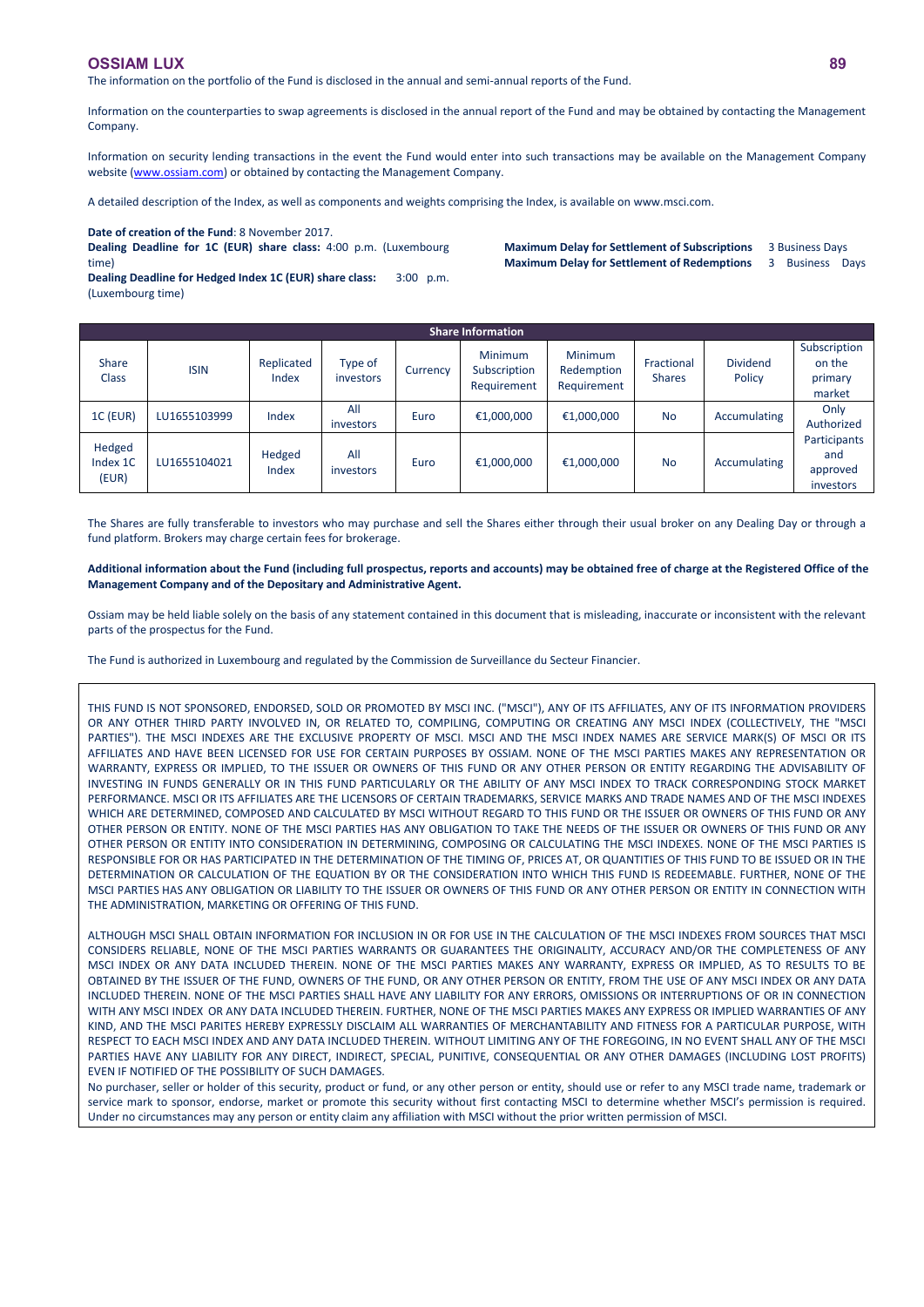# **APPENDIX 17 - OSSIAM MSCI EMU NR**

# **OSSIAM MSCI EMU NR, a sub-fund of OSSIAM LUX**

Management Company: Ossiam, part of the Natixis group of companies

## **Objectives and Investment Policy**

#### **Investment objective:**

The investment objective of the OSSIAM MSCI EMU NR (the "Fund") is to reflect, before the Fund's fees and expenses, the performance of the MSCI EMU Index (Ticker: MSDEEMUN index) (the "Index") calculated and published by MSCI (the "Index Provider"). The Index is a net total return index (net dividends reinvested) expressed in EUR.

The anticipated level of tracking error in normal conditions is 0.50% over a one-year period.

#### **Investment policy:**

In order to achieve its investment objective, the Fund will use a combination of swaps with the objective of tracking the Index performance through synthetic replication. In that case, the Fund will invest in a portfolio of assets, the performance or the value of which will be exchanged against the performance or the value of the Index or a related index, or a portfolio of its constituents through a combination of swap agreements with a swap counterparty. This method implies a counterparty risk as described in the below Risk and Reward Profile. The net asset value per share of the Fund will therefore increase (or decrease) according to the evolution of the Index. The counterparty to the swaps will be a first class financial institution that specializes in this type of transaction. The Fund may also enter into multiple combinations of swap agreements with multiple swap counterparties with the same characteristics as previously described. In case of synthetic replication, an index license contract may exist between the swap counterparty (ies) and the index provider; therefore, licensing fees may be included in the swap costs.

The Fund may, with due regard to the best interest of its Shareholders, decide to switch partially or totally from synthetic replication (as described above) to physical replication.

In both replication strategies, the Fund shall be permanently invested for a minimum of 75% in equities or rights issued by companies having their registered office in European Economic Area, excluding Liechtenstein.

In addition and on an ancillary basis, the Fund may use other derivatives for hedging and investment purposes and enter into securities lending and borrowing transactions as well as repurchase agreement transactions, as described under "Use of Derivatives, Special Investment and Hedging Techniques" in the Prospectus.

The Reference Currency of the Fund is the Euro.

#### **Description of the Index:**

#### *General Description*

The MSCI EMU Index is a free float-adjusted market capitalization weighted index that is designed to measure the equity performance of 10 developed markets countries in the EMU (European Economic and Monetary Union).

As of May 31, 2018, the Index is exposed to 10 countries: Austria, Belgium, Finland, France, Germany, Ireland, Italy, Netherlands, Portugal and Spain.

#### *Index Methodology*

The Index is based on the MSCI Global Investable Market Indices (GIMI) Methodology—a comprehensive and consistent approach to index construction that allows for meaningful global views and cross regional comparisons across all market capitalization size, sector and style segments and combinations.

This methodology aims to provide exhaustive coverage of the relevant investment opportunity set with a strong emphasis on index liquidity. investability and replicability. The Index is reviewed quarterly—in February, May, August and November—with the objective of reflecting change in the underlying equity markets in a timely manner, while limiting undue Index turnover.

The Index is calculated and published on an end-of-day basis by the Index Provider using the latest available prices and number of units of each Index constituent.

No fees are charged at the Index levels when changes are made to the composition of the Index.

Capital gains and net income of the Fund will be capitalized and no dividend will be payable to shareholders except for the distributing share classes for which all or part of the capital and/or income may be distributed once or several times a year as may be decided by the Board of Directors. Please refer to the general section of the Prospectus for additional information.

The recommended investment horizon is 5 years.

## **Risk and Reward Profile**

The specific risks of investing in the Fund are linked to:

#### **Index risk**

The value of the Fund's Shares is linked to the Index, the value of which may rise or fall. Hence, investors should note that the value of their investment could fall as well as rise and they should accept that there is no guarantee that the underlying methodology of the Index will indeed result in a return above any comparable investment strategy or that they will recover their initial investment.

## **Derivative and Counterparty risk**

Funds may enter into listed and unlisted derivative contracts in order to have an exposure to underlying assets or to protect their direct assets. Payments on these contracts vary with changes of the value of the underlying assets. These contracts may cause the Funds to have a higher market exposure than they would have otherwise, which may in some cases increase losses.

Unlisted contracts are agreed with a specific counterparty. If the counterparty goes into liquidation or fails or defaults on the contract the Fund could suffer a loss. Because they are not listed, these contracts can be difficult to price.

The risks of the Fund are managed through the use of the "Commitment Approach" method described under "Use of Derivatives, Special Investment and Hedging Techniques"–"Global Risk Exposure".

For a complete description of these risks, please refer to the chapter entitled "General Risk Considerations" above. This same chapter also describes the other risks linked to an investment into the Fund.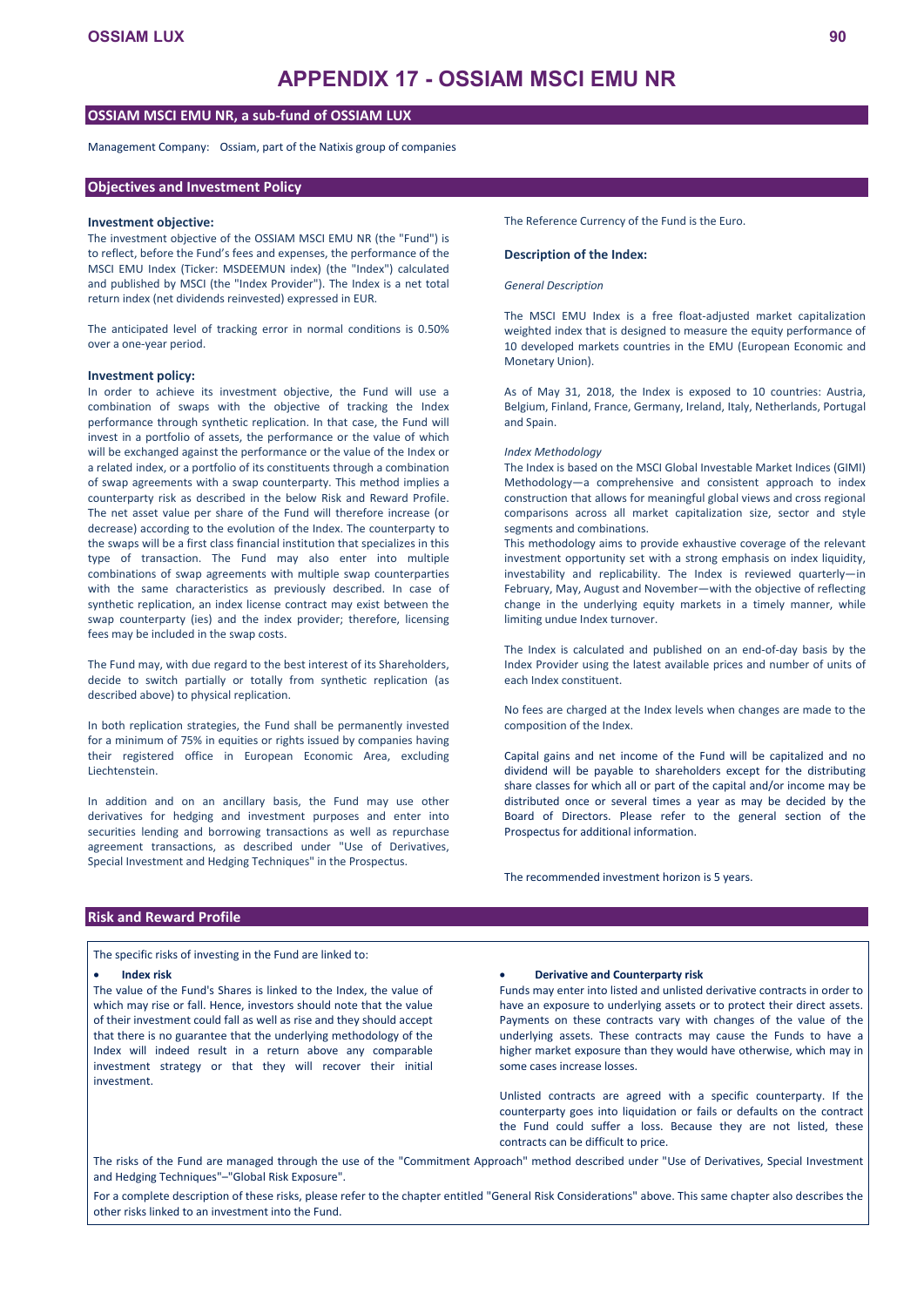## **Charges for this Fund**

The charges you pay are used to pay the costs of running the Fund, including the costs of marketing and distributing it. These charges reduce the potential growth of your investment.

The total amount of ongoing charges paid annually by each Share Class shall not exceed such percentage as indicated in this table and applied on a daily basis on the net asset value of such Share Class.

The subscription and redemption of Shares may be subject to Entry and Exit Charges which shall not exceed a percentage of the net asset value of the Shares being purchased or redeemed as indicated in this table.

| <b>Charges by Share Class</b>                                                   |                                                                                               |                                                                                                                |  |  |  |  |
|---------------------------------------------------------------------------------|-----------------------------------------------------------------------------------------------|----------------------------------------------------------------------------------------------------------------|--|--|--|--|
| <b>Share Class</b>                                                              |                                                                                               | 1C(EUR)                                                                                                        |  |  |  |  |
|                                                                                 | One-off charges taken from your investment or your redemption (as a % of the net asset value) |                                                                                                                |  |  |  |  |
| <b>Entry Charge</b>                                                             | <b>Maximum Sales Charge</b>                                                                   | 3%                                                                                                             |  |  |  |  |
|                                                                                 | Maximum Replication Charge for                                                                | 1%                                                                                                             |  |  |  |  |
|                                                                                 | <b>Subscriptions</b>                                                                          |                                                                                                                |  |  |  |  |
| <b>Exit Charge</b>                                                              | Maximum Redemption charge                                                                     | 3%                                                                                                             |  |  |  |  |
|                                                                                 | Maximum Replication Charge for                                                                | 1%                                                                                                             |  |  |  |  |
|                                                                                 | Redemptions                                                                                   |                                                                                                                |  |  |  |  |
|                                                                                 |                                                                                               | This is the maximum that might be taken out of your money before it is invested or before the proceeds of your |  |  |  |  |
| investment are paid out.                                                        |                                                                                               |                                                                                                                |  |  |  |  |
| Charges taken from each Share Class over a year (as a % of the net asset value) |                                                                                               |                                                                                                                |  |  |  |  |
| <b>Ongoing charges</b>                                                          |                                                                                               | 0.24%                                                                                                          |  |  |  |  |

## **Practical Information**

This Fund might be subject to specific tax treatment in Luxembourg. Depending on your own country of residence, this might have an impact on your investment. For further details, please speak to an adviser. This Fund is eligible to French savings plan called PEA for French investors. This Fund qualifies as "equity fund pursuant to German Investment Act", as further described under "Taxation" in the Prospectus.

**Fund's Depositary and Administrative Agent:** State Street Bank Luxembourg S.C.A. 49, avenue J.F. Kennedy, L-1855 Luxembourg - Luxembourg

**Fund's Auditor:** Deloitte Audit S.à.r.l 560, rue de Neudorf L-2220 Luxembourg- Grand Duchy of Luxembourg

**Management Company:** Ossiam 6, place de la Madeleine 75008 Paris – France

The Net Asset Value per Share of the Fund may be obtained on the Management Company website [\(www.ossiam.com](http://www.ossiam.com/)).

The information on the portfolio of the Fund is disclosed in the annual and semi-annual reports of the Fund.

Information on the counterparties to swap agreements is disclosed in the annual report of the Fund and may be obtained by contacting the Management Company.

Information on security lending transactions in the event the Fund would enter into such transactions may be available on the Management Company website [\(www.ossiam.com](http://www.ossiam.com/)) or obtained by contacting the Management Company.

A detailed description of the Index, as well as components and weights comprising the Index, is available on www.msci.com.

**Date of creation of the Fund**: Between August 8<sup>th</sup> 2018 and October 8<sup>th</sup> 2018 **Dealing Deadline:** 4:00 p.m. (Luxembourg time) **Initial Issue Price:** 100 EUR

**Maximum Delay for Settlement of Subscriptions** 3 Business Days **Maximum Delay for Settlement of Redemptions** 3 Business Days

|                              | <b>Share Information</b> |                      |          |                                               |                                             |                             |                           |                                                                     |
|------------------------------|--------------------------|----------------------|----------|-----------------------------------------------|---------------------------------------------|-----------------------------|---------------------------|---------------------------------------------------------------------|
| <b>Share</b><br><b>Class</b> | <b>ISIN</b>              | Type of<br>investors | Currency | <b>Minimum</b><br>Subscription<br>Requirement | <b>Minimum</b><br>Redemption<br>Requirement | Fractional<br><b>Shares</b> | <b>Dividend</b><br>Policy | Subscription on<br>the primary<br>market                            |
| <b>1C (EUR)</b>              | LU1847674733             | All<br>investors     | Euro     | €1,000,000                                    | €1,000,000                                  | <b>No</b>                   | Accumulating              | <b>Only Authorized</b><br>Participants and<br>approved<br>investors |

The Shares are fully transferable to investors who may purchase and sell the Shares either through their usual broker on any Dealing Day or through a fund platform. Brokers may charge certain fees for brokerage.

**Additional information about the Fund (including full prospectus, reports and accounts) may be obtained free of charge at the Registered Office of the Management Company and of the Depositary and Administrative Agent.**

Ossiam may be held liable solely on the basis of any statement contained in this document that is misleading, inaccurate or inconsistent with the relevant parts of the prospectus for the Fund.